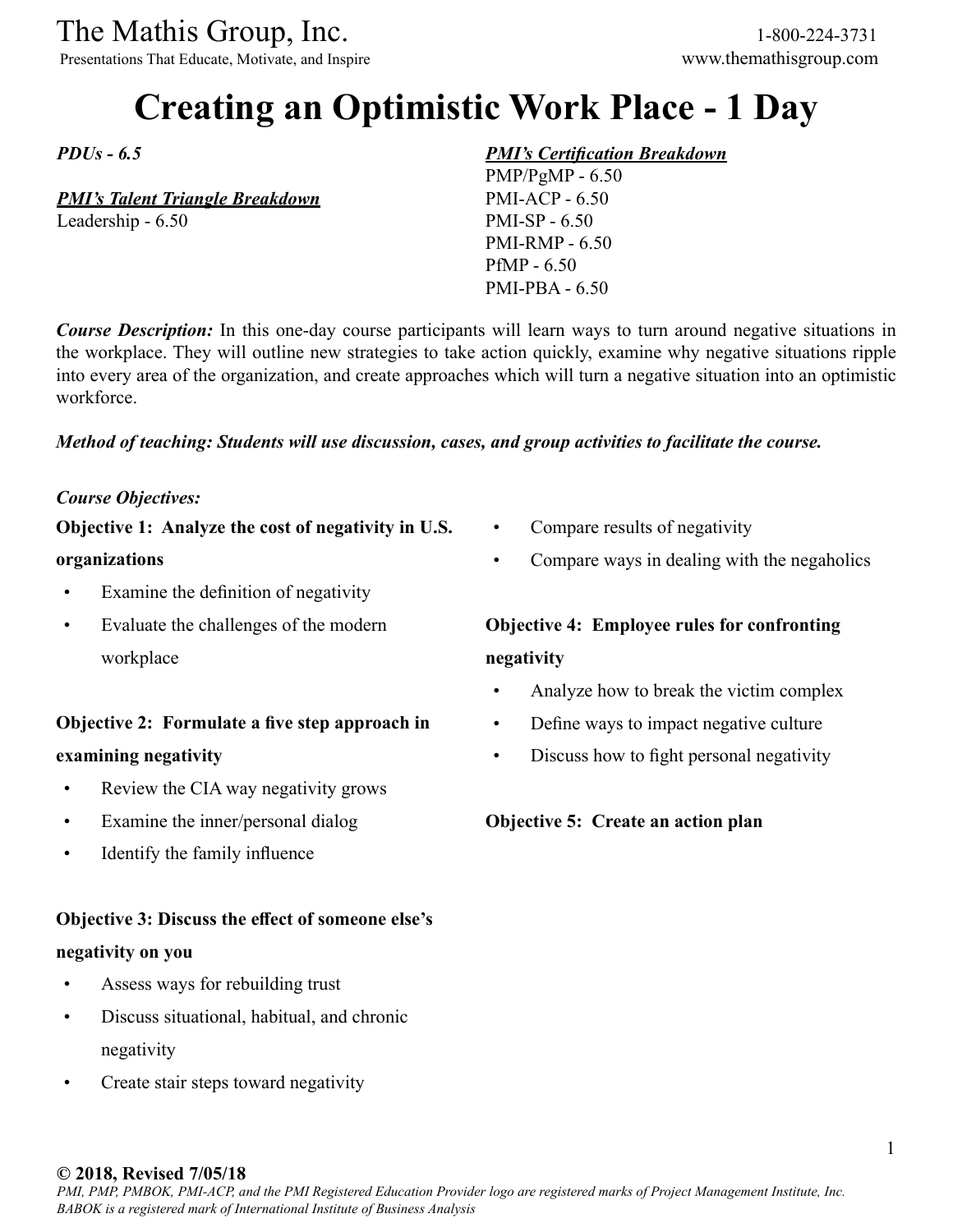Presentations That Educate, Motivate, and Inspire www.themathisgroup.com

# **Creating Project Estimates in a Fixed Environment - 1 Day**

*PDUs – 6.5*

*PMI's Talent Triangle Breakdown* Technical - 6.50

# *PMI's Certification Breakdown*

PMP/PgMP - 6.50 PMI-ACP - 6.50 PMI-SP - 6.50 PfMP - 6.50 PMI-PBA - 6.50

*Course Description:* In this one-day course, participants focus on successful ways to estimate project resources and gain skills which allow them to create a realistic project estimate. Organizations struggle with projects due to ineffective estimates. Many people believe there is no need to create an estimate if the budget and schedule are being dictated. This course ensures the ability to detail the estimates by using a variety of estimating techniques and discusses the confidence of those estimates. This course will follow one or more of Project Management Institute's knowledge areas of the *PMBOK® Guide*.

#### *Method of teaching: Students will use discussion, cases, and group activities to facilitate the course.*

#### *Course Objectives:*

**Objective 1: Explore the foundation for project estimation**

- Define project estimating
- Discuss roles of individuals who have estimating responsibilities
- Define the life cycle for estimating the project
- Investigate the evolution of project estimates
- Create project estimating metrics
- Explain origins of estimating variances
- Explore the qualities of a good project estimates

# **Objective 2: Detail the preparation needed to create realistic estimates**

- List stakeholders to be interviewed
- Examine project history
- Prepare an estimating plan
- Create a project estimating approach
- Discuss perception of level of accuracy
- Explore the purpose for estimates

*(Continued on next page)*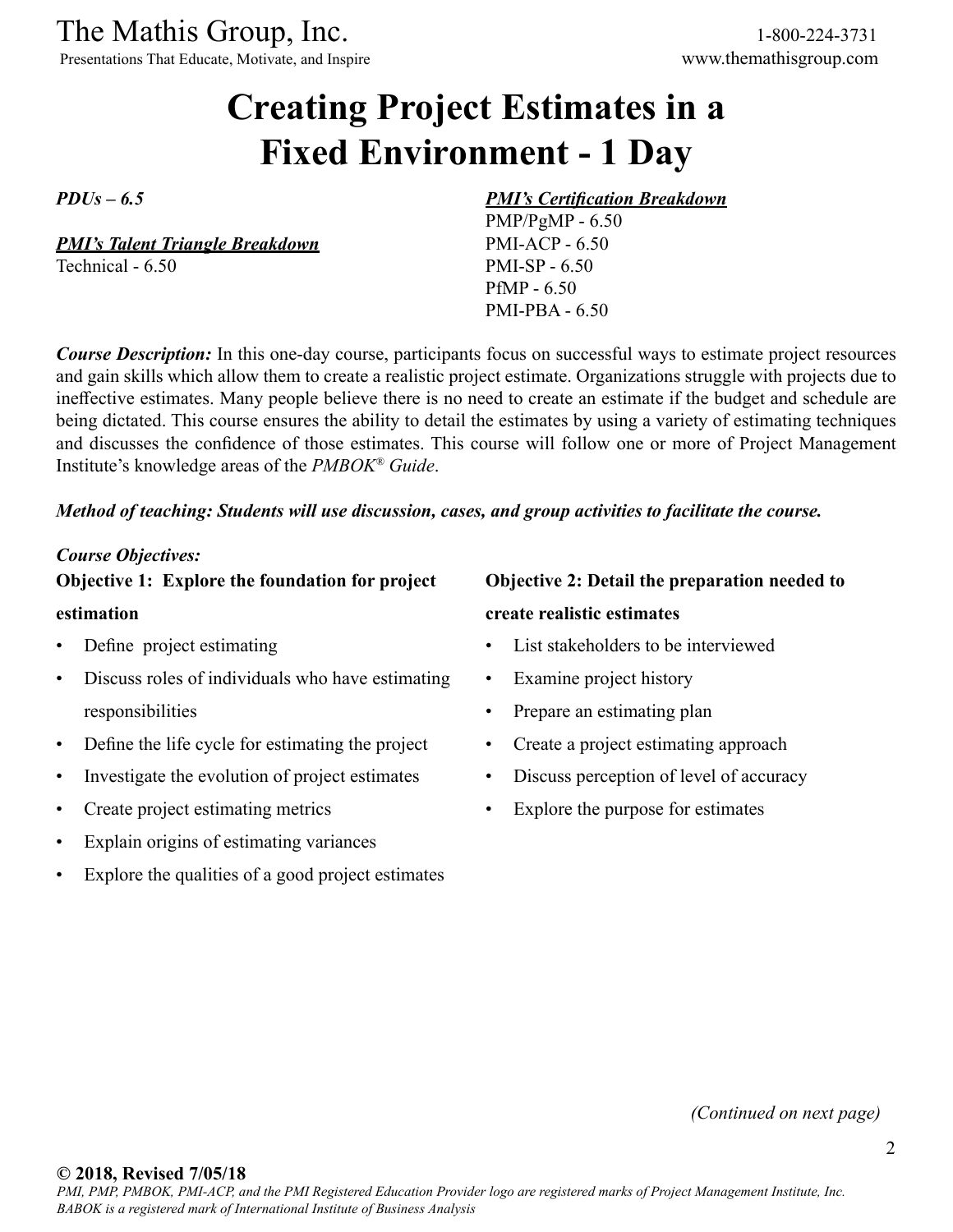Presentations That Educate, Motivate, and Inspire www.themathisgroup.com

# **Objective 3: Evaluate and create estimates for the**

## **project**

- Examine the levels of scheduling and estimating
- Create a WBS to assist in estimating
- Analyze the gathering of correct estimating information
- Create a CPM estimating approach
- Discuss who are the estimators
- Create a resource breakdown structure
- Examine the analogous estimating techniques
- Examine the parametric estimating techniques
- Examine the bottom-up techniques
- Discuss the range estimating techniques
- Investigate the need to limit optimism when estimating
- Define how progressive elaboration works
- Analyze the impact of risk on project estimating

# **Objective 4: Explore how to manage project estimates**

- Define the baseline and how it works
- Create a resource plan
- Discuss the estimating management cycle
- Evaluate tools for managing estimates

# **Objective 5: Improve estimating processes**

- Discuss the need to compare beginning estimates to ending estimates
- Create an improvement plan for estimates
- Explore how to audit the estimation process
- Analyze the steps for conducting a lessons learned on the project estimates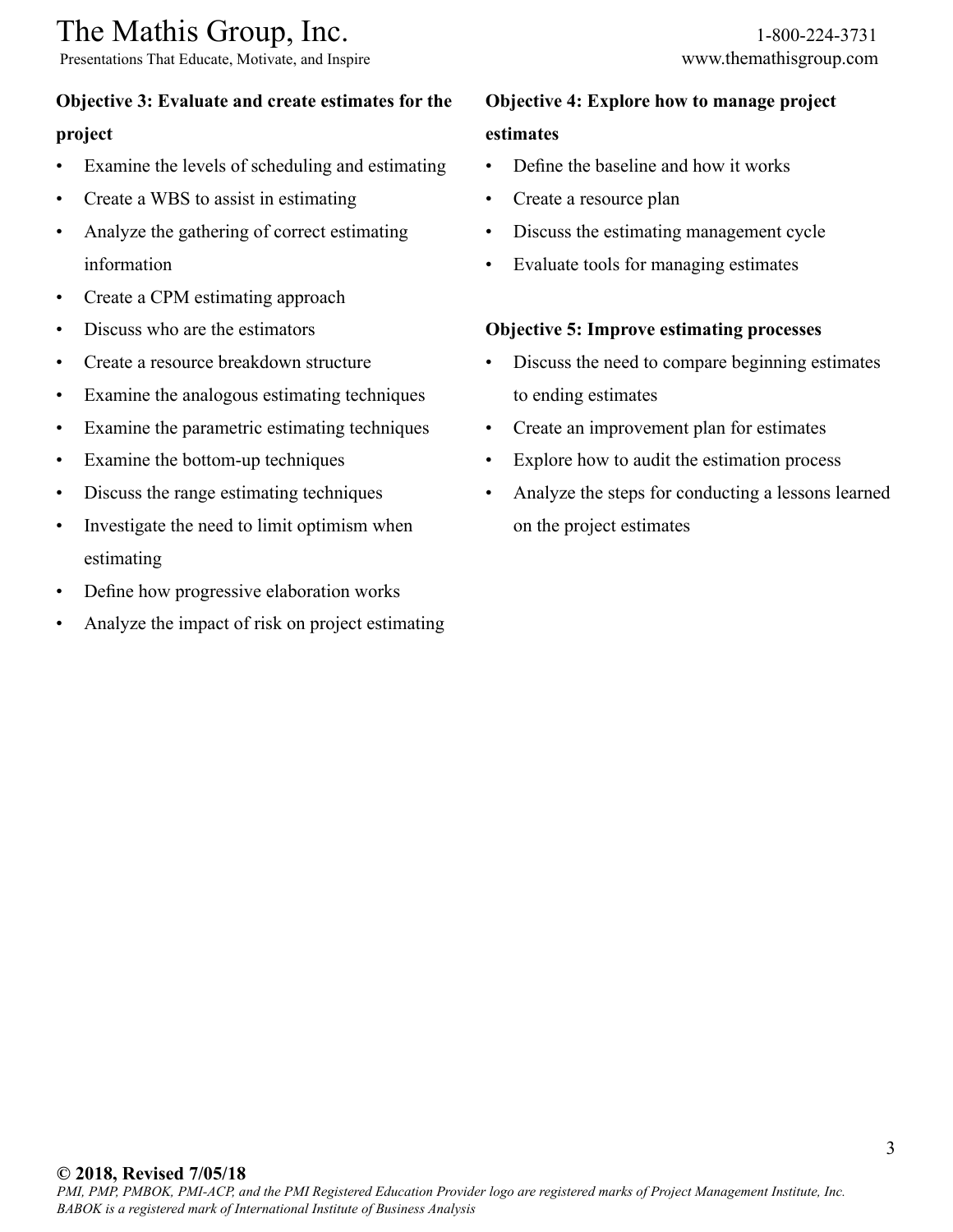Presentations That Educate, Motivate, and Inspire www.themathisgroup.com

# **Dealing with Conflict and Negativity in a Project Management Environment - 1 Day**

*PDUs - 7.0*

*PMI's Talent Triangle Breakdown* Leadership - 7.00

## *PMI's Certification Breakdown*

PMP/PgMP - 7.00 PMI-ACP - 7.00 PMI-SP - 7.00 PMI-RMP - 7.00 PfMP - 7.00 PMI-PBA - 7.00

*Course Description:* This one-day course will focus on ways to reduce professional or personal conflict and negativity. Participants will gain insight into ways to acquire control of volatile situations and prevent anger from escalating. They will learn how to turn negative situations around. They will receive clear steps of action for getting to the root of the conflict. Attendees will examine why negative situations ripple into every area of the organization. They will discover ways to facilitate bad situations, techniques for gaining consensus, and simple confrontation techniques that will reduce stress.

## *Method of teaching: Students will use discussion, cases, and group activities to facilitate the course.*

### *Course Objectives:* **Objective 1: Define conflict**

- Discuss the positive side of conflict
- Analyze common times for conflict
- Identify reasons for conflict among workers

## **Objective 2: Examine rules for handling anger**

- Choose words to use that help
- Create action plans for quick resolution
- Analyze hostility and how it surfaces
- Examine how to handle hostility
- Compare levels of group conflict
- Examine seven stages of group conflict

## **Objective 3: Review active listening skills**

- Discuss hedge words used to distort communication
- Analyze techniques people use to avoid issues

# **Objective 4: Examine conflict and facilitation strategies**

- Compare ways to confront others while helping them save face
- Examine confrontation techniques
- Review assertiveness techniques
- Apply facilitation skills for allowing everyone to be heard
- Discuss the facilitator's responsibilities
- Create questions to guide others through the process
- Analyze ways to prevent arguing
- Discuss times to make amends

#### **© 2018, Revised 7/05/18**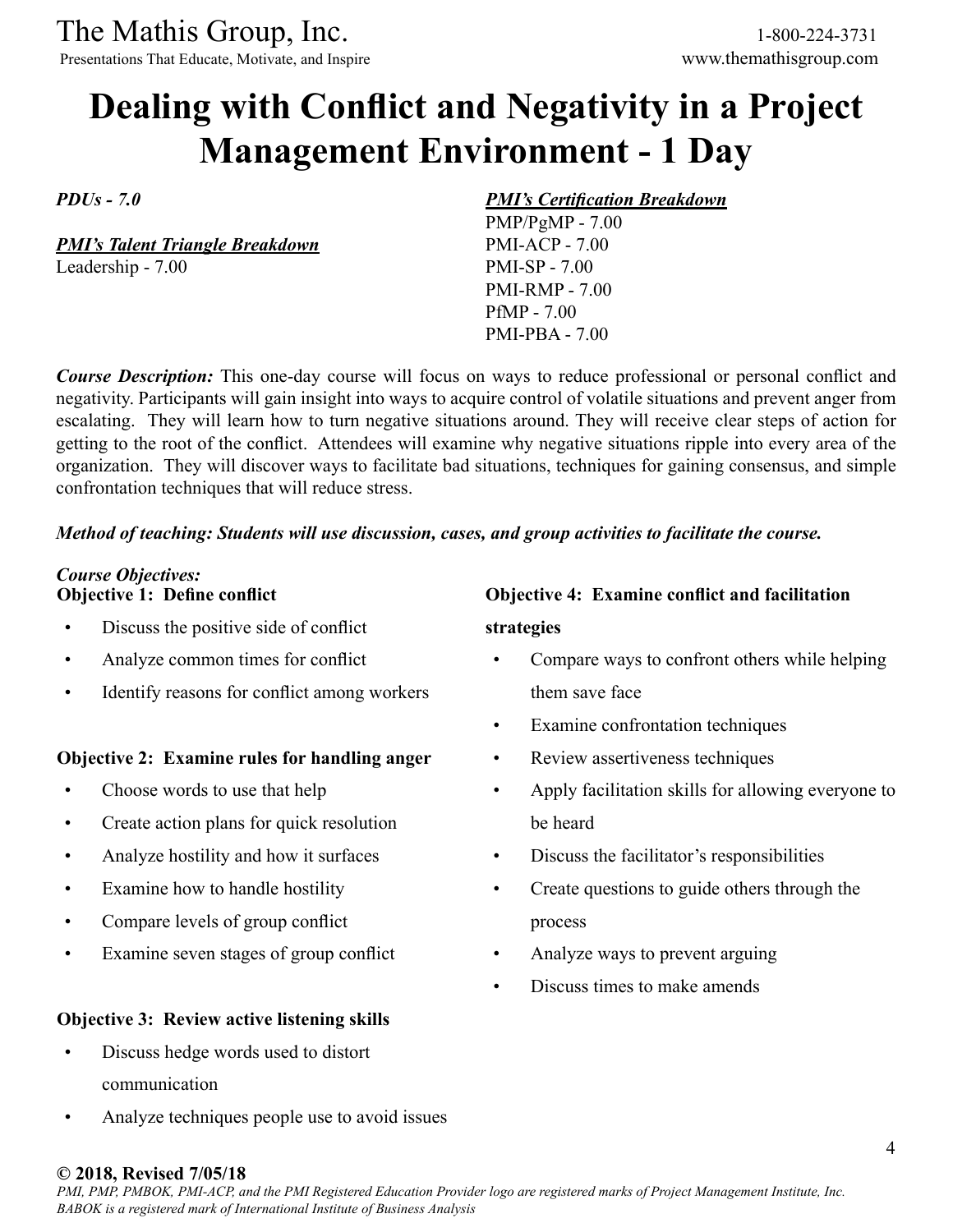Presentations That Educate, Motivate, and Inspire

# **Dealing with Conflict and Negativity in a Project Management Environment - 2 Day**

*PDUs - 14*

*PMI's Talent Triangle Breakdown* Leadership - 14.00

#### *PMI's Certification Breakdown*

PMP/PgMP - 14.00 PMI-ACP - 14.00 PMI-SP - 14.00 PMI-RMP - 14.00 PfMP - 14.00 PMI-PBA - 14.00

**Course Description:** This two-day course will focus on ways to reduce professional or personal conflict and negativity. Participants will gain insight into ways to acquire control of volatile situations and prevent anger from escalating. They will learn how to turn negative situations around. They will receive clear steps of action for getting to the root of the conflict. Attendees will examine why negative situations ripple into every area of the organization. They will discover ways to facilitate bad situations, techniques for gaining consensus, and simple confrontation techniques that will reduce stress. They will create approaches to turn a negative situation into an optimistic workforce.

## *Method of teaching: Students will use discussion, cases, and group activities to facilitate the course.*

## *Course Objectives:*

## **Objective 1: Define conflict**

- Discuss the positive side of conflict
- Analyze eight most common times for conflict
- Identify six reasons for conflict among workers

## **Objective 2: Examine rules for handling anger**

- Choose words to use that help
- Create action plans for quick resolution
- Analyze hostility and how it surfaces
- Examine how to handle personal and professional hostility
- Compare levels of group conflict
- Examine seven stages of group conflict

# **Objective 3: Review active listening skills**

- Discuss hedge words people use to distort communication
- Analyze techniques people use to avoid issues

# **Objective 4: Create a code of conduct for controlling a resolution meeting**

- Compare ways to confront others while helping them save face
- Examine confrontation techniques
- Review assertiveness techniques
- Apply facilitation skills for allowing everyone to be heard

*(Continued on next page)*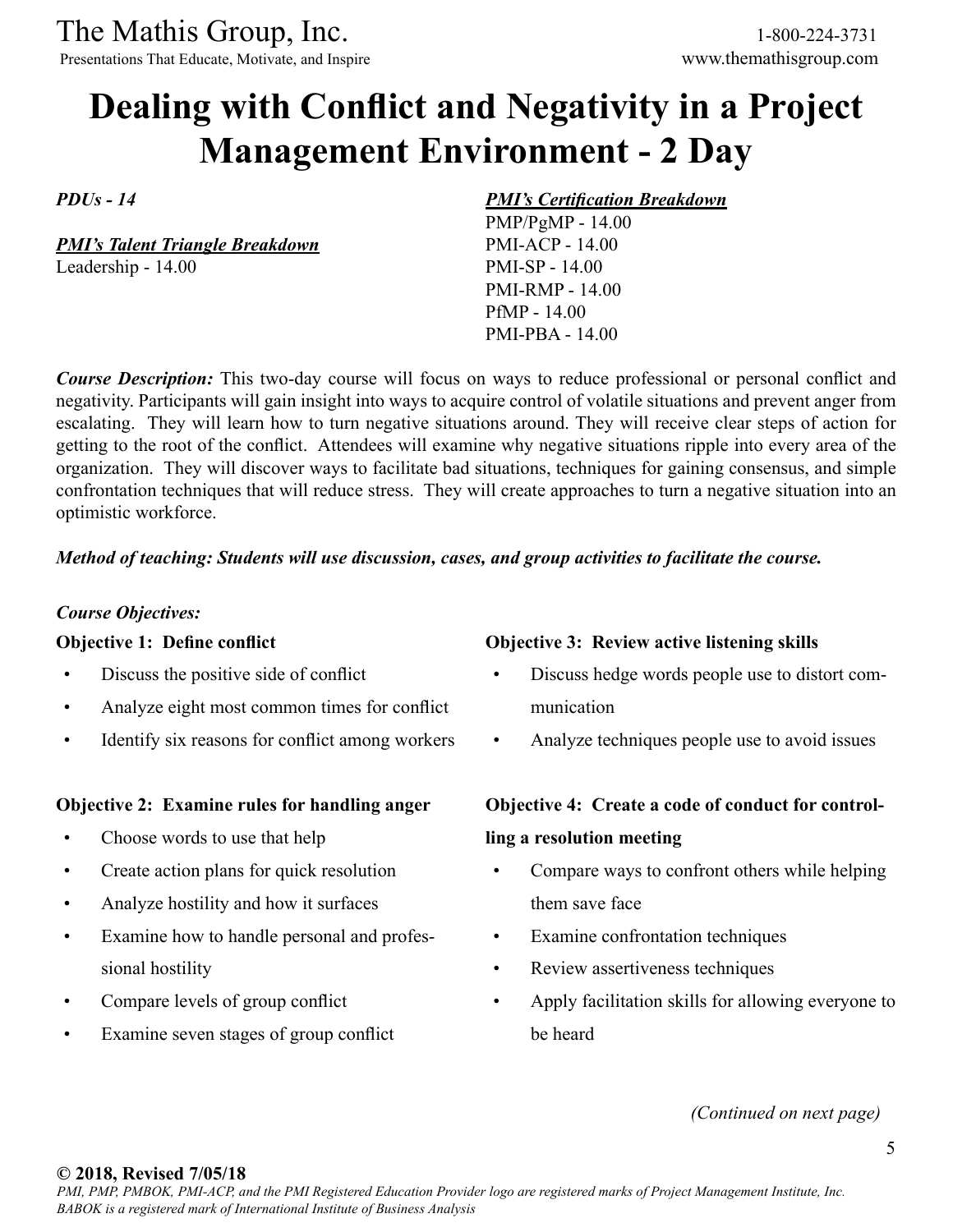# The Mathis Group, Inc. 1-800-224-3731<br>
Presentations That Educate, Motivate, and Inspire www.themathisgroup.com

Presentations That Educate, Motivate, and Inspire

- Discuss the facilitator's responsibilities
- Create questions to guide others through the process
- Analyze ways to prevent arguing
- Discuss times to make amends

# **Objective 5: Examine definition of negativity**

- Analyze the cost of negativity in U.S. organizations
- Evaluate the challenges of the modern workplace
- Formulate a five step approach in examining negativity
- Review the CIA way negativity grows
- Discuss situational, habitual, and chronic negativity
- Discuss the effect of someone else's negativity on you
- Create stair steps toward negativity
- Assess results of negativity
- Compare ways in dealing with the negaholics
- Develop rules for confronting negativity
- Analyze how to break the victim complex
- Define ways to impact negative culture
- Discuss how to fight personal negativity

### **Objective 6: Evaluate the inner/personal dialog**

- Identify the family influence
- Assess ways for rebuilding trust
- Create an action plan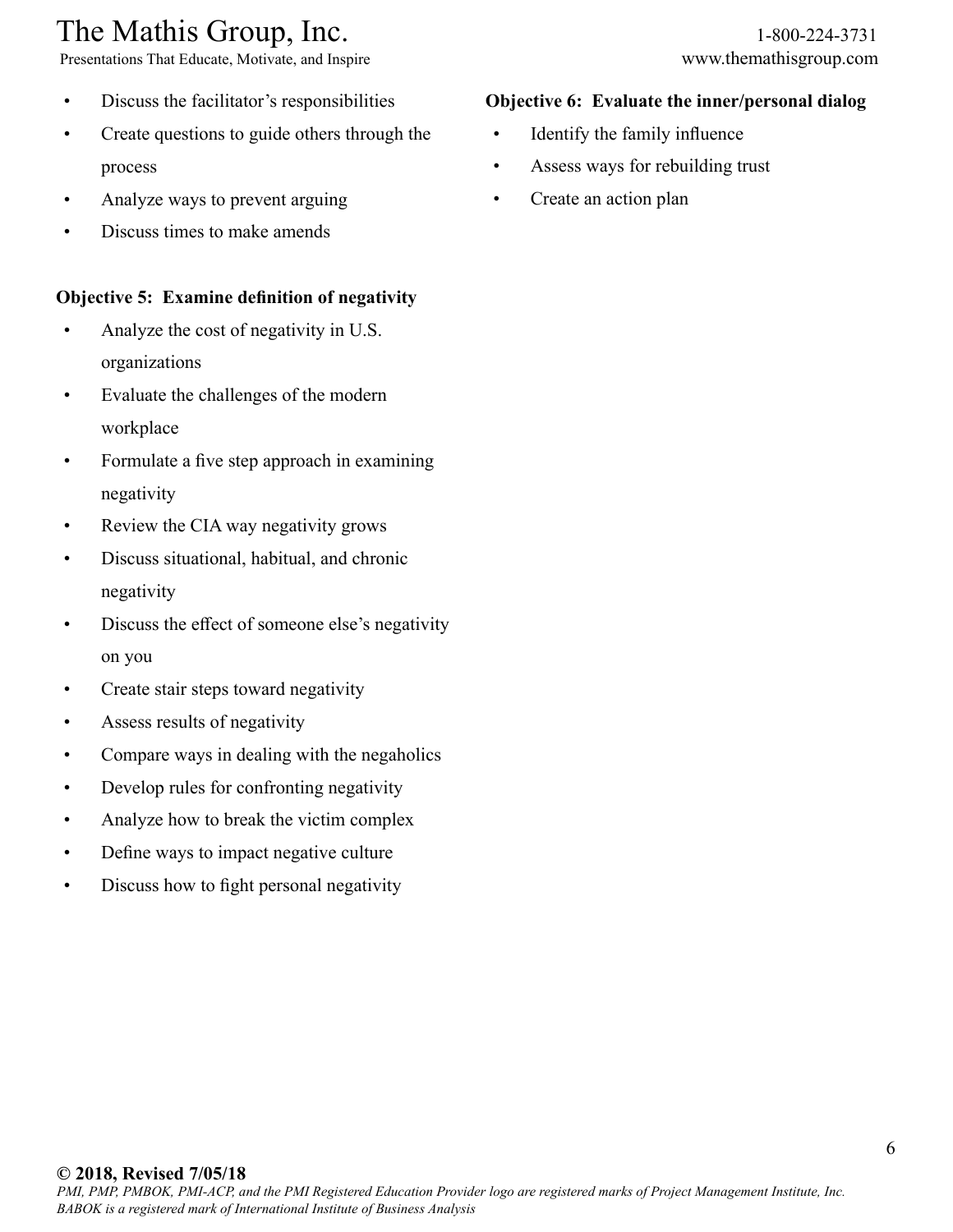Presentations That Educate, Motivate, and Inspire www.themathisgroup.com

# **Fast Start: Facilitative Workshop for Creating Best Practices for the Project Management Environment - 3 Day**

*PDUs - 19.5*

*PMI's Talent Triangle Breakdown*

Technical - 6.50 Leadership - 6.50 Strategic - 6.50

# *PMI's Certification Breakdown*

PMP/PgMP - 19.50 PMI-ACP - 13.00 PMI-SP - 13.00 PMI-RMP - 13.00 PfMP - 13.00 PMI-PBA - 13.00

*Course Description: Fast-Start: Facilitative Workshop for Creating Best Practices for the Project Management Environment* is an on-site, three-day workshop. This is not a training course, but an instructor-led facilitation effort with your staff to create customized Project Management Best Practices for your organization, PMO, or internal Project Center of Excellence.

*Fast Start: Facilitative Workshop will* use your staff to develop project management processes for your organization that are adjusted to your culture, management styles, organizational type and amount of controls desired by upper management. It will allow your organization to have a blueprint of processes to give direction on building and shaping the project management culture and methodology for the future. Each process will not only focus on what your organization is doing now, but also on what you desire it to do in the future. Where do you want your project management methodology to drive your organizational projects?

*Fast Start: Facilitative Workshop* allows your staff to walk away with all major processes for successfully running project in your environment customized to your own culture and organization.

# *Method of teaching: Instructor-led facilitation. Participants will use flip charts, Post-it notes and group activities to document all processes and methodology.*

## *Course Objectives:*

**Objective 1: Analyze the PMO model, authority** 

## **and how it fits into organizational culture**

- Create the Project Best Practices methodology and services
- Discuss the Project Best Practices roles and responsibilities

# **Objective 2: Examine internal processes and methodologies**

- Discuss various environments in which project management can be structured
- Examine how internal project management processes will impact organizational change
- Examine how internal project management processes will impact internal culture

*(Continued on next page)*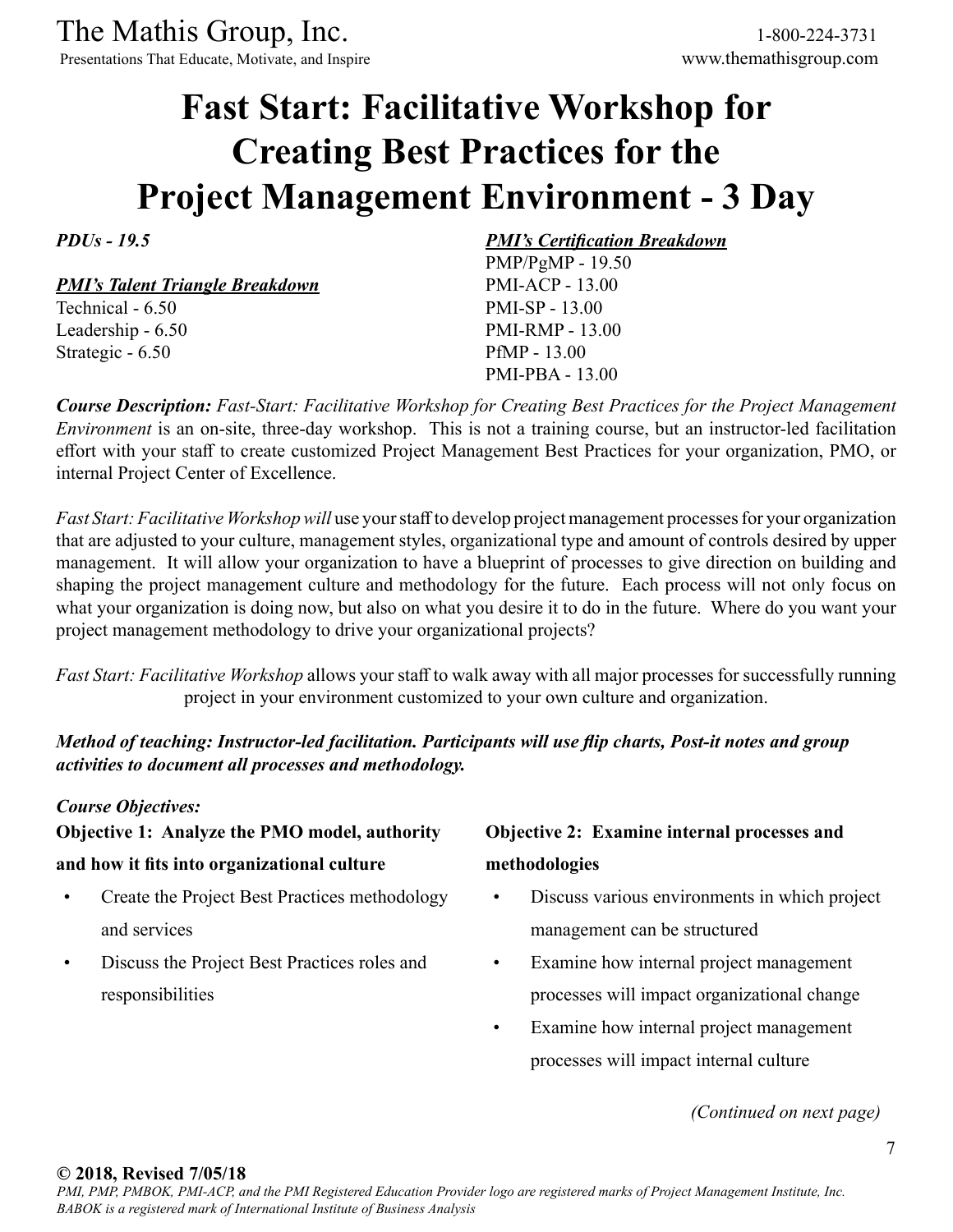Presentations That Educate, Motivate, and Inspire www.themathisgroup.com

# **Objective 3: Describe what you want your customized Project Management Best Practices to do**

- Identify the classification of projects from a basic to large project to determine project rigor
- Discuss what is to be classified an operational work item compared to a project

# **Objective 4: Discuss training and mentoring provided by management to shift to the new project**

- Organize Management Best Practices
- Examine core competencies and a team development associated with PM Best Practices
- Create metrics for measuring the Project Management Best Practices effectively
- Discuss evaluation and oversight strategies for the PMO and management
- Discuss the benefits of creating an internal certification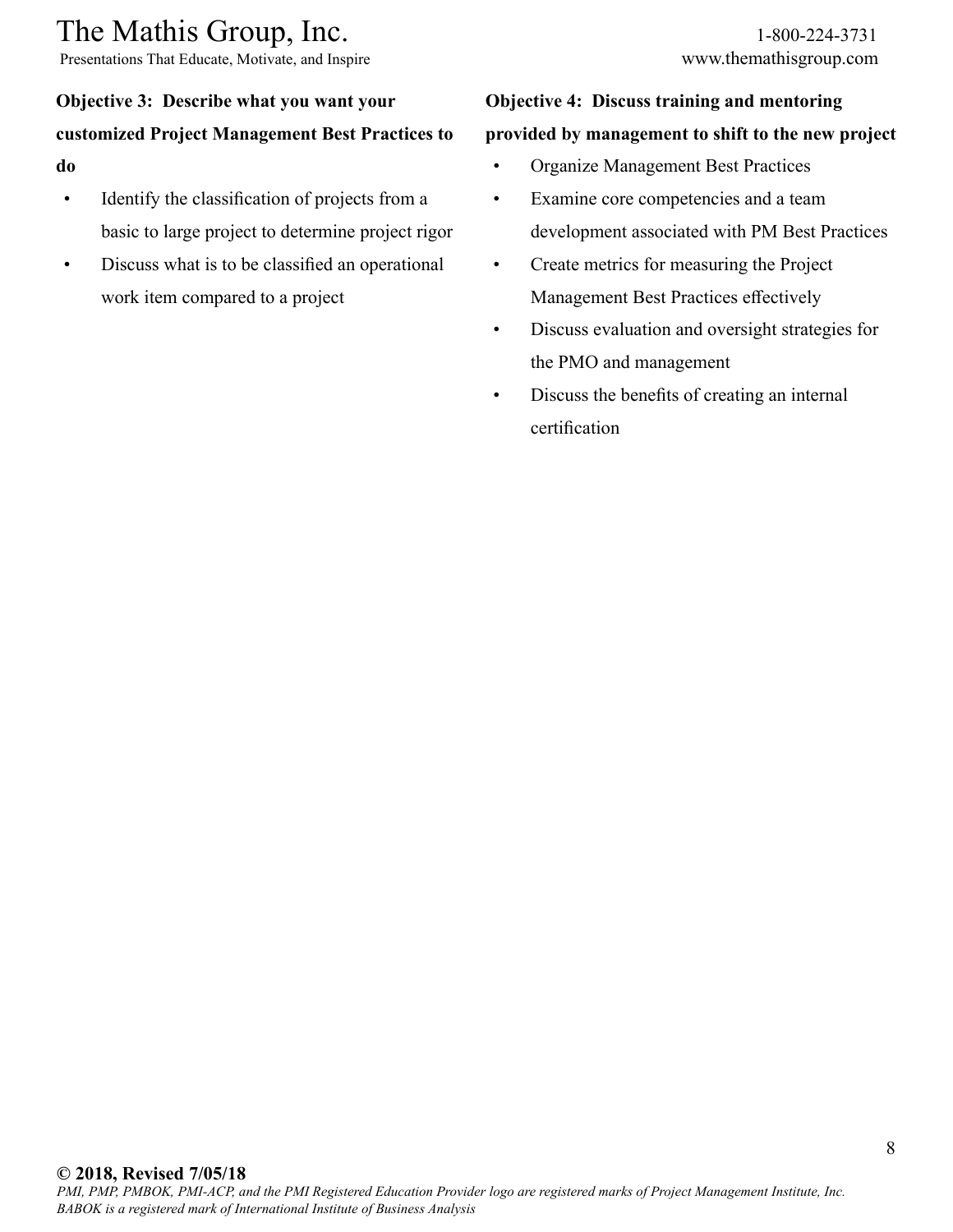Presentations That Educate, Motivate, and Inspire www.themathisgroup.com

# **Mastering the Interview and Gathering of Project Requirements - 2 Day**

*PDUs - 13*

*PMI's Talent Triangle Breakdown*

Technical - 10.75 Leadership - 0.25 Strategic - 2.00

#### *PMI's Certification Breakdown*

PMP/PgMP - 13.00 PMI-ACP - 13.00 PMI-SP - 13.00 PMI-RMP - 13.00 PfMP - 13.00 PMI-PBA - 13.00

*Course Description:* This two-day course will focus on ways to gather detailed, specific, and quantifiable requirements for the project. This course will teach students how to analyze the information and expedite the desired goals, objectives, and outcomes given by the customer. Participants will understand how to move beyond the gathering of basic or surface level requirements discussed by the customer to those which are detailed and measurable and needed for project success. This course will follow one or more of Project Management Institute's knowledge areas of the *PMBOK® Guide*.

#### *Method of teaching: Students will use discussion, cases, and group activities to facilitate the course.*

#### *Course Objectives:*

# **Objective 1: Explore the requirements gathering**

#### **process**

- Understand the iterative and incremental development of requirements
- Discuss the evolution of requirements

## **Objective 2: Scope the problem, goals or objectives**

- Define problems the project will remove
- Set the goals the project will achieve
- Define the objectives the project will meet
- Explore how much analysis should be used
- Discuss the advantage and disadvantage of using a structured interview
- Analyze the types of questions needed to gather the right information

# **Objective 3: Understand and document the real problem**

- Explore and define symptoms
- Explore how to conduct a root cause analysis

# **Objective 4: Document the different types of requirements**

- Discuss input and output requirements
- Discuss reliability requirements
- Analyze performance requirements
- Explore safety and environmental requirements
- Define accessibility requirements
- Explore security or training requirements

*(Continued on next page)*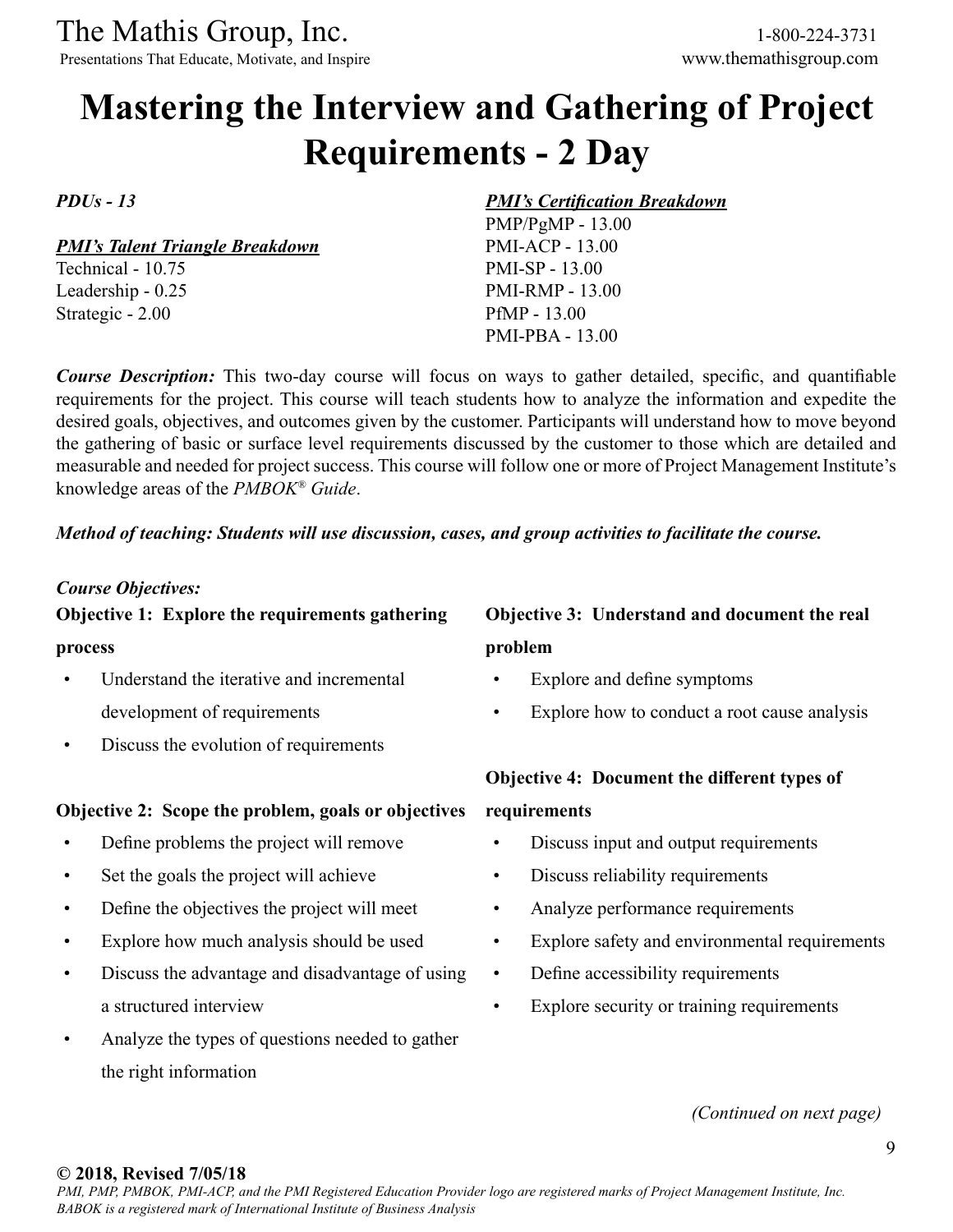Presentations That Educate, Motivate, and Inspire www.themathisgroup.com

# **Objective 5: Evaluate the process or processes that**

# **will be affected**

- Map the present process being followed
- Map the desired process when a project is completed
- Discuss the changes and impact on culture

# **Objective 6: Convert project objectives to scope deliverables**

- Discuss the outcomes
- Explore the metrics to be measured

# **Objective 7: Detail functional requirements**

- Define functional requirements
- Discuss organizational capabilities the system will support
- Explore behaviors or operations in which the system will act or respond

# **Objective 8: Detail non-functional requirements**

- Define non-functional requirements
- Discuss how non-functional requirements are similar to constraints
- Explore how non-functional requirements stipulate a physical or performance characteristic

# **Objective 9: Detail conditional requirements**

• Define when to use an alternative set of requirements

# **Objective 10: Develop a WBS from the project objectives**

- Create a WBS with work packages
- Estimate cost using work packages
- Detail a WBS

# **Objective 11: Explore requirements associated with quality**

- Find missing requirements
- Prioritize the requirements

# **Objective 12: Communicate project requirements**

- Communicate project requirements to the stakeholders
- Communicate project requirements to the customer
- Communicate project requirements to the team

# **Objective 13: Understand auditing of project**

# **requirements**

- Understand internal audits
- Understand external audits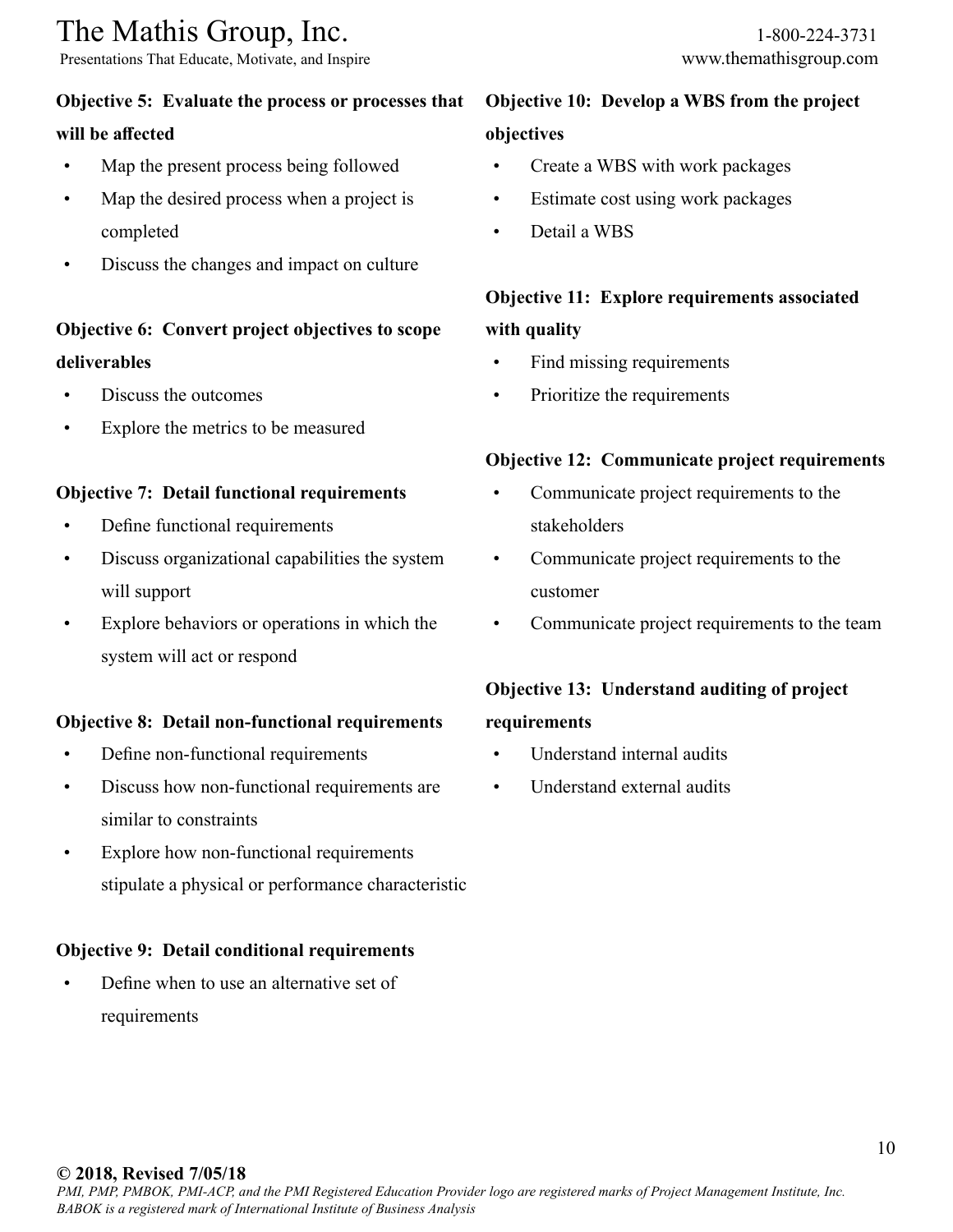Presentations That Educate, Motivate, and Inspire www.themathisgroup.com

# **Microsoft Project 2013 Basics - 1 Day**

*PDUs - 6.5*

*PMI's Certification Breakdown* PMP/PgMP - 6.50

## *PMI's Talent Triangle Breakdown*

Technical - 6.50

*Course Description:* This course will focus on helping individuals who use Microsoft Office Project Professional 2013. The course will cover the critical skills necessary to create and modify a project plan file in Microsoft Project. Various skills related to the project plan that will be addressed include creating tasks, managing resources, and organizing resource assignments. By the end of this course, attendees will be able to create a project plan file containing tasks and organize these tasks in a work breakdown structure containing task relationships. They will also be able to create and assign resources and finalize the project to implement the project plan.

# *Method of teaching: Students will use Microsoft Project 2013 Professional to work through example modules and create their own project plan.*

#### *Course Objectives:*

## **Objective 1: Examine Microsoft Project, Project**

#### **Management, and You**

- Discuss the high-level benefits of dedicated project planning and management tools
- Examine the differences between Project Standard and Project Professional
- Examine the major new features introduced in *MS Project 2013 Professional*
- Discuss skills development strategies for mastering projects in the context of a good project management practice

# **Objective 2: A guided tour of** *MS Project 2013*

- Review new features with *MS Project 2013 Professional*
- Examine the backstage view to share and manage project files
- Examine the fluent (ribbon) interface and quick access toolbar
- Examine applying different views to see information presented in different ways
- Examine reports to quickly communicate the status of a project plan

# **Objective 3: Starting a new plan**

- Create a new project plan
- Set non-working days in a project plan
- Examine available base calendars and create working-time exceptions in the project calendar
- Examine project properties

*(Continued on next page)*

#### **© 2018, Revised 7/05/18**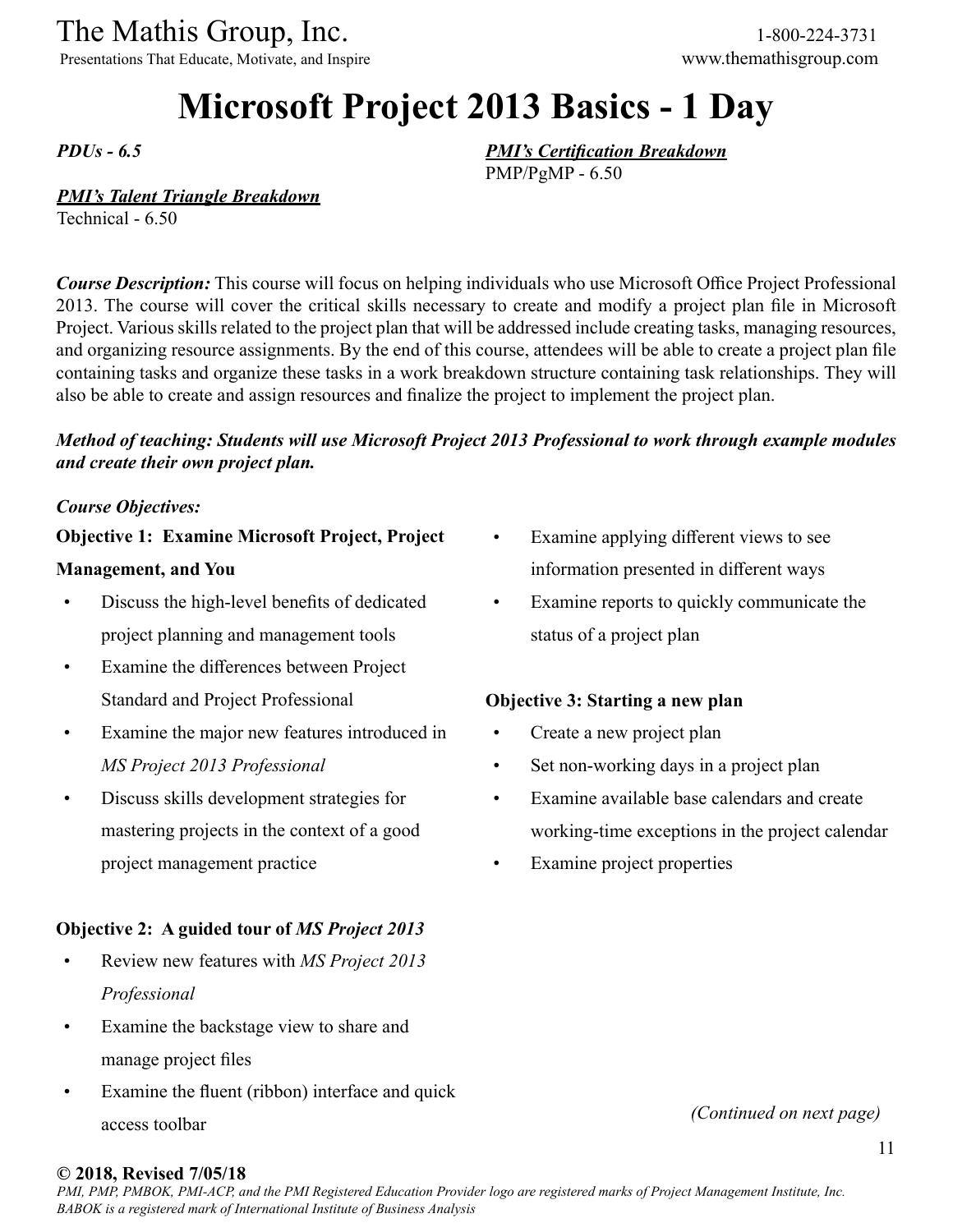Presentations That Educate, Motivate, and Inspire www.themathisgroup.com

# **Objective 4: Building a task list**

- Examine how to add a project summary task
- Examine how to add a recurring task
- Examine how to create milestones in a project plan file
- Examine how to organize tasks into phases
- Examine how to enter task duration estimates
- Examine how to link dependent tasks
- Discuss top-down and bottom-up task planning
- Examine automatic and manually scheduled tasks
- Identify deliverables in a project plan file
- Examine documenting tasks with notes and hyperlinks
- Examine how to set a task deadline

## **Objective 5: Setting-up resources**

- Examine how to set up resource information for the people who work on projects
- Discuss best practices for entering resource names
- Examine how to enter a resource's maximum capacity
- Examine how to enter resource pay rates
- Examine how to get resource cost information
- Examine how to adjust working time in a resource calendar
- Examine how to set up cost resources
- Examine how to document resources with notes

# **Objective 6: Assigning resources to tasks**

- Examine how to assign a resource to a task
- Discuss the scheduling formula
- Examine how to control work when adding or removing resource assignments
- Discuss effort-driven scheduling
- Examine how to assign cost resources to tasks
- Examine how to check the plan's duration, cost, and work

# **Objective 7: Formatting and Sharing a Project Plan**

- Examine how to customize the Gantt chart view
- Examine how to customize the timeline view
- Examine how to draw on a Gantt chart
- Examine how to copy views
- Examine how to print views
- Examine how to customize and print project reports

# **Objective 8: Tracking project progress**

- Examine how to save a project baseline
- Examine how to track a project schedule
- Examine how to enter a task completion percentage
- Examine how to enter actual values for tasks
- Discuss evaluating if a project is on schedule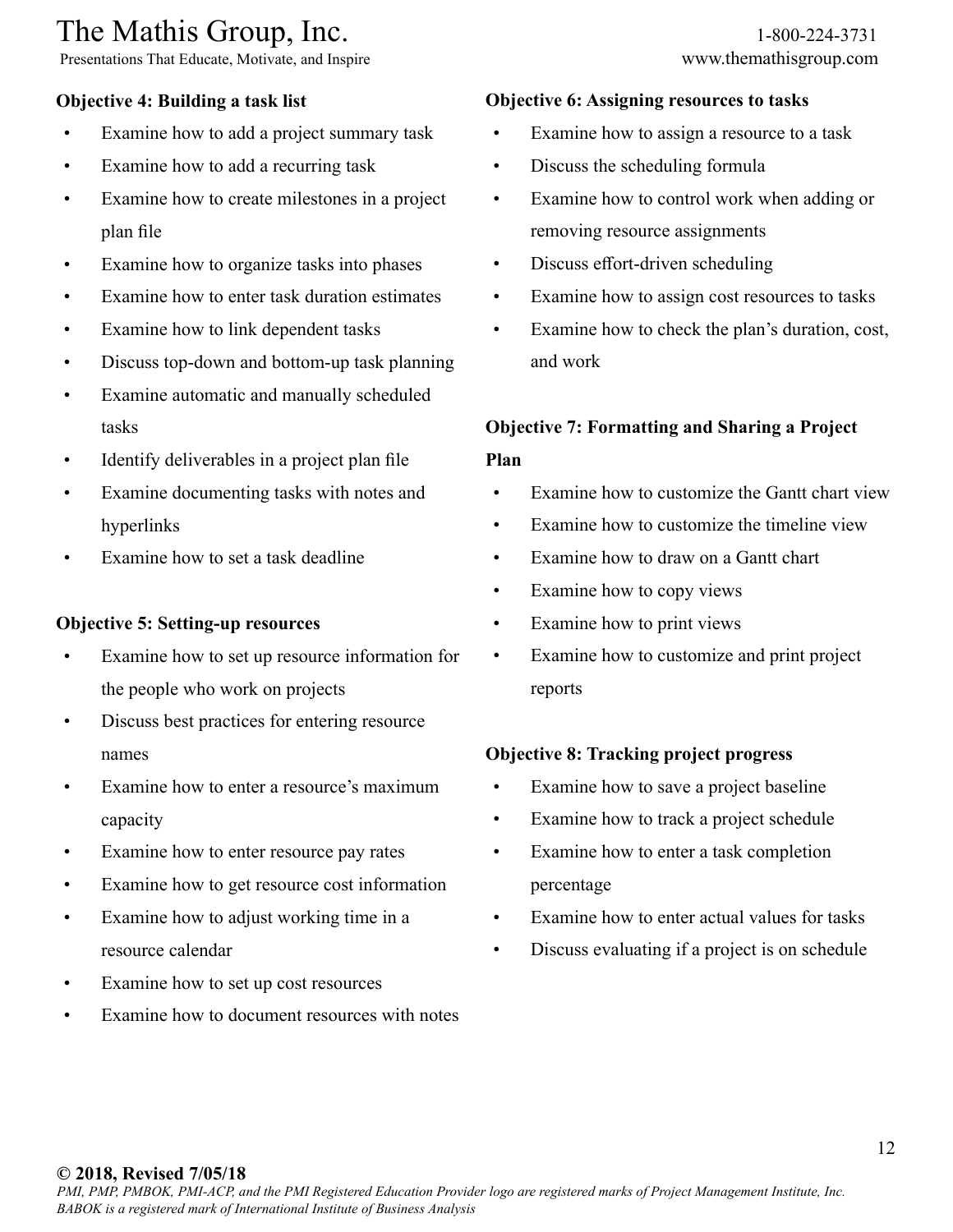Presentations That Educate, Motivate, and Inspire www.themathisgroup.com

# **Microsoft Project 2013 Intermediate - 1 Day**

*PMI's Certification Breakdown*

PMP/PgMP - 6.50

*PDUs - 6.5*

## *PMI's Talent Triangle Breakdown*

Technical - 6.50

*Course Description:* This course will build upon the skills learned in the *Microsoft Project 2013 Basic* course. This course will go beyond simply preparing a project plan to looking at the skills needed to use Microsoft Project during the Project Implementation phase. At the end of this course, students will be able to manage straightforward projects through the proper assignment of tasks and resources and be able to track progress and report on a project.

## *Method of teaching: Students will use Microsoft Project 2013 Professional to work through example modules and create their own project plan.*

#### *Course Objectives:*

## **Objective 1: Fine-Tuning Task Scheduling**

- Examine how to set task relationships with task path
- Examine how to adjust task link relationships
- Examine how to set task constraints
- Discuss interrupting work on a task
- Examine how to adjust working time for individual tasks
- Discuss controlling task scheduling with task types
- Discuss assignment units, peak, peak units, and the scheduling formula
- Discuss task types and effort-driven scheduling

## **Objective 2: Fine-Tuning Task Details**

- Examine how to enter deadline dates
- Examine how to enter fixed costs
- Examine how to setup recurring tasks
- Examine how to view the project's critical path
- Examine how to manually schedule summary

# **Objective 3: Fine-Tuning Resource and Assignment Details**

- Examine how to setup resource availability to apply at different times
- Examine how to enter multiple pay rates for a resource
- Examine how to setup resource pay rates to apply at different times
- Examine how to setup material resources
- Examine how delay the start of assignments
- Examine how to apply contours to assignments
- Examine how to apply different pay rates to assignments
- Examine how to assign material resources to tasks
- Discuss variable consumption rates for material resources

*(Continued on next page)*

#### tasks

## **© 2018, Revised 7/05/18**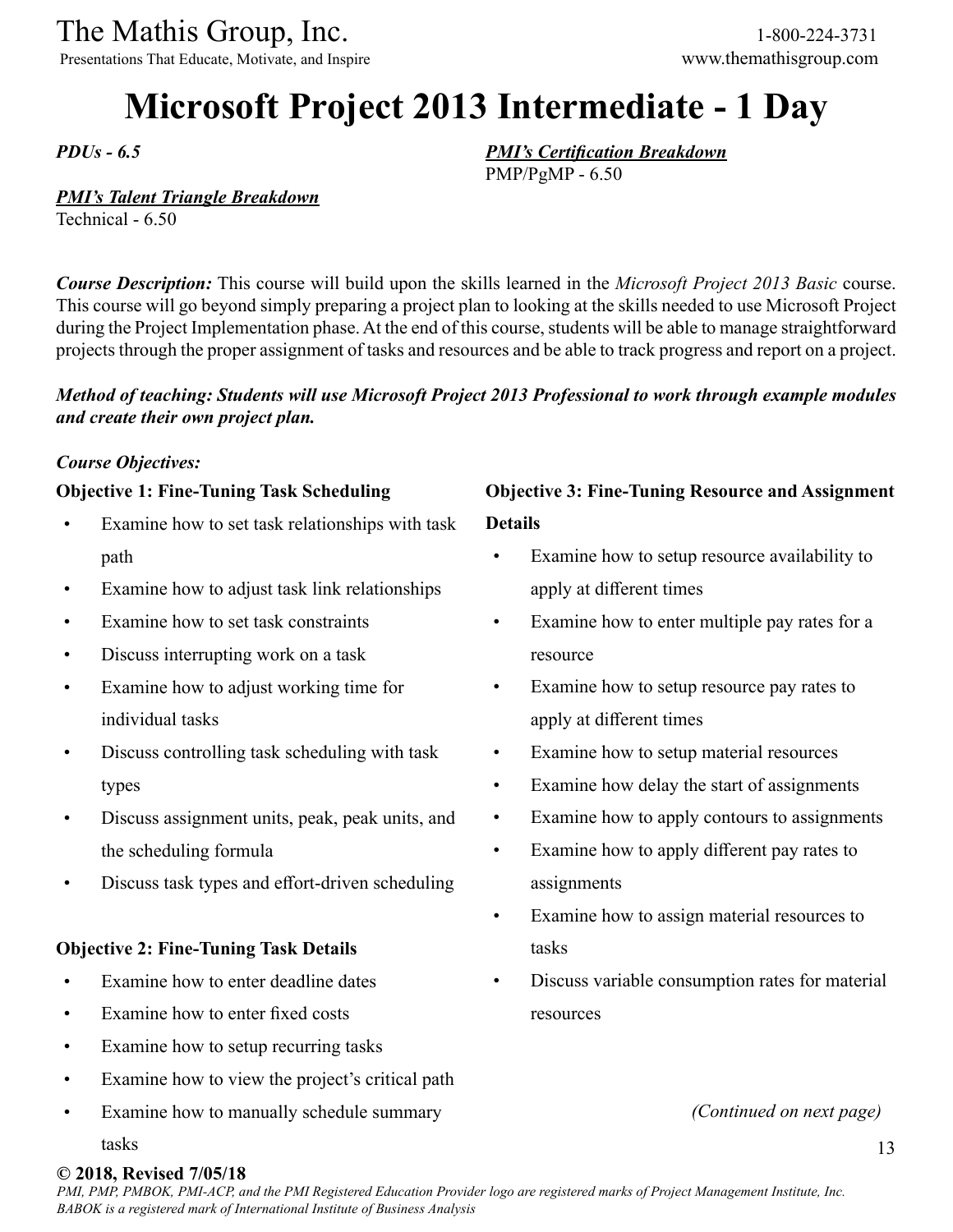Presentations That Educate, Motivate, and Inspire www.themathisgroup.com

- Examine how to view resource capacity
- Examine how to adjust assignments in team planner view

# **Objective 4: Fine-Tuning the Project Plan**

- Examine how to view resource allocations over time
- Discuss evaluating resource allocations
- Examine how to manually resolve resource over allocations
- Examine how to level over allocated resources
- Examine how to check the project's cost
- Examine how to check the project's finish date
- Examine how to inactivate tasks

# **Objective 5: Organizing Project Details**

- Examine how to sort project details
- Examine how to group project details
- Examine how to filter project details
- Examine how to create new tables
- Discuss creating custom fields
- Examine how to create new views

## **Objective 6: Tracking Progress on Tasks and**

## **Assignments**

- Examine how to update a baseline
- Discuss saving interim project plans
- Examine how to track actual and remaining values for tasks and assignments
- Discuss how to manually enter actual costs
- Examine how to track time-phased actual work for tasks and assignments
- Discuss collecting actuals from resources
- Examine how to reschedule incomplete work

# **Objective 7: Viewing and Reporting on Project Status**

- Examine how to identify tasks that have slipped
- Discuss project variance
- Discuss project communication
- Examine how to review task costs
- Examine how to review resource costs
- Examine how to report project cost variance with a stoplight view

## **Objective 8: Getting Your Project Back on Track**

- Examine how to troubleshoot time and schedule problems
- Examine how to reduce task durations by assigning resource overtime hours
- Examine how to troubleshoot cost and resource problems
- Examine how to troubleshoot scope-of-work problems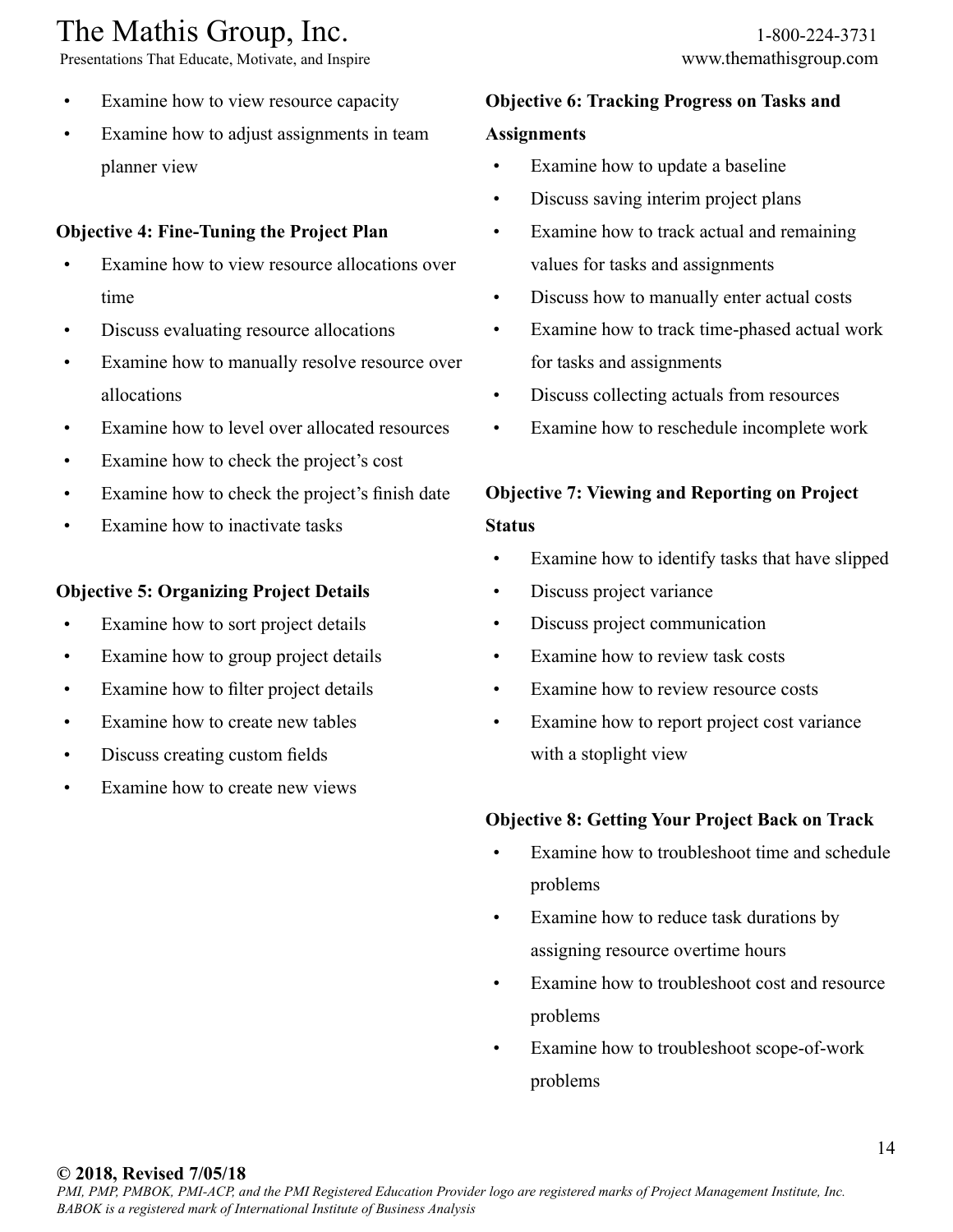Presentations That Educate, Motivate, and Inspire www.themathisgroup.com

# **Microsoft Project 2013 Advanced - 1 Day**

*PMI's Certification Breakdown*

PMP/PgMP - 6.50 PMI-RMP - 6.50

*PDUs - 6.5*

## *PMI's Talent Triangle Breakdown*

Technical - 6.50

*Course Description:* This course will build upon the skills learned in the *Microsoft Project 2013 Intermediate*  course. This course will demonstrate advanced features of the application, including emphasis on customization of the application itself. At the end of this course, students will be able to exchange project plan data with other applications, customize elements, automate activities in MS Project with macros and reuse project plan information.

## *Method of teaching: Students will use Microsoft Project 2013 Professional to work through example modules and create their own project plan.*

#### *Course Objectives:*

# **Objective 1: Applying Advanced Formatting and**

## **Printing**

- Examine how to format a Gantt chart view
- Discuss additional Gantt chart formatting features
- Examine how to format a timeline view
- Examine how to format a network diagram view
- Examine how to format a calendar view
- Examine how to print and export views

## **Objective 2: Applying Advanced Report**

#### **Formatting**

- Examine how to format tables and charts in a report
- Examine how to create a custom report

# **Objective 3: Customizing** *Microsoft Project 2013 Professional*

- Discuss sharing custom elements between plans
- Examine how to record and edit macros
- Examine how to customize the ribbon and quick access bar

# **Objective 4: Sharing Information with Other Programs**

- Examine how to copy and paste data to other programs
- Examine how to open other file formats in MS Project
- Examine how to save to other file formats from MS Project
- Discuss working with files from previous versions of MS Project
- Examine how to generate visual reports with Excel and Visio

*(Continued on next page)*

#### **© 2018, Revised 7/05/18**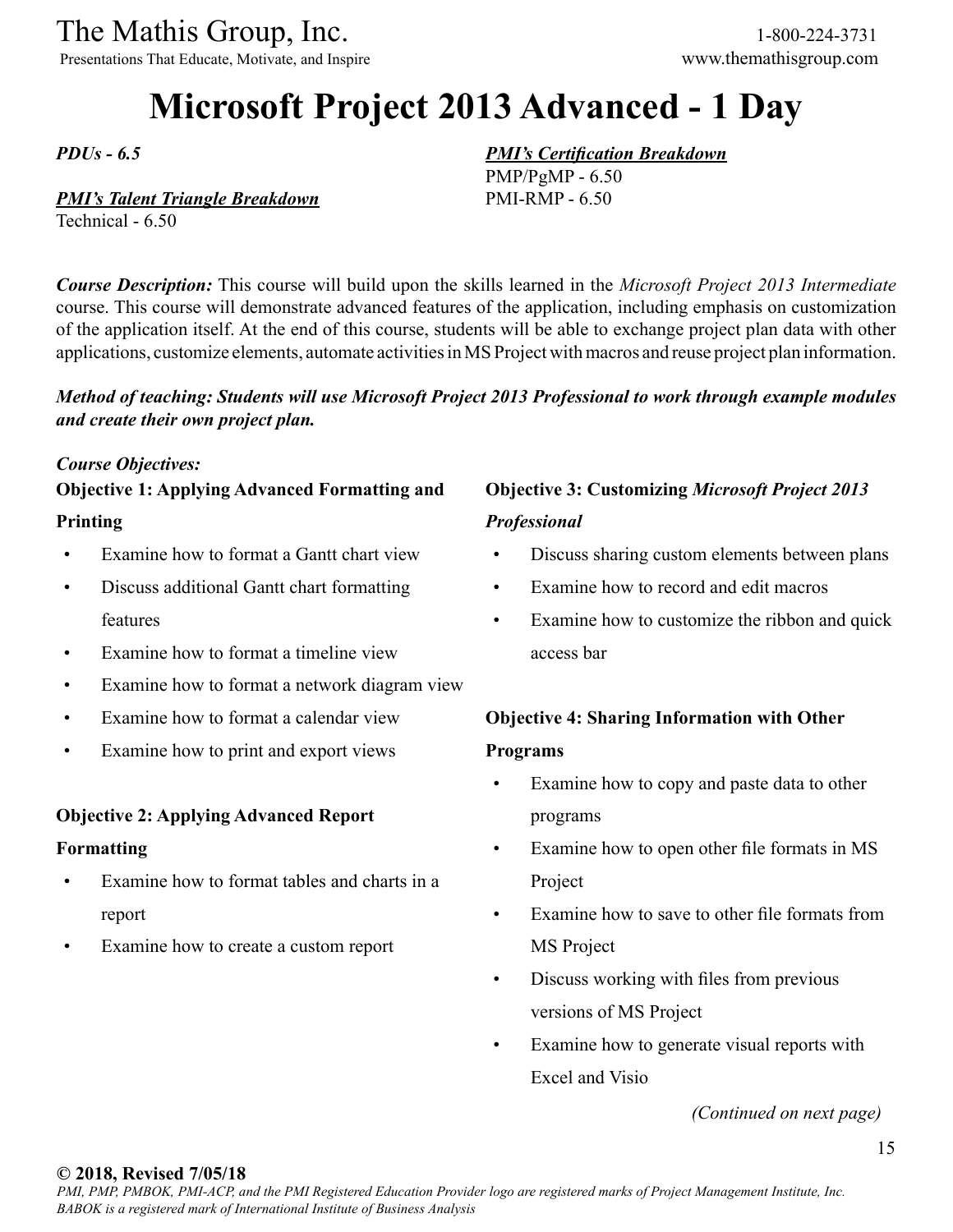Presentations That Educate, Motivate, and Inspire www.themathisgroup.com

# **Objective 5: Consolidating Projects and Resources**

- Examine how to create a resource pool
- Discuss creating a dedicated resource pool
- Examine how to view assignment details in a resource pool
- Examine how to update assignments in a sharer plan
- Examine how to update resource information in a resource pool
- Examine how to update working times in a resource pool
- Examine how to link new plans to a resource pool
- Examine how to change sharer plan assignments and updating a resource pool
- Examine how to consolidate plans
- Examine how to create dependencies between plans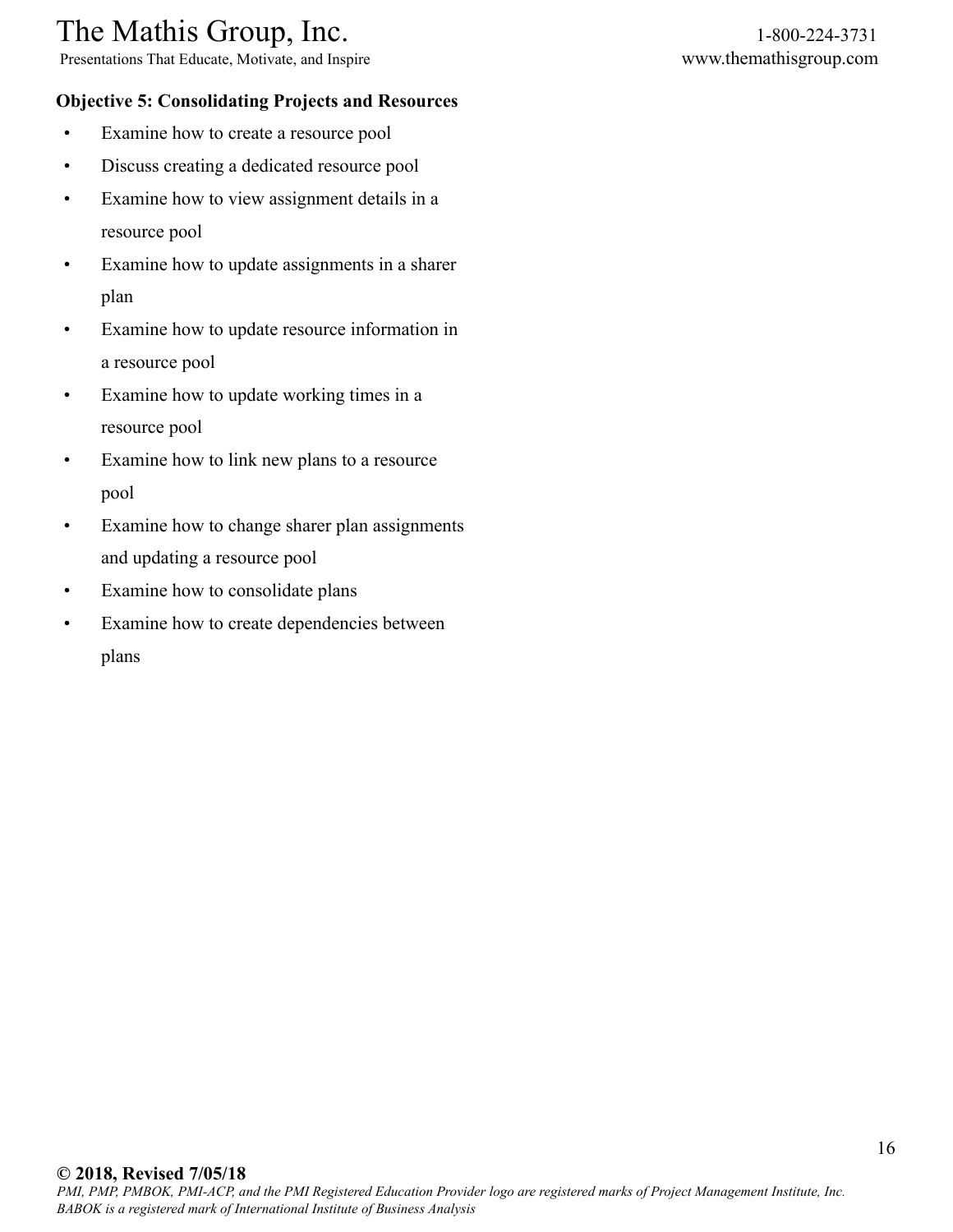Presentations That Educate, Motivate, and Inspire www.themathisgroup.com

# **Microsoft Project 2016 Basics - 1 Day**

*PDUs - 6.5*

*PMI's Certification Breakdown* PMP/PgMP - 6.50

# *PMI's Talent Triangle Breakdown*

Technical - 6.50

*Course Description:* This course will focus on helping individuals who use Microsoft Office Project Professional 2016. The course will cover the critical skills necessary to create and modify a project plan file in Microsoft Project. Various skills related to the project plan that will be addressed include creating tasks, managing resources, and organizing resource assignments. By the end of this course, attendees will be able to create a project plan file containing tasks and organize these tasks in a work breakdown structure containing task relationships. They will also be able to create and assign resources and finalize the project to implement the project plan.

# *Method of teaching: Students will use Microsoft Project 2016 Professional to work through example modules and create their own project plan.*

## *Course Objectives:*

## **Objective 1: Examine Microsoft Project, Project**

## **Management, and You**

- Discuss the high-level benefits of a dedicated project planning and management tools
- Examine the differences between Project Standard and Project Professional
- Examine the major new features introduced in the 2016 edition
- Discuss skills development strategy for mastering project in the context of a good project management practice

# **Objective 2: A guided tour of** *MS Project 2016*

- Review new features with MS Project 2016 Professional
- Examine the Backstage view to share and manage Project files
- Examine the Fluent (Ribbon) interface and Quick Access toolbar
- Examine applying different views to see information presented in different ways
- Examine reports to quickly communicate the status of a project plan

# **Objective 3: Starting a new plan**

- Create a new project plan
- Setting Nonworking days in a Project Plan
- Examine available base calendars and creating working-time exceptions in the project calendar
- Examine project properties

## **Objective 4: Building a task list**

- Examine how to add a Project Summary Task
- Examine how to add a Recurring Task
- Examine how to Create Milestones in a Project Plan file

*(Continued on next page)*

## **© 2018, Revised 7/05/18**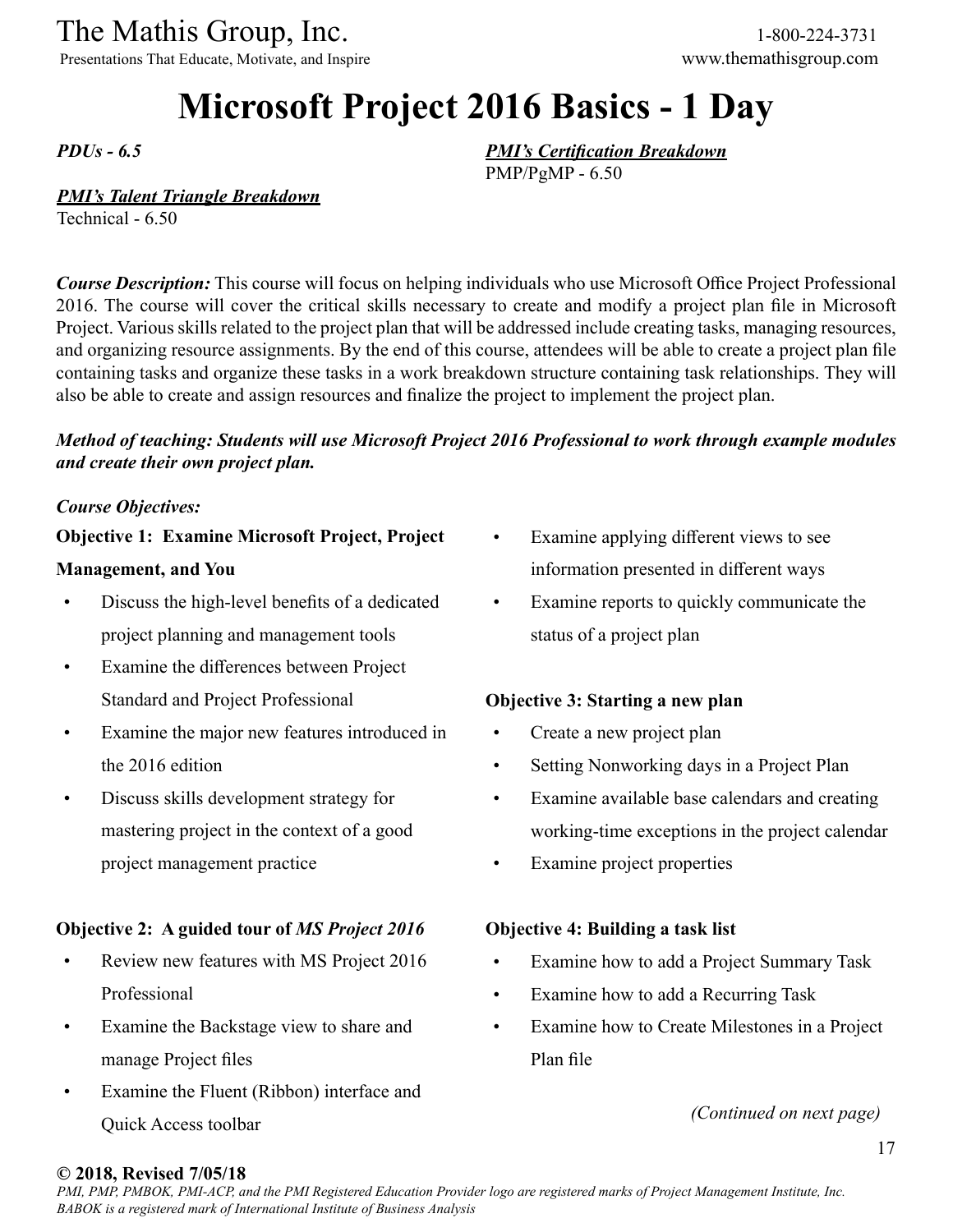Presentations That Educate, Motivate, and Inspire www.themathisgroup.com

- Examine how to enter Task Duration Estimates
- Examine how to link Dependent Tasks
- Discuss Top-Down and Bottom-Up task planning
- Examine Automatic and Manually scheduled tasks
- Identify Deliverables in the Project Plan File
- Examine documenting tasks with Notes and Hyperlinks
- Examine how to set a Task Deadline

# **Objective 5: Examine how to setup resources**

- Examine how to set up resource information for the people who work on projects
- Discuss best practices for entering resource names
- Examine how to enter resources' maximum capacity
- Examine how to enter resource pay rates
- Examine how to get resource cost information
- Examine adjusting working time in a resource calendar
- Examine how to set up cost resources
- Examine how to document resources with notes

# **Objective 6: Examine how to assign resources to tasks**

- Examine how to assign a resource to a task
- Discuss the Scheduling Formula
- Examine how to Control Work when Adding or Removing Resource Assignments
- Discuss Effort-Driven Scheduling
- Examine how to Assign Cost Resources to Tasks
- Examine how to check the plan's duration, cost, and work

# **Objective 7: Examine how to Format and Sharing**

# **a Project Plan**

- Examine how to Customize the Gantt Chart view
- Examine how to Customize the Timeline view
- Examine how to Draw on a Gantt Chart
- Examine how to Copy Views
- Examine how to Print Views
- Examine how to Customize and Print Project Reports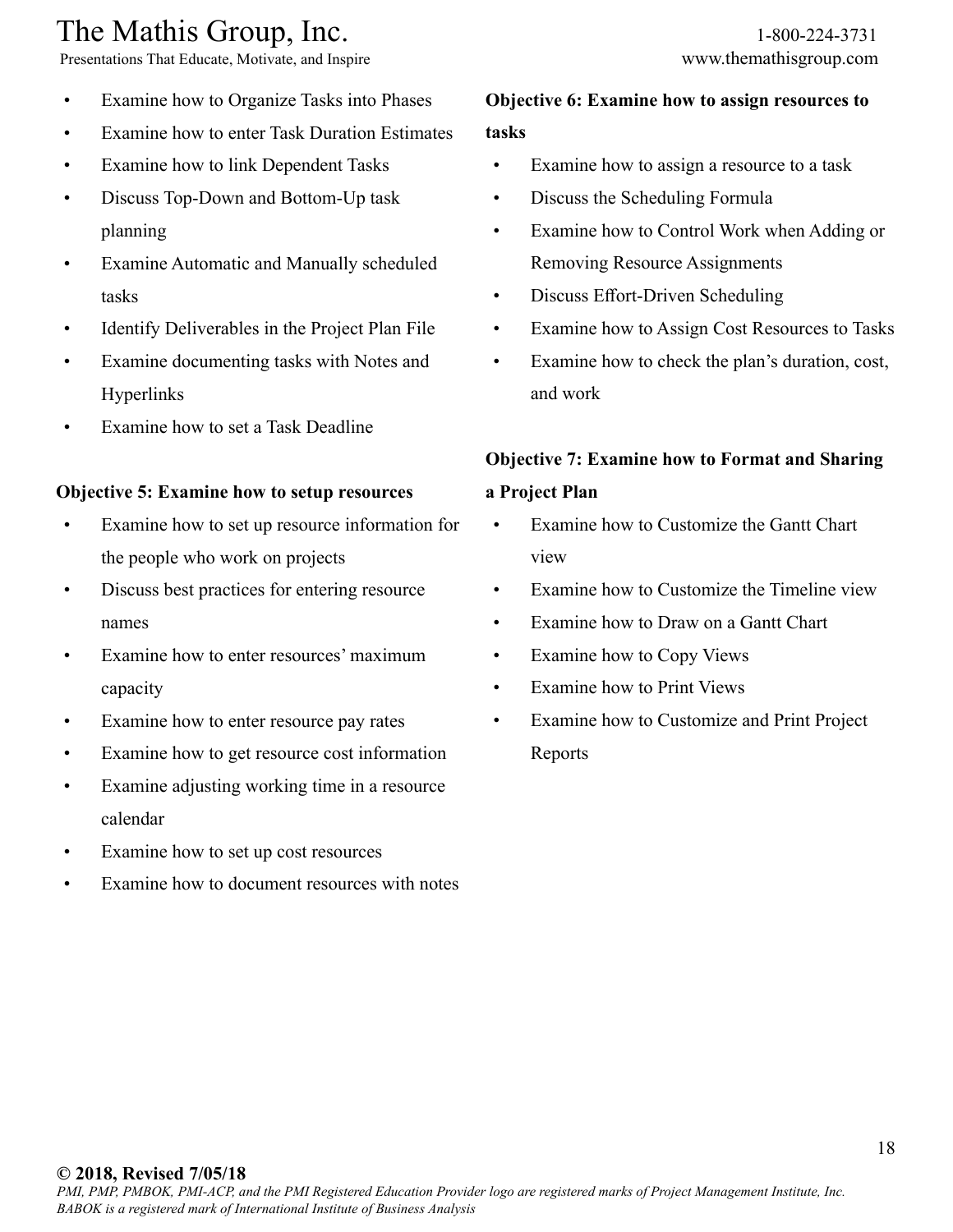Presentations That Educate, Motivate, and Inspire www.themathisgroup.com

# **Microsoft Project 2016 Intermediate - 1 Day**

*PMI's Certification Breakdown*

PMP/PgMP - 6.50

*PDUs - 6.5*

## *PMI's Talent Triangle Breakdown*

Technical - 6.50

*Course Description:* This course will build upon the skills learned in the Microsoft Project 2016 Basic course. This course will go beyond simply preparing a project plan to looking at the skills needed to use Microsoft Project during the Project Implementation phase. At the end of this course, students will be able to manage straightforward projects through the proper assignment of tasks and resources and be able to track progress and report on a project.

## *Method of teaching: Students will use Microsoft Project 2016 Professional to work through example modules and create their own project plan.*

#### *Course Objectives:*

## **Objective 1: Examine how to track project progress**

- Examine how to Save a Project Baseline
- Examine how to Track a Project Schedule
- Examine how to Enter a Task Completion Percentage
- Examine how to Enter Actual Values for Tasks
- Discuss Evaluating if a Project is on Schedule

# **Objective 2: Examine how to Fine-Tune Task Scheduling**

- Examine how to set task relationships with Task Path
- Examine how to adjust task link relationships
- Examine how to set task constraints
- Discuss interrupting work on a task
- Examine how to adjust working time for individual tasks
- Discuss controlling task scheduling with task types
- Discuss assignment units, peak, peak units, and the scheduling formula
- Discuss task types and effort-driven scheduling

# **Objective 3: Examine how to Fine-Tune Task Details**

- Examine how to Enter Deadline Dates
- Examine how to Enter Fixed Costs
- Examine how to Setup Recurring Tasks
- Examine how to View the Projects Critical Path
- Examine how to Schedule Summary Tasks Manually

*(Continued on next page)*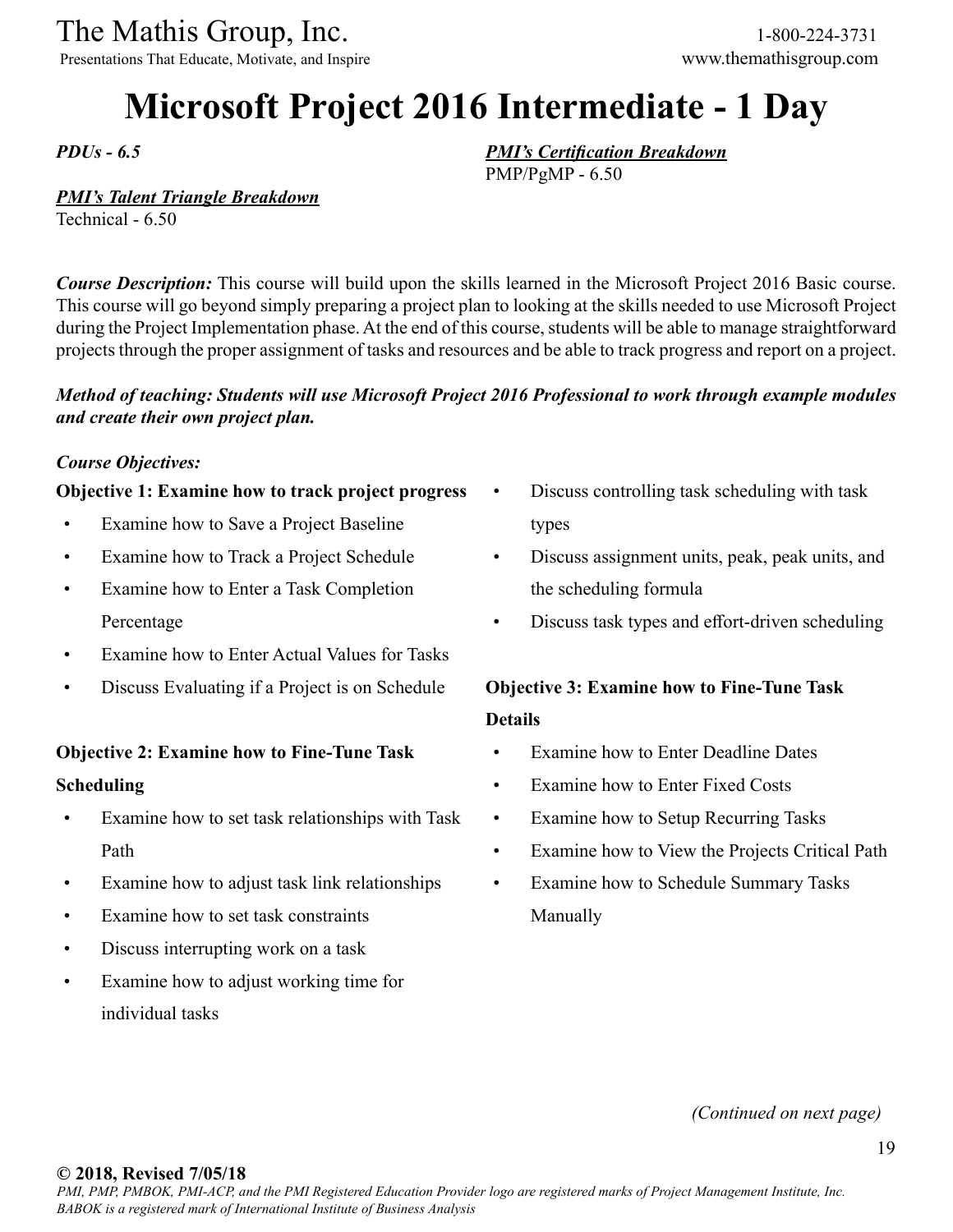Presentations That Educate, Motivate, and Inspire www.themathisgroup.com

# **Objective 4: Examine how to Fine-Tune Resource**

# **and Assignment Details**

- Examine how to setup resource availability to apply at different times
- Examine how to enter multiple pay rates for a resource
- Examine how to setup resource pay rates to apply at different times
- Examine how to setup material resources
- Examine how delay the start of assignments
- Examine how to apply contours to assignments
- Examine how to apply different pay rates to assignments
- Examine how to assign material resources to tasks
- Discuss variable consumption rates for material resources
- Examine how to view resource capacity
- Examine how to adjust assignments in team planner view

#### **Objective 5: Examine how to Fine-Tune the Project**

#### **Plan**

- Examine how to view Resource Allocations Over Time
- Discuss Evaluating Resource Allocations
- Examine how to Resolve Resource Overallocations Manually
- Examine how to Level Overallocated Resources
- Examine how to Check the Project's Cost and Finish Date
- Examine how to inactivate tasks

# **Objective 6: Examine how to Organize Project Details**

- Examine how to Sort Project Details
- Examine how to Group Project Details
- Examine how to Filter Project Details
- Examine how to create new tables
- Discuss creating Custom Fields
- Examine how to create new views

#### **Objective 7: Examine how to Track Progress on**

#### **Tasks and Assignments**

- Examine how to Update a Baseline
- Discuss Saving Interim Project Plans
- Examine how to Track Actual and Remaining Values for Tasks and Assignments
- Discuss how to enter actual costs manually
- Examine how to Track Timephased Actual Work for Tasks and Assignments
- Discuss Collecting Actuals from Resources
- Examine how to Reschedule Incomplete Work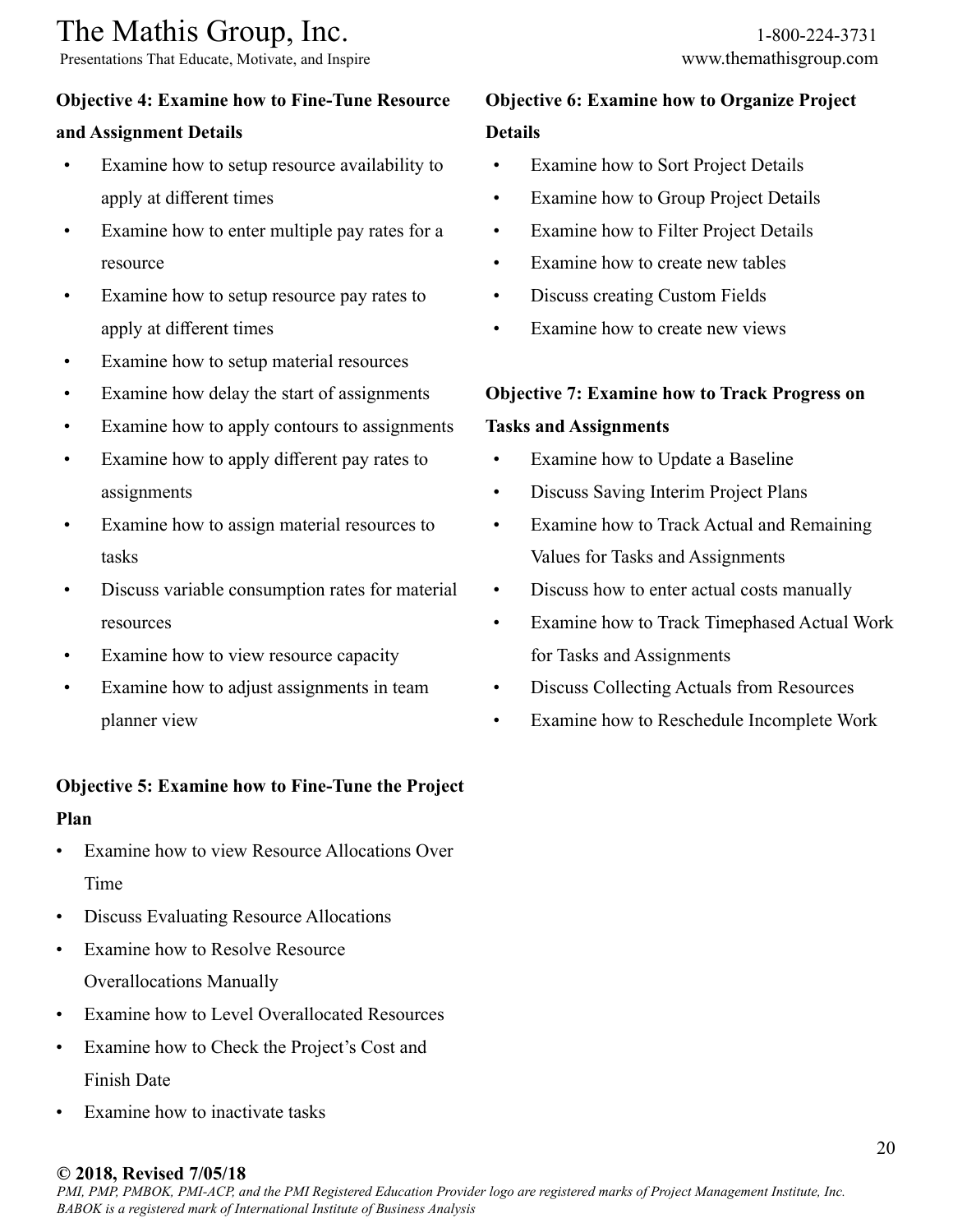Presentations That Educate, Motivate, and Inspire www.themathisgroup.com

# **Microsoft Project 2016 Advanced - 1 Day**

*PDUs - 6.5*

### *PMI's Talent Triangle Breakdown*

Technical - 6.50

*Course Description:* This course will build upon the skills learned in the Microsoft Project 2016 Intermediate course. This course will demonstrate advanced features of the application, including emphasis on customization of the application itself. At the end of this course, students will be able to exchange project plan data with other applications, customize elements, automate activities in Project with macros and reuse project plan information.

## *Method of teaching: Students will use Microsoft Project 2016 Professional to work through example modules and create their own project plan.*

#### *Course Objectives:*

# **Objective 1: Examine how to View and Report on**

#### **Project Status**

- Examine how to Identify Tasks That Have Slipped
- Discuss Project Variance
- Discuss Project Communication
- Examine how to Review Task Costs
- Examine how to Review Resource Costs
- Examine how to Report Project Cost Variance with a Stoplight View

#### **Objective 2: Examine how to Apply Advanced**

#### **Formatting and Printing**

- Examine how to format a Gantt chart view
- Discuss additional Gantt chart formatting features
- Examine how to format a timeline view
- Examine how to format a network diagram view
- Examine how to format a calendar view
- Examine how to print and export views

# **Objective 3: Examine how to Apply Advanced Report Formatting**

*PMI's Certification Breakdown*

PMP/PgMP - 6.50 PMI-RMP - 6.50

- Examine how to format tables in a report
- Examine how to format charts in a report
- Examine how to create a custom report

# **Objective 4: Examine how to Customize Microsoft Project**

- Discuss sharing custom elements between plans
- Examine how to records macros
- Examine how to edit macros
- Examine how to customize the ribbon and quick access bar

*(Continued on next page)*

#### **© 2018, Revised 7/05/18**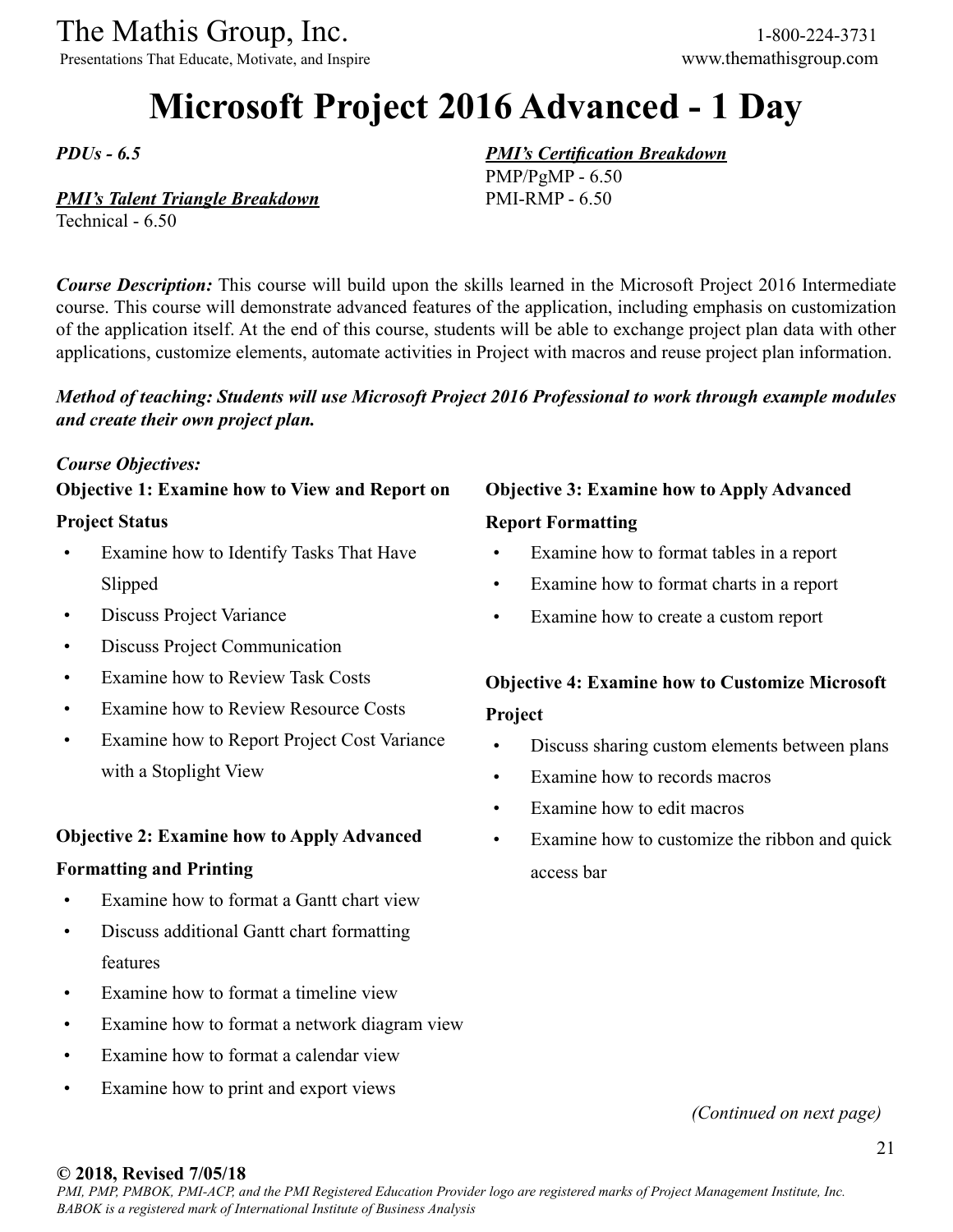Presentations That Educate, Motivate, and Inspire www.themathisgroup.com

# **Objective 5: Examine how to Share Information**

# **with Other Programs**

- Examine how to copy and paste data to other programs
- Examine how to open other file formats in Project
- Examine how to save to other file formats from Project
- Discuss working with files from previous versions of Project
- Examine how to generate visual reports with Excel and Visio

# **Objective 6: Examine how to Consolidate Projects**

# **and Resources**

- Examine how to create a resource pool
- Discuss creating a dedicated resource pool
- Examine how to view assignment detail in a resource pool
- Examine how to update assignments in a sharer plan
- Examine how to update resource information in a resource pool
- Examine how to update all plans' working times in a resource pool
- Examine how to link new plans to a resource pool
- Examine how to change sharer plan assignments and updating a resource pool
- Examine how to consolidate plans
- Examine how to create dependencies between plans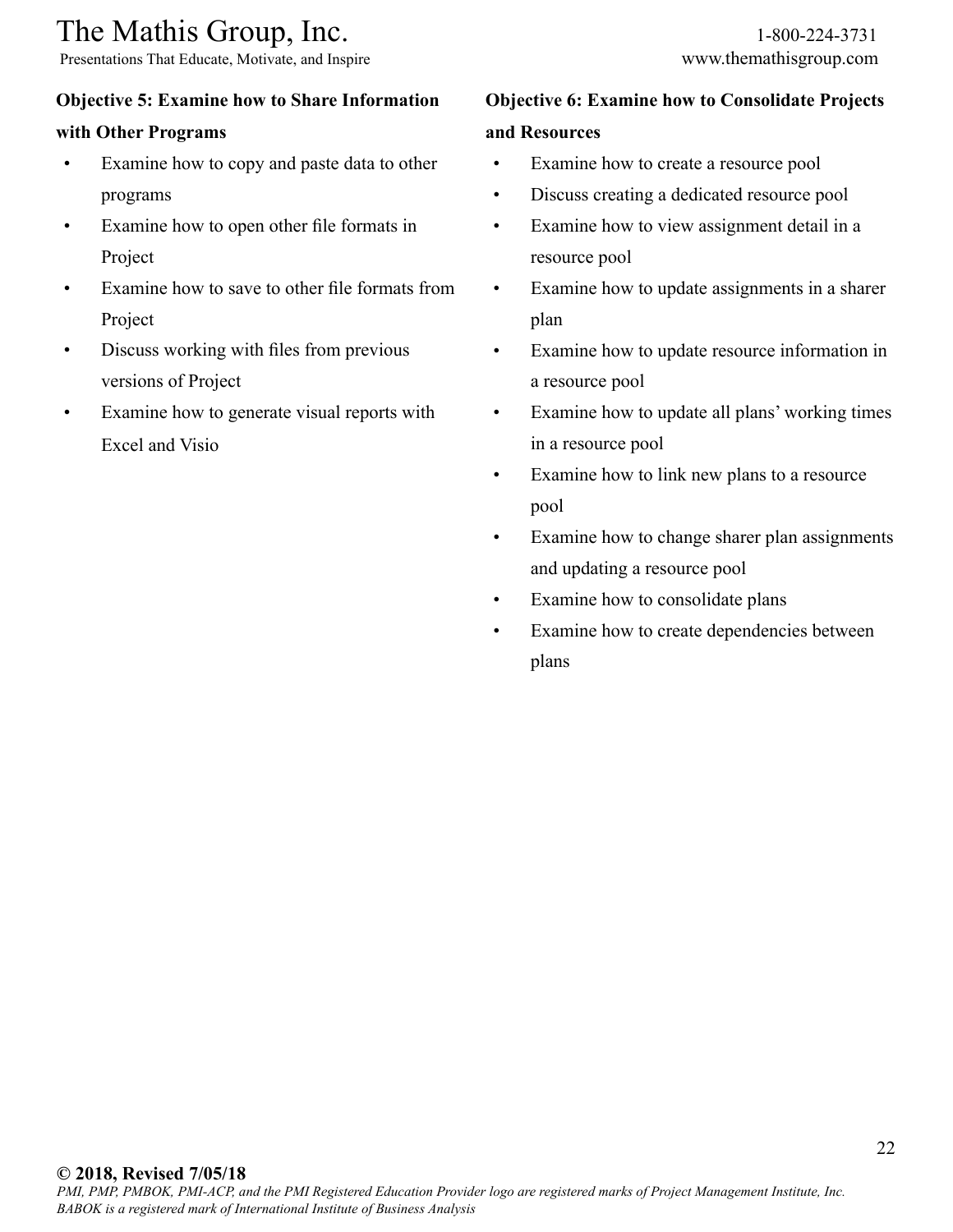Presentations That Educate, Motivate, and Inspire www.themathisgroup.com

# **Performance Improvement - 2 Day** *Impacting the Quality of Your Organization*

*PDUs - 13*

*PMI's Talent Triangle Breakdown*

Technical - 8.00 Leadership - 3.50 Strategic - 1.50

## *PMI's Certification Breakdown*

PMP/PgMP - 13.00 PMI-ACP - 5.00 PMI-SP - 6.00 PMI-RMP - 5.00 PfMP - 5.00 PMI-PBA - 5.00

*Course Description:* This two-day course is designed to teach skills which are vital for improving quality in the workplace. This course will focus on strong project management skills, clearly defined team functions, and pointed communication necessary to drive quality throughout the organization. Participants will learn how to facilitate and implement quality initiatives, monitor the collection of data, and explore planning and monitoring of quality projects.

## *Method of teaching: Students will use discussion, cases, and group activities to facilitate the course.*

# *Course Objectives:*

# **Objective 1: Compare old and new philosophies**

- Define quality for today
- Develop approaches for adjusting culture
- Identify a prevention mentality rather than a reactive one
- Evaluate data that must be analyzed

## **Objective 2: Discuss guidelines for executing**

#### **continuous quality**

- Examine continuous process improvement
- Describe rules for continuous improvement
- Analyze where continuous improvement can help
- Discuss symptoms of quality concerns
- Identify a continuous improvement team's concern
- Discuss ways to reduce resistance from
- Compare roadblocks to continuous improvement and quality initiative
- Predict characteristics in the cost of quality
- Choose techniques for involving co-workers
- Evaluate Deming's seven deadly diseases
- Discuss the approaches of Deming, Juran and Cosby to quality

# **Objective 3: Identify steps for creating a quality action plan**

- Discuss implementation of the quality action plan
- Examine ways of monitoring the quality action plan
- Create improvement rules
- *(Continued on next page)* • Analyze how to conduct quality audits

organizations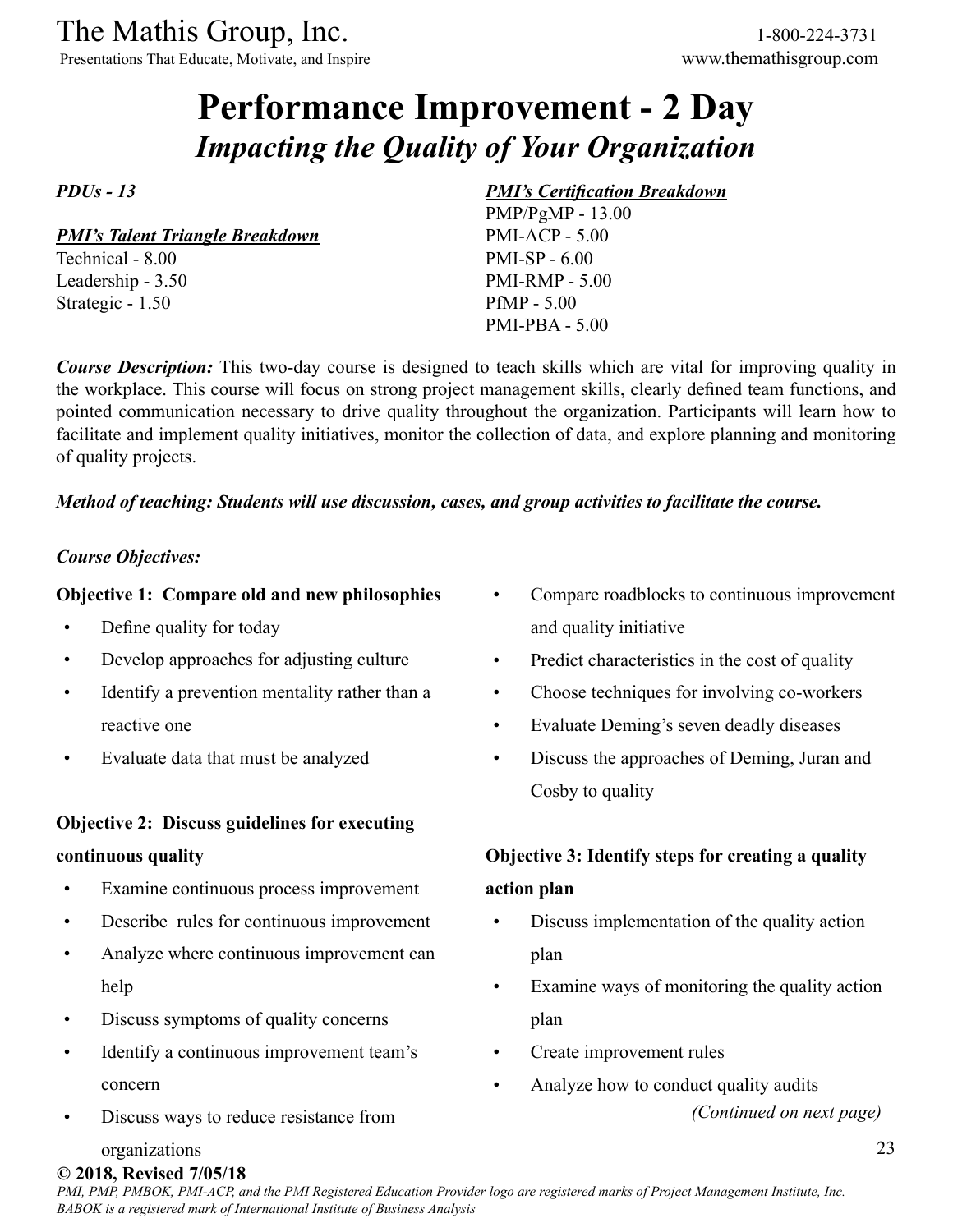Presentations That Educate, Motivate, and Inspire www.themathisgroup.com

# **Objective 4: Discuss management's role compared**

# **to that of the front line employee**

- Examine how to shift from management decision making to team decision making
- Recognize five ways to give proper leadership within a culture
- Label role descriptions and project responsibilities when you have no position power
- Design an agenda for the first project team meeting
- Identify seven things which must be communicated in every project meeting to keep others informed

#### **Objective 5: Define the project drivers**

- Show how to set, control, and monitor project scope
- Formulate a Work Breakdown Structure for speeding up the quality approach
- Evaluate the strengths and weaknesses of a critical path in developing quality initiatives
- Examine how to handle delays on projects while driving quality forward
- Discuss implementation of a project plan

# **Objective 6: Apply close down checklists and handoff procedures**

• Identify phase out of the project plan

#### **Objective 7: Conduct a postmortem**

Examine how best practices of a project can make the difference in future success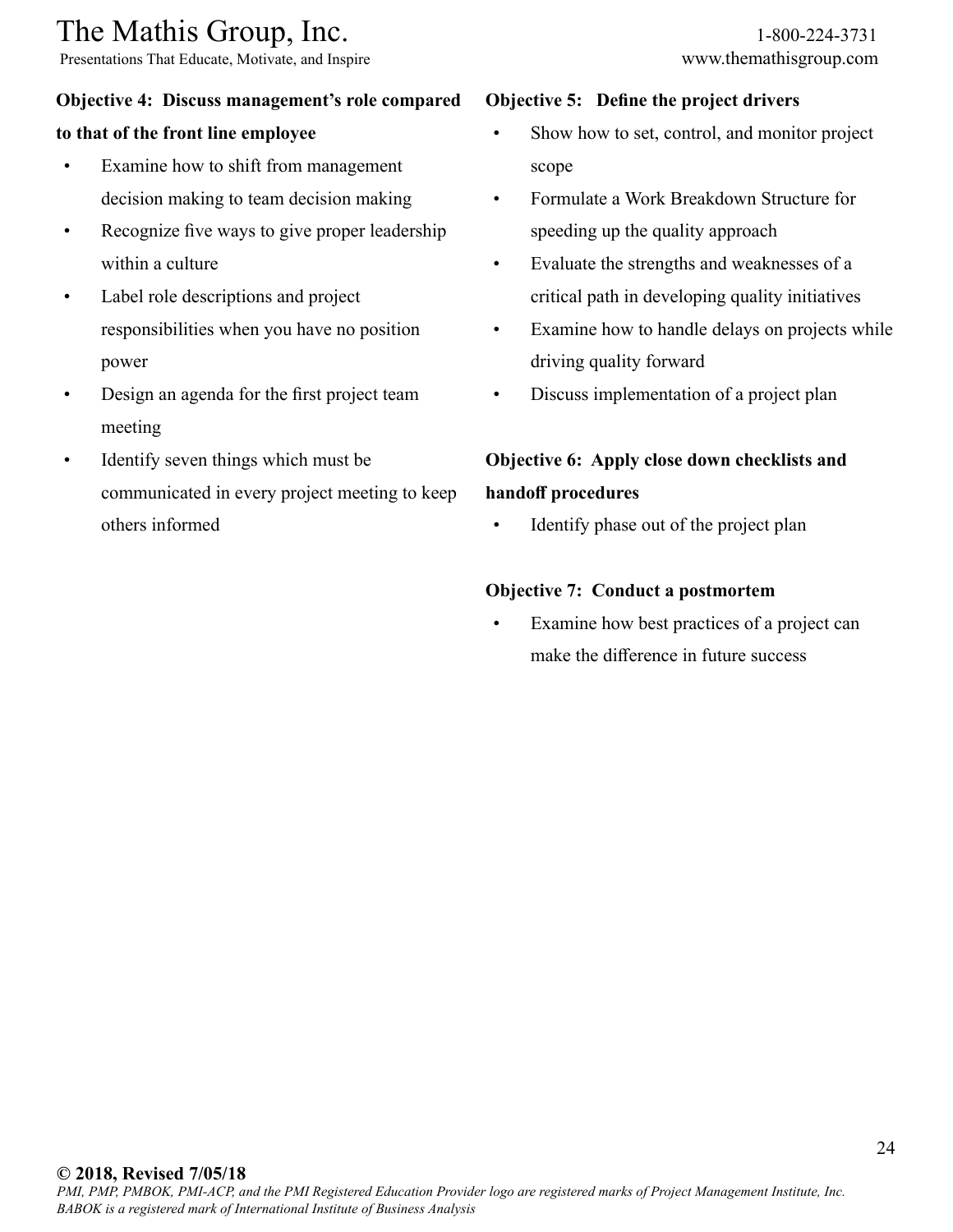Presentations That Educate, Motivate, and Inspire www.themathisgroup.com

# *PMBOK® Guide* **Overview - 1 Day**

*PDUs - 6.5*

*PMI's Talent Triangle Breakdown*

Technical - 6.50

*Course Description:* This one-day course gives students an overview of the *Project Management Body of Knowledge (PMBOK® Guide)*. Students will learn the five knowledge areas and key process groups within each.

*Method of teaching: Students will use discussion, cases, and group activities to facilitate the course.*

*Course Objectives:*

## **Objective 1: Define a project**

• Discuss the benefits of project management

**Objective 2: Examine the** *PMBOK® Guide's* **knowledge areas**

# **Objective 3: Examine the initiating process group**

- Discuss the Develop Project Charter process
- Discuss the Identify Stakeholders

## **Objective 4: Examine the planning process group**

- Discuss the Develop Project Management Plan process
- Discuss the Plan Scope Management process
- Discuss the Collect Requirements process
- Discuss the Define Scope process
- Discuss the Create WBS process
- Discuss the Plan Schedule Management process
- Discuss the Define Activities process
- Discuss the Sequence Activities process
- Discuss the Estimate Activity Durations process

• Discuss the Develop Schedule process

*PMI's Certification Breakdown*

PMP/PgMP - 6.50

- Discuss the Plan Cost Management process
- Discuss the Estimate Costs process
- Discuss the Determine Budget process
- Discuss the Plan Quality Management process
- Discuss the Plan Resource Management process
- Discuss the Estimate Activity Resources process
- Discuss the Plan Communications Management process
- Discuss the Plan Risk Management process
- Discuss the Identify Risks process
- Discuss the Perform Qualitative Risk Analysis process
- Discuss the Perform Quantitative Risk Analysis process
- Discuss the Plan Risk Responses process
- Discuss the Plan Procurement Management process
- Discuss Plan Stakeholder Engagement process

*(Continued on next page)*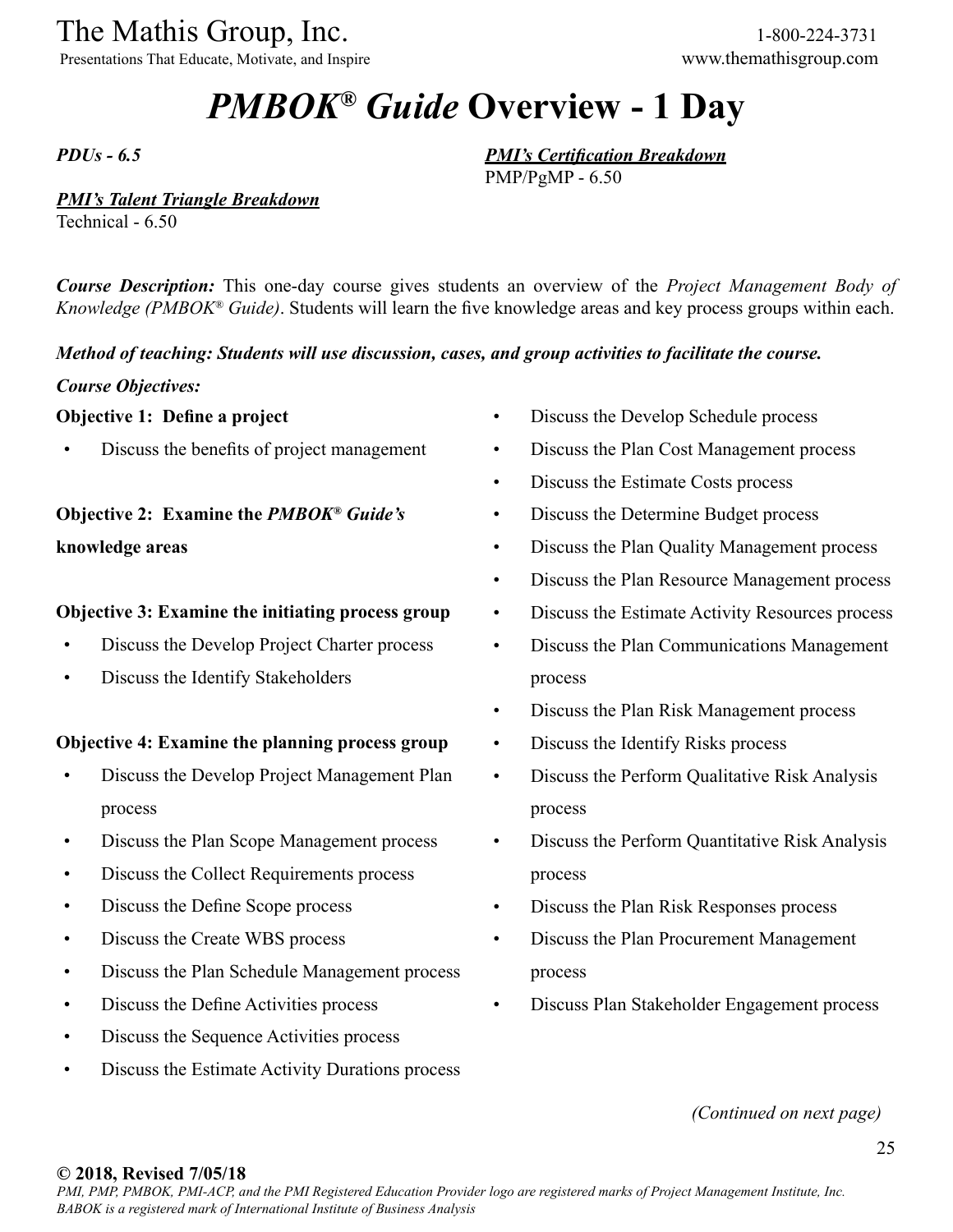# **Objective 5: Examine the executing process group**

- Discuss the Direct & Manage Project Work process
- Discuss the Manage Project Knowledge process
- Discuss the Manage Quality process
- Discuss the Acquire Resources process
- Discuss the Develop Team process
- Discuss the Manage Team process
- Discuss the Manage Communications process
- Discuss Implement Risk Responses process
- Discuss Conduct Procurements process
- Discuss Manage Stakeholder Engagement process

# **Objective 6: Examine the monitoring & controlling process group**

- Discuss the Monitor & Control Project Work process
- Discuss Perform Integrated Change Control process
- Discuss the Validate Scope process
- Discuss the Control Scope process
- Discuss the Control Schedule process
- Discuss the Control Costs process
- Discuss the Control Quality process
- Discuss the Control Resources process
- Discuss the Monitor Communications
- Discuss the Monitor Risk process
- Discuss the Control Procurements process
- •

# **Objective 7: Examine the closing process group**

• Discuss the Close Project or Phase process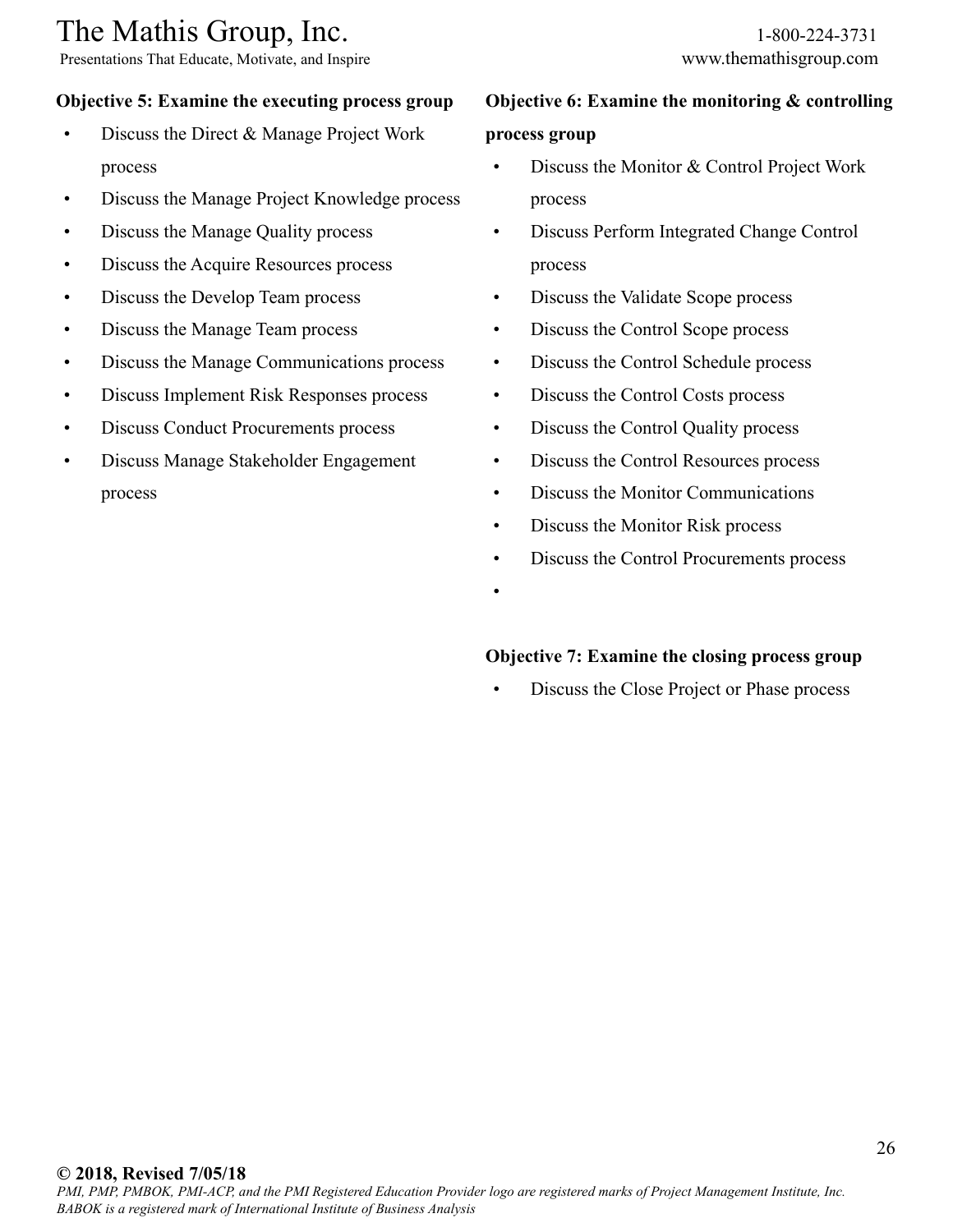The Mathis Group, Inc. 1-800-224-3731<br>
Presentations That Educate, Motivate, and Inspire www.themathisgroup.com

Presentations That Educate, Motivate, and Inspire

# **Proactive Communication and Interview Skills for Gathering Business Requirements - 1 Day**

*PDUs - 6.5*

*PMI's Talent Triangle Breakdown*

Technical - 3.25 Leadership - 3.25

# *PMI's Certification Breakdown*

PMP/PgMP - 6.50 PMI-ACP - 3.25 PMI-SP - 3.25 PMI-RMP - 3.25 PfMP - 3.25 PMI-PBA - 3.25

*Course Description:* This one-day course will focus on ways to use communication as a way to gather detailed information from the customer, analyze the information, and expedite the outcomes desired by the customer. Participants will understand how to focus a message and incorporate means to gain information using effective communication skills. This course will recommend ways of building stronger communication skills and will provide insight into different communication styles. Participants will learn new power by using certain words to impact the message and by asking questions that get noticed. This course will follow one or more of Project Management Institute's knowledge areas of the *PMBOK® Guide*.

#### *Method of teaching: Students will use discussion, cases, and group activities to facilitate the course.*

### *Course Objectives:*

## **Objective 1: Evaluate how to approach people**

- Identify perception
- Examine what impacts perception
- Compare reducing perception differences

## **Objective 2: Discuss how to gain understanding**

- Analyze communication styles
- Develop ways to increase understanding
- Compare kinds of communication
- Describe what communication should be communicated upline
- Examine reasons why communicating upline is extremely difficult
- Identify questions to ask if miscommunication is common
- Discuss how to match your body language and the message
- List characteristics of a poor listener
- Predict obstacles of listening
- Identify ways of asking questions which open up communication

## **Objective 3: Examine techniques for disagreeing**

• Discuss caution signs that a disagreement is turning into a conflict

*(Continued on next page)*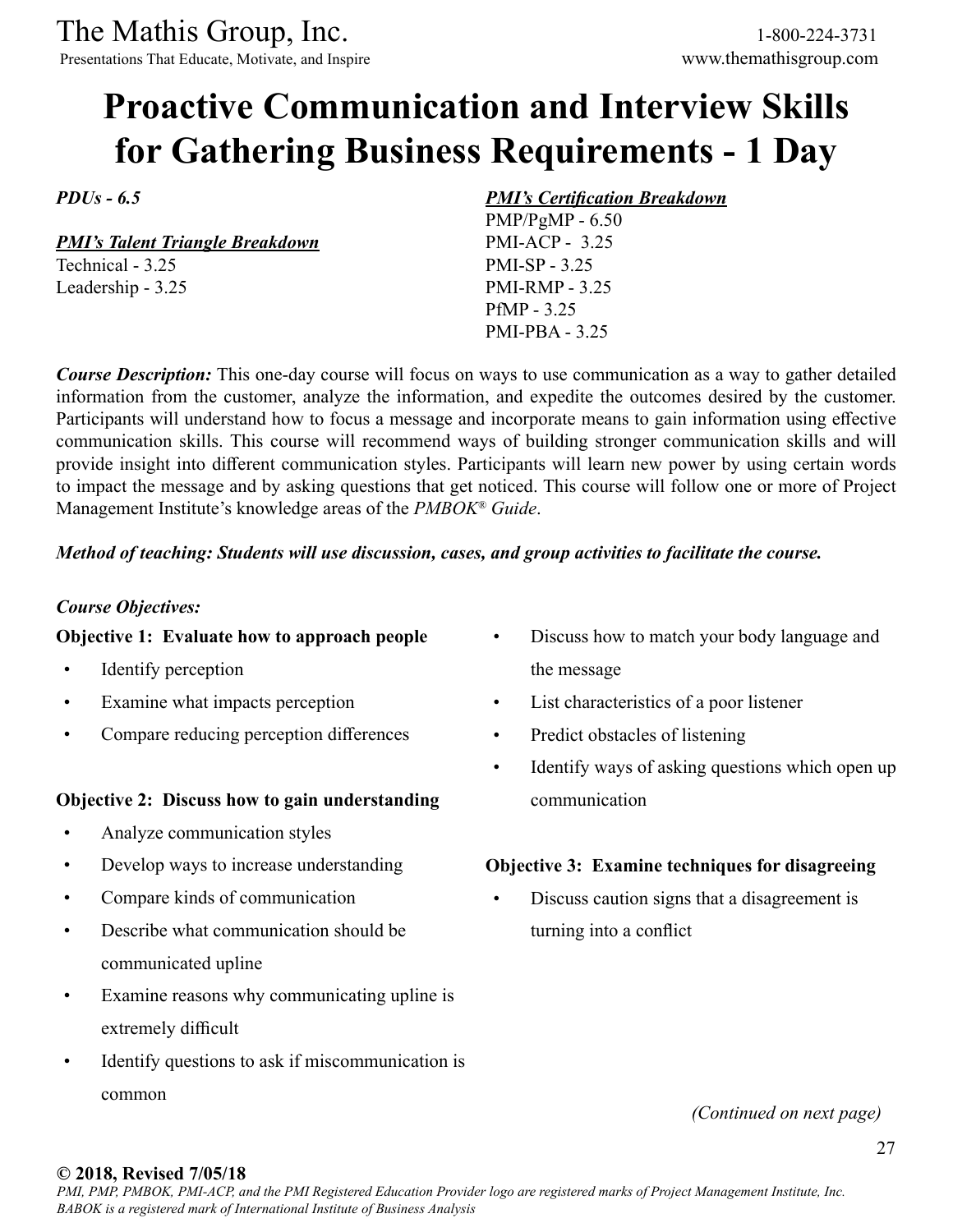Presentations That Educate, Motivate, and Inspire www.themathisgroup.com

# **Objective 4: Create questions which explore the**

# **customer's desires and requirements**

- Recognize which follow up questions will detail the expressed wishes of the customer
- Analyze the interview data and determine true requirements of the customer
- Develop a sequence of questions which encourages customers to give information freely
- Examine feedback techniques for clarifying the real message being given from the customer
- Evaluate the best feedback technique to use in mirroring the requirements back to the customer for approval
- Analyze interview skills that will give insight into any project

# **Objective 5: Discuss which areas to brainstorm when doing a client project**

- Examine how to set project objectives that are measurable and realistic
- Discuss collecting data and information
- Evaluate how to analyze a problem
- Analyze the best skills and personnel needed to successfully fulfill this project
- Evaluate ways to create a project plan, set expectations, and monitor progress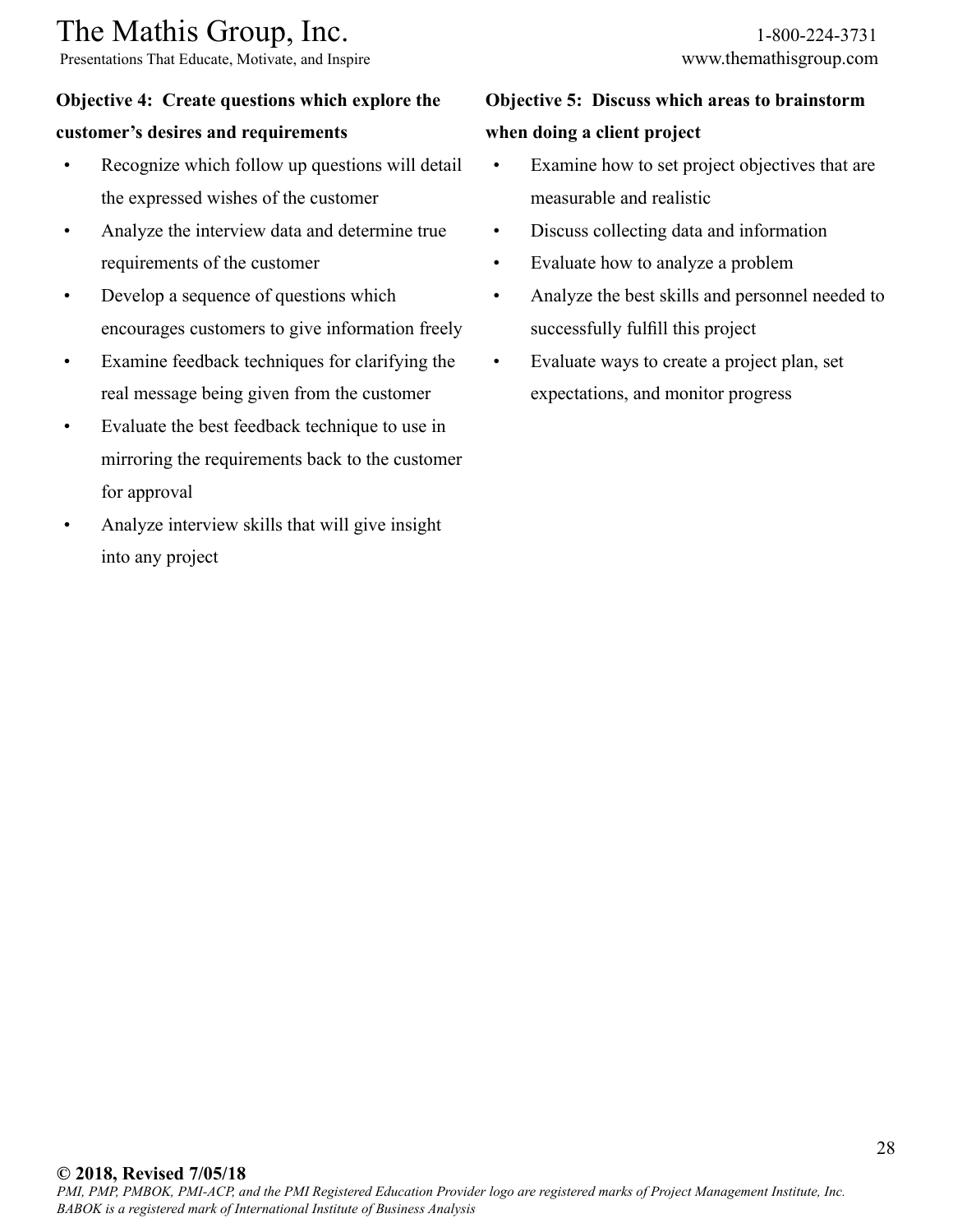Presentations That Educate, Motivate, and Inspire www.themathisgroup.com

# **Program Management - 2 Day**

*PDUs - 13*

# *PMI's Talent Triangle Breakdown*

Technical - 13.00

*Course Description: Program Management* is a two-day class designed to offer direction in managing a number of projects under a common umbrella. These projects will often run within the same timeframe, using the same resources. An effective program manager is able to see an overview of the whole picture while still attending to the individual pieces.

## *Method of teaching: Students will use discussion, cases, and group activities to facilitate the course.*

#### *Course Objectives:*

#### **Objective 1: Define program management**

- Discuss strategic planning in program management
- Examine proposal management
- Examine the program management plan
- Examine structured diagrams in managing the program
- Identify program control
- Discuss program control tools
- Examine the program manager's role and responsibilities
- Identify the customer's role in program management
- Discuss team selection and team building within the program

# **Objective 2: Identify program management**

#### **problems and propose solutions**

*PMI's Certification Breakdown*

PMP/PgMP - 13.00

- Discuss problems with multi-project planning
- Examine the triple constraints in program management

# **Objective 3: Examine program funding resources and authorization**

- Discuss budgets and cost control within a program
- Discuss program organization and staffing
- Describe risk assessment and management within the program
- Identify communication management, external and internal
- Examine time management within the program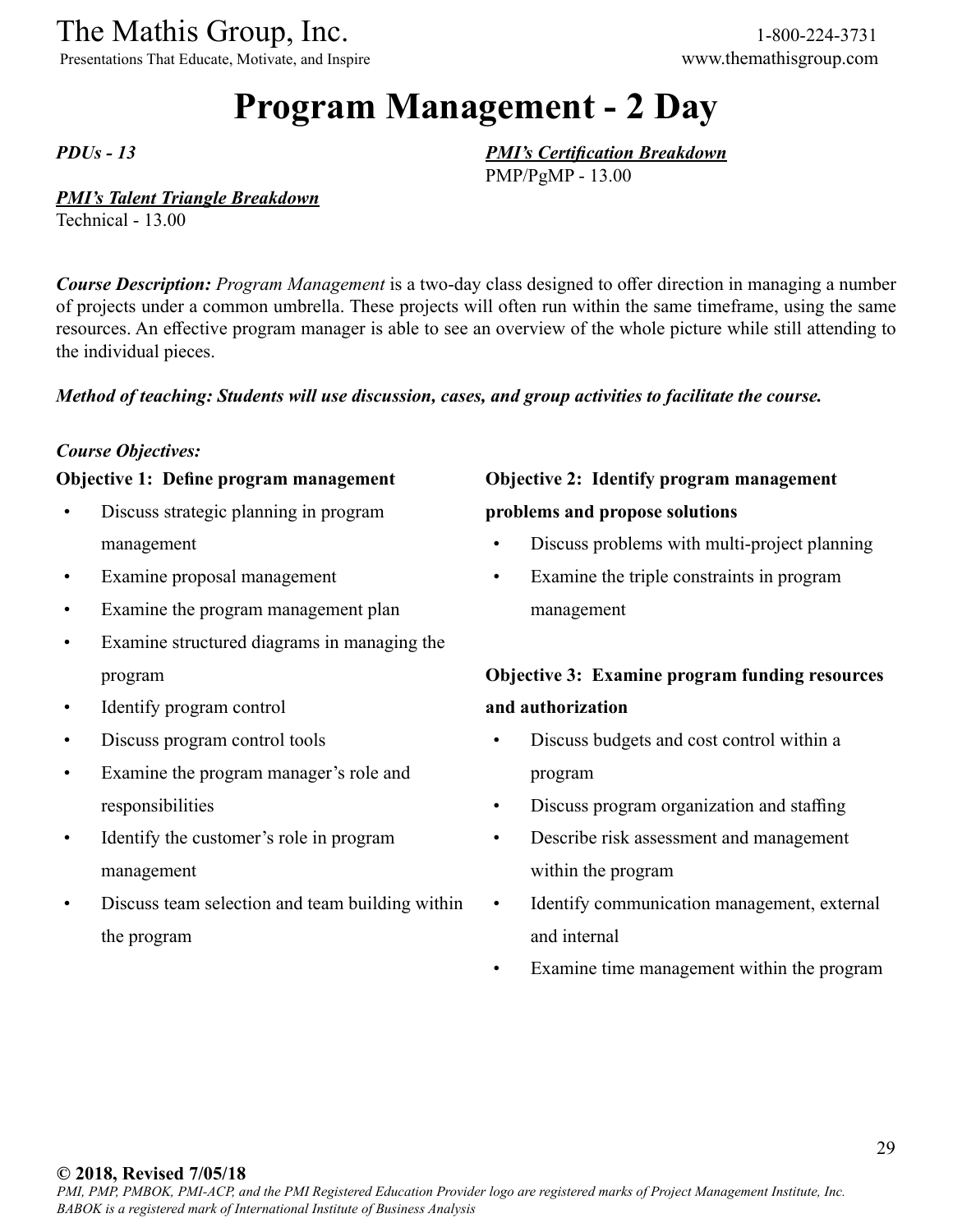Presentations That Educate, Motivate, and Inspire www.themathisgroup.com

# **Project Change Management - 1-1/2 Day**

*PDUs - 9.5*

# *PMI's Talent Triangle Breakdown*

Technical - 4.50 Leadership - 2.00 Strategic - 3.00

#### *PMI's Certification Breakdown*

PMP/PgMP - 9.50 PMI-ACP - 5.00 PMI-SP - 5.00 PMI-RMP - 5.00 PfMP - 5.00 PMI-PBA - 5.00

*Course Description:* This one-and-a-half-day seminar will show students how to implement, track, and control changes to the project. This seminar will focus on ways to reduce the uncertainty of project changes. Students will learn how to analyze each change while developing processes, tools, and techniques which can be used immediately. This course will follow one or more of Project Management Institute's knowledge areas of the *PMBOK® Guide*.

#### *Method of teaching: Students will use discussion, cases, and group activities to facilitate the course.*

## *Course Objectives:*

#### **Objective 1: Discuss the definition of change**

- Analyze why people resist change
- Examine four types of change
- Examine five roles of change agents
- Examine the drivers of change
- Classify the roadblocks to change

# **Objective 2: Identify areas that impact change in people**

- Discuss when to create change quickly or gradually
- Formulate a checklist to determine resistance
- Identify how to deal with setbacks

## **Objective 3: Create a strategy for change**

- Compare change control to change management
- Discuss what is included in integrated change control
- Explain tools for integrated change control

# **Objective 4: Examine schedule changes**

- Examine procurement changes
- Examine contract change control
- Examine scope change control
- Examine cost change control
- Create change management processes

## **Objective 5: Discuss sources of change**

- Examine how to use impact analysis
- Create change due to corrective actions
- Create change due to preventative actions
- Detail the change control form
- Detail the change request form
- Examine negotiation skills in change management

*(Continued on next page)*

## **© 2018, Revised 7/05/18**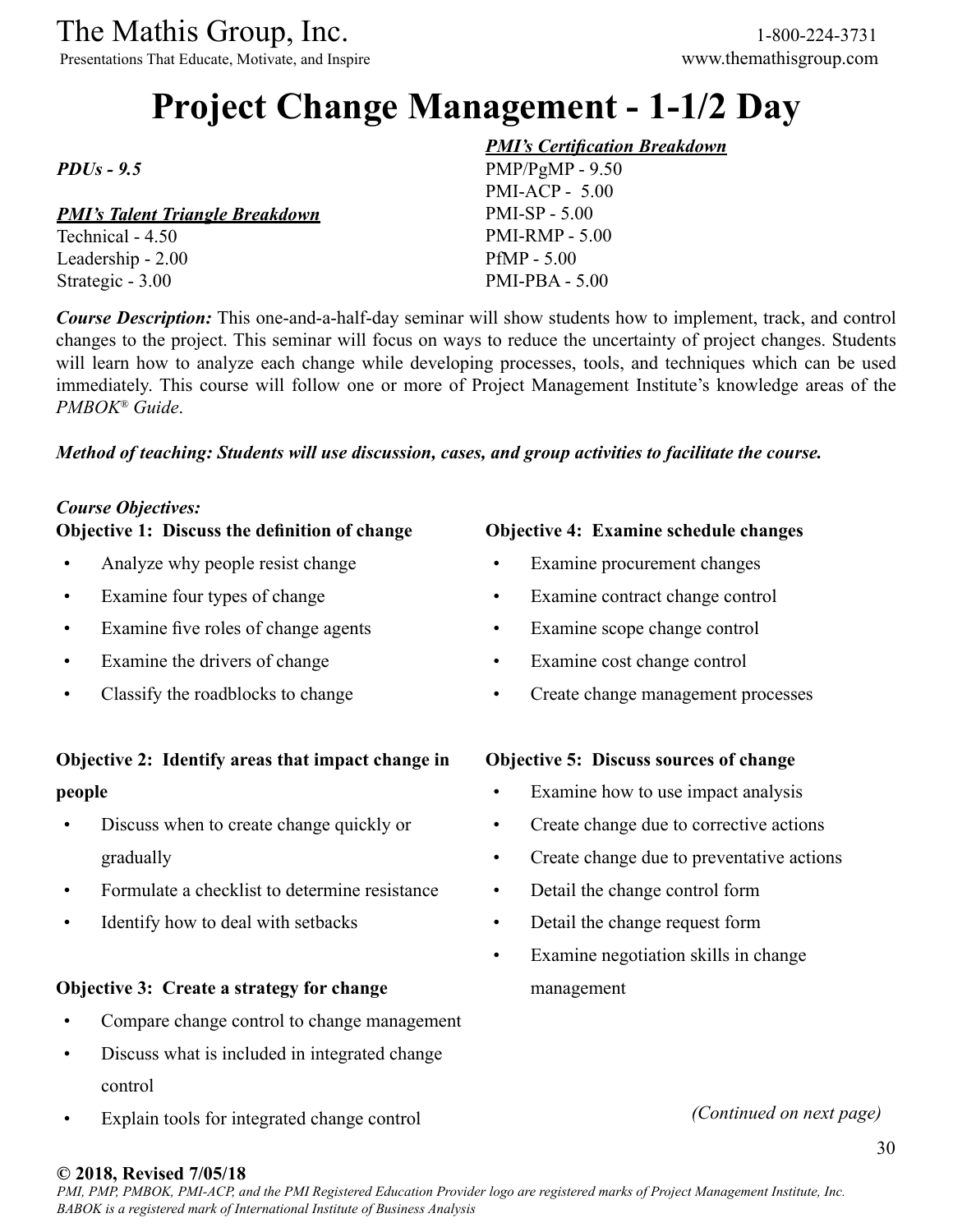Presentations That Educate, Motivate, and Inspire www.themathisgroup.com

# **Objective 6: Discuss how to monitor and verify**

## **changes have been completed**

- Create a strategy for examining risk after change approval
- List the benefits of documentation in various situations
- Analyze the impact of change

## **Objective 7: Define change control board**

- Analyze the roles and responsibilities of change control board
- Compare positive and negative change control boards
- Discuss who should be on the change control board
- Create an internal process to work with change control board
- Discuss best practices for change control board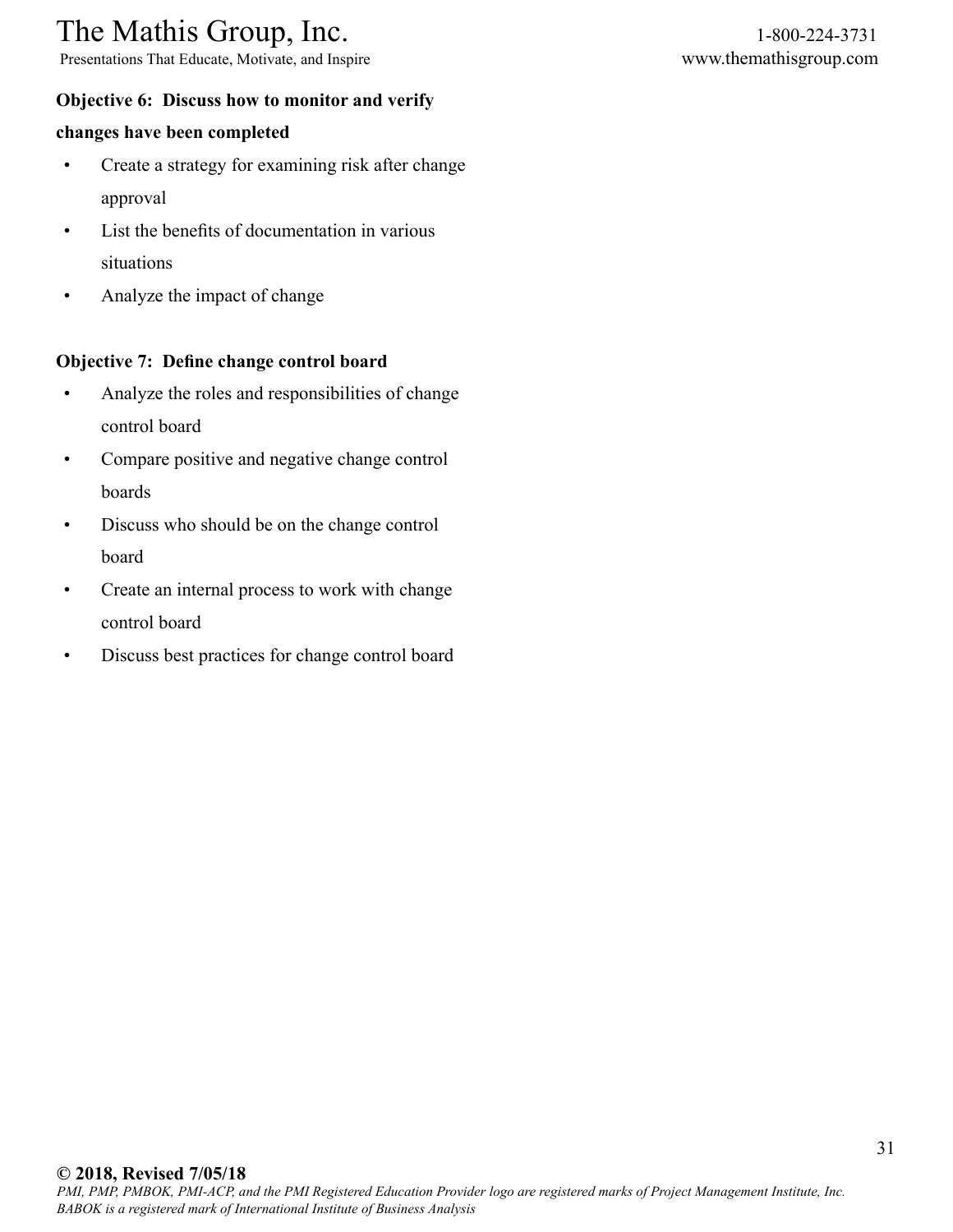Presentations That Educate, Motivate, and Inspire www.themathisgroup.com

# **Project Change Management - 2 Day** *How to Implement, Track, and Control Project Changes*

*PDUs - 13*

*PMI's Talent Triangle Breakdown*

Technical - 7.00 Leadership - 2.00 Strategic - 4.00

## *PMI's Certification Breakdown*

PMP/PgMP - 13.00 PMI-ACP - 6.00 PMI-SP - 6.00 PMI-RMP -65.00 PfMP - 6.00 PMI-PBA -65.00

*Course Description:* This two-day seminar will show students how to implement, track, and control changes to the project. This seminar will focus on ways to reduce the uncertainty of project changes. Students will learn how to analyze each change while developing processes, tools and techniques which can be used immediately. This course will follow one or more of Project Management Institute's knowledge areas of the *PMBOK® Guide*.

## *Method of teaching: Students will use discussion, cases, and group activities to facilitate the course.*

## *Course Objectives:*

## **Objective 1: Discuss the definition of change**

- Identify proactive and reactive characteristics
- Analyze why people resist change
- Examine four types of change
- Examine five roles of change agents
- Examine the drivers of change
- Classify the roadblocks to change

# **Objective 2: Identify three areas that impact**

## **change in people**

- Assess five new focuses from change
- Examine six ways fear hinders change
- Examine seven qualities of a paralyzed state
- Identify eight factors that determine a person's viewpoint
- Compare four ways people respond to change
- Discuss when to create change quickly or gradually
- Formulate a checklist to help determine resistance
- Identify how to deal with setbacks

# **Objective 3: Create a strategy for change**

- Analyze a force field analysis
- Create an action plan
- Compare change control to change management
- Discuss what is included in integrated change control
- Explain tools for integrated change control
- Discuss the benefits of written change requests

## *(Continued on next page)*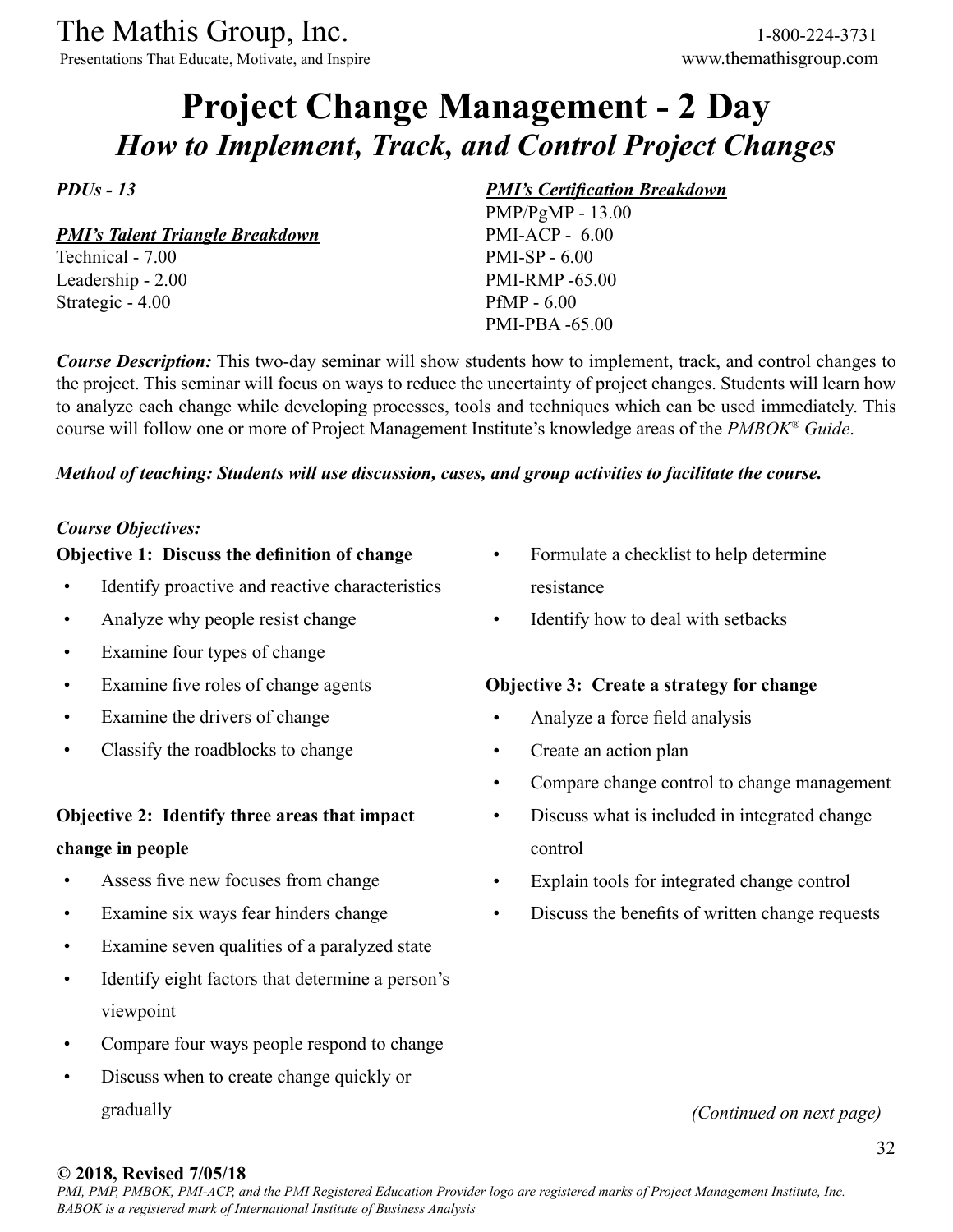Presentations That Educate, Motivate, and Inspire www.themathisgroup.com

## **Objective 4: Examine schedule changes**

- Examine procurement changes
- Examine contract change control
- Examine scope change control
- Examine cost change control
- Create change management processes

#### **Objective 5: Discuss sources of change**

- Create change due to corrective actions
- Create change due to preventative actions

# **Objective 6: Discuss how to monitor and verify**

#### **changes have been completed**

- Discuss change authorization policies
- Create a strategy for examining risk after change approval
- List the benefits of documentation in various situations
- Analyze the impact of change

#### **Objective 7: Define change control board**

- Compare positive and negative change control boards
- Analyze the roles and responsibilities of change control board
- Discuss who should be on the change control board
- Create an internal process to work with change control board
- Discuss best practices for change control board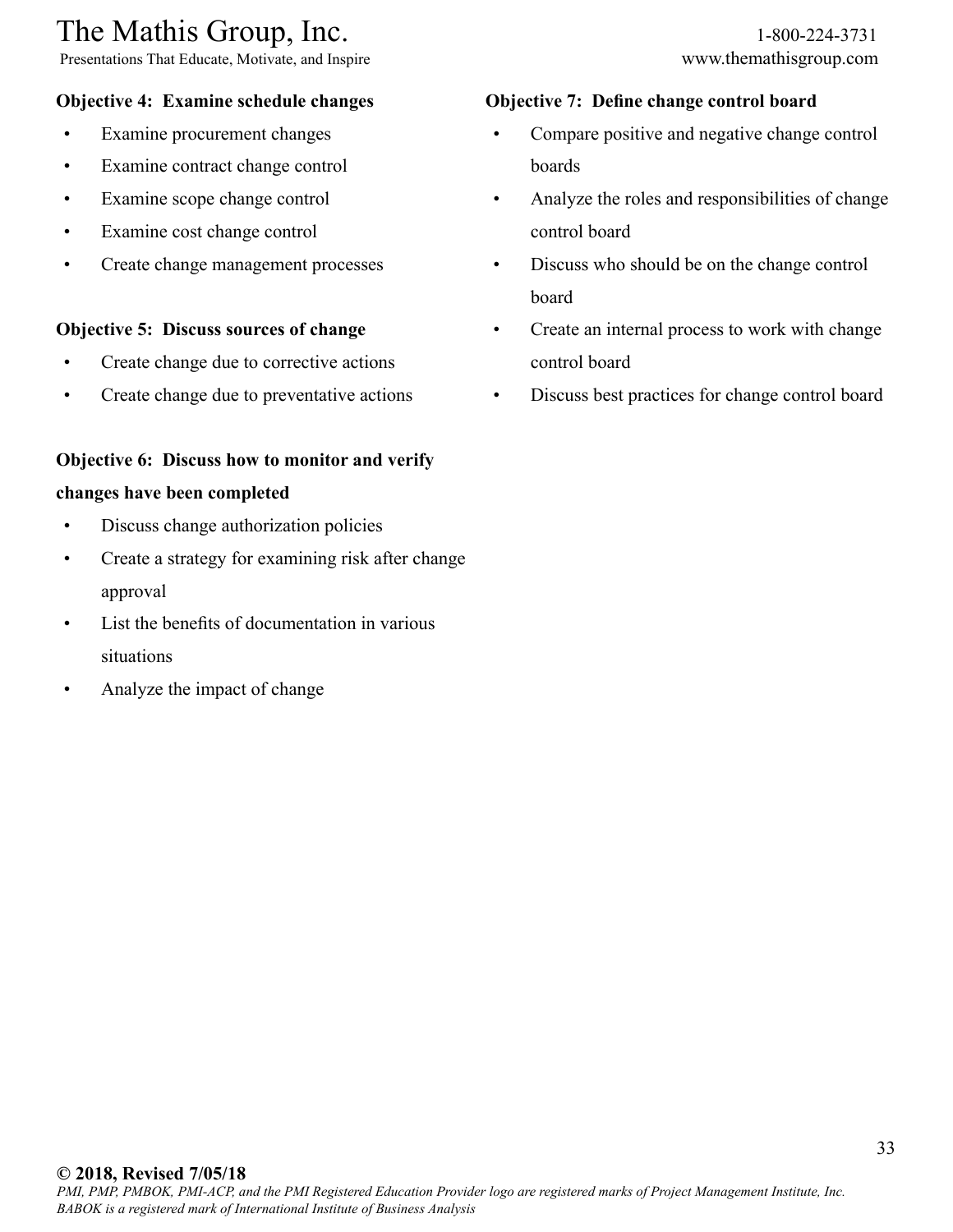Presentations That Educate, Motivate, and Inspire www.themathisgroup.com

# **Project Change Management - 3 Day** *A Systematic Approach to Controlling Project Changes*

*PDUs - 19.5*

*PMI's Talent Triangle Breakdown*

Technical - 17.50 Strategic - 2.00

#### *PMI's Certification Breakdown*

PMP/PgMP - 19.50 PMI-ACP - 2.00 PMI-SP - 2.00 PMI-RMP - 2.00 PfMP - 2.00 PMI-PBA - 2.00

*Course Description:* This three-day seminar will show students how to implement, track, and control changes to the project. This seminar will focus on the examination of the change control board, procedures which will guide configuration management, and ways to negotiate changes with the customer. Students will learn how to protect the change management process while pleasing the customer. This course will follow one or more of Project Management Institute's knowledge areas of the *PMBOK® Guide*.

## *Method of teaching: Students will use discussion, cases, and group activities to facilitate the course.*

#### *Course Objectives:*

## **Objective 1: Discuss the definition of change**

- Identify proactive and reactive characteristics
- Analyze why people resist change
- Examine four types of change
- Examine five roles of change agents
- Examine the drivers of change
- Classify the roadblocks to change

# **Objective 2: Identify three areas that impact**

## **change in people**

- Assess five new focuses from change
- Examine six ways fear hinders change
- Examine seven qualities of a paralyzed state
- Identify eight factors that determine a person's viewpoint
- Compare four ways people respond to change
- Discuss when to create change quickly or gradually
- Formulate a checklist to help determine resistance
- Identify how to deal with setbacks

# **Objective 3: Create a strategy for change**

- Analyze a force field analysis
- Create an action plan
- Compare change control to change management
- Discuss what is included in integrated change control
- Explain tools for integrated change control
- Discuss the benefits of written change requests

## *(Continued on next page)*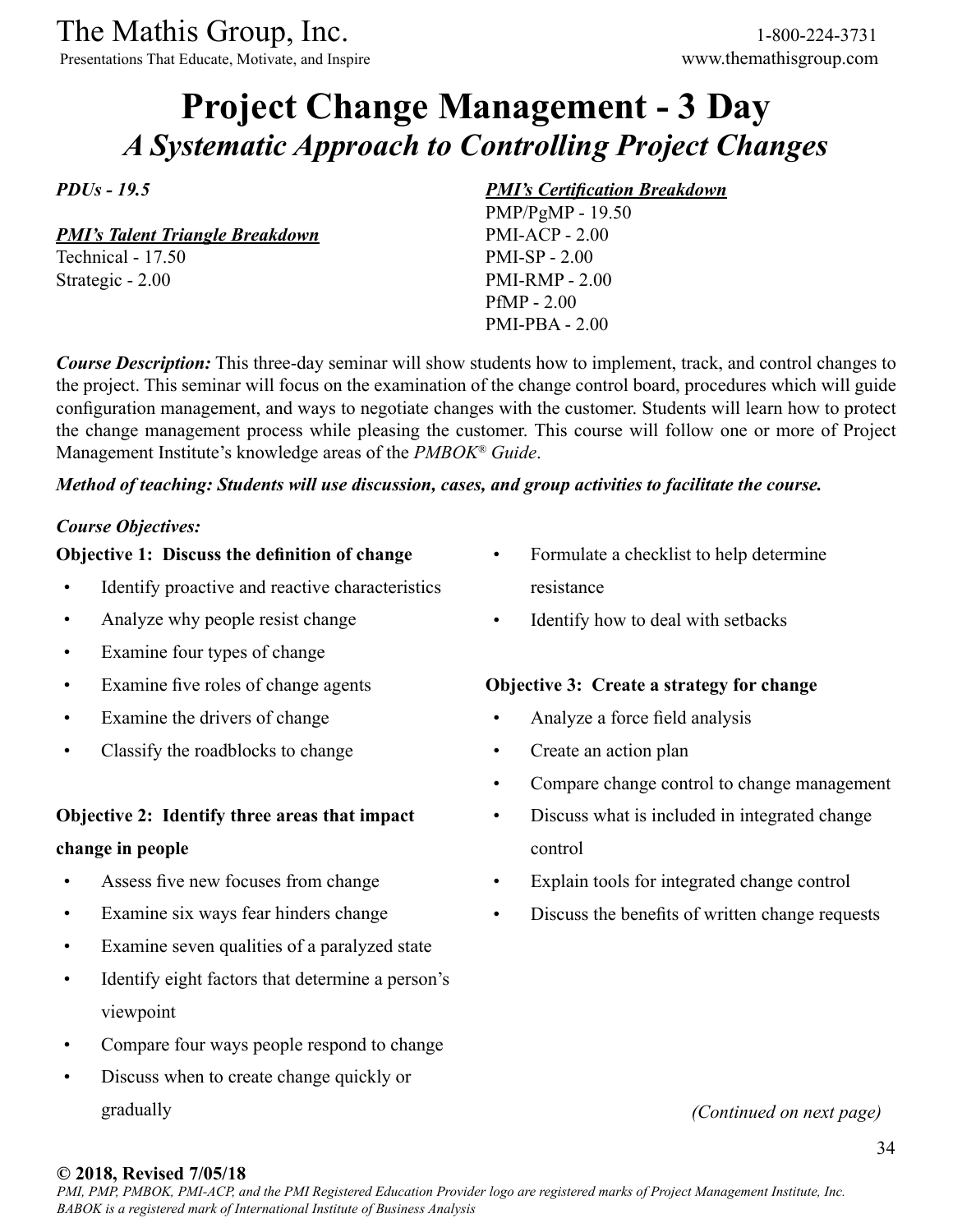Presentations That Educate, Motivate, and Inspire www.themathisgroup.com

# **Objective 4: Examine configuration management**

- Identify the benefits of configuration management
- Identify and detail the key elements of:
	- Configuration management
	- Configuration identification
	- Configuration control
	- Configuration status accounting
	- Audit of configuration

# **Objective 5: Examine schedule and procurement changes**

- Examine contract, scope, and cost change control
- Create a change management processes

## **Objective 6: Discuss sources of change**

- Create change due to corrective actions
- Create change due to preventative actions

## **Objective 7: Discuss how to monitor and verify**

## **changes have been completed**

- Discuss change authorization policies
- Create a strategy for examining risk after change approval
- List the benefits of documentation
- Analyze the impact of change

## **Objective 8: Define change control board (CCB)**

- Compare positive and negative CCBs
- Analyze the roles and responsibilities of change control board
- Discuss who should be on the CCB
- Create an internal process to work with CCB
- Discuss best practices for CCB

**Objective 9: Identify the roles of change management for the project manager, project sponsor, team members, and the CCB**

# **Objective 10: Identify and detail the fields of a change request form**

- Create a change request form
- Discuss change request timing
- Identify and detail the fields of a change request log
- Discuss unmanaged and managed changes in regard to time, energy, and resources

# **Objective 11: Examine negotiation skills in project change management**

- Identify negotiation personalities
- Discuss making offers and counteroffers

# **Objective 12: Discuss when to walk away**

- Examine human responses to change
- Discuss responses to controllable change
- Discuss responses to uncontrollable change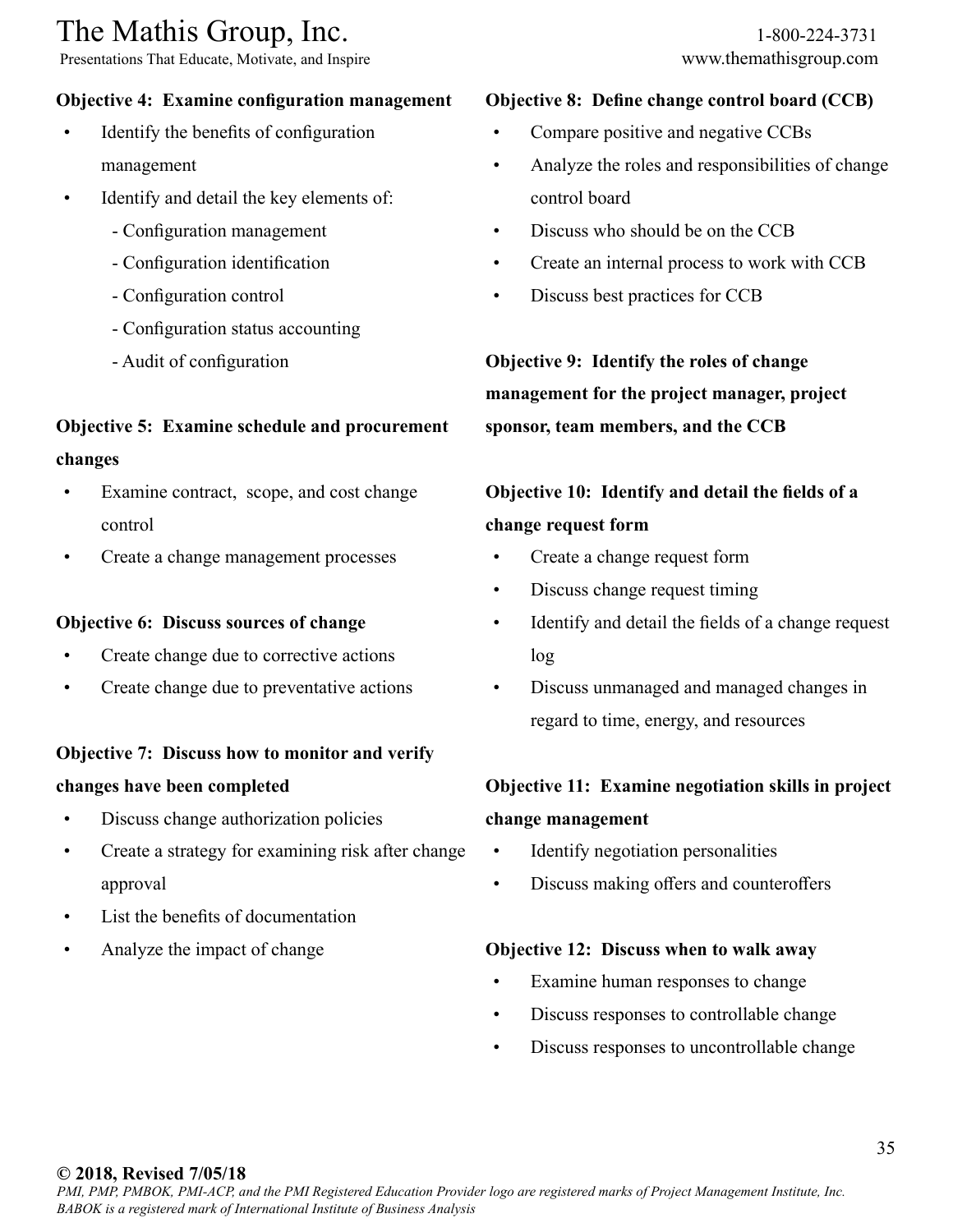Presentations That Educate, Motivate, and Inspire www.themathisgroup.com

# **Project Communications Management – 1 Day**

*PDUs – 6.5*

*PMI's Talent Triangle Breakdown*

Technical - 3.25 Leadership - 3.25 *PMI's Certification Breakdown*

PMP/PgMP - 6.50 PMI-ACP - 3.25 PMI-SP - 3.25 PMI-RMP - 3.25 PfMP - 3.25 PMI-PBA - 3.25

*Course Description:* This one-day course will focus on ways to use project communication and communication theories as a way to influence others within and outside of the project team. Participants will learn how to focus on framing the data and information in a correct manner. Participants will also learn the proper usage of words and language for influencing project stakeholders. This course will follow one or more of Project Management Institute's knowledge areas of the *PMBOK® Guide*.

#### **Method of teaching: Students will use discussion, cases, and group activities to facilitate the course.**

#### *Course Objectives:*

#### **Objective 1: Analyze the value of project interviews**

- Evaluate how to approach people
- Identify perception
- Examine what impacts project perception
- Compare reducing perception differences

#### **Objective 2: Discuss how to gain understanding**

- Demonstrate what to do when you mess up
- Analyze communication styles
- Develop ways to increase understanding
- Compare kinds of project communication
- Describe what communication should be communicated upline
- Examine reasons why communicating upline is extremely difficult
- Identify questions to ask if miscommunication is common
- Detail characteristics of a poor listener
- Predict obstacles of listening during projects
- Examine project communication channels

# **Objective 3: Define project management's role in project meetings**

- Describe ingredients of effective project meetings
- Evaluate receiving feedback on performance
- Design responses to negative project feedback

#### **© 2018, Revised 7/05/18**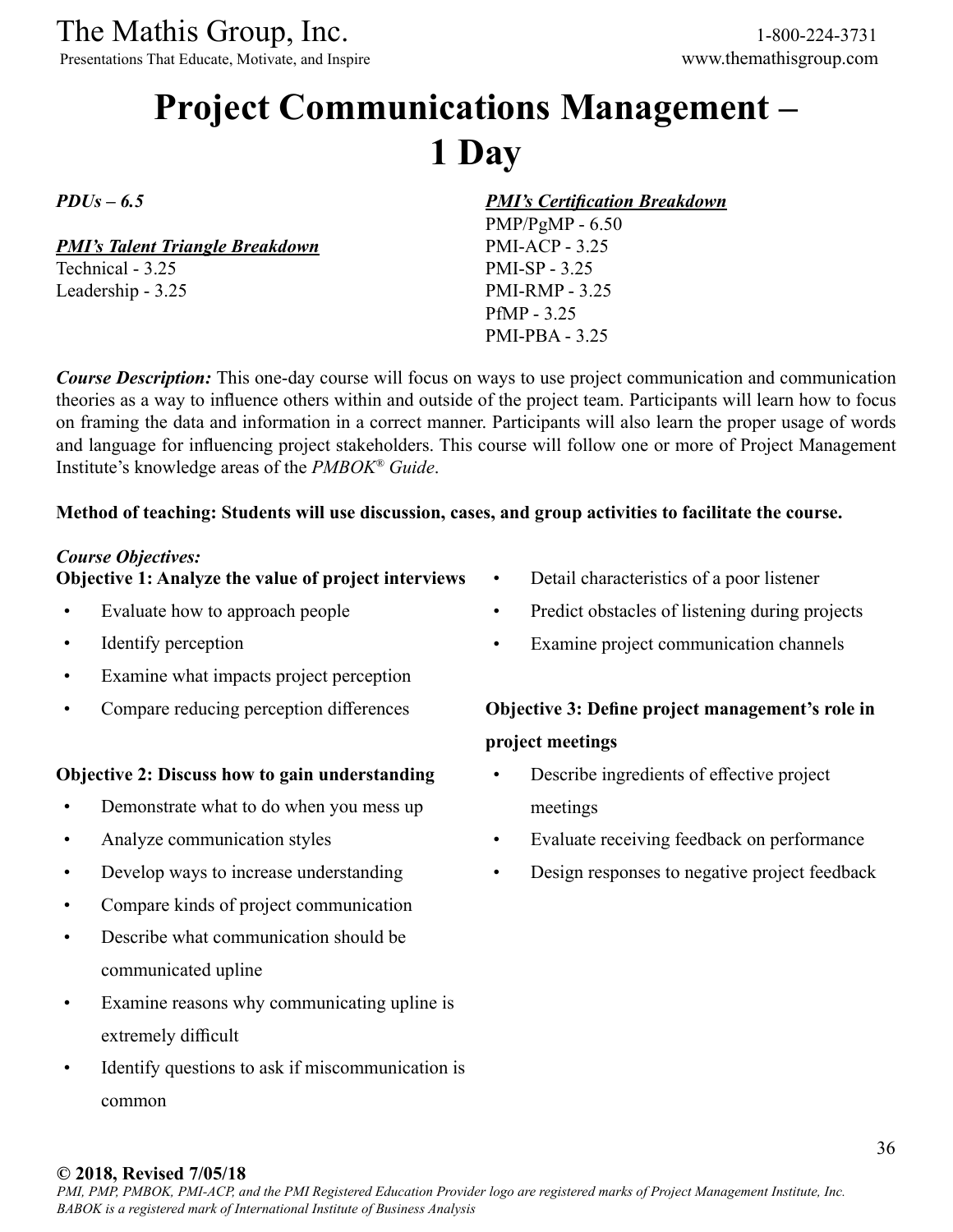Presentations That Educate, Motivate, and Inspire www.themathisgroup.com

# **Project Communications Management - 1-1/2 Day**

*PDUs - 9.5*

#### *PMI's Talent Triangle Breakdown*

Technical - 3.25 Leadership - 6.25

#### *PMI's Certification Breakdown*

PMP/PgMP - 9.5 PMI-ACP - 6.25 PMI-SP - 6.25 PMI-RMP - 6.25 PfMP - 6.25 PMI-PBA - 6.25

*Course Description:* This one-and-a-half-day course will focus on ways to use project communication and communication theories as a way to influence others within and outside of the project team. Participants will learn how to focus on framing the data and information in a correct manner. Participants will also learn the proper usage of words and language for influencing project stakeholders. This course will follow one or more of Project Management Institute's knowledge areas of the *PMBOK® Guide*.

#### *Method of teaching: Students will use discussion, cases, and group activities to facilitate the course.*

#### *Course Objectives:* **Objective 1: Identify perception**

- Examine what impacts project perception
- Compare reducing perception differences

#### **Objective 2: Discuss how to gain understanding**

- Demonstrate what to do when you mess up
- Develop ways to increase understanding
- Compare kinds of project communication
- Describe what communication should be communicated upline
- Identify questions to ask if miscommunication is common
- Evaluate verbal softeners
- Predict obstacles of listening during projects

## **Objective 3: Define project management's role in project meetings**

- Describe ingredients for effective meetings
- Evaluate receiving feedback on performance
- Compare how to communicate with people from different generations
- Compare various types of written and verbal communication
- Examine barriers to communication
- Describe types of listening
- Evaluate performance reviews and status reports
- List network models
- Examine how to conduct a Lessons Learned

#### **Objective 4: Define the processes in Project**

#### **Communications Management**

- Detail the process of Plan Communications Management
- Detail the process of Manage Communications
- Detail the process of Monitor Communications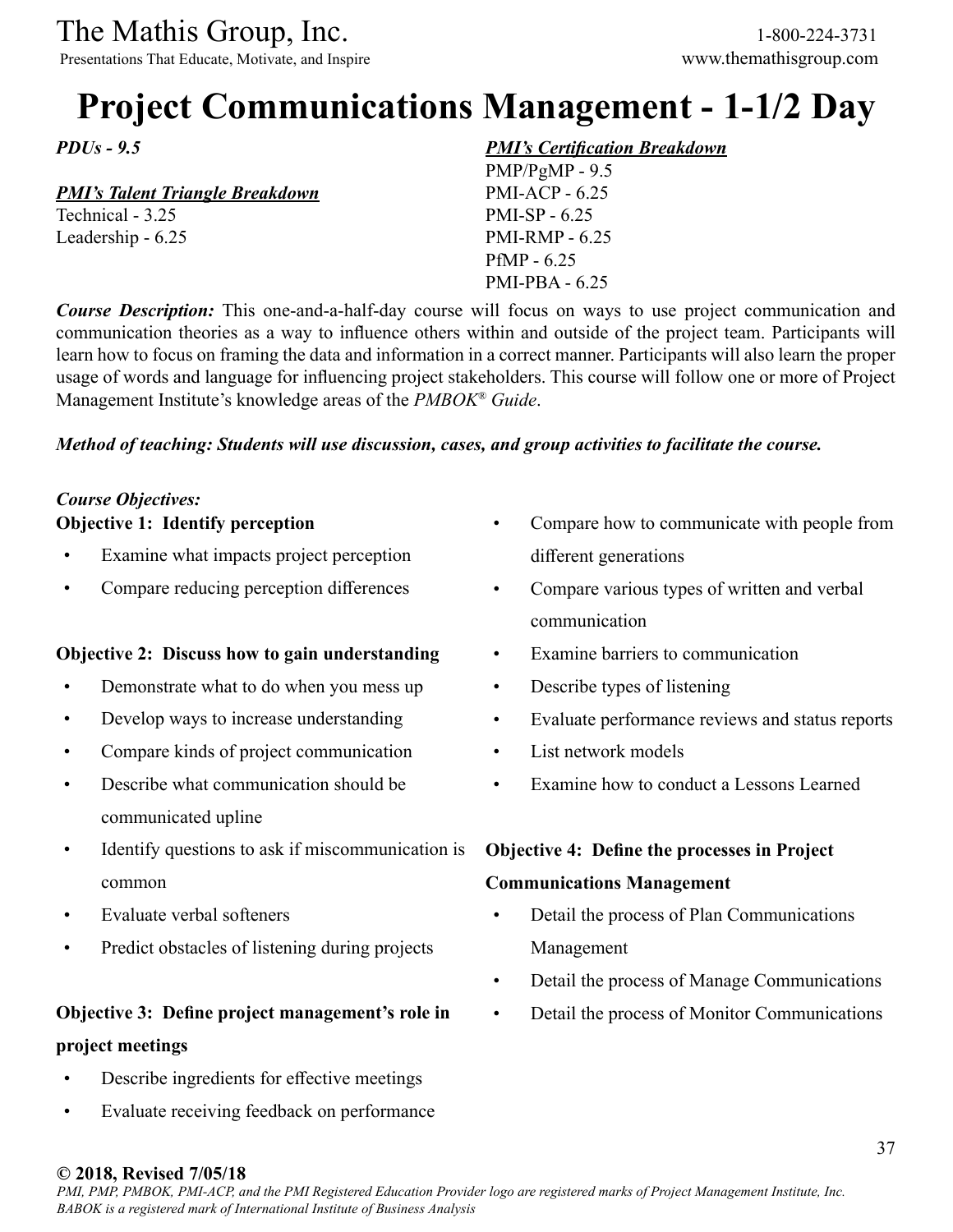The Mathis Group, Inc. 1-800-224-3731<br>
Presentations That Educate, Motivate, and Inspire www.themathisgroup.com

Presentations That Educate, Motivate, and Inspire

# **Project Communications Management - 2 Day**

*PDUs - 13*

#### *PMI's Talent Triangle Breakdown*

Technical - 11.00 Leadership - 2.00

#### *PMI's Certification Breakdown*

PMP/PgMP - 13.00 PMI-ACP - 2.00 PMI-SP - 2.00 PMI-RMP - 2.00 PfMP - 2.00 PMI-PBA - 2.00

*Course Description:* This two-day course will focus on ways to use project communication and communication theories as a way to influence others within and outside of the project team. Participants will learn how to focus on framing the data and information in a correct manner. Participants will also learn the proper usage of words and language for influencing project stakeholders. This course will follow one or more of Project Management Institute's knowledge areas of the *PMBOK® Guide*.

#### *Method of teaching: Students will use discussion, cases, and group activities to facilitate the course.*

#### *Course Objectives:*

#### **Objective 1: Analyze the value of project**

#### **interviews**

- Evaluate how to approach people
- Identify perception
- Examine what impacts project perception
- Compare reducing perception differences

#### **Objective 2: Discuss how to gain understanding**

- Demonstrate what to do when you mess up
- Analyze communication styles
- Develop ways to increase understanding
- Compare kinds of project communication
- Describe what communication should be communicated upline
- Examine reasons why communicating upline is extremely difficult
- Identify questions to ask if miscommunication is common
- Evaluate verbal softeners
- Detail characteristics of a poor listener
- Predict obstacles of listening during projects

## **Objective 3: Define project management's role in project meetings**

- Describe ingredients of effective meetings
- Evaluate receiving feedback on performance
- Design responses to negative project feedback

#### **Objective 4: Examine techniques for disagreeing**

- Discuss caution signs that a disagreement is turning into a conflict
- Formulate seven stages of intergroup conflict in project teams
- Describe ways to reduce intergroup conflict in project meetings

*(Continued on next page)*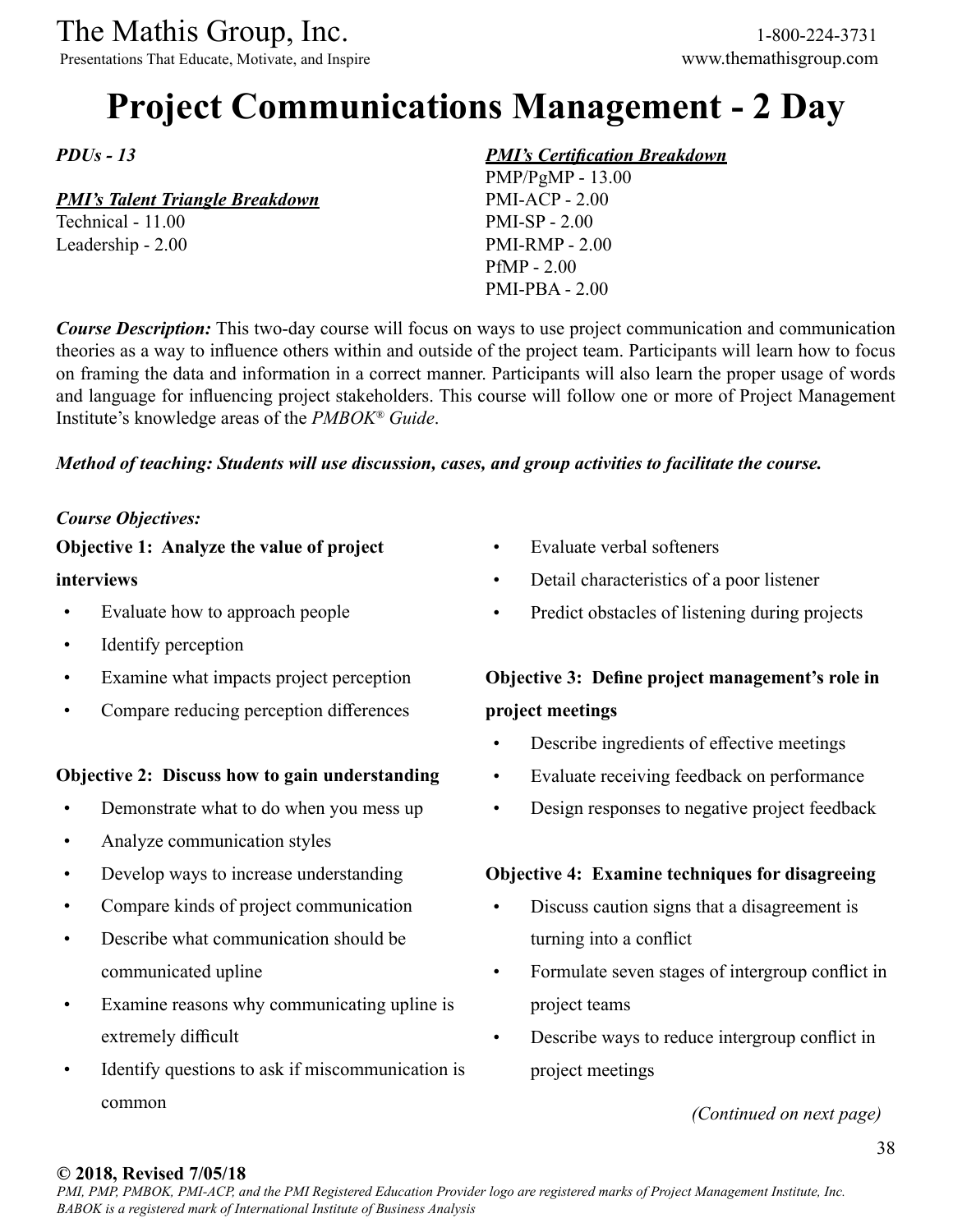Presentations That Educate, Motivate, and Inspire www.themathisgroup.com

#### **Objective 5: Define the processes in project**

#### **communications management**

- Detail the process of Plan Communications Management
- Detail the process of Manage Communications
- Detail the process of Monitor Communications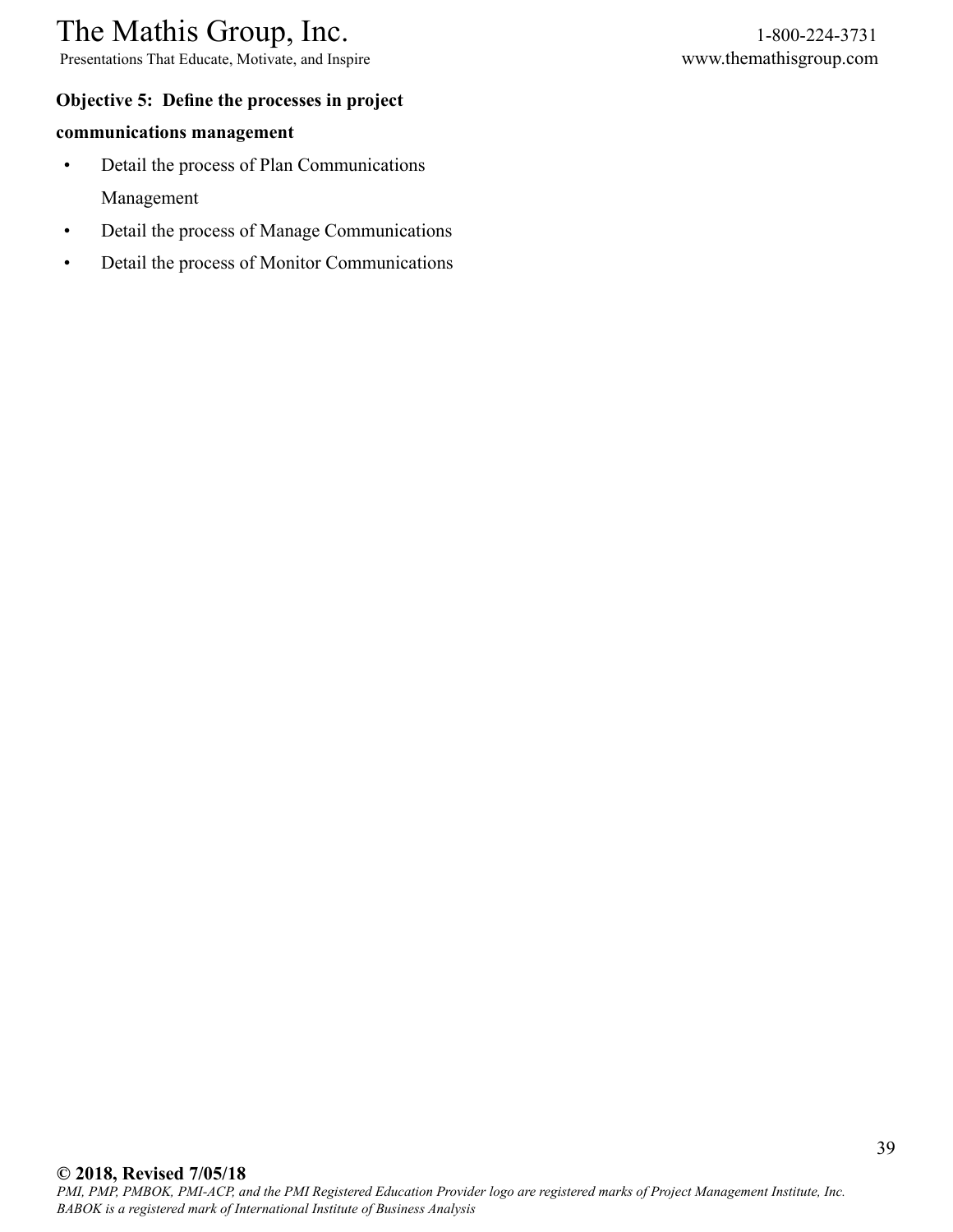Presentations That Educate, Motivate, and Inspire www.themathisgroup.com

# **Project Cost Management - 1 Day**

*PDUs - 6.5*

#### *PMI's Talent Triangle Breakdown*

Technical - 6.50

*Course Description:* This one-day course will focus on basic cost management theories and techniques. Students will learn how to give value to the customer beyond cost. There will also be a discussion of ways to get the project back on track and how to adjust budgeting issues during over expenditures. This course will follow one or more of Project Management Institute's knowledge areas of the *PMBOK® Guide*.

#### *Method of teaching: Students will use discussion, cases, and group activities to facilitate the course.*

#### *Course Objectives:*

#### **Objective 1: Examine budgeting basics**

- Review estimating techniques
	- Past history - Technology
	- Effort - Pilot program
	- Hours - Training
	- Resources
	- Contingency - Building/facility

- Roll out

- Rework - Maintenance
- Labor - Follow-up
- Discuss the pre-estimating process
- Evaluate constraint estimating
- Examine team design
- Discuss expert estimating
- Analyze cost projections
- Assess creative steps to estimating
- Detail the problem

#### **Objective 2: Examine estimating the initial cost**

- List constraints which impact cost
- Compare cost control systems
- Discuss cost estimate basics
- Review types of estimates

*PMI's Certification Breakdown*

PMP/PgMP - 6.50

- Discover how to figure the ROI on your project
- Discover how to allocate costs

#### **Objective 3: Discuss how to handle emergencies**

- Evaluate unplanned work
- Examine scope creep
- Examine scope change
- Identify what to do when the estimate is too high
- Examine how to get the project back on budget

## **Objective 4: Define the processes of project cost management**

- Examine the process of Plan Cost Management
- Examine the process of Estimate Costs
- Examine the process of Determine Budget
- Examine the process of Control Costs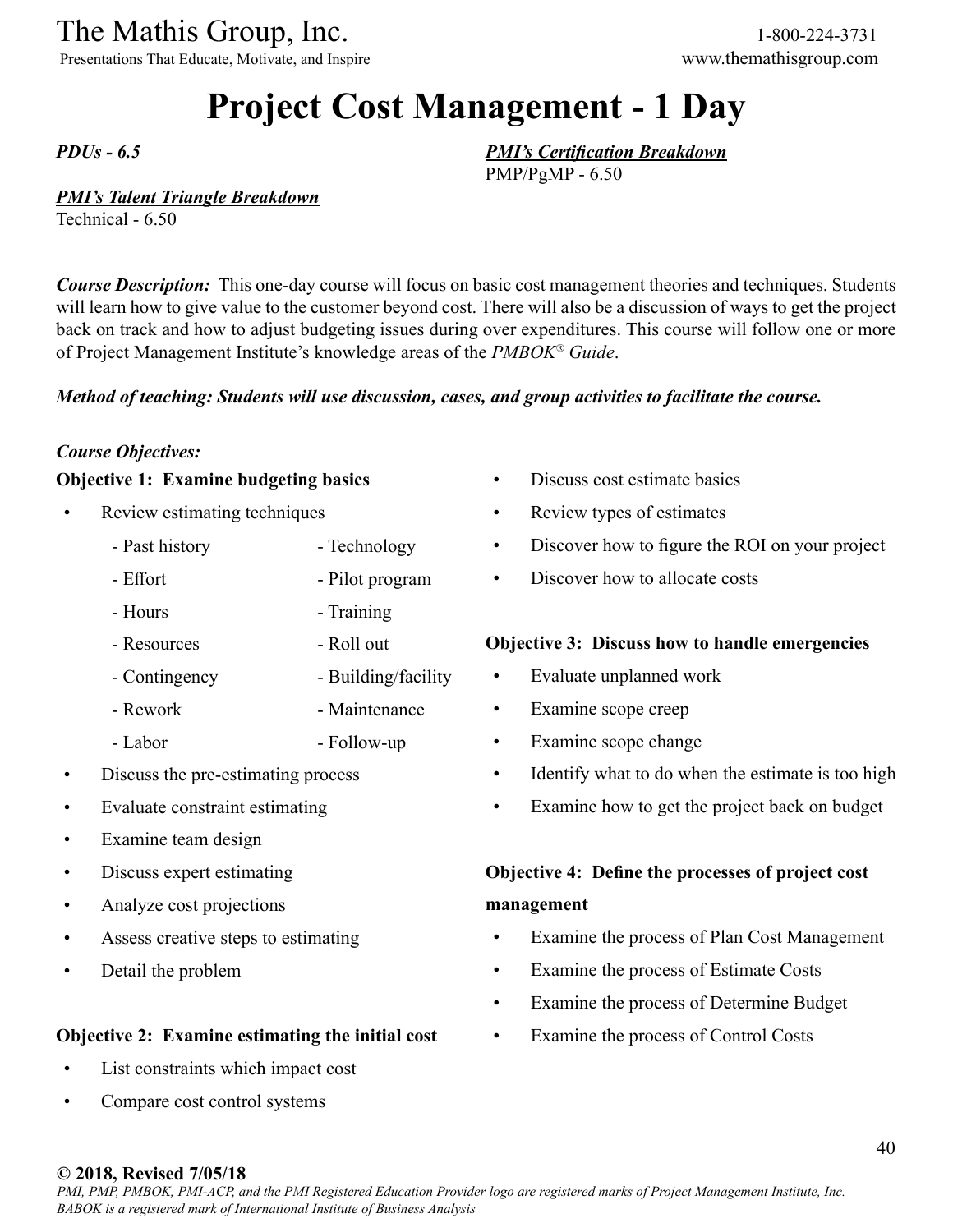Presentations That Educate, Motivate, and Inspire www.themathisgroup.com

# **Project Integration Management – 1 Day**

*PDUs – 6.5*

#### *PMI's Talent Triangle Breakdown*

Technical - 5.50 Leadership - 1.00

#### *PMI's Certification Breakdown*

PMP/PgMP - 6.50 PMI-ACP - 1.00 PMI-SP - 2.00 PMI-RMP - 1.00 PfMP - 1.00 PMI-PBA - 1.00

*Course Description:* This one-day course will focus on ways employees can run projects faster and more effectively. This course will teach participants how to successfully create, monitor, and guide the project's scope and critical path and how to manage multiple projects. Participants will diagnose and prevent problems such as scope creep, time slippage, and team conflicts. Lastly, this course will examine the entire process of project planning and how to create successful practices in the future. This course will follow one or more of Project Management Institute's knowledge areas of the *PMBOK® Guide*.

#### **Method of teaching: Students will use discussion, cases, and group activities to facilitate the course.**

#### *Course Objectives:*

**Objective 1: Define the six-step project** 

#### **management process**

Examine the project's life cycle

#### **Objective 2: Design a proactive interview process**

- Demonstrate interviewing techniques that will assist in determining project specifics
- Show how to set, control, and monitor project scope
- Manage brainstorming and planning meetings

### **Objective 3: Classify who to place on your project team**

- Label role descriptions and project responsibilities when you have no position power
- Create a modified code of conduct for running an empowered team
- Classify how to manage the project through influence rather than power

### **Objective 4: Examine forms in scheduling a project and possible scheduling issues**

- Formulate a WBS (Work Breakdown Structure)
- Evaluate a real time line
- Evaluate why time calculations are wrong
- Analyze strengths and weaknesses of a Gantt chart

*(Continued on next page)*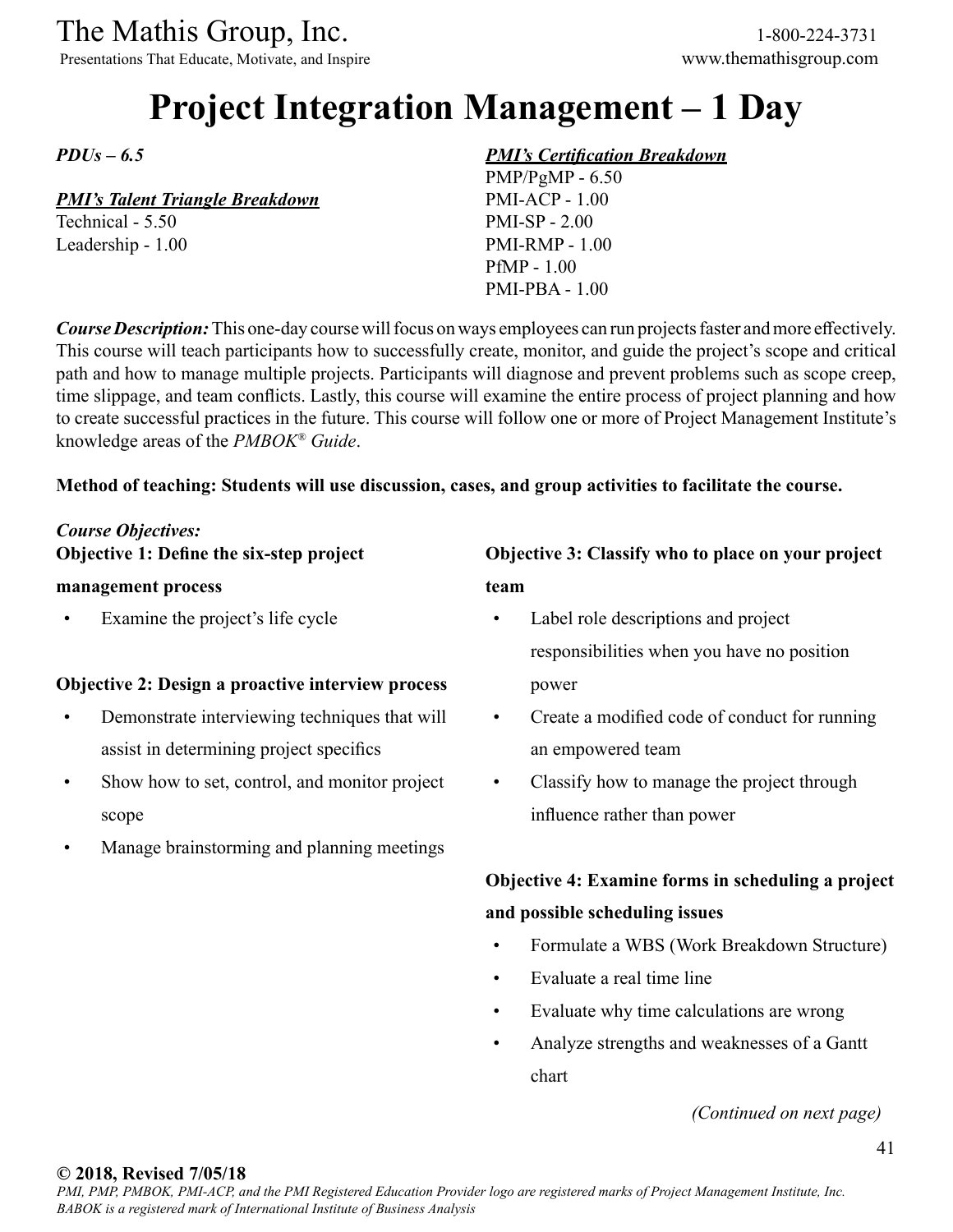Presentations That Educate, Motivate, and Inspire www.themathisgroup.com

## **Objective 5: Examine steps in creating a project budget and developing a master budget control process**

Discuss implementation of a project plan

## **Objective 6: Identify important items which must be communicated in every project**

- Review who should be communicated to
- Describe ways to communicate bad news

### **Objective 7: Apply close down checklists and handoff procedures**

- Identify phase out of the project
- Perform a postmortem

## **Objective 8: Examine the integration process in project management**

- Examine integration skills needed by the project manager
- Define the major processes in project integration
- Detail the integration process of project plan development
- Detail the integration process of project plan execution
- Detail the integration process of project change control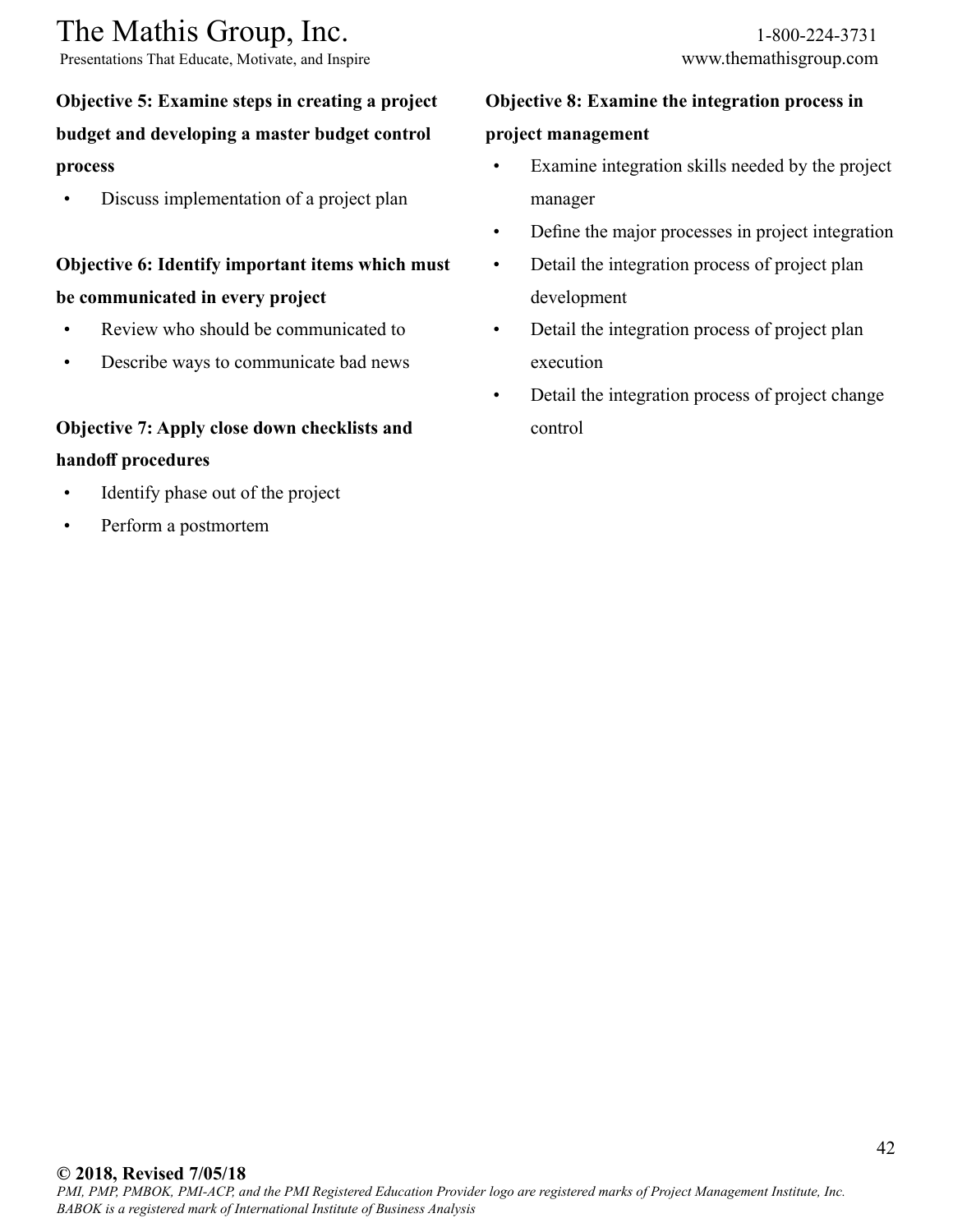# The Mathis Group, Inc. 1-800-224-3731<br>
Presentations That Educate, Motivate, and Inspire www.themathisgroup.com

Presentations That Educate, Motivate, and Inspire

# **Project Integration Management - 3 Day**

*PDUs - 19.5*

#### *PMI's Talent Triangle Breakdown*

Technical - 15.50 Leadership - 3.00 Strategic - 1.00

#### *PMI's Certification Breakdown*

PMP/PgMP - 19.50 PMI-ACP - 4.00 PMI-SP - 5.00 PMI-RMP - 4.50 PfMP - 4.00 PMI-PBA - 4.00

*Course Description:* This three-day course will focus on ways employees can run projects faster and more effectively. This course will recommend a six-phase process, as well as numerous preventative actions to efficiently speed up a project. Participants will learn how to successfully create, monitor, and guide the project's scope and critical path and how to manage multiple projects. Participants will diagnose and prevent problems such as scope creep, time slippage, and team conflicts. Lastly, this course will examine the entire process of project planning and how to create successful practices in the future. This course will follow one or more of Project Management Institute's knowledge areas of the *PMBOK® Guide*.

#### *Method of teaching: Students will use discussion, cases, and group activities to facilitate the course.*

#### *Course Objectives:*

#### **Objective 1: Define the six-step project**

#### **management process**

- Examine the project's life cycle
- Assess five ways to give proper leadership within culture
- Identify the triple constraints of every project
- Define the project drivers

#### **Objective 2: Design an agenda for the first project**

#### **team meeting**

- Demonstrate interviewing techniques that will assist in determining project specifics
- Review constraint red flags to watch
- Show how to set, control, and monitor project scope
- Summarize major areas to brainstorm
- Manage brainstorming and planning meetings
- Identify a checklist for team meetings
- Analyze signs of poor updates

## **Objective 3: Classify who to place on your project team**

- Label role descriptions and project responsibilities when you have no position power
- Create a modified code of conduct for running an empowered team
- Classify how to manage the project through influence rather than power

*(Continued on next page)*

#### **© 2018, Revised 7/05/18**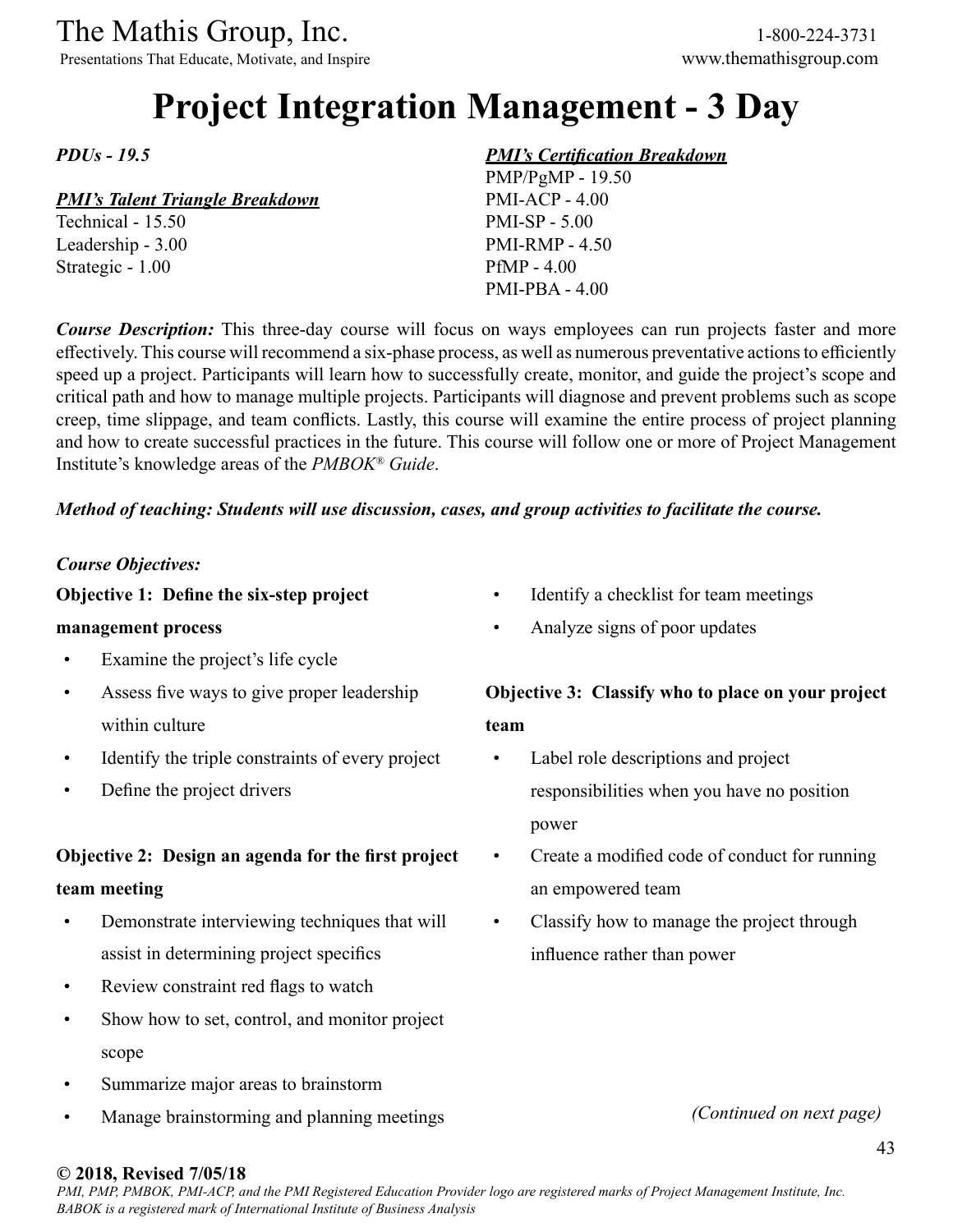Presentations That Educate, Motivate, and Inspire www.themathisgroup.com

#### **Objective 4: Examine forms in scheduling a**

#### **project and possible scheduling issues**

- Formulate a WBS (Work Breakdown Structure)
- Discuss how to track multiple projects
- Evaluate a real time line
- Evaluate why time calculations are wrong
- Examine characteristics of a milestone
- Analyze strengths and weaknesses of a Gantt chart

#### **Objective 5: Define the critical path**

- Evaluate the strengths and weaknesses of a critical path
- Describe how to handle delays
- Discuss effects of a late start
- Assess how to crash a project
- Summarize danger signals to watch

## **Objective 6: Examine steps in creating a project budget and developing a master budget control process**

Discuss implementation of the project plan

## **Objective 7: Identify seven things which must be communicated in every project**

- Review who should be communicated to
- Evaluate the results of poor communication
- Describe ways to communicate bad news

## **Objective 8: Apply close down checklists and handoff procedures**

- Identify phase out of the project
- Perform a postmortem

## **Objective 9: Examine the integration process in project management**

- Examine integration skills needed by the project manager
- Define the major processes in project integration
- Detail the integration process of project plan development
- Detail the integration process of project plan execution
- Detail the integration process of project change control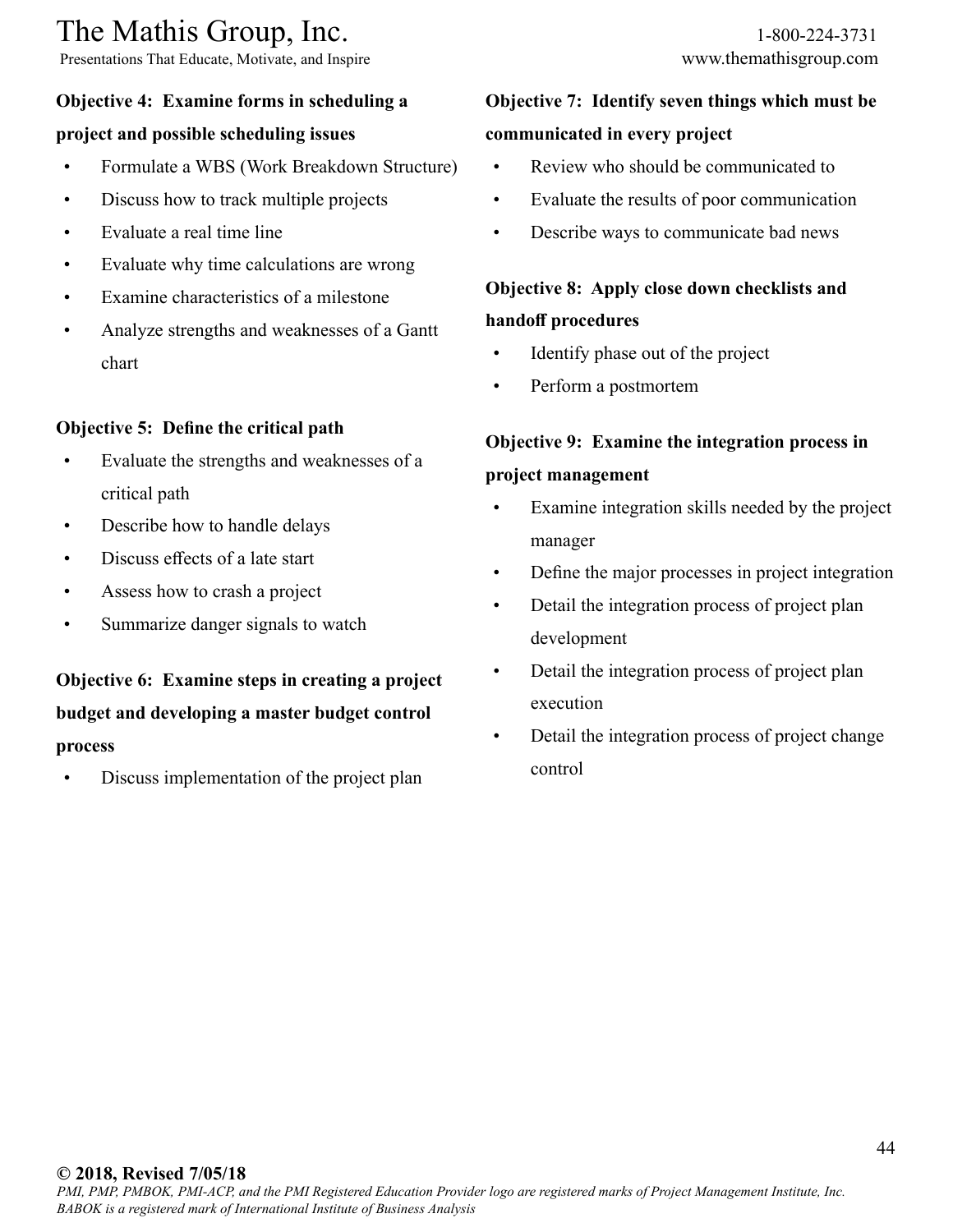The Mathis Group, Inc. 1-800-224-3731<br>
Presentations That Educate, Motivate, and Inspire www.themathisgroup.com

Presentations That Educate, Motivate, and Inspire

# **Project Management Concepts - 1 Day**

*PDUs - 6.5*

#### *PMI's Talent Triangle Breakdown*

Technical - 6.00 Leadership - 0.50

#### *PMI's Certification Breakdown*

PMP/PgMP - 6.5 PMI-ACP - 0.50 PMI-SP - 0.50 PMI-RMP - 0.50 PfMP - 0.50 PMI-PBA - 0.50

*Course Description:* This one-day course will provide an overview of the project management concepts and how they function within the organizational environment. It will include applicable hands-on activities and team exercises. Participants will learn tools and techniques which will help them run their projects faster and more effectively. This course will follow the Project Management Institute's process groups and knowledge areas of the *PMBOK® Guide*.

#### *Method of teaching: Students will use discussion, cases, and group activities to facilitate the course.*

#### *Course Objectives:*

### **Objective 1: Recognize the process groups and**

#### **knowledge areas of project management**

- Examine the project manager's role
- Define project charter and project success
- Identify and detail the scope of a project including scope statement and scope definition
- Discuss freezing scope, scope validation, and scope control
- Formulate a Work Breakdown Structure (WBS)

#### **Objective 2: Define the real critical path**

- Discuss decomposition techniques
- Define activity sequencing and various tools, precedence diagramming method
- Examine tools for schedule development including critical path method, duration compression, simulation
- Compare estimating techniques
- Discuss schedule control

#### **Objective 3: Discuss quality planning**

• Define and detail performance reporting

## **Objective 4: Examine communications management**

#### **Objective 5: Examine risk management planning**

- Detail tools for risk identification: brainstorming, interviewing, SWOT analysis, Delphi technique, etc.
- Discuss risk control

## **Objective 6: Examine characteristics of effective and ineffective teams**

- Discuss barriers to team development
- Examine team building and leadership skills

## **Objective 7: Define cost control, schedule control, and closing procurements**

#### **© 2018, Revised 7/05/18**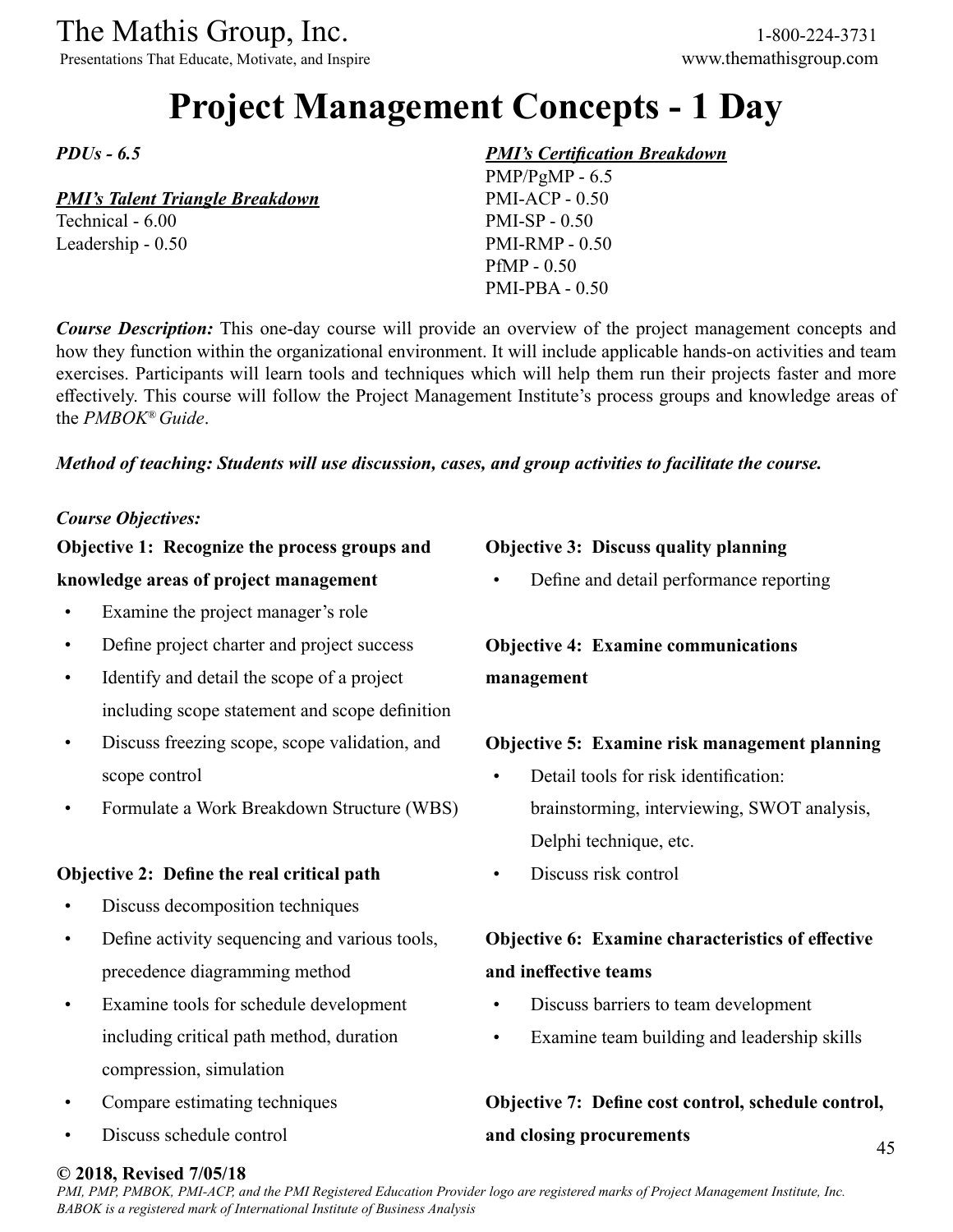The Mathis Group, Inc. 1-800-224-3731<br>
Presentations That Educate, Motivate, and Inspire www.themathisgroup.com

Presentations That Educate, Motivate, and Inspire

# **Project Management Concepts - 2 Day**

*PDUs - 13.5*

#### *PMI's Talent Triangle Breakdown*

Technical - 13.00 Leadership - 0.50

#### *PMI's Certification Breakdown*

PMP/PgMP - 13.50 PMI-ACP - 0.50 PMI-SP - 0.50 PMI-RMP - 0.50 PfMP - 0.50 PMI-PBA - 0.50

*Course Description:* This two-day course will provide an overview of the project management concepts and how they function within the organizational environment. It will include applicable hands-on activities and team exercises. Participants will learn tools and techniques which will help them run their projects faster and more effectively. This course will follow the Project Management Institute's process groups and knowledge areas of the *PMBOK® Guide*.

#### *Method of teaching: Students will use discussion, cases, and group activities to facilitate the course.*

#### *Course Objectives:*

#### **Objective 1: Recognize the process groups and**

#### **knowledge areas of project management**

- Examine the project manager's role in project management
- Define project charter
- Identify and detail the scope of a project including scope statement and scope definition
- Discuss scope verification and scope control
- Formulate a (WBS) work breakdown structure

#### **Objective 2: Define the real critical path**

- Discuss decomposition techniques
- Define activity sequencing and various tools, precedence diagramming method
- Examine tools for schedule development including critical path method, duration compression, simulation
- Discuss schedule control

#### **Objective 3: Discuss quality planning**

- Examine tools such as benefit cost analysis, benchmarking, and flow charting
- Define and detail performance reporting

#### **Objective 4: Create a sample communication plan**

Assess how to handle delays

## **Objective 5: Examine risk management planning and detail a risk management plan**

- Detail tools for risk identification: brainstorming, interviewing, SWOT analysis, Delphi technique, etc.
- Discuss risk monitoring and control

*(Continued on next page)*

#### **© 2018, Revised 7/05/18**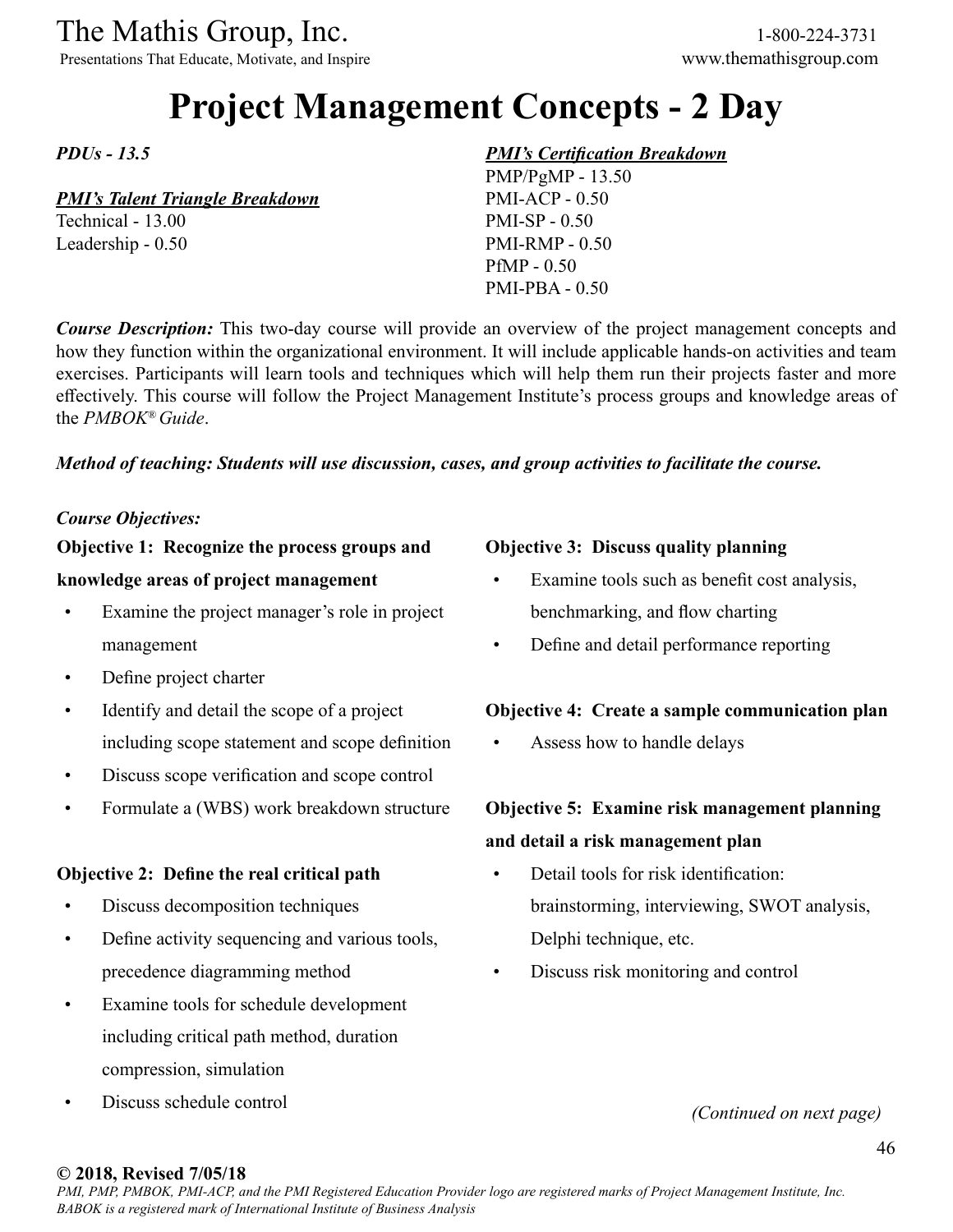Presentations That Educate, Motivate, and Inspire www.themathisgroup.com

#### **Objective 6: Define and detail project team**

- Examine characteristics of effective and ineffective teams
- Determine destructive and supportive roles of team members
- Identify team motivation and team development
- Discuss dealing with conflict and maintaining accountability

**Objective 7: Define and detail earned value analysis including schedule variance, cost variance, cost performance index, schedule performance index**

## **Objective 8: Examine the process of closing a project including contract closure**

Create a close down checklist and handoff procedures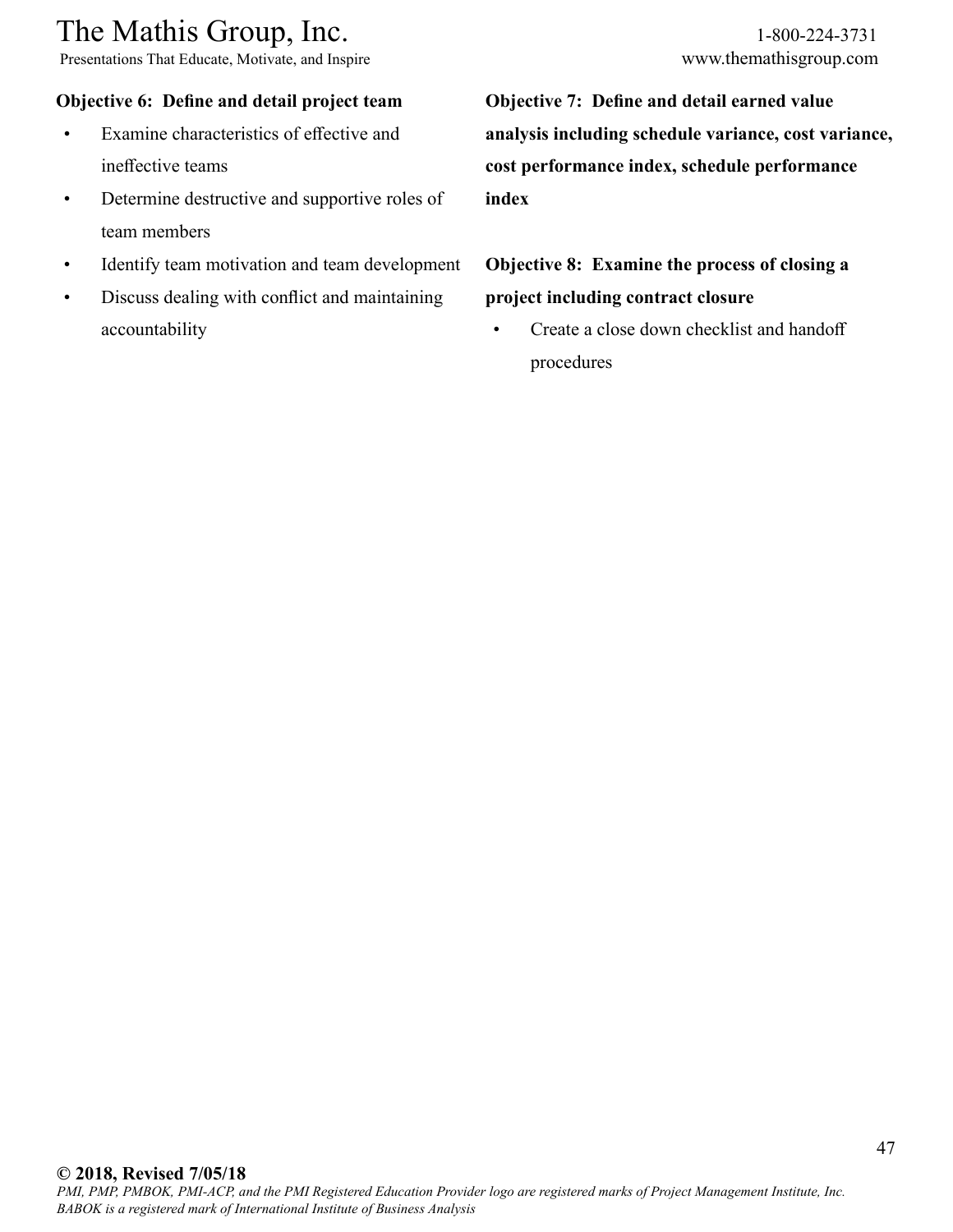Presentations That Educate, Motivate, and Inspire www.themathisgroup.com

# **Project Management Mistakes and How to Avoid Them for Project Success - 2 Day**

*PDUs – 13* 

*PMI's Talent Triangle Breakdown*

Technical - 12.00 Leadership - 1.00

#### *PMI's Certification Breakdown*

PMP/PgMP - 13.00 PMI-ACP - 1.00 PMI-SP - 2.00 PMI-RMP - 2.00 PfMP - 1.00 PMI-PBA - 1.00

*Course Description:* This course will explore 14 common project management mistakes made during the life cycle of a project. Mistakes are identified; solutions are developed and applied so that these mistakes are manageable or avoided altogether. This course will follow the Project Management Institute's process groups and knowledge areas of the *PMBOK® Guide*. Each student will receive a copy of the book, *21 Deadly Project Management Mistakes* by Dr. Keith Mathis.

**Method of teaching:** Students will use discussion, cases, and group activities to facilitate the course.

| <b>Course Objectives:</b><br>Objective 1: Examine the mistake of planning                    | Objective 8: Examine the mistake of no project          |
|----------------------------------------------------------------------------------------------|---------------------------------------------------------|
| before a customer interview is completed                                                     | audits                                                  |
| <b>Objective 2: Examine the mistake of top-down</b><br>planning                              | <b>Objective 9: Examine the mistake of turf battles</b> |
|                                                                                              | Objective 10: Examine the mistake of not                |
| Objective 3: Examine the mistake of vague roles<br>and responsibilities definition           | monitoring the critical path                            |
|                                                                                              | Objective 11: Examine the mistake of conflict with      |
| <b>Objective 4: Examine the mistake of little</b><br>accountability when productivity is low | culture and project command                             |
|                                                                                              | Objective 12: Examine the mistake of                    |
| <b>Objective 5: Examine the mistake of an unrealistic</b><br>timeline                        | overcommitting team members                             |
|                                                                                              | Objective 13: Examine the mistake of not                |
| Objective 6: Examine the mistake of a limited risk<br>analysis                               | confronting the status quo                              |
|                                                                                              | <b>Objective 14: Examine the mistake of no close</b>    |
| <b>Objective 7: Examine the mistake of a poor</b><br>communication plan                      | down plan for ending the project                        |

**© 2018, Revised 7/05/18**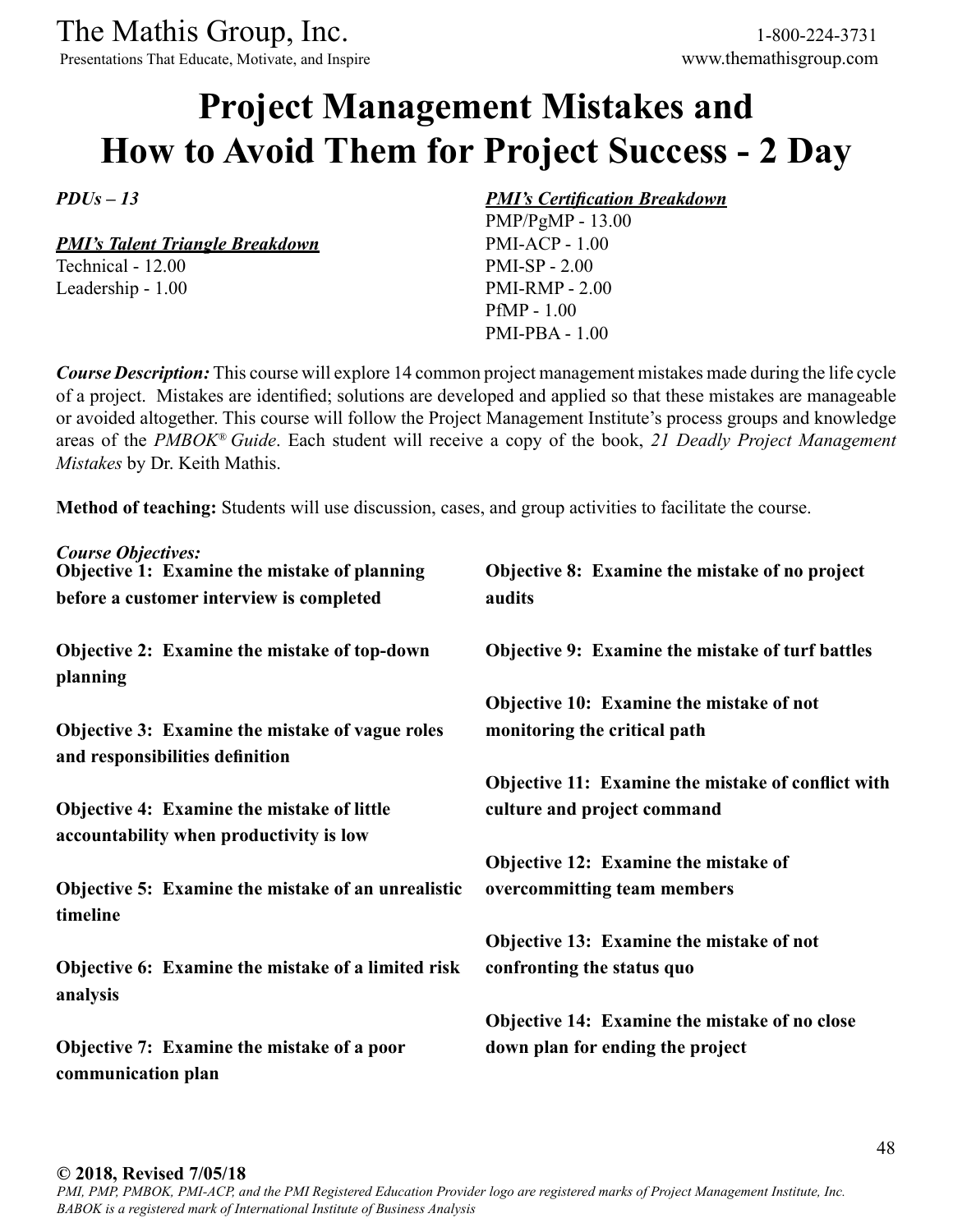Presentations That Educate, Motivate, and Inspire www.themathisgroup.com

# **Project Management Mistakes and How to Avoid Them for Project Success - 3 Day**

*PDUs – 19.5* 

*PMI's Talent Triangle Breakdown*

Technical - 18.00 Leadership - 1.50

#### *PMI's Certification Breakdown*

PMP/PgMP - 19.50 PMI-ACP - 1.50 PMI-SP - 2.50 PMI-RMP - 2.50 PfMP - 1.50 PMI-PBA - 1.50

*Course Description:* This course will explore 21 common project management mistakes made during the life cycle of a project. Mistakes are identified; solutions are developed and applied so that these mistakes are manageable or avoided altogether. This course will follow the Project Management Institute's process groups and knowledge areas of the *PMBOK® Guide*. Each student will receive a copy of the book, *21 Deadly Project Management Mistakes* by Dr. Keith Mathis.

**Method of teaching:** Students will use discussion, cases, and group activities to facilitate the course.

| <b>Course Objectives:</b><br>Objective 1: Examine the mistake of no established | Objective 6: Examine the mistake of little         |
|---------------------------------------------------------------------------------|----------------------------------------------------|
| project methodology with fits organizational                                    | accountability when productivity is low            |
| culture                                                                         |                                                    |
|                                                                                 | Objective 7: Examine the mistake of an unrealistic |
| <b>Objective 2: Examine the mistake of planning</b>                             | timeline                                           |
| before a customer interview is completed                                        |                                                    |
|                                                                                 | Objective 8: Examine the mistake of a shallow      |
| Objective 3: Examine the mistake of top-down                                    | <b>WBS</b>                                         |
| planning with little input from those working on                                |                                                    |
| the project                                                                     | Objective 9: Examine the mistake of no             |
|                                                                                 | implementation plan                                |
| <b>Objective 4: Examine the mistake of creating</b>                             |                                                    |
| teams with improper skills                                                      | Objective 10: Examine the mistake of a limited     |
|                                                                                 | risk analysis                                      |
| <b>Objective 5: Examine the mistake of vague roles</b>                          |                                                    |
| and responsibilities definition                                                 |                                                    |

*(Continued on next page)*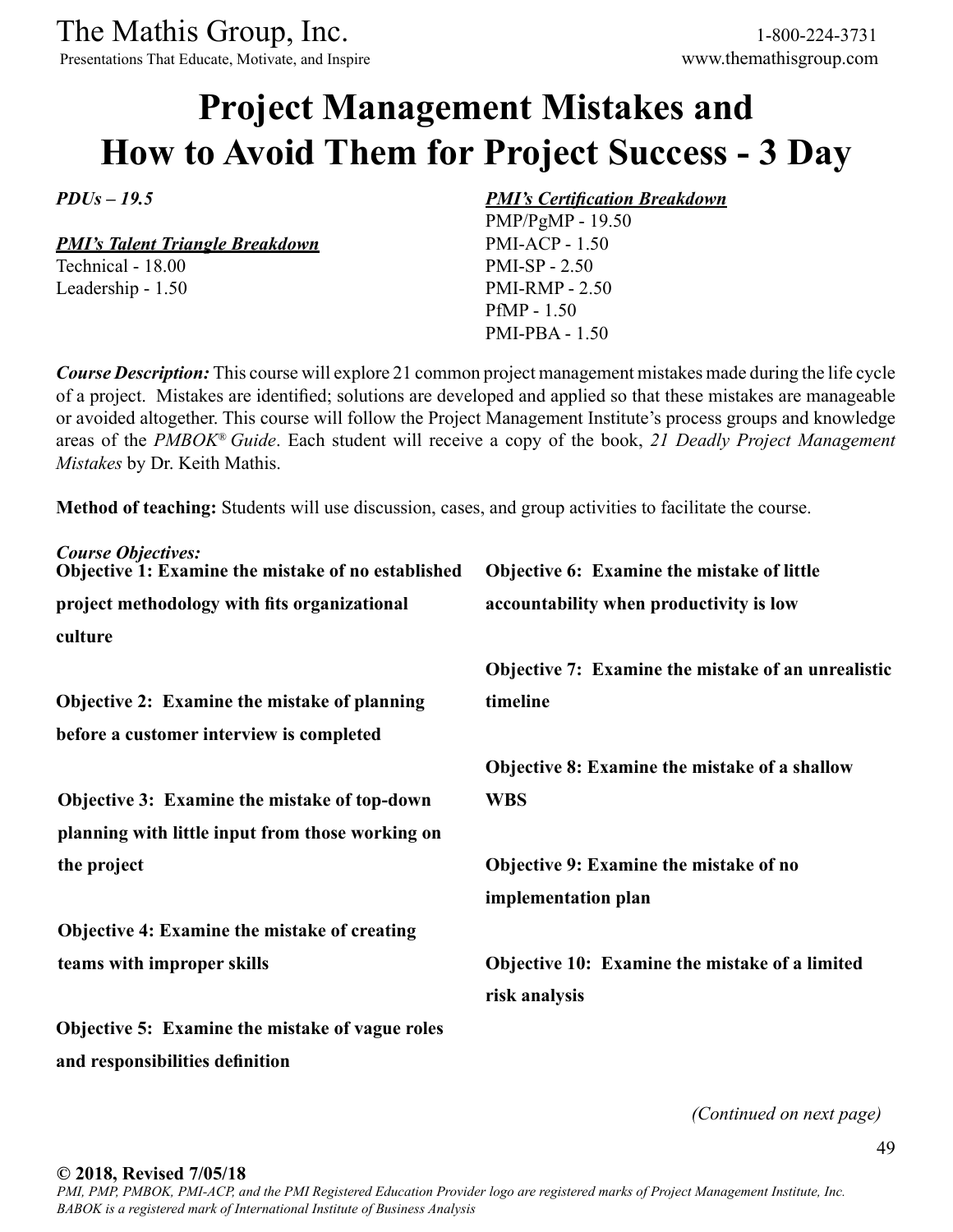| The Mathis Group, Inc.<br>Presentations That Educate, Motivate, and Inspire | 1-800-224-3731<br>www.themathisgroup.com           |
|-----------------------------------------------------------------------------|----------------------------------------------------|
| Objective 11: Examine the mistake of a poor                                 | Objective 17: Examine the mistake of conflict with |
| communication plan                                                          | culture and project command                        |
| Objective 12: Examine the mistake of no project                             | <b>Objective 18: Examine the mistake of</b>        |
| audits                                                                      | overcommitting team members                        |
| Objective 13: Examine the mistake of inadequate                             | Objective 19: Examine the mistake of not           |
| performance appraisals                                                      | confronting the status quo                         |
| Objective 14: Examine the mistake of turf battles                           | Objective 20: Examine the mistake of no close      |
|                                                                             | down plan for ending the project                   |
| Objective 15: Examine the mistake of not                                    |                                                    |
| monitoring the critical path                                                | Objective 21: Examine the mistake of not creating  |
|                                                                             | a best practices                                   |
| Objective 16: Examine the mistake of no system to                           |                                                    |
| track change orders                                                         |                                                    |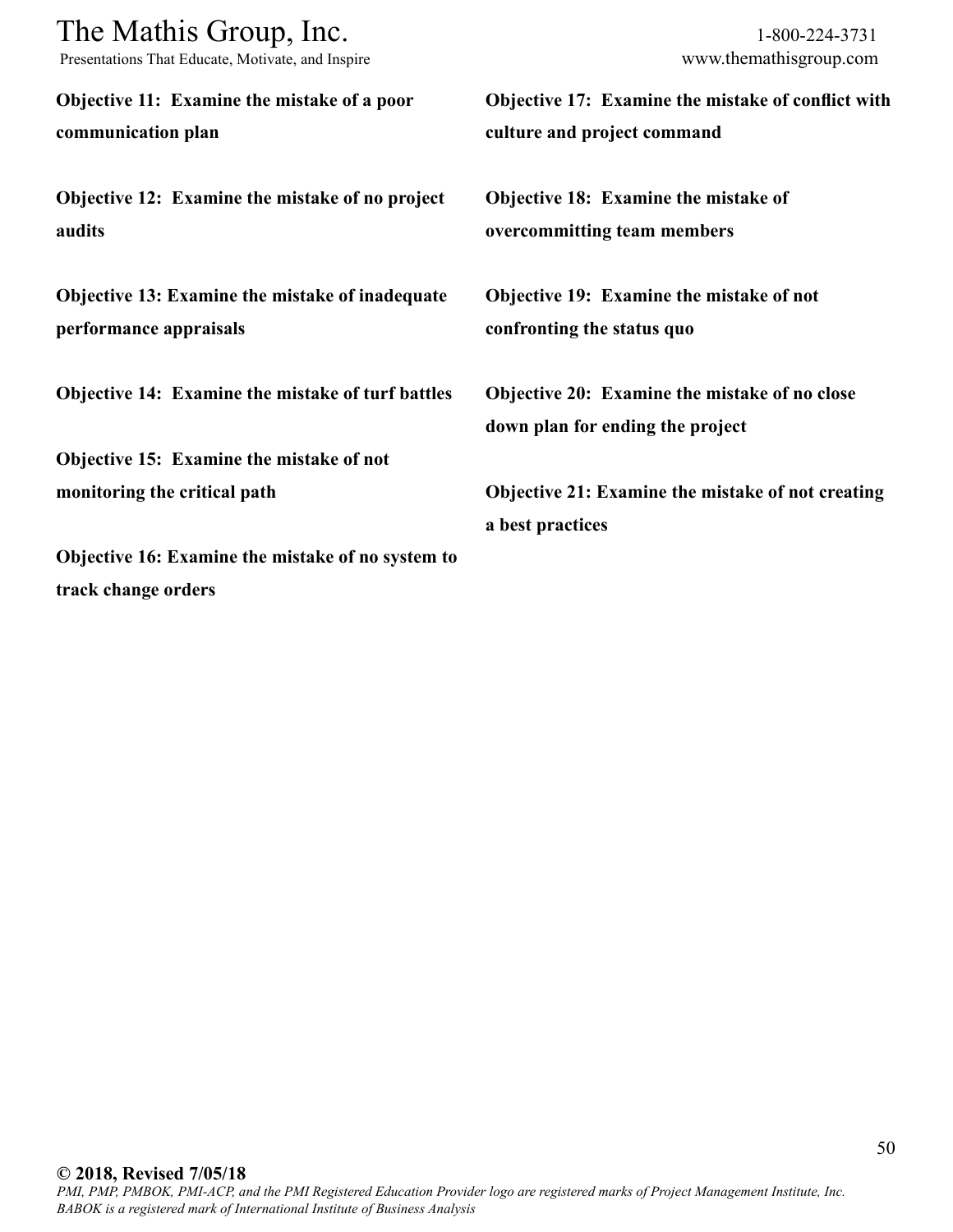Presentations That Educate, Motivate, and Inspire www.themathisgroup.com

## **Project Management Office (PMO) - 3 Day** *Creating a Center of Excellence for Efficient Project Delivery*

*PDUs - 19.5*

*PMI's Talent Triangle Breakdown*

Technical - 17.00 Leadership - 1.50 Strategic - 1.00

#### *PMI's Certification Breakdown*

PMP/PgMP - 19.50 PMI-ACP - 2.50 PMI-SP - 2.50 PMI-RMP - 2.50 PfMP - 3.50 PMI-PBA -2.50

*Course Description:* This three-day course will give each participant an in-depth opportunity to engage in a complete examination of the breadth of the Project Management Office. Participants will examine the role, purpose, and different models used, as well as how an organization would approach establishing a PMO. Participants will learn best practices for establishing, managing, and successfully leading toward project excellence with a PMO. We will discuss methodologies for the PMO that will allow students to understand and implement project management core competencies across the organization.

#### *Method of teaching: Students will use discussion, cases, and group activities to facilitate the course.*

#### *Course Objectives:*

#### **Objective 1: Examine why a PMO fails**

- Discuss various environments in which a PMO will thrive
- Discuss the reasons why any organization should consider a PMO
- Examine how a PMO impacts organizational change and internal culture
- Examine the PMO in relationship to portfolio management
- Relate the PMO to project management
- Examine the relationship with program management
- Discuss the differences between a Project Office and a Center of Excellence
- Create a list of standards the PMO will follow
- List what a PMO should do
- Identify how the PMO should support the strategic plan
- Discuss the link between strategic objectives and PMO
- Analyze the PMO model
- Apply PMO governance

*(Continued on next page)*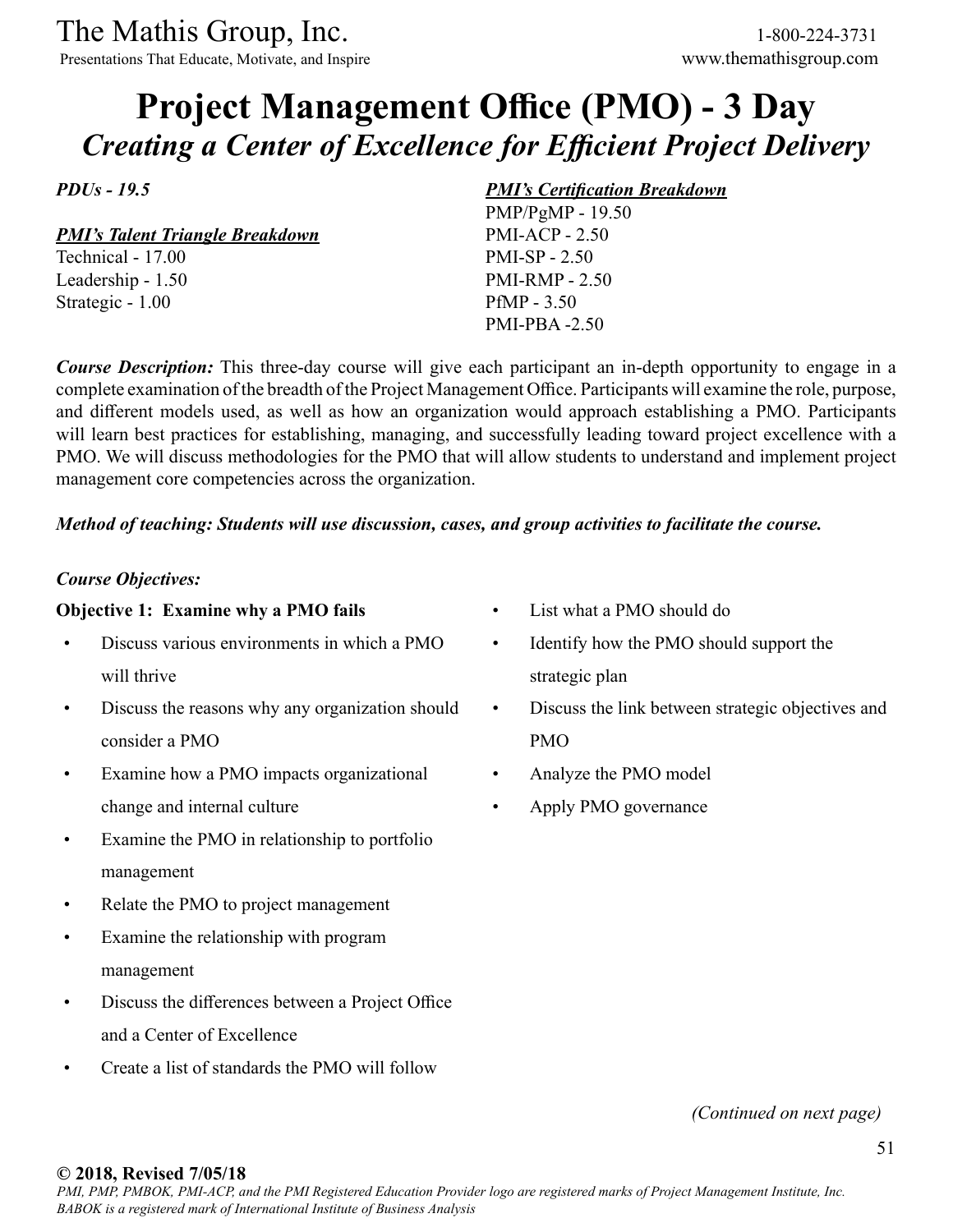# The Mathis Group, Inc. 1-800-224-3731<br>
Presentations That Educate, Motivate, and Inspire www.themathisgroup.com

Presentations That Educate, Motivate, and Inspire

## **Objective 2: Assemble the right PMO staff**

- Examine the role of executive leadership and sponsorship to the PMO
- Create the PMO methodology and services
- Discuss the PMO roles and responsibilities
- Discuss organizational change and acceptance of the PMO
- Discuss training and mentoring provided by PMO
- Examine core competencies and a team development model

### **Objective 3: Develop a curriculum for internal**

### **project management training**

- Discuss the benefits of creating an internal certification
- Create metrics for measuring the PMO effectively
- Discuss evaluation and oversight strategies
- Examine project recovery processes and solutions
- Develop a model for creating internal best practices

## **Objective 4: Discuss better ways of establishing customer relationships**

• Examine the relationship between a PMO and vendor contractor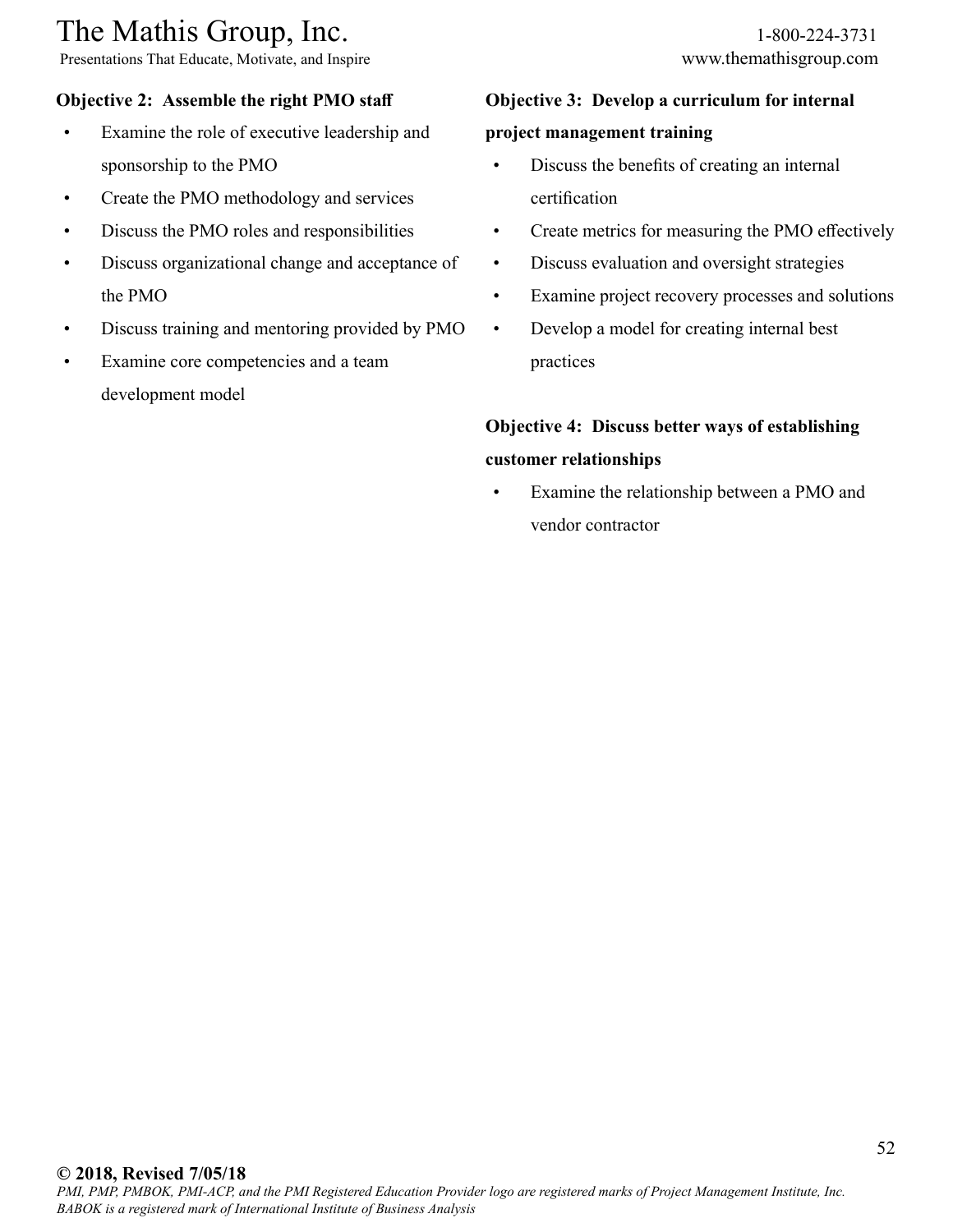Presentations That Educate, Motivate, and Inspire

# **Project Monitoring, Evaluation, and Oversight - 2 Day**

*PDUs - 13*

*PMI's Talent Triangle Breakdown*

Technical - 12.00 Leadership - 0.75 Strategic - 0.25

*PMI's Certification Breakdown*

PMP/PgMP - 13.00 PMI-ACP - 1.00 PMI-SP - 1.00 PMI-RMP - 1.00 PfMP - 1.00 PMI-PBA - 1.00

*Course Description:* This two-day course will examine how to establish processes and evaluation techniques for auditing project solutions. Students will learn data collection techniques and how to convert soft data to monetary values which can be measured and evaluated. Students will discover various audits and how to measure project components such as performance, resources, planning, customer relationships, and vendor-contractor relationships. This course will also focus on establishing process improvements in the maintaining of oversight procedures. Students will be able to apply widely accepted standards and preferred evaluation and oversight principles, as well as provide means to compile, analyze, and optimize project performance. We will explore ways to deliver feedback and make recommendations to the appropriate individuals in the organization. This course will follow one or more of Project Management Institute's knowledge areas of the *PMBOK® Guide*.

#### *Method of teaching: Students will use discussion, cases, and group activities to facilitate the course.*

#### *Course Objectives:*

**Objective 1: Define project oversight and why it is needed in organizations**

- Develop evaluation processes and procedures
- Compare the difference between research and evaluation
- Evaluate current hindrances facing organizations when conducting oversight
- Analyze various ways of setting standards and measurements for projects
- Examine project metrics and requirements
- Define internal stakeholders for oversight and evaluation
- Discuss benchmarking techniques
- Define the what, why and how of evaluation
- Develop methods to evaluate projects you did not create
- Discuss models of successful evaluation
- Classify key success factors

## **Objective 2: Examine data collection methods,**

### **formats, and data analysis**

- Evaluate ways to measure skills and knowledge
- Analyze how to calculate and interpret ROI
- Identify application and implementation costs
- Discuss forecasting methods
- Design evaluation templates and tools to conduct audits

*(Continued on next page)*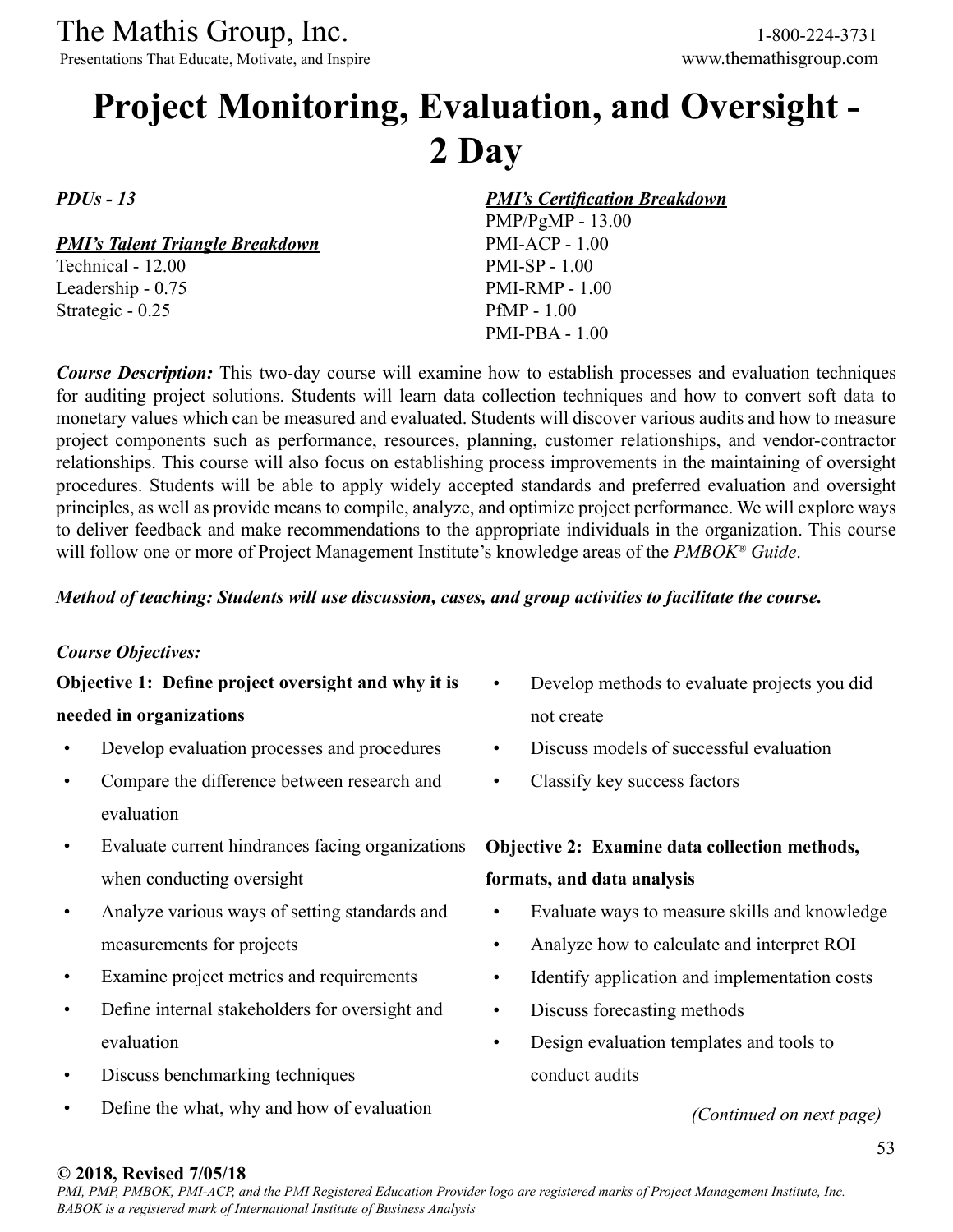Presentations That Educate, Motivate, and Inspire www.themathisgroup.com

#### **Objective 3: Examine project planning audit**

- Examine project performance audit
- Examine project resource audit
- Compare technology audits
- Examine customer acceptance audit
- Discuss vendor-contractor audits
- Create evaluation reports that impact the organization in a positive way

## **Objective 4: Discuss methods for making recommendations which encourage rather than disrespect**

- Evaluate recording techniques for making recommendations
- Discuss recovery assessment processes
- Examine recovery indicators
- Examine a project recovery plan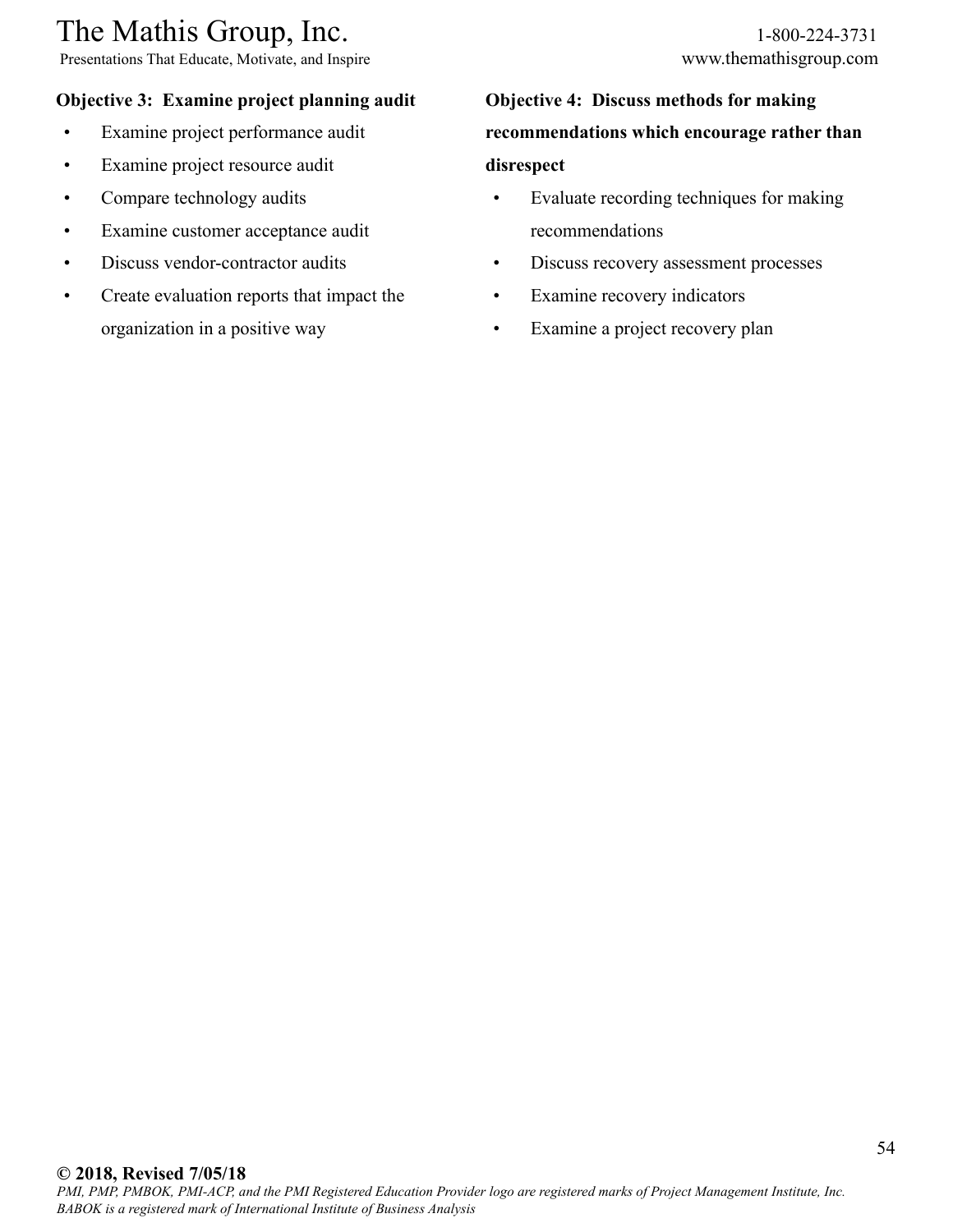Presentations That Educate, Motivate, and Inspire www.themathisgroup.com

# **Project Performance Management - 2 Day**

*PDUs - 13*

#### *PMI's Talent Triangle Breakdown*

Technical - 12.50 Strategic - 0.50

#### *PMI's Certification Breakdown*

PMP/PgMP - 13.00 PMI-ACP - 0.50 PMI-SP - 0.50 PMI-RMP - 0.50 PfMP - 0.50 PMI-PBA - 0.50

*Course Description:* This two-day course will focus on developing strategies for tracking performance in project teams. Participants will examine issues such as benchmarking performance and establishing a gap between desired project performance and preferred performance. This course will follow one or more of Project Management Institute's knowledge areas of the *PMBOK® Guide*.

#### *Method of teaching: Students will use discussion, cases, and group activities to facilitate the course.*

#### *Course Objectives:*

**Objective 1: Discuss advantages of performance management**

- Identify performance needs
- Identify performance to project directives
- Analyze ways to communicate performance expectations in every project

### **Objective 2: Define ways of discovering the performance gap**

- Classify benchmarking techniques of present performance
- Discuss training and the performance gap

### **Objective 3: Examine questions to ask in**

#### **determining project performance**

- Discuss how to break down project performance into understandable steps
- Define how to map the performance map
- Review monitoring of project performance

#### indicators

## **Objective 4: Show how to link operational goals to project performance**

- Analyze mentoring roles in advancing project performance
- Examine the impact of incorporating best practices in project performance
- Evaluate how to create a project performance results matrix
- Develop a project performance development plan to transition team members toward peak performance

#### **© 2018, Revised 7/05/18**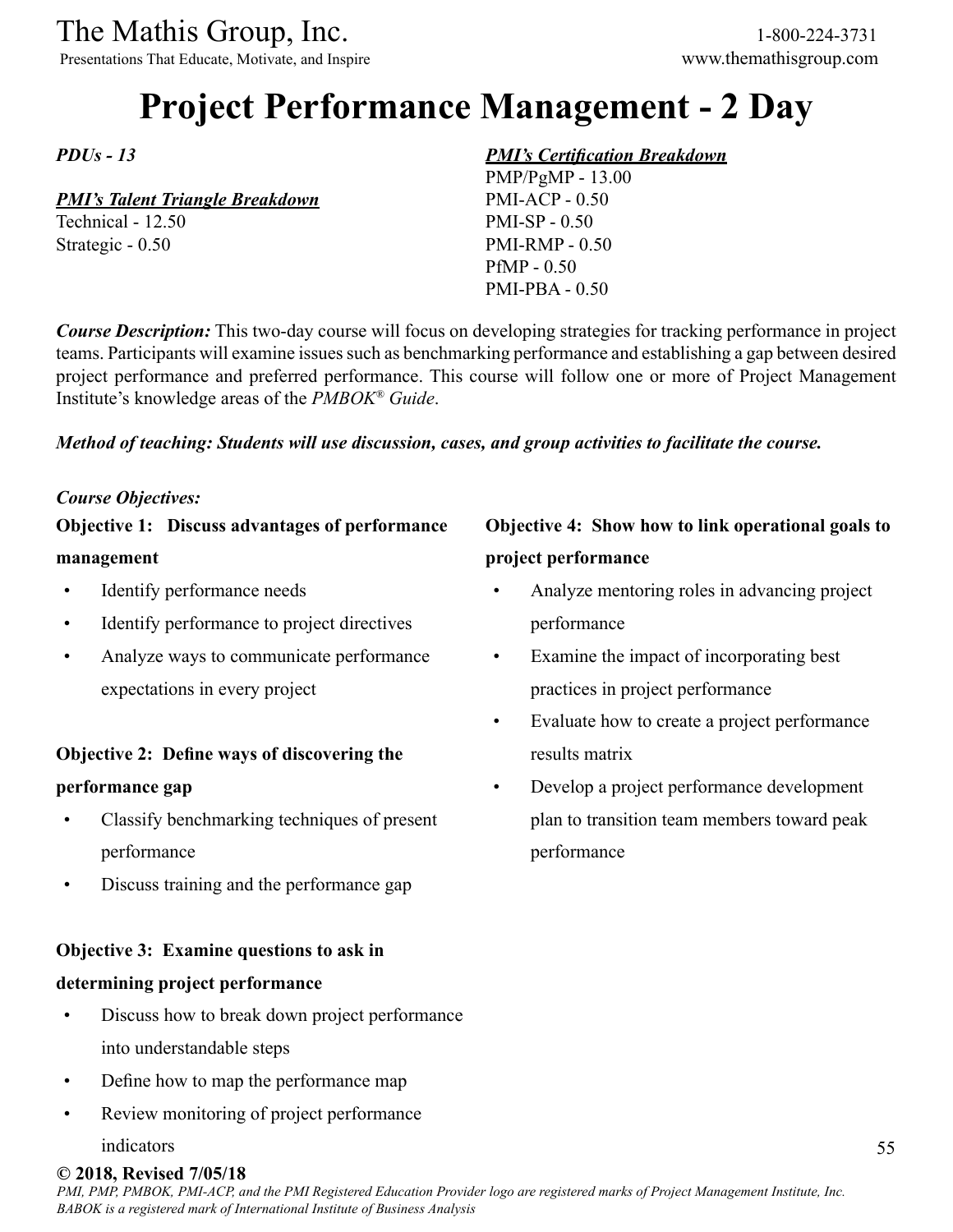Presentations That Educate, Motivate, and Inspire www.themathisgroup.com

# **Project Procurement Management - 1 Day**

*PDUs - 6.5*

#### *PMI's Talent Triangle Breakdown*

Technical - 6.00 Leadership - 0.50

#### *PMI's Certification Breakdown*

PMP/PgMP - 6.50 PMI-ACP - 0.50 PMI-SP - 0.50 PMI-RMP - 0.50 PfMP - 0.50 PMI-PBA - 0.50

*Course Description:* This one-day course is structured to lay the proper foundation for procurement principles and processes. The emphasis of this program is to help teams or individuals learn how to function in the procurement world in day-to-day operations. This course will follow one or more of Project Management Institute's knowledge areas of the *PMBOK® Guide*.

#### *Method of teaching: Students will use discussion, cases, and group activities to facilitate the course.*

#### *Course Objectives:*

#### **Objective 1: Examine the contracting process**

- Compare the different buying decisions
- Compare the different buying roles
- Discuss the methods of contracting
- Evaluate the benefits of competition
- Analyze failure with competition

#### **Objective 2: Examine non-competitive contracting**

- Define sealed bids
- Discuss simplified agreements
- Compare contracting types
- Discuss time, material, hours
- Examine value-based pricing
- Examine fixed-based pricing
- Explain purchase orders
- Describe evaluating and awarding contracts

#### **Objective 3: Construct a SOW**

- Create specifics for a proposal
- Examine managing proposals
- Discuss how to conduct a search for contract source

#### **Objective 4: Create a selection matrix**

- Label selection ratings
- Develop scoring criteria
- Explain rating risk analysis of the proposal

#### **Objective 5: Examine negotiation**

- Discuss the principles of negotiation
- Evaluate systems for successful negotiation

*(Continued on next page)*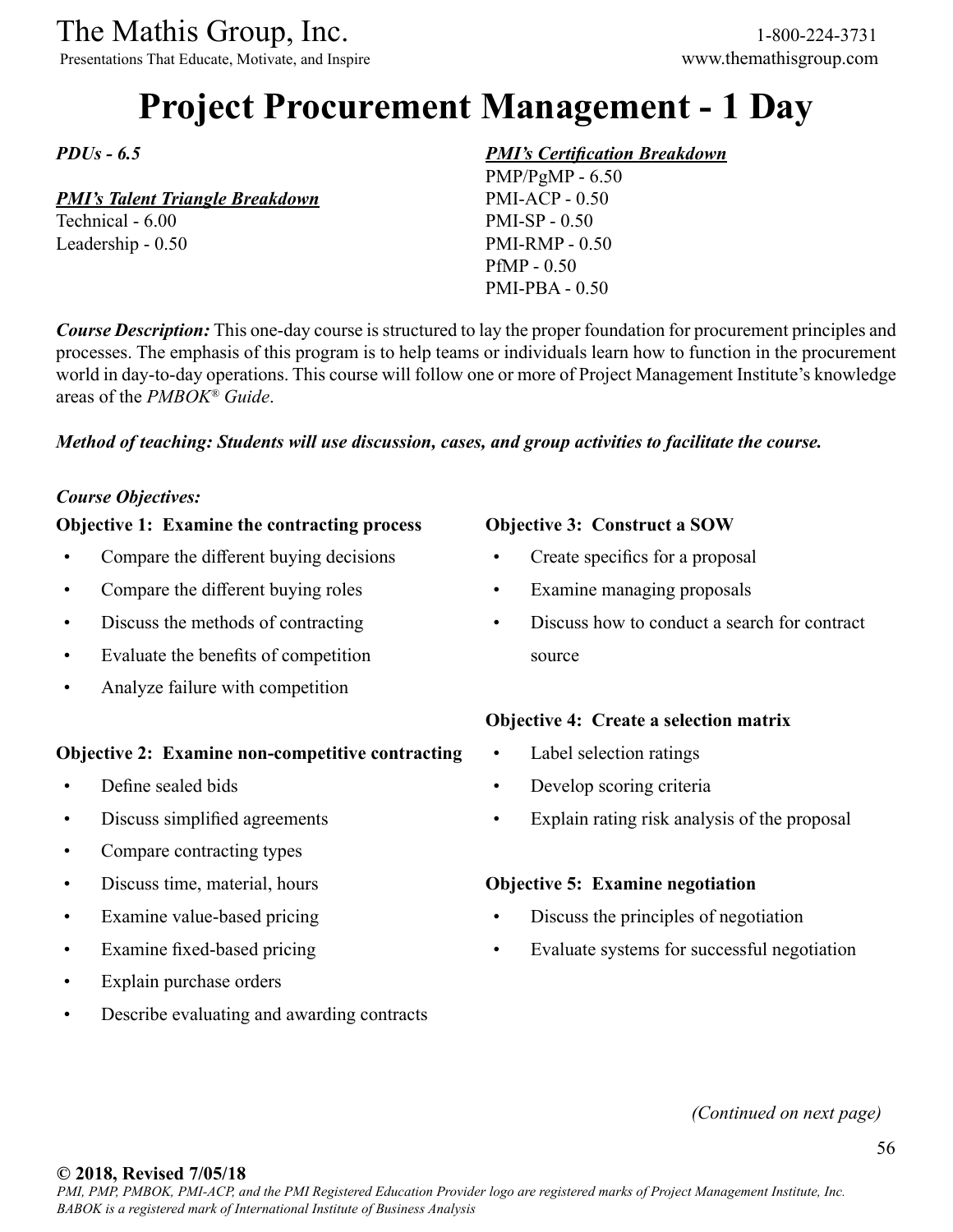Presentations That Educate, Motivate, and Inspire www.themathisgroup.com

### **Objective 6: List price and budgeting**

#### **requirements**

- Examine interpreting changes
- Analyze the termination of contracts
- Discover how to handle appeals and disagreements in contracts
- Examine contract closeout planning

## **Objective 7: Define the processes of project**

### **procurement management**

- Detail the process of Plan Procurement Management
- Detail the process of Conduct Procurements
- Detail the process of Control Procurements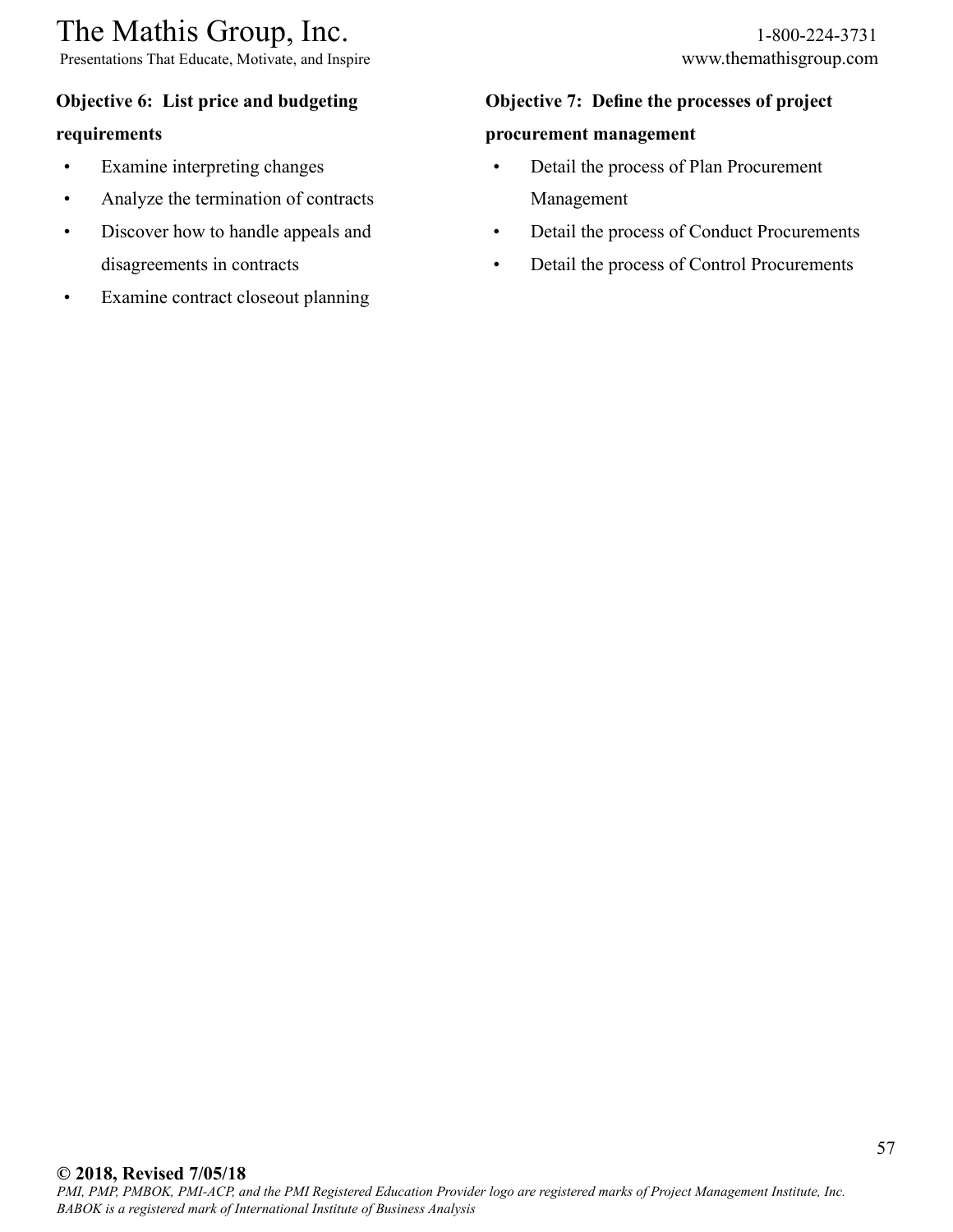Presentations That Educate, Motivate, and Inspire www.themathisgroup.com

# **Project Quality Assurance, Monitoring and Auditing - 2 Day**

*PDUs - 13*

*PMI's Certification Breakdown*

PMP/PgMP - 13.00

#### *PMI's Talent Triangle Breakdown*

Technical - 13.00

*Course Description:* In this two-day course, participants will focus on issues such as how to maintain quality by using audits and evaluations for monitoring purposes. Quality theories taught by Drs. Deming and Juran will be included as foundations for implementing new quality initiatives. In addition, several types of project audits will be explored as a means of controlling the project with more efficiency. This course will follow one or more of Project Management Institute's knowledge areas of the *PMBOK® Guide*.

#### *Methods: Students will use discussion, cases, and group activities to facilitate the course.*

#### *Course Objectives:*

**Objective 1: Examine continuous process** 

#### **improvement for project processes**

- Discuss five key checkpoints for quality management
- Analyze the mainline quality and monitoring processes
- Analyze the specific actions to improve quality
- Discuss quantitative measurements
- Examine the six general types of cost

#### **Objective 2: Analyze the tools for quality control**

- Evaluate Deming's 14 points to maintaining quality
- Identify Juran's 10 symptoms to quality problems
- Define the three major processes of project quality management
- Examine the process of quality assurance
- List the nine  $C$ 's of quality
- Evaluate the four steps to Force Field Analysis
- Discuss seven keys to problem solving implementation

#### **Objective 3: Examine benefits of project auditing**

- Analyze project performance audit
- Examine customer acceptance audit
- Discuss methods for making recommendations
- Compare recording techniques for making recommendations
- Develop project audit performance points

### **Objective 4: Discuss recovery assessment process and model**

- Examine recovery indicators
- Examine a project recovery plan
- Discuss recovery lessons learned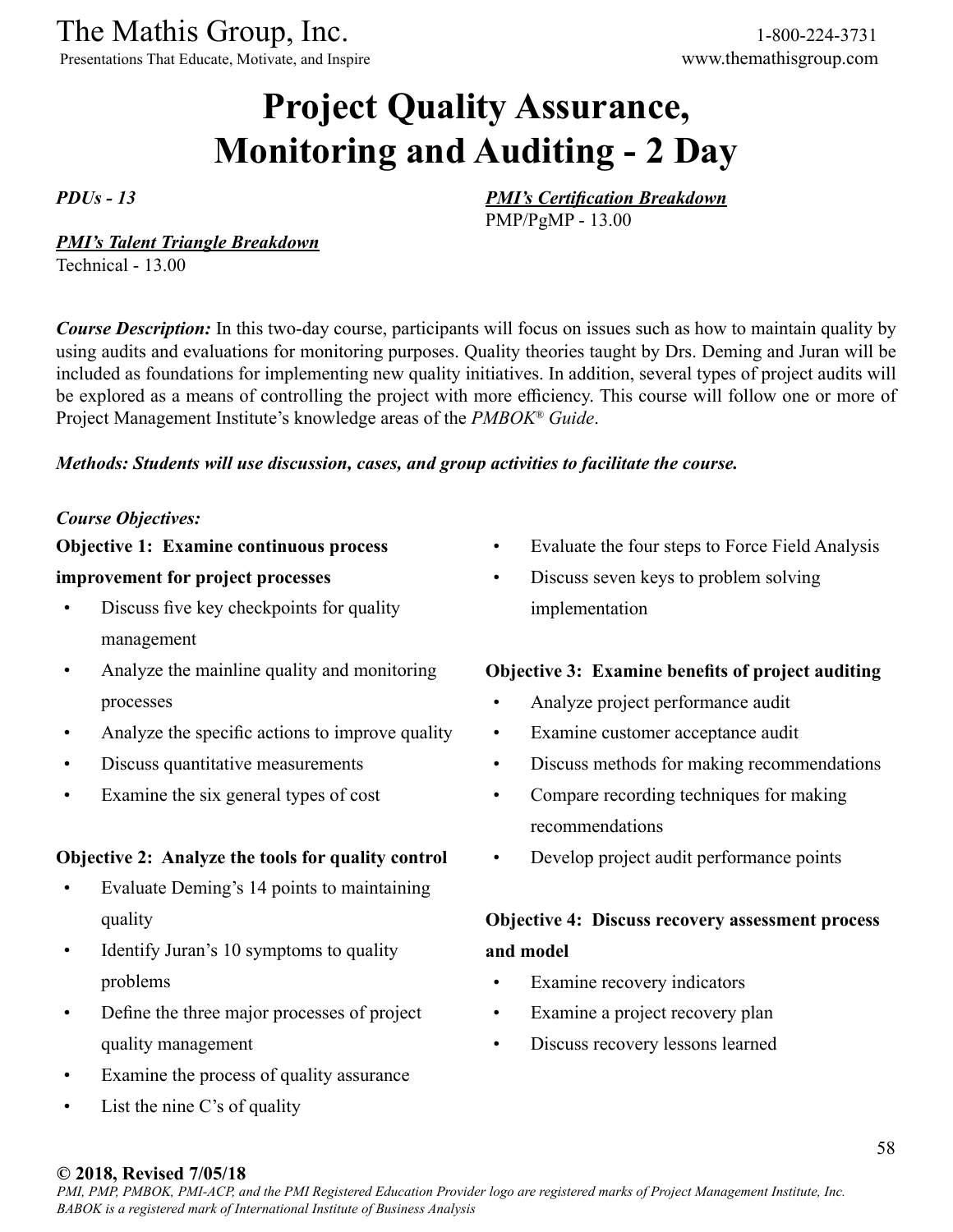Presentations That Educate, Motivate, and Inspire www.themathisgroup.com

# **Project Quality Management - 1 Day**

*PDUs - 6.5*

#### *PMI's Certification Breakdown* PMP/PgMP - 6.50

#### *PMI's Talent Triangle Breakdown*

Technical - 6.50

*Course Description:* In this one-day course, participants will focus on how to deliver the level of quality that is required by the customer and how to keep continuous improvement throughout the project. In addition, this course will also expose participants to various project quality tools and teach them how to use those tools in a project setting. This course will follow one or more of Project Management Institute's knowledge areas of the *PMBOK® Guide*.

#### *Method of teaching: Students will use discussion, cases, and group activities to facilitate the course.*

#### *Course Objectives:*

**Objective 1: Compare old and new philosophies in project management**

- Define quality for today's projects
- Identify a prevention mentality rather than a reactive one
- Set up guidelines for executing continuous quality through the project
- Discuss symptoms of quality concerns in past and future projects

# **Objective 2: Predict characteristics to the cost of**

### **quality in projects**

- Choose techniques for involving co-workers
- Evaluate Deming's seven deadly diseases
- Identify Juran's six-step approach to quality

#### **Objective 3: Define project quality management**

• Define the processes of project quality management

- Examine the process of Plan Quality Management
- Examine the process of Manage Quality
- Examine the process of Control Quality

## **Objective 4: Examine creative solutions in solving project plans**

- Evaluate the four steps to Force Field Analysis
- Discuss the benefits of Force Field Analysis
- Define contingency planning and examine the crisis correctly
- Evaluate the strength of project audits

#### **Objective 5: Define recovery plan**

- Examine the range of project recovery
- Discuss the nine C's of quality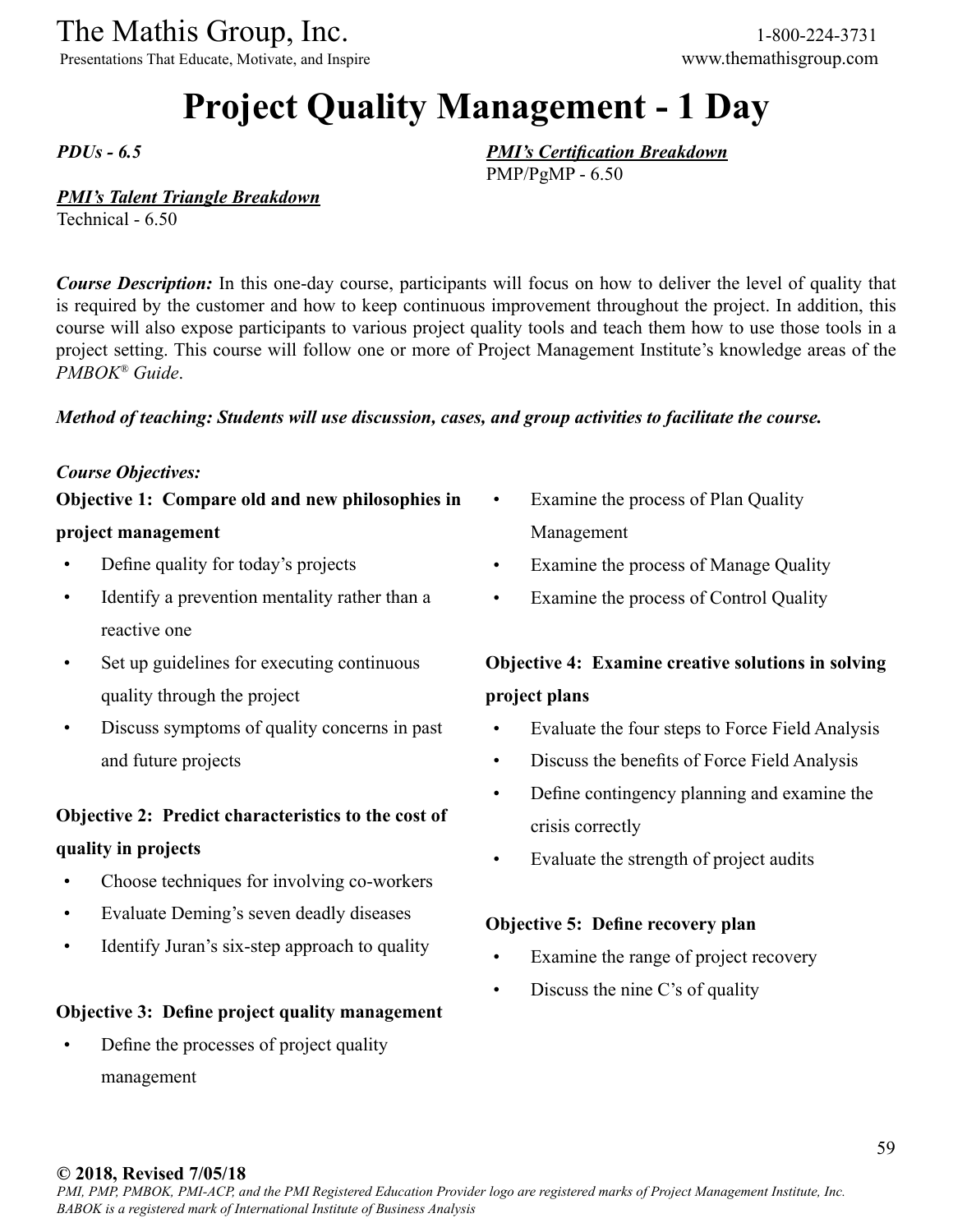Presentations That Educate, Motivate, and Inspire www.themathisgroup.com

# **Project Quality Management - 2 Day**

*PDUs - 13*

#### *PMI's Talent Triangle Breakdown*

Technical - 12.75 Leadership - 0.25

#### *PMI's Certification Breakdown*

PMP/PgMP - 13.00 PMI-ACP - 0.25 PMI-SP - 0.25 PMI-RMP - 0.25 PfMP - 0.25 PMI-PBA - 0.25

*Course Description:* In this two-day course, participants will focus on additional planning of the project while examining issues such as how to keep continuous improvement, symptoms of quality concerns, and how to maintain quality throughout the project. In addition, participants will study techniques and theories taught by Drs. Deming and Juran as foundations for implementing new quality plans. Specifically, this course will focus on conducting risk analysis, problem solving, handling conflict, and maintaining quality throughout the entire project. This course will follow one or more of Project Management Institute's knowledge areas of the *PMBOK® Guide*.

#### *Method of teaching: Students will use discussion, cases, and group activities to facilitate the course.*

#### *Course Objectives:*

## **Objective 1: Compare old and new philosophies in**

#### **project management**

- Define quality for today's projects
- Identify a prevention mentality rather than a reactive one
- Evaluate data that must be analyzed
- Set up guidelines for executing continuous quality through the project
- Examine continuous process improvement for project processes
- List rules for continuous improvement
- Analyze where continuous improvement can help
- Discuss symptoms of quality concerns in past and future projects
- Design a continuous improvement for the project team's concern
- Judge ways to reduce resistance from the organizational culture
- Compare roadblocks to continuous improvement and quality initiative

## **Objective 2: Predict characteristics to the cost of quality in projects**

- Choose techniques for involving co-workers
- Evaluate Deming's seven deadly diseases
- Identify Juran's six-step approach to quality

*(Continued on next page)*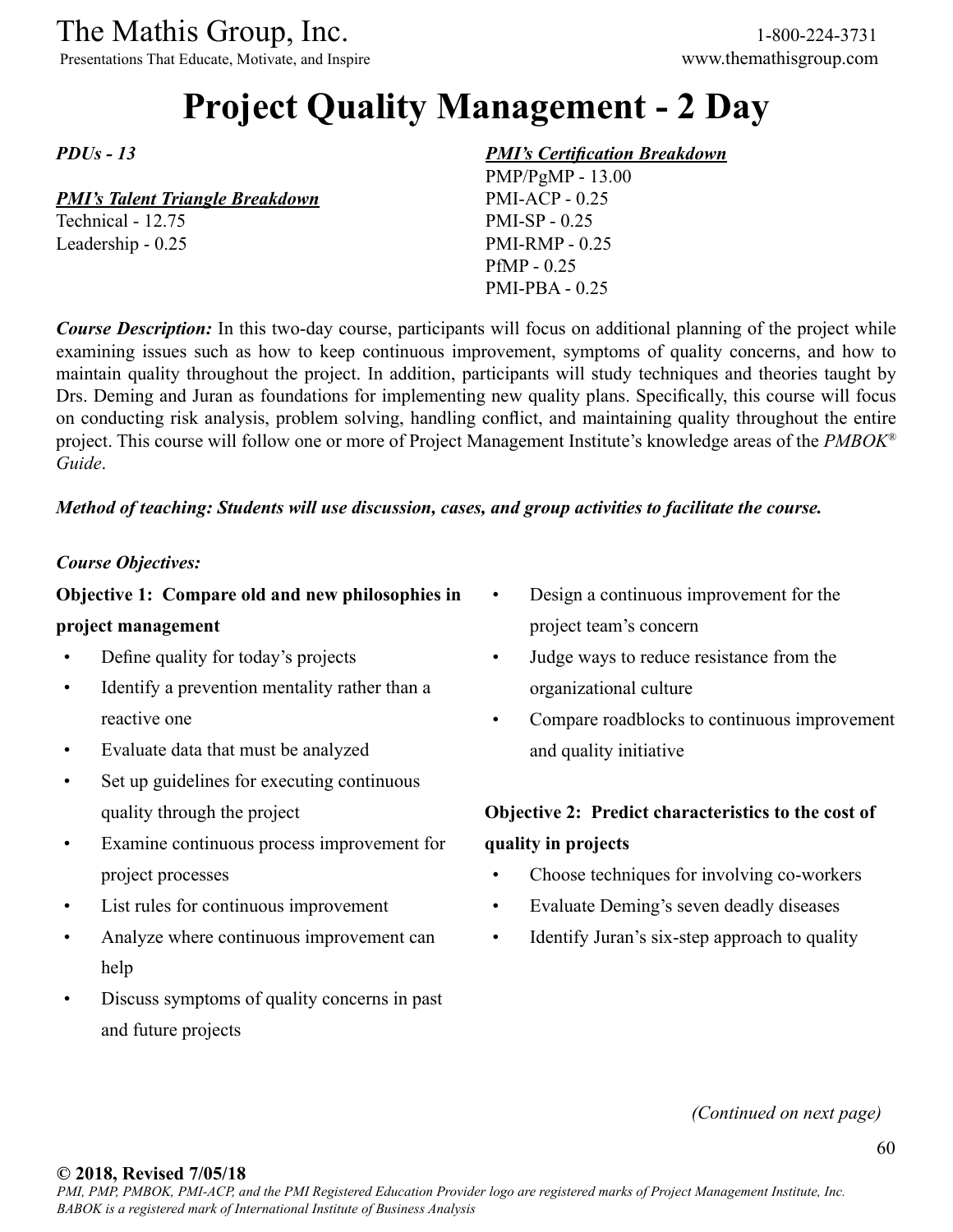Presentations That Educate, Motivate, and Inspire www.themathisgroup.com

#### **Objective 3: List steps for creating a quality action**

#### **plan in projects**

- Discuss implementation of the quality action plan
- Examine ways of monitoring the quality action plan
- Identify the strengths and weaknesses of Gantt charting
- Discuss the strengths and weaknesses of CPM charting

#### **Objective 4: Define project quality management**

- Define the processes of project quality management
- Examine the process of Plan Quality Management
- Examine the process of Manage Quality
- Examine the process of Control Quality

#### *Problem Solving Module*

### **Objective 5: Classify who should be on the problem-solving team**

- Evaluate why participation helps solve the problem faster
- Discuss benefits of problem-solving analysis in projects
- Review what influences the problem solving experience in projects
- Define the problem solving processes for successful projects
- Assess the resources needed to fulfill the problem-solving plan

## **Objective 6: Examine creative solutions in solving project plans**

- Compare what to do if you inherit a goofy solution
- Perform a SWOT Analysis
- Evaluate the four steps to Force Field Analysis
- Discuss the benefits of Force Field Analysis
- Define contingency planning and examine the crisis correctly

## **Objective 7: Evaluate how to implement the solution**

- Discuss seven keys to problem-solving implementation
- Identify the seven reasons for implementation failure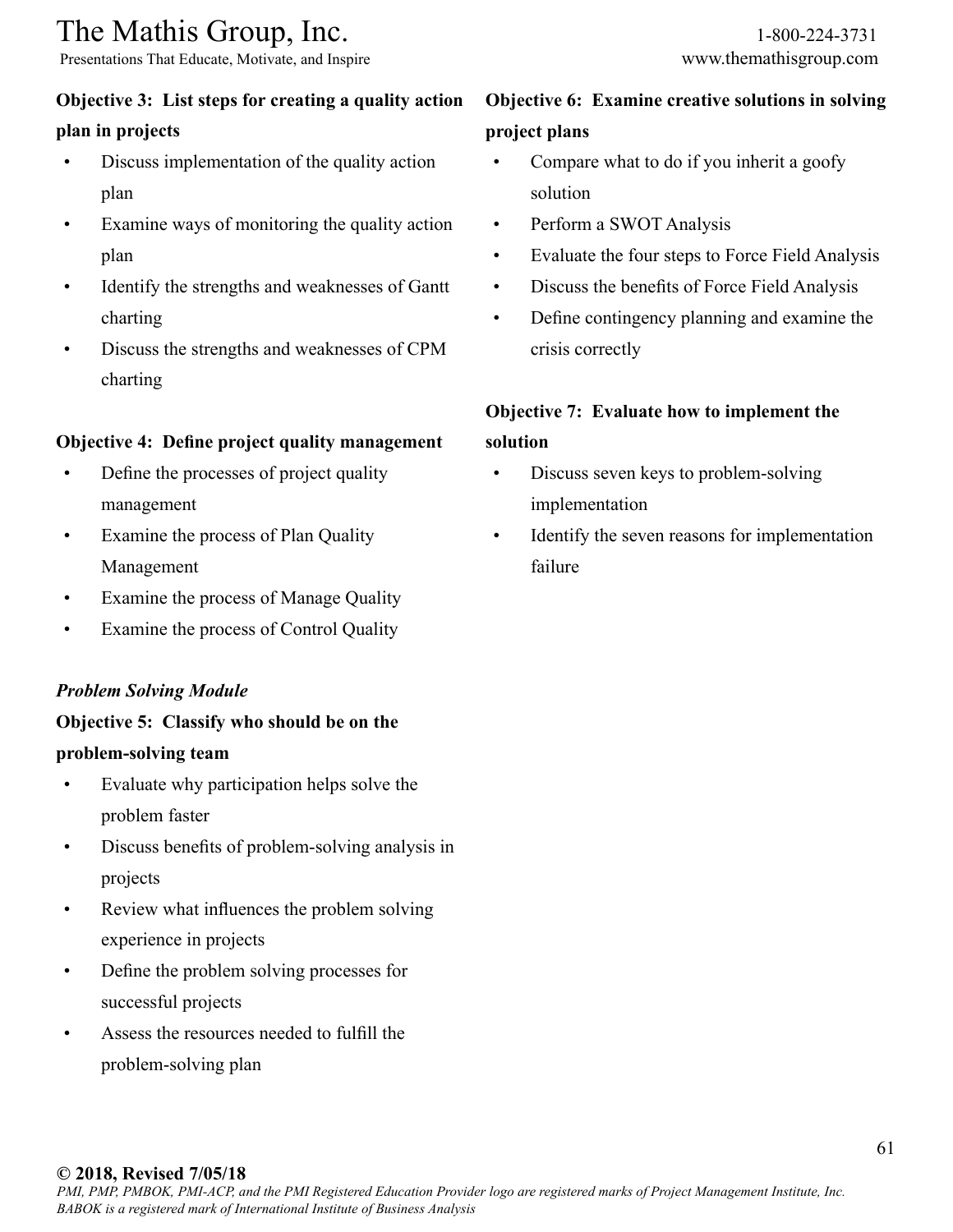Presentations That Educate, Motivate, and Inspire www.themathisgroup.com

## **Project Resource Management - 1 Day**

*PDUs - 6.5*

#### *PMI's Talent Triangle Breakdown*

Technical - 3.25 Leadership - 3.25

#### *PMI's Certification Breakdown*

PMP/PgMP - 6.50 PMI-ACP - 3.25 PMI-SP - 3.25 PMI-RMP - 3.25 PfMP - 3.25 PMI-PBA - 3.25

*Course Description:* In this one-day course, participants will focus on the area of resources in a project. This area includes the processes that organize, manage, and lead the project team. This course will follow one or more of Project Management Institute's knowledge areas of the *PMBOK® Guide*.

#### *Method of teaching: Students will use discussion, cases, and group activities to facilitate the course.*

#### *Course Objectives:*

**Objective 1: Identify and define the project** 

#### **resource management processes**

- Plan Resource Management
- Estimate Activity Resources
- Acquire Resources
- Develop Team
- Manage Team
- Control Resources

#### **Objective 2: Examine the process group of Plan**

#### **Resource Management**

- Identify inputs and outputs
- Detail tools and techniques used in this process: expert judgment, data representation, organizational theory, and meetings

### **Objective 3: Examine the process group of Estimate Activity Resources**

- Identify inputs and outputs
- Detail tools and techniques used in this process: expert judgment, bottom-up estimating, analogous estimating, parametric estimating, data analysis, project management information system, meetings

### **Objective 4: Examine the process group of Acquire Resources**

- Identify inputs and outputs
- Detail tools and techniques used in this process: decision making, interpersonal and team skills, pre-assignment, and virtual teams

*(Continued on next page)*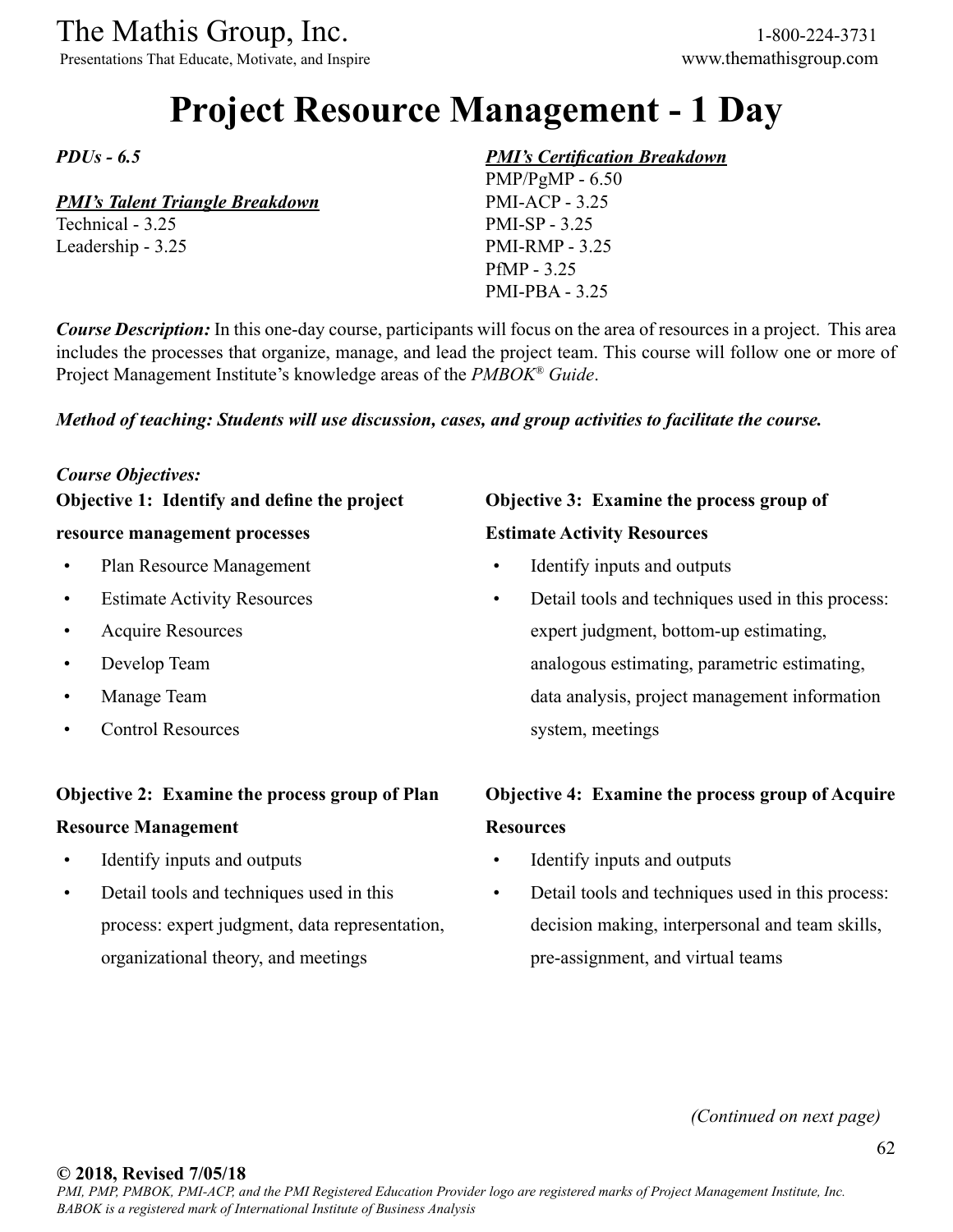Presentations That Educate, Motivate, and Inspire www.themathisgroup.com

#### **Objective 5: Examine the process group of Develop**

#### **Team**

- Identify inputs and outputs
- Detail tools and techniques used in this process: collocation, virtual teams, communication technology, interpersonal and team skills, recognition and rewards, training, individual and team assessments, and meetings

### **Objective 6: Examine the process group of Manage Team**

- Identify inputs and outputs
- Detail tools and techniques used in this process: interpersonal and team skills and project management information system

### **Objective 7: Examine the process group of Control Resources**

- Identify inputs and outputs
- Detail tools and techniques used in this process: data analysis, problem solving, interpersonal and team skills, project management information system

**Objective 8: Identify and examine motivation theories**

**Objective 9: Identify and examine phases of performance management**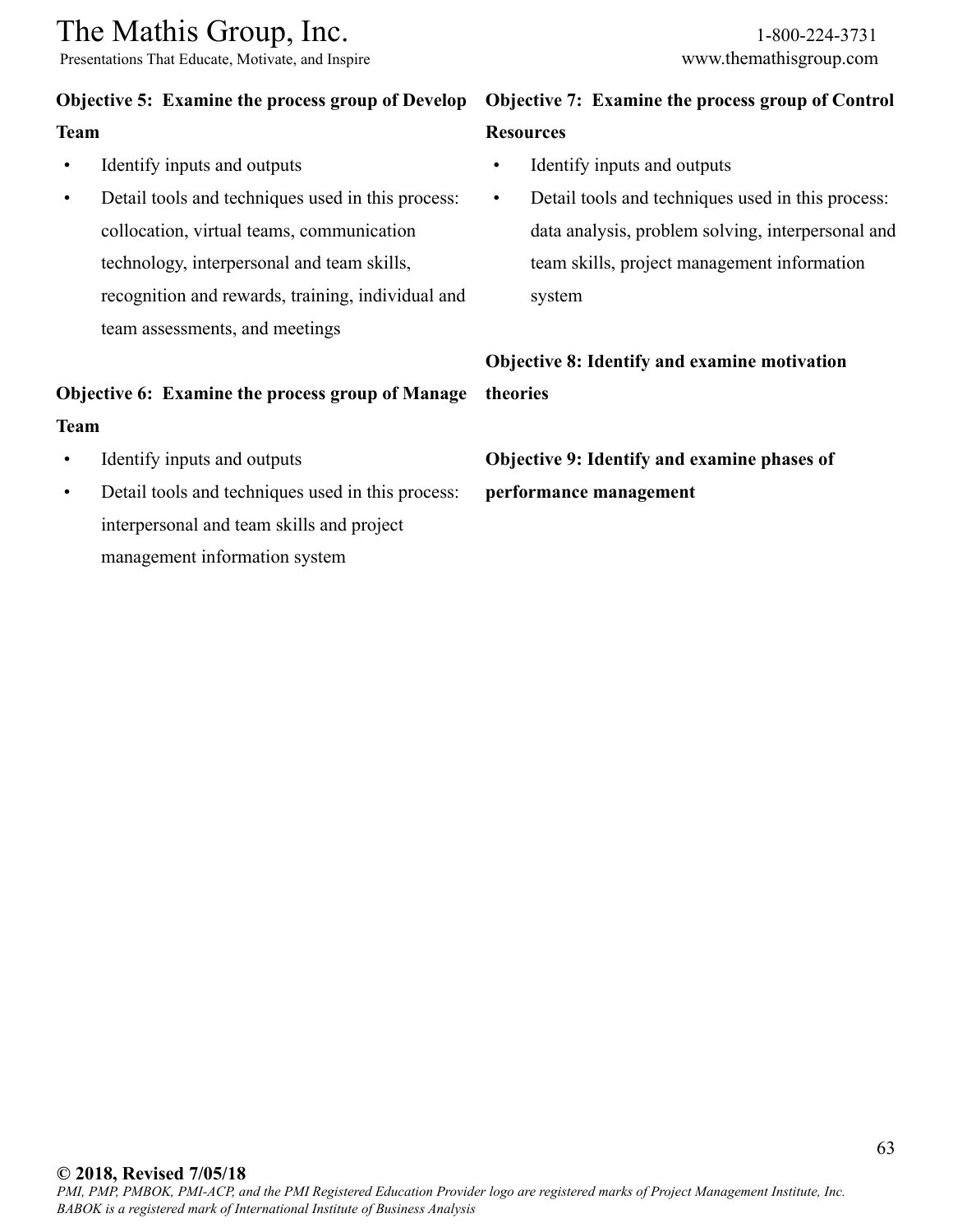Presentations That Educate, Motivate, and Inspire www.themathisgroup.com

# **Project Resource Management - 2 Day**

*PDUs - 13*

#### *PMI's Talent Triangle Breakdown*

Technical - 4.00 Leadership - 8.50 Strategic - 0.50

#### *PMI's Certification Breakdown*

PMP/PgMP - 13.00 PMI-ACP - 9.00 PMI-SP - 9.00 PMI-RMP - 9.00 PfMP - 9.00 PMI-PBA - 9.00

*Course Description:* This two-day course will focus on planning for resource needs. It is filled with behavioral skills that will help motivate, equip, and keep project team members accountable and on task. This course will also include issues such as conflict. This course will follow one or more of Project Management Institute's knowledge areas of the *PMBOK® Guide*.

#### *Method of teaching: Students will use discussion, cases, and group activities to facilitate the course.*

#### *Course Objectives:*

**Objective 1: Define the processes of project** 

#### **resource management**

- Detail the process of Plan Resource Management
- Detail the process of Estimate Activity **Resources**
- Detail the process of Acquire Resources
- Detail the process of Develop Team
- Detail the process of Manage Team
- Detail the process of Control Resources

#### *Managing Team Module*

#### **Objective 2: Analyze job responsibilities**

- Discuss priority checklist
- Assess modern day accountability myths

## **Objective 3: Evaluate how to coach project team toward success**

- Develop workers with new skills
- Define ways to equip and empower
- Discuss values of successful coaching of project teams
- Analyze common coaching mistakes of project teams

### **Objective 4: Develop a Mission Statement and Vision**

- Develop core values
- Identify vision through leadership
- Examine why visions fail
- Evaluate where you are going
- Explain tough-minded leadership

*(Continued on next page)*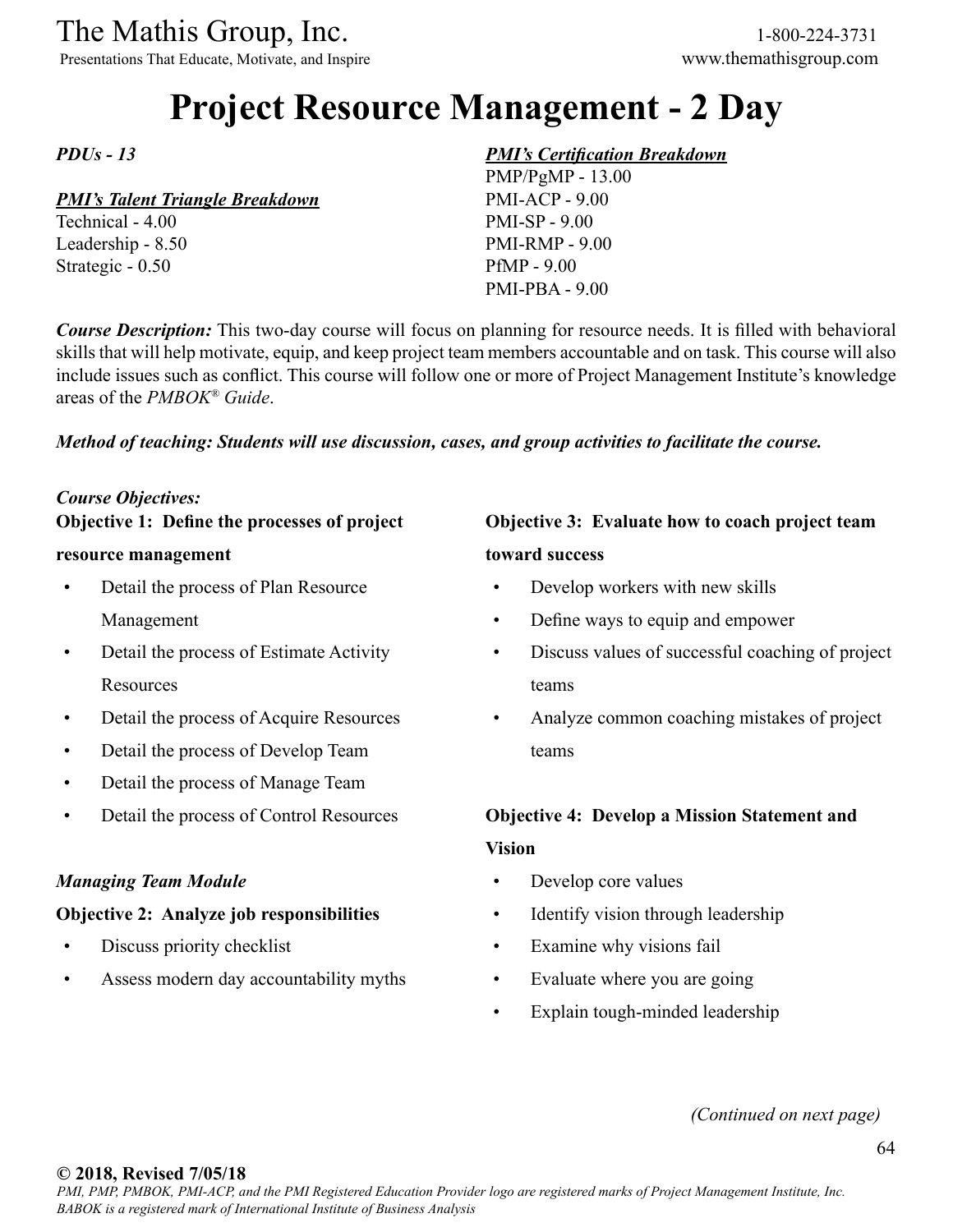Presentations That Educate, Motivate, and Inspire www.themathisgroup.com

### **Objective 5: Contrast different change strategies**

- Classify why project teams block change
- Choose ways to reduce project team resistance
- Evaluate changes which support goals

#### **Objective 6: Discuss strategies for creating trust**

- Describe requirements for being an overcomer on project teams
- Analyze two types of motivation within a project team
- Examine ways to align motivational techniques to workers
- Analyze the disciplining of project team members and ways of changing behavior
- Identify how to track project team members

#### *Conflict Module*

#### **Objective 7: Discuss the positive side of conflict**

- Define conflict
- Analyze eight most common times for conflict
- Identify six reasons for conflict among workers

#### **Objective 8: Examine rules for handling anger**

- Choose words to use that help
- Create action plans for quick resolution
- Analyze hostility and how it surfaces
- Examine how to handle personal and professional hostility
- Compare levels of group conflict
- Compare the seven stages of group conflict
- Compare ways to confront others while helping them save face
- Examine confrontation techniques

#### **Objective 9: Review active listening skills**

- Discuss hedge words people use to distort communication
- Analyze techniques people use to avoid issues
- Review assertiveness techniques

## **Objective 10: Create a code of conduct for**

#### **controlling a resolution meeting**

- Apply facilitation skills for allowing everyone to be heard
- Discuss the facilitator's responsibilities
- Create questions to guide others through the process
- Analyze ways to prevent arguing
- Discuss times to make amends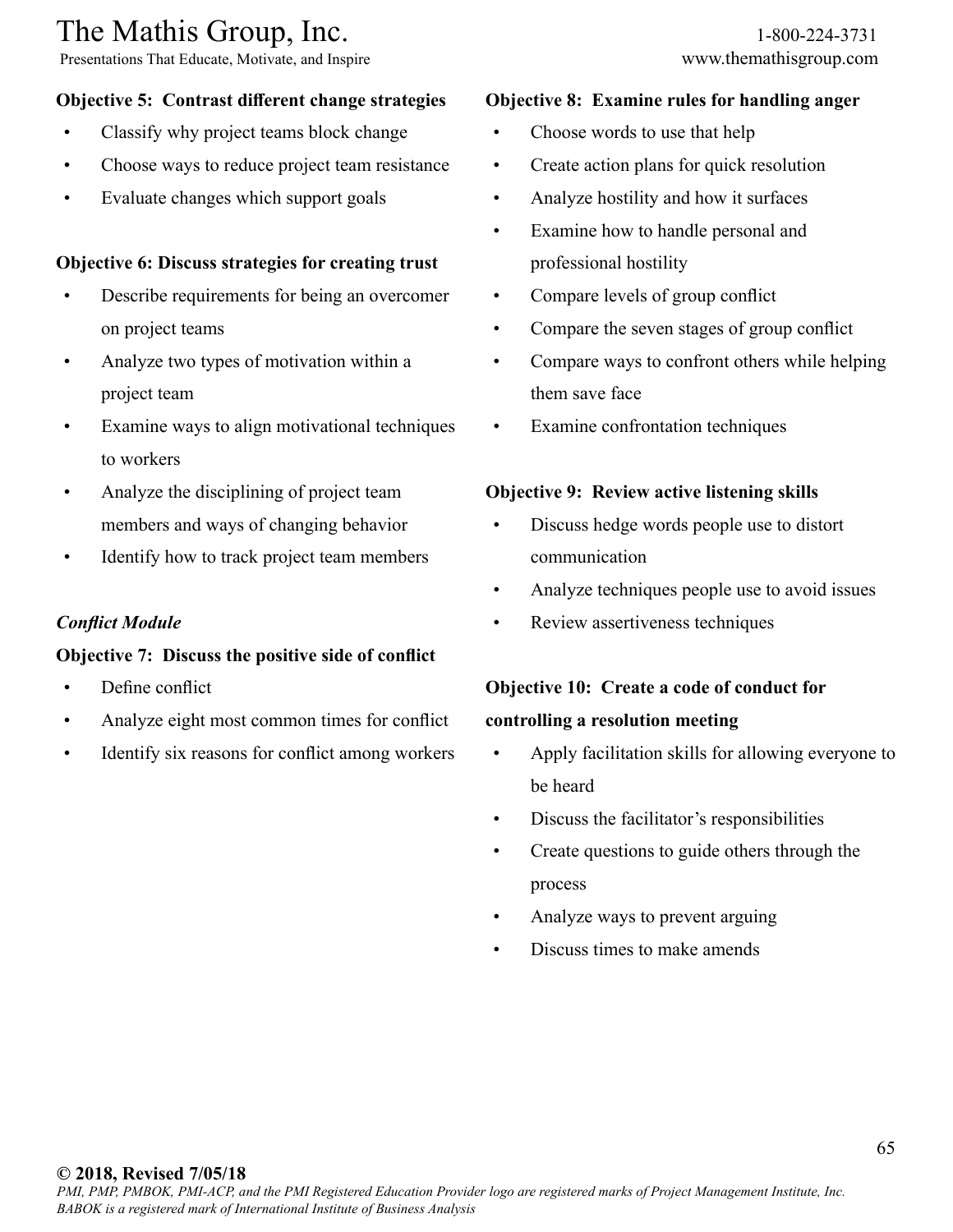Presentations That Educate, Motivate, and Inspire www.themathisgroup.com

# **Project Risk Management - 1 Day**

*PDUs - 6.5*

#### *PMI's Talent Triangle Breakdown*

Technical - 5.75 Strategic - 0.75

#### *PMI's Certification Breakdown*

PMP/PgMP - 6.50 PMI-ACP - 6.50 PMI-SP - 6.50 PMI-RMP - 6.50 PfMP - 6.50 PMI-PBA - 6.50

*Course Description:* This one-day course will teach participants how to examine and measure objectives within cost, schedule, and cultural issues. Risk for this program is examined as defining the probability of the project. This course will examine risk identification, risk communication, and risk planning. This course will follow one or more of Project Management Institute's knowledge areas of the *PMBOK® Guide*.

#### *Method of teaching: Students will use discussion, cases, and group activities to facilitate the course.*

#### *Course Objectives:* **Objective 1: Define risk**

- Examine sources of risk
- Define risk management
- Analyze signals of risk

#### **Objective 2: Evaluate how to confront attitudes on**

#### **risk**

- List techniques for confronting risk
- Examine how to conduct a risk analysis
- Examine ranking
- Examine statistical process control
- Describe risk turmoil
- Discuss process risk
- Examine data gathering
- Explain how to evaluate plans
- Develop how to facilitate a brainstorming session
- Examine tornado diagram
- Explain a decision tree analysis
- Discuss the four strategies for negative risks

Discuss the four strategies for positive risks

#### **Objective 3: Examine how to manage risk plans**

- Discuss transferring risk
- Examine monitoring risk
- Creating risk management plans
- Conduct an expected monetary analysis

### **Objective 4: Define the major processes of risk management**

- Examine the process of Plan Risk Management
- Examine the process of Identify Risks
- Examine the process of Perform Qualitative Risk Analysis
- Examine the process of Perform Quantitative Risk Analysis
- Examine the process of Plan Risk Responses
- Examine the process of Implement Risk Responses
- Examine the process of Monitor Risks

#### **© 2018, Revised 7/05/18**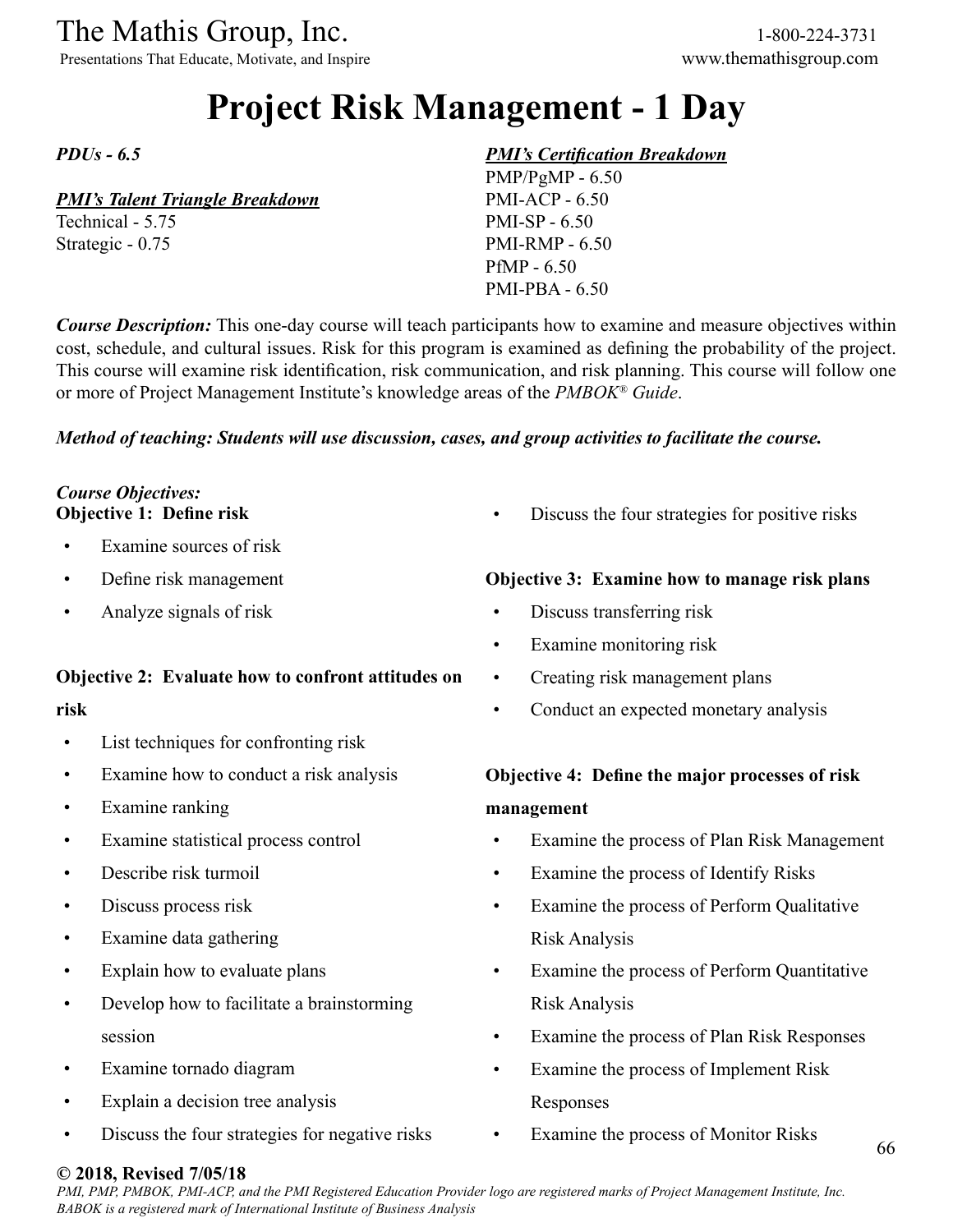Presentations That Educate, Motivate, and Inspire www.themathisgroup.com

# **Project Risk Management - 2 Day**

*PDUs - 13*

#### *PMI's Talent Triangle Breakdown*

Technical - 12.75 Strategic - 0.25

#### *PMI's Certification Breakdown*

PMP/PgMP - 13.00 PMI-ACP - 0.25 PMI-SP - 0.25 PMI-RMP - 13.00 PfMP - 0.25 PMI-PBA - 0.25

*Course Description:* This two-day course will teach participants how to examine and measure objectives within cost, schedule, and cultural issues. Risk for this program is examined as defining the probability of the project. This course will examine risk identification, risk communication, and risk planning. This course will follow one or more of Project Management Institute's knowledge areas of the *PMBOK® Guide*.

#### *Method of teaching: Students will use discussion, cases, and group activities to facilitate the course.*

#### *Course Objectives:*

#### **Objective 1: Define risk**

- Examine sources of risk
- Define risk management
- Analyze signals of risk
- Describe risk trade-off

#### **Objective 2: Evaluate how to confront attitudes on**

#### **risk**

- List techniques for confronting risk
- Examine how to conduct a risk analysis
- Examine ranking
- Discuss scenario
- Examine statistical process control
- Describe risk turmoil
- Discuss performance risk
- Discuss system risk
- Discuss process risk
- Examine data gathering

#### Explain how to evaluate plans

- Review interviewing
- Develop how to facilitate a brainstorming session

#### **Objective 3: Examine how to manage risk plans**

- Discuss transferring risk
- Examine monitoring risk

#### **Objective 4: Develop risk teams**

Create a special response team

#### *(Continued on next page)*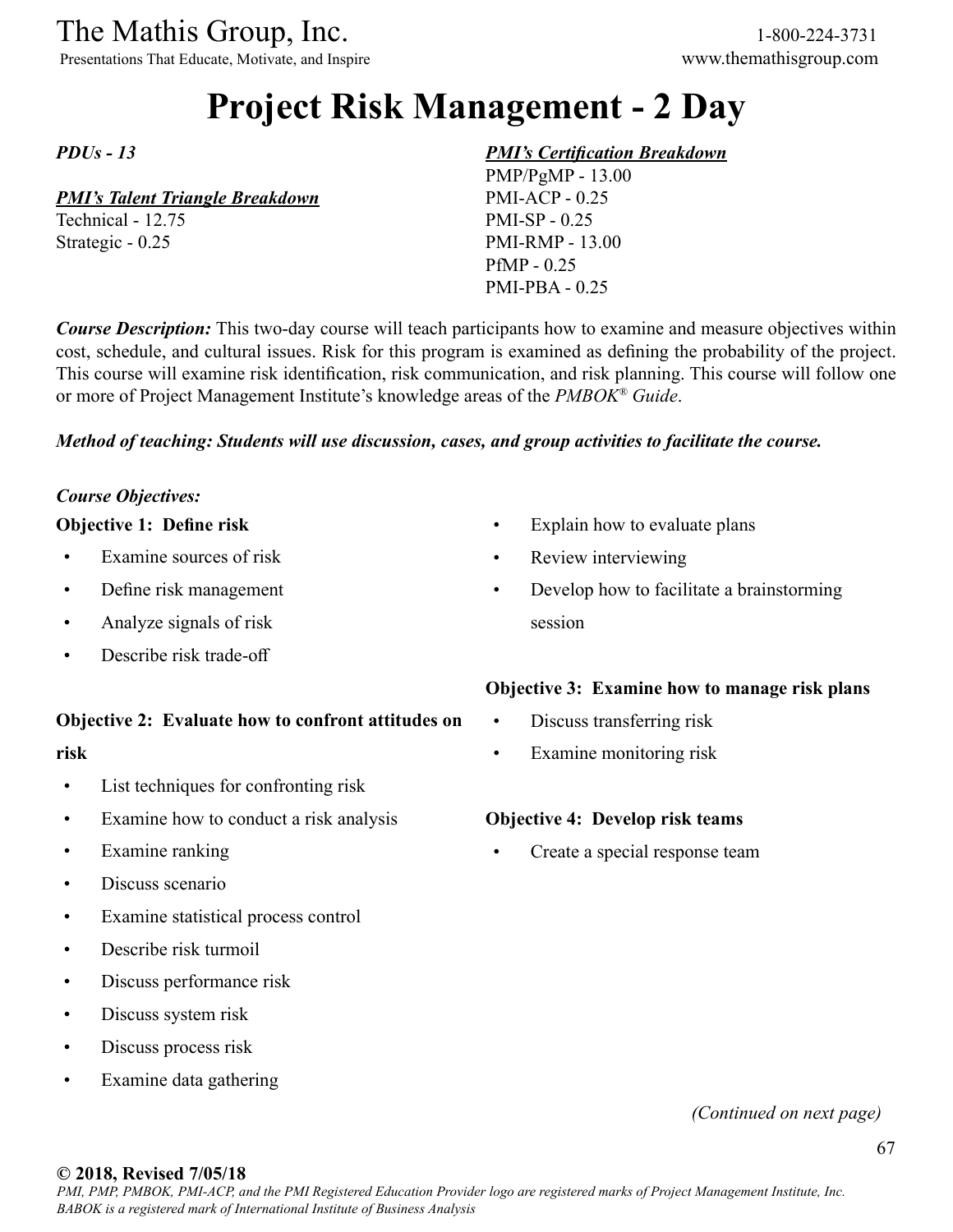Presentations That Educate, Motivate, and Inspire www.themathisgroup.com

#### **Objective 5: Define the major processes of risk**

#### **management**

- Examine the process of Plan Risk Management
- Examine the process of Identify Risks
- Examine the process of Perform Qualitative Risk Analysis
- Examine the process of Perform Quantitative Risk Analysis
- Examine the process of Plan Risk Responses
- Examine the process of Implement Risk Responses
- Examine the process of Monitor Risks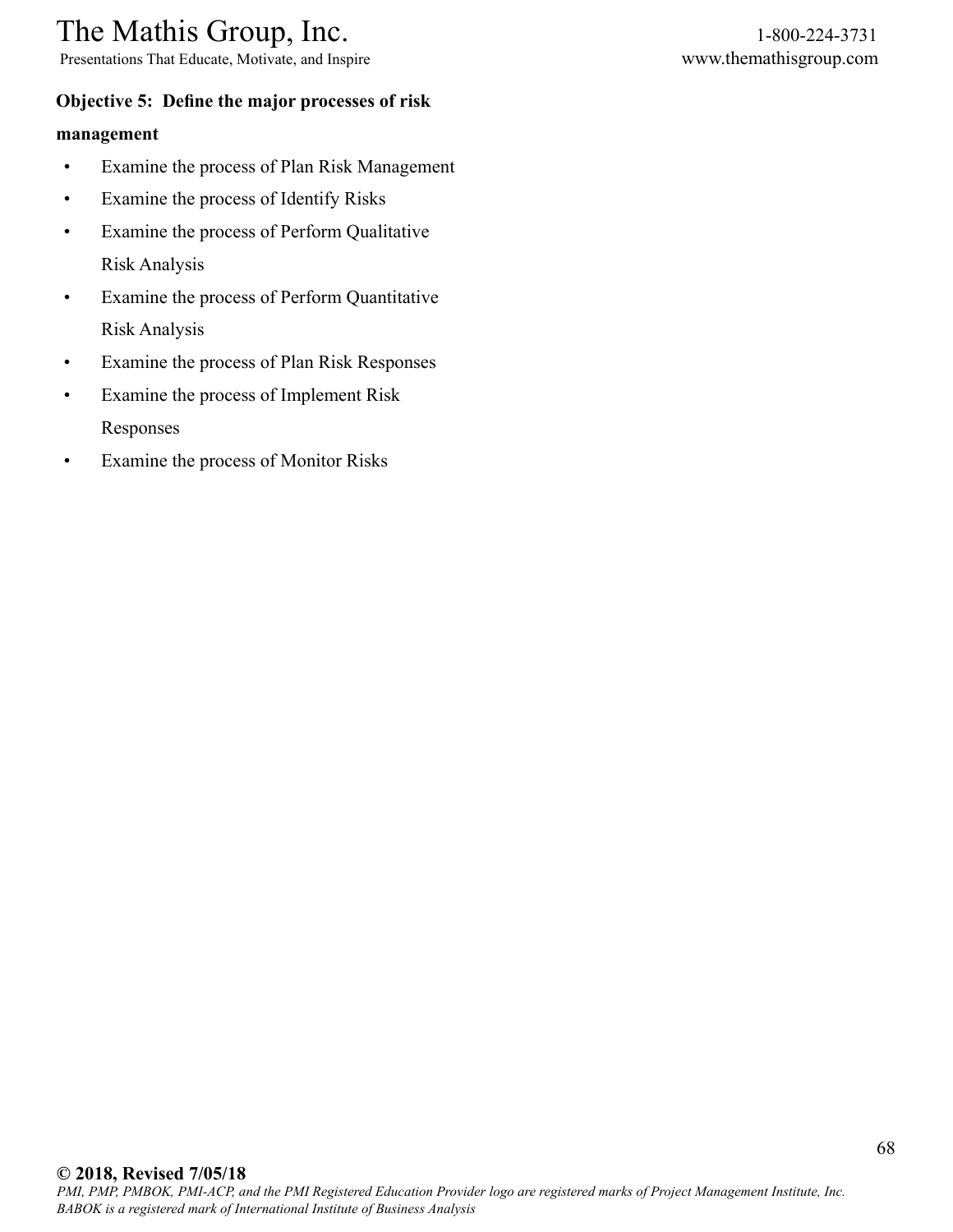Presentations That Educate, Motivate, and Inspire www.themathisgroup.com

# **Project Risk Management Advanced - 2 Day**

*PDUs - 14*

#### *PMI's Talent Triangle Breakdown*

Technical - 14.00

*Course Description: Project Risk Management Advanced* is a two-day course which will review the basic concepts of project risk and project risk management and then dig deeper into identifying risks and strategizing solutions for those risks. Participants will explore tools and techniques for collecting, analyzing, implementing, and monitoring data and the responses to combat risk. This course will follow one or more of Project Management Institute's knowledge areas of the *PMBOK® Guide*.

#### *Method of teaching: Students will use discussion, cases, and group activities to facilitate the course.*

#### *Course Objectives:*

### **Objective 1: Review definitions of risk and project**

#### **risk management**

- Appraise high-risk projects
- Identify classical causes of project risk failure
- Identify success factors for risk management
- Examine the iterative process of risk management
- Examine the risk management planning process
- Identify and detail tools and techniques for the risk management planning process
- Discuss the discovery of project risks

### **Objective 2: Define and detail tools and techniques for identifying risk**

- Describe qualitative risk analysis
- Describe quantitative risk analysis
- Assemble risks by probability and impact
- Categorize risk causes
- Define and detail data gathering tools
- Define and detail risk impact calculations

#### **Objective 3: Compare risk response strategies**

*PMI's Certification Breakdown*

PMP/PgMP - 14.00 PMI-RMP - 14.00

- Differentiate between threats and opportunities
- Recognize risk mitigation, acceptance, transference, and acceptance
- Recognize risk opportunity strategies of exploit, share and enhance
- Define and detail tools and techniques for response identification and selection

#### **Objective 4: Examine the monitoring and**

#### **controlling risks process**

- Define and detail tools and techniques for monitoring and controlling risks
- Manage contingency reserves
- Collect trigger conditions, overall risk, and compliance

#### **© 2018, Revised 7/05/18**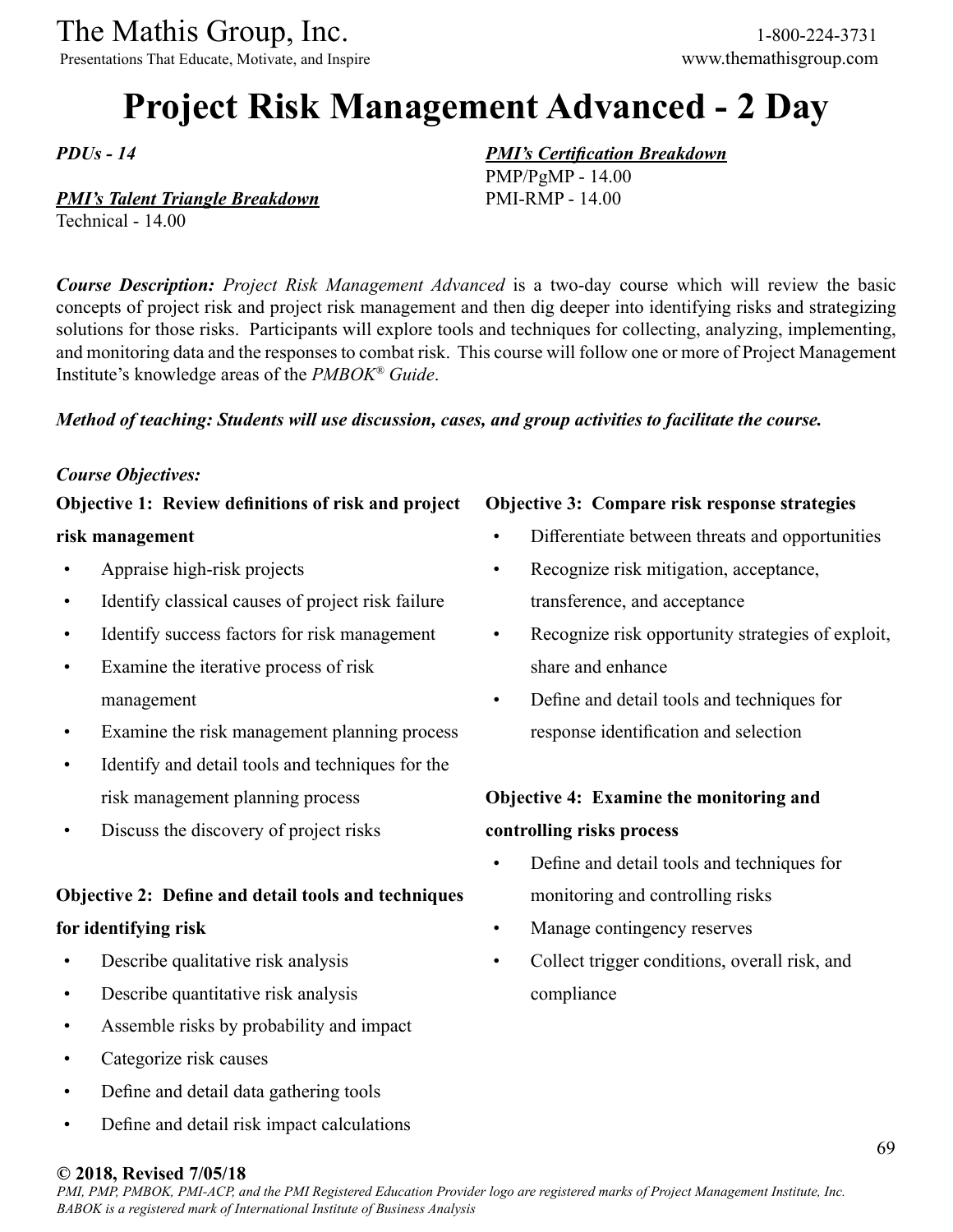Presentations That Educate, Motivate, and Inspire www.themathisgroup.com

## **Project Schedule Management - 1 Day**

*PDUs - 6.5*

#### *PMI's Talent Triangle Breakdown*

Technical - 6.50

*Course Description:* This one-day course will take into account ways to plan and schedule time, as well as individual issues that affect productivity. Students will learn how to wisely confront procrastination and explore ways to better manage time issues and constraints. This course will follow one or more of Project Management Institute's knowledge areas of the *PMBOK® Guide.*

#### *Method of teaching: Students will use discussion, cases, and group activities to facilitate the course.*

#### *Course Objectives:*

#### **Objective 1: Create a Work Breakdown Structure**

- Define activity attributes
- Review sequence activities
- Examine four types of activity relationships
- Describe precedence diagramming method

#### **Objective 2: Estimate Activity Resources**

- Compare resources and determine size and complexity
- Describe resource calendars
- Organize activities and estimate durations
- Develop and compare fixed driven to effort driven activities
- Evaluate the four types of estimating

#### **Objective 3: Complete a Critical Path Analysis**

- Explain the importance of a critical path
- Identify a forward and backward path for each project
- Create leads and lags

*PMI's Certification Breakdown*

PMP/PgMP - 6.50 PMI-SP - 6.50

• Define critical change method

## **Objective 4: Define the schedule management processes**

- Examine the process of Plan Schedule Management
- Examine the process of Define Activities
- Examine the process of Sequence Activities
- Examine the process of Estimate Activity Durations
- Examine the process of Develop Schedule
- Examine the process of Control Schedule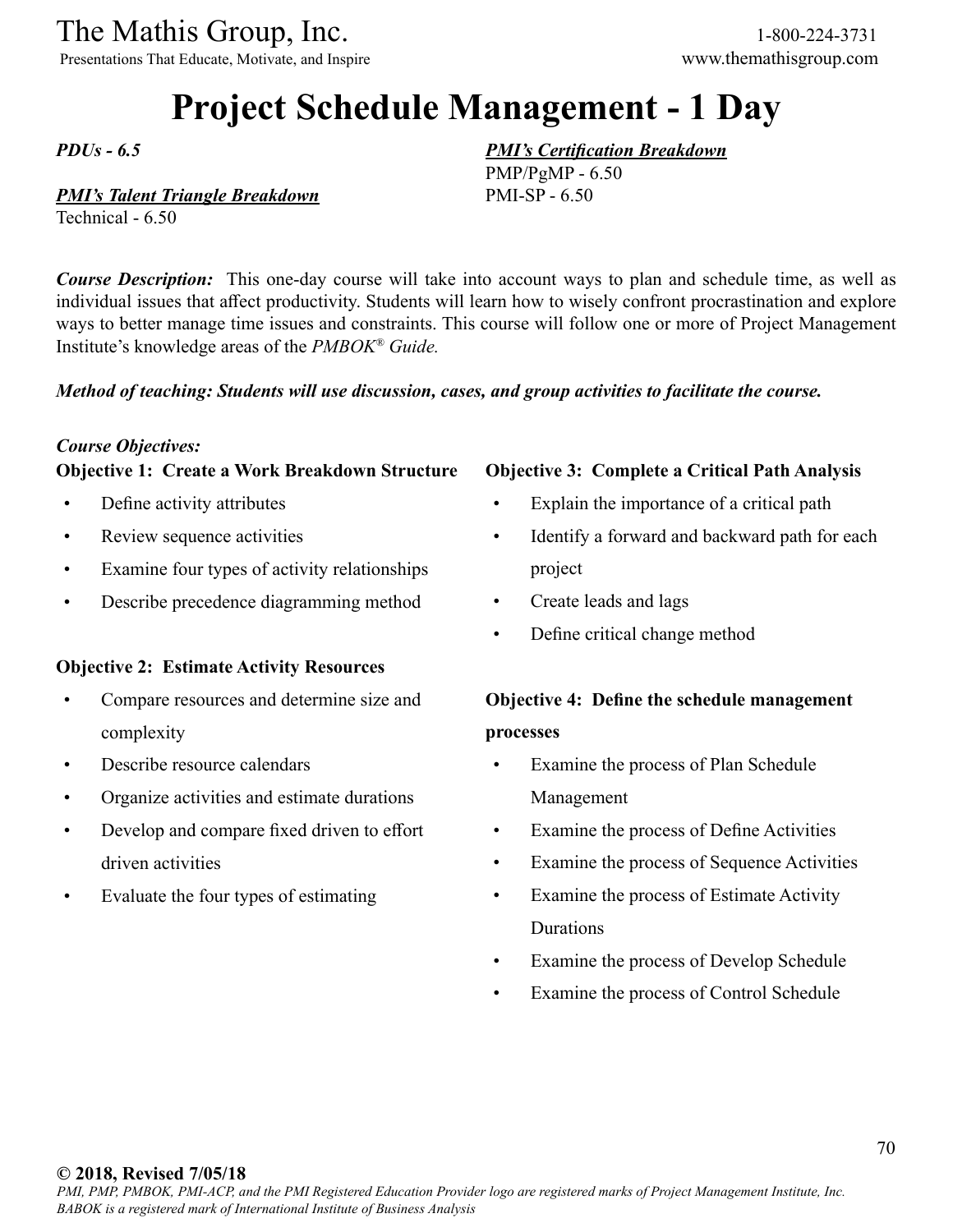The Mathis Group, Inc. 1-800-224-3731<br>
Presentations That Educate, Motivate, and Inspire www.themathisgroup.com

Presentations That Educate, Motivate, and Inspire

# **Project Schedule Management - 2 Day**

*PDUs - 13*

#### *PMI's Talent Triangle Breakdown*

Technical - 10.00 Leadership - 3.00

#### *PMI's Certification Breakdown*

PMP/PgMP - 13.00 PMI-ACP - 3.00 PMI-SP - 13.00 PMI-RMP - 3.00 PfMP - 3.00 PMI-PBA - 3.00

*Course Description:* This two-day course will take into account ways to plan and schedule time, as well as individual issues that affect productivity. Students will learn how to wisely confront procrastination and explore ways to better manage time issues and constraints. This course will follow one or more of Project Management Institute's knowledge areas of the *PMBOK® Guide*.

#### *Method of teaching: Students will use discussion, cases, and group activities to facilitate the course.*

#### *Course Objectives:*

**Objective 1: Discuss myths and realities of time management**

- Examine excuses for not managing your individual time
- Define roles and responsibilities which demand time
- Examine how to balance your time to create total human wellness in your life
- Review qualities of time management
- Define guidelines of time management

#### **Objective 2: Evaluate causes of procrastination**

- Compare ways to stop procrastination
- Describe ways of dealing with deadlines
- Organize to set proper deadlines
- Develop goals to help budget your time
- Evaluate the four D's in managing time more effectively

#### **Objective 3: List ways to say "No"**

- Explain how to set and establish priorities
- Identify ways to plan your work and learn how to plan
- Create ways to handle the paperwork

### **Objective 4: Discuss time tips on interruptions and decisiveness**

- Discuss time tips on the telephone in meetings
- Formulate time tips on personal habits
- Evaluate how to organize yourself

#### *(Continued on next page)*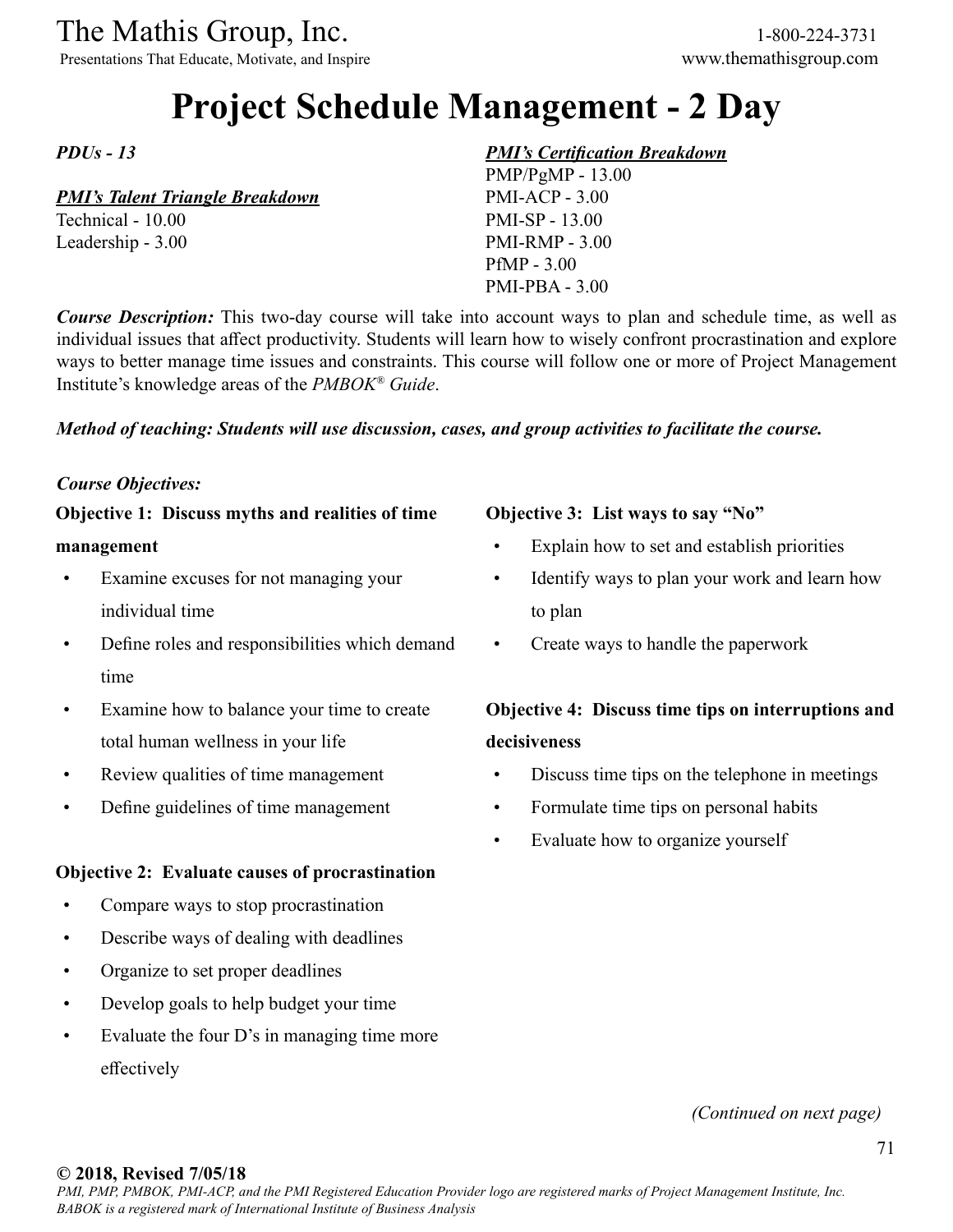Presentations That Educate, Motivate, and Inspire www.themathisgroup.com

#### **Objective 5: Define schedule management**

#### **processes**

- Examine the process of Plan Schedule Management
- Examine the process of Define Activities
- Examine the process of Sequence Activities
- Examine the process of Estimate Activity Durations
- Examine the process of Develop Schedule
- Examine the process of Control Schedule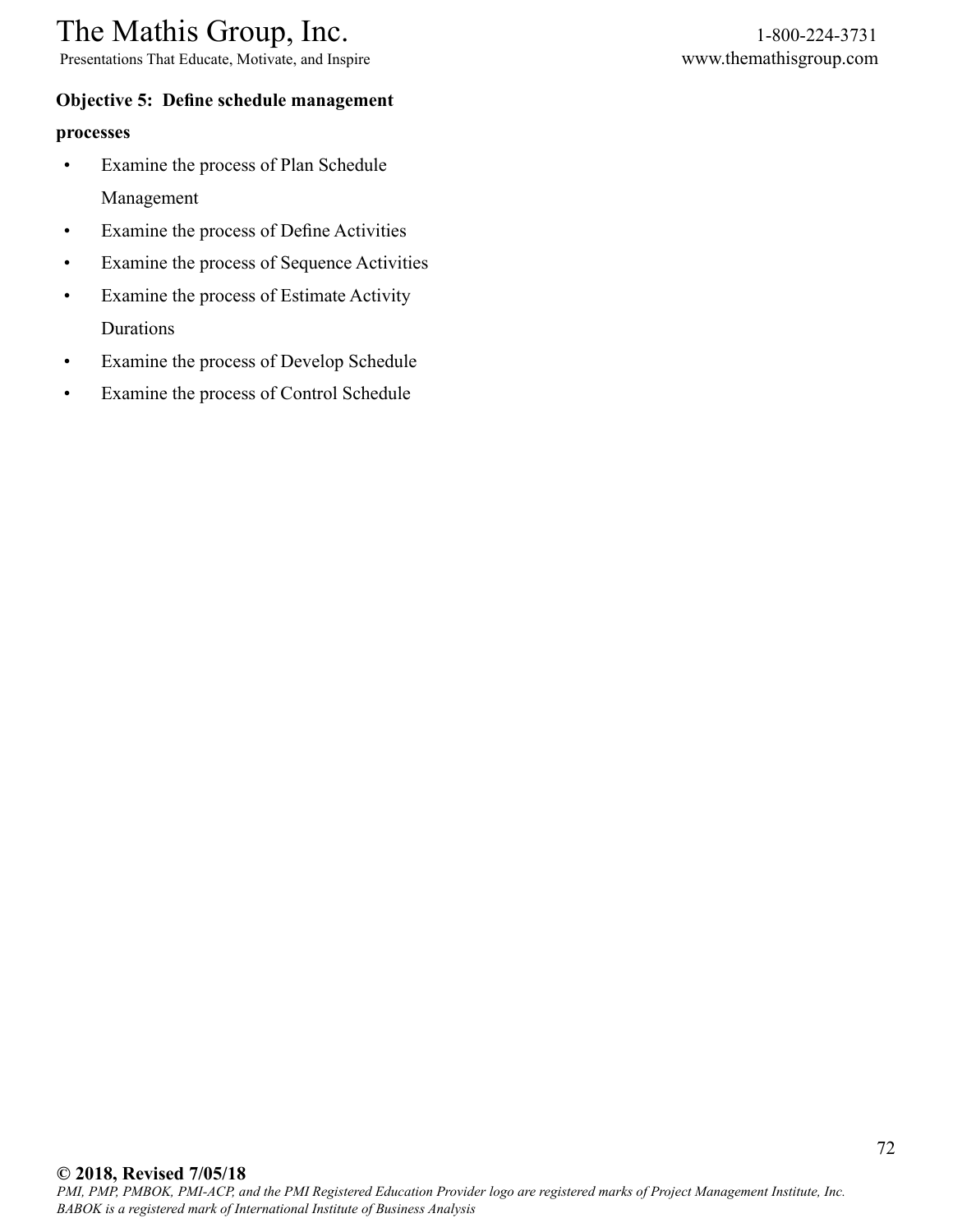Presentations That Educate, Motivate, and Inspire www.themathisgroup.com

# **Project Scheduling - 2 Day**

*PDUs - 14*

#### *PMI's Talent Triangle Breakdown*

Technical - 14.00

*Course Description: Project Scheduling* is a two-day course which will review the basic concepts of the project management process with the emphasis content being on the planning and scheduling process. Participants will explore the Schedule Development Process as diagrammed by Project Management Institute. Areas include creating a WBS, defining activities, creating a network diagram, estimating activity durations and resources, developing the schedule, and creating a baseline. This course will follow one or more of Project Management Institute's knowledge areas of the *PMBOK® Guide*.

#### *Method of teaching: Students will use discussion, cases, and group activities to facilitate the course.*

#### *Course Objectives:*

#### **Objective 1: Review the basic management process**

- Construct the project planning and scheduling process
- Discuss reasons for not planning and scheduling
- Construct and detail the schedule development process

#### **Objective 2: Define scheduling methods**

- Define scheduling tools
- Define schedule model
- Examine the Work Breakdown Structure (WBS)
- Define and detail activity definition
- Discuss tools and techniques for activity definition
- Define and detail activity sequencing and creating the network diagram
- Compare precedence diagramming and arrow diagramming

#### **Objective 3: Define and detail estimating**

*PMI's Certification Breakdown*

PMP/PgMP - 14.00 PMI-SP - 14.00

- Examine estimating tools and models
- Define and detail developing the schedule
- Discuss critical path, PERT, and GERT

## **Objective 4: Discuss duration compression crashing and fast tracking**

- Discuss simulation tools for schedule development
- Discuss resource leveling
- Discuss critical chain
- Define the baseline schedule
- Define and detail schedule control

#### **© 2018, Revised 7/05/18**

*PMI, PMP, PMBOK, PMI-ACP, and the PMI Registered Education Provider logo are registered marks of Project Management Institute, Inc. BABOK is a registered mark of International Institute of Business Analysis*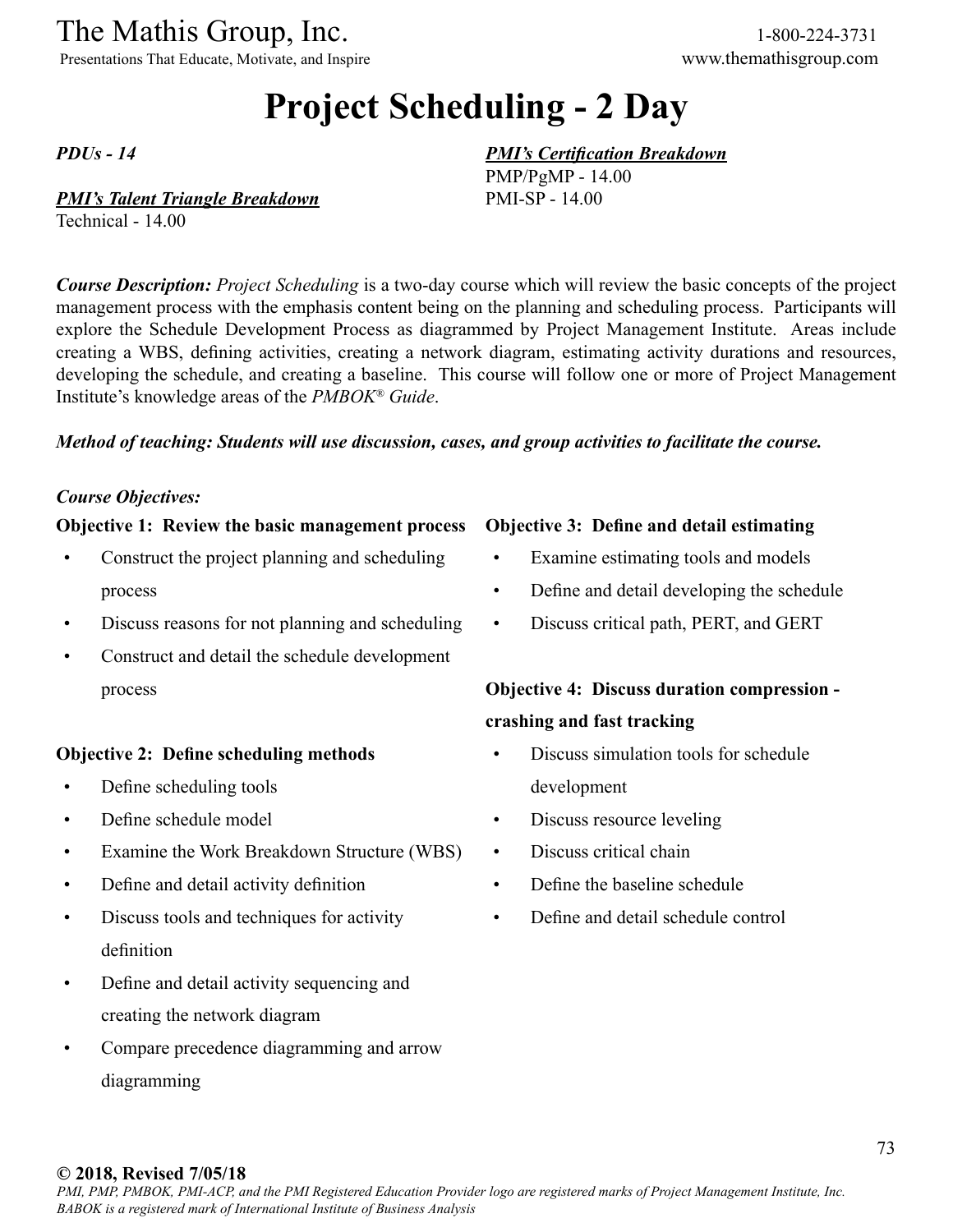Presentations That Educate, Motivate, and Inspire www.themathisgroup.com

# **Project Scope Management - 1 Day**

*PDUs - 6.5*

#### *PMI's Talent Triangle Breakdown*

Technical - 6.25 Leadership - 0.25

#### *PMI's Certification Breakdown*

PMP/PgMP - 6.50 PMI-ACP - 0.25 PMI-SP - 0.25 PMI-RMP - 0.25 PfMP - 0.25 PMI-PBA - 0.25

*Course Description:* In this one-day course, participants will focus on successful ways to control project scope. Organizations struggle with projects due to ineffective scope development and tracking. This course will ensure the ability to detail the scope and deliverables, as well as how to handle changes to the scope. This course will also include project life cycle, project definition, project baselines, and using the work breakdown structure. This course will follow one or more of Project Management Institute's knowledge areas of the *PMBOK® Guide*.

*Method of teaching:* Students will use discussion, cases, and group activities to facilitate the course.

#### *Course Objectives:*

### **Objective 1: Create interview strategies to gather**

#### **project requirements**

- Create questions which explore the customer's desires and requirements
- Identify ways of asking questions which open up communication
- Analyze the interview data and determine true requirements of the customer
- Brainstorm how to set project objectives that are measurable and realistic

## **Objective 2: Create scope requirements for the project**

- Discuss how to interview the client
- Describe how to define the work

#### **Objective 3: Create a Work Breakdown Structure**

- Examine characteristics of a milestone
- Examine schedule issues
- Discuss schedule for multiple projects
- Discuss schedule for individual projects
- Examine scheduling changes and adjustments
- Discuss controlling the schedule

#### **Objective 4: Evaluate a real timeline**

• Evaluate why time calculations are wrong

## **Objective 5: Analyze strengths and weaknesses of a Gantt chart**

- Define the critical path
- Evaluate the strengths and weaknesses of a critical path
- Discuss how to handle delays
- Discuss effects of a late start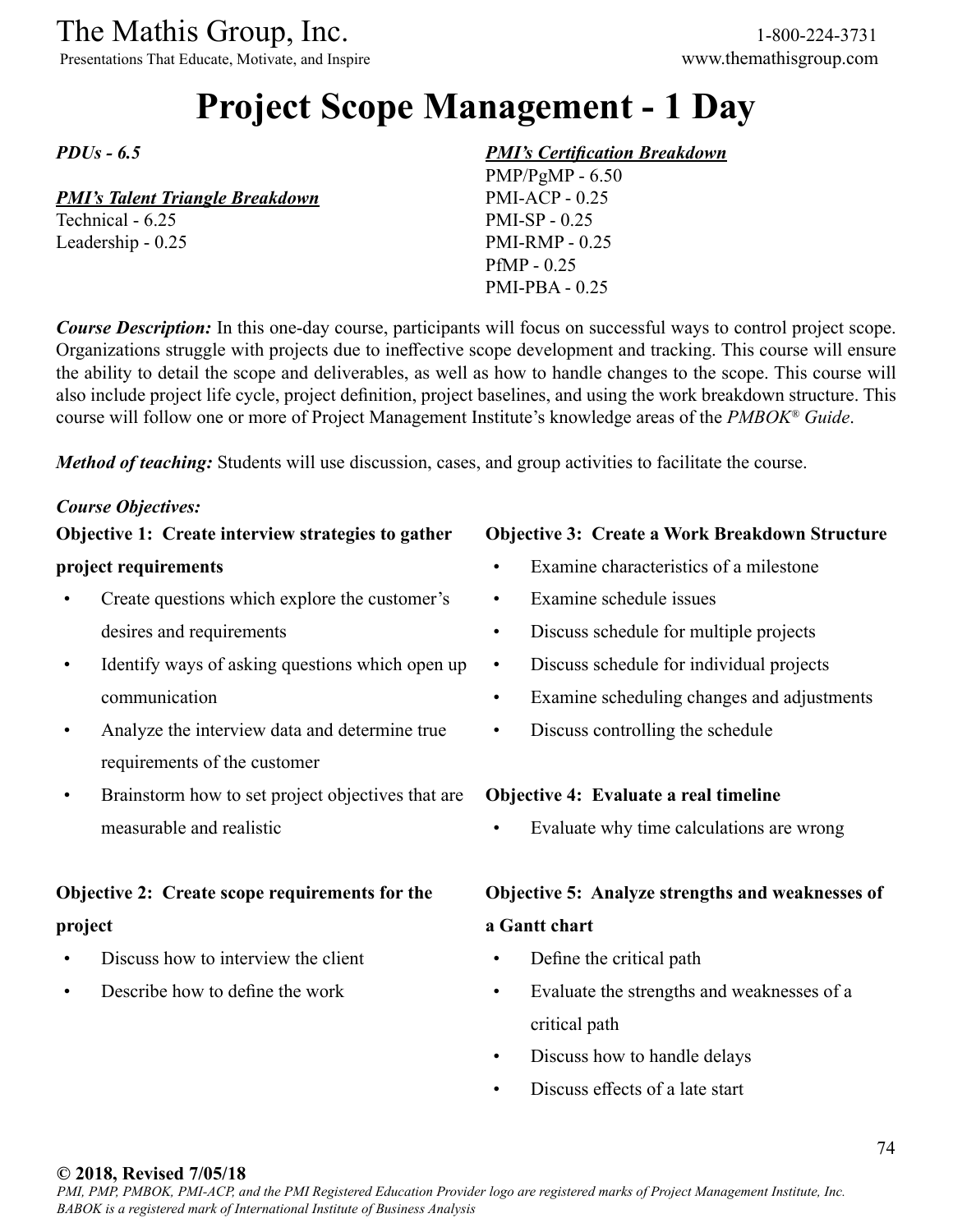Presentations That Educate, Motivate, and Inspire www.themathisgroup.com

# **Project Scope Management - 2 Day**

*PDUs - 13*

#### *PMI's Talent Triangle Breakdown*

Technical - 13.00

*Course Description:* In this two-day course, participants will focus on successful ways to control project scope. Organizations struggle with projects due to ineffective scope development and tracking. This course will ensure the ability to detail the scope and deliverables, as well as how to handle changes to the scope. This course also includes project life cycle, project definition, project baselines, and using the work breakdown structure. This course will follow one or more of Project Management Institute's knowledge areas of the *PMBOK® Guide*.

#### *Method of teaching: Students will use discussion, cases, and group activities to facilitate the course.*

#### *Course Objectives:*

### **Objective 1: Create scope requirements for the**

#### **project**

- Discuss how to interview the client
- Describe how to define the work

#### **Objective 2: Create a Work Breakdown Structure**

- Examine characteristics of a milestone
- Examine schedule issues
- Discuss schedule for multiple projects
- Discuss schedule for individual projects
- Examine scheduling changes and adjustments
- Discuss controlling the schedule

## **Objective 3: Assemble brainstorming and planning meetings**

• Create a modified code of conduct for running an empowered team

## **Objective 4: Examine forms in scheduling a project and possible scheduling issues**

• Discuss how to track multiple projects

#### **Objective 5: Evaluate a real timeline**

*PMI's Certification Breakdown*

PMP/PgMP - 13.00

Evaluate why time calculations are wrong

## **Objective 6: Analyze strengths and weaknesses of a Gantt chart**

- Define and develop a critical path
- Evaluate the strengths and weaknesses of a critical path
- Discuss how to handle delays
- Discuss effects of a late start

## **Objective 7: Examine steps to create a project budget and develop a master budget control process**

• Discuss implementation of a project plan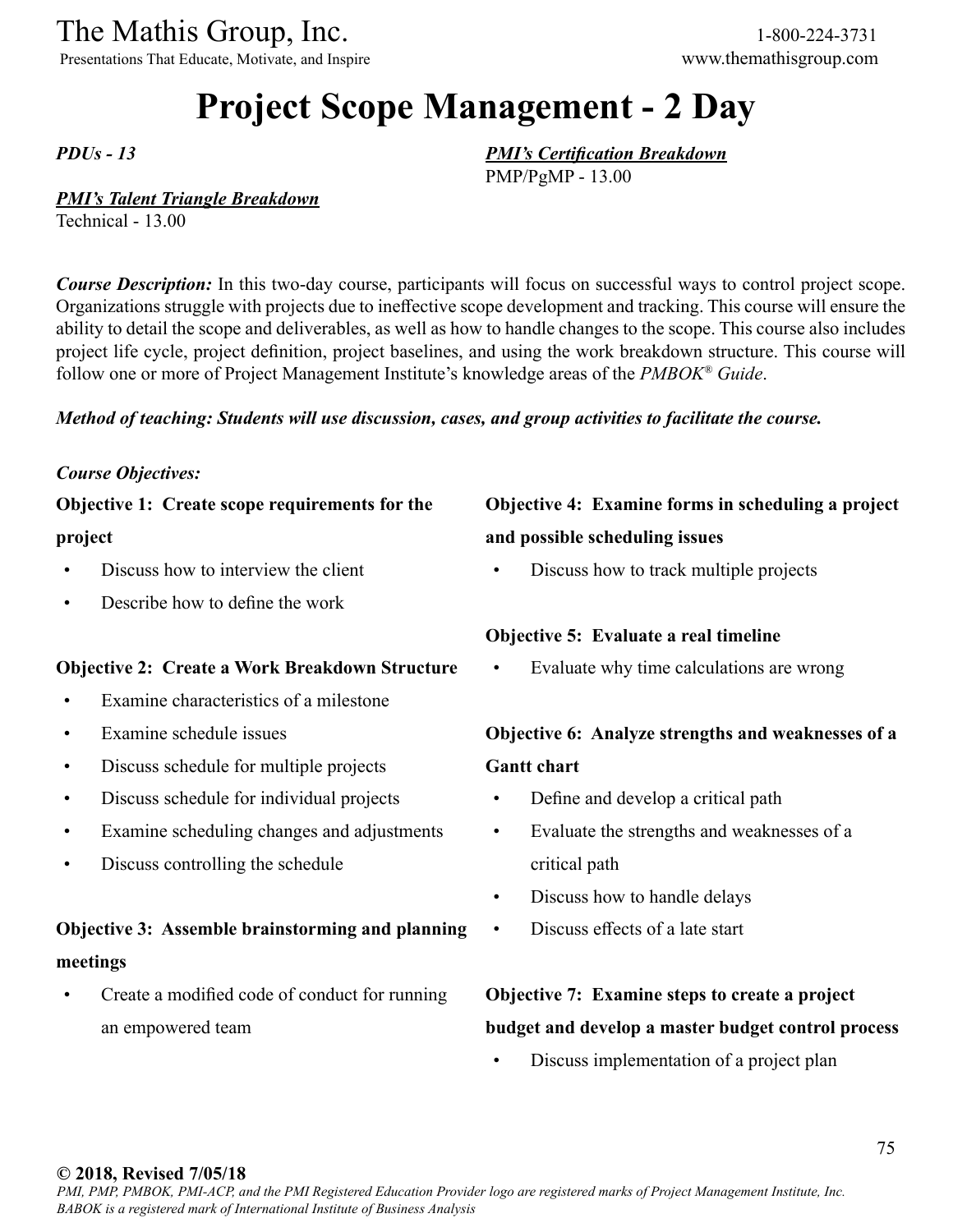Presentations That Educate, Motivate, and Inspire www.themathisgroup.com

# **Project Stakeholder Management - 1 Day**

*PDUs - 6.5*

*PMI's Talent Triangle Breakdown* Technical - 5.50

Leadership - 1.00

#### *PMI's Certification Breakdown*

PMP/PgMP - 6.50 PMI-ACP - 6.50 PMI-SP - 6.50 PMI-RMP - 6.50 PfMP - 6.50 PMI-PBA - 6.50

*Course Description:* This course will explore project stakeholder management. Participants will identify the stakeholder management processes and explore tools and techniques for the successful implementation of each process. This course will follow one or more of Project Management Institute's knowledge areas of the *PMBOK® Guide*.

*Method of teaching: Students will use discussion, cases, and group activities to facilitate the course.*

*Course Objectives:*

**Objective 1: Identify the project stakeholder management processes**

**Objective 2: Examine the process of Identify Stakeholders**

**Objective 3: Examine the process of Plan Stakeholder Engagement**

**Objective 4: Examine the process of Manage Stakeholder Engagement**

**Objective 5: Examine the process of Monitor Stakeholder Engagement**

**Objective 6: Define and apply analytical tools and techniques in the stakeholder management processes**

**Objective 7: Define and apply communication methods in the stakeholder management processes**

**Objective 8: Examine interpersonal skills and management skills in the stakeholder management processes**

**Objective 9: Define and apply information management systems in the stakeholder management processes**

**Objective 10: Examine tools and techniques for monitoring and evaluating stakeholder engagement**

**Objective 11: Identify traits for stakeholder management success**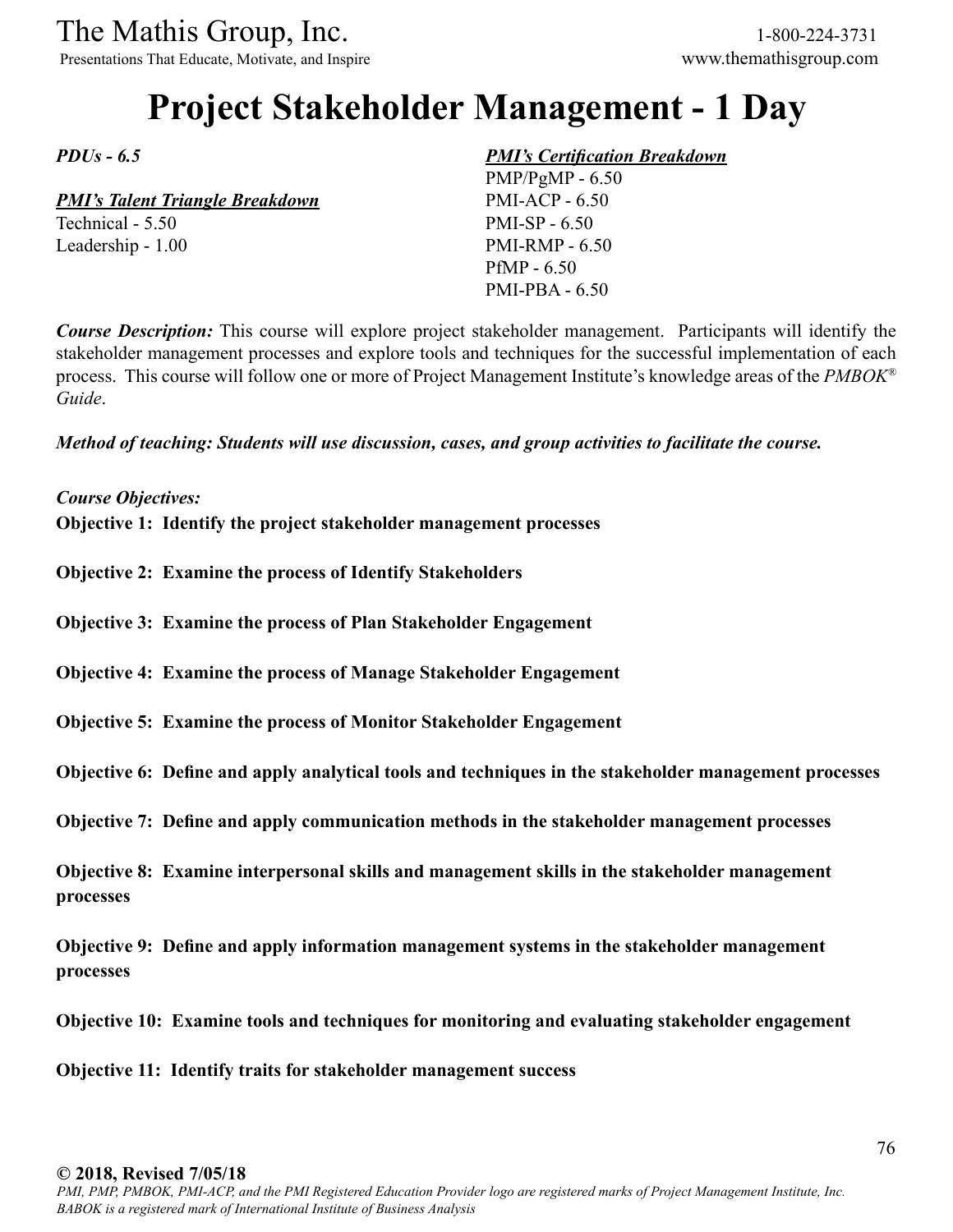Presentations That Educate, Motivate, and Inspire www.themathisgroup.com

# **Role & Responsibility of a Business Analyst in an Agile Methodology - 1 Day**

*PDUs - 6.5*

*PMI's Talent Triangle Breakdown* Technical - 6.50

*Course Description:* Agile Project Management officially began in 2001 and has become a popular project management approach. This course will focus on how to interact with the customer in an agile framework to show value. The Business Analyst must use specific skills to actively involve the customer in delivering features and functionality throughout each iteration of the project. This presentation will explore actions which reinforce the ability to respond to a changing project environment while focusing on delivering high customer value in every project.

### *Method of teaching: Students will use discussion, cases, and group activities to facilitate the course.*

#### *Course Objectives:*

**Objective 1: Define Agile Project Management and** 

#### **the Agile manifesto**

- Compare why traditional projects struggle and fail
- Discuss criteria on when to use the Agile methodology
- Identify the success factors of Agile Project Management
- Identify the principles of Agile Project Management
- Compare predictive planning and adaptive planning

## **Objective 2: Review how to use daily stand up meetings successfully**

*PMI's Certification Breakdown*

PMP/PgMP - 6.50 PMI-ACP - 6.50 PMI-PBA - 6.50

- Examine the role of Business Analyst in the Agile Project Environment
- Examine the role and core skills of the project manager in Agile Project Management
- Examine the role of the culture to support the project team in Agile Project Management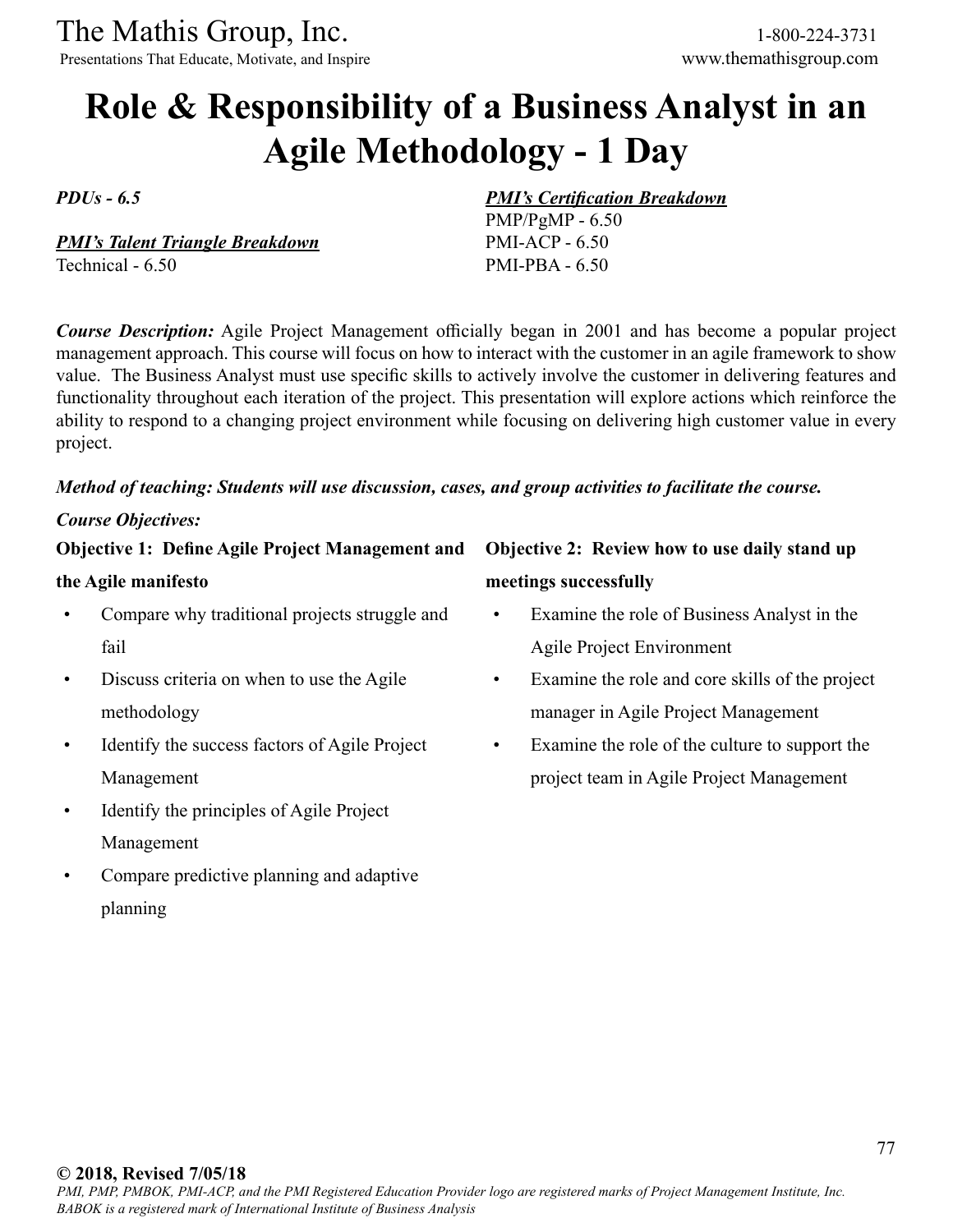Presentations That Educate, Motivate, and Inspire www.themathisgroup.com

# **Successful Negotiation in a Project Management Environment - 1 Day**

### *PDUs - 6.5*

*PMI's Talent Triangle Breakdown*

Technical - 3.5 Leadership - 2.75 Strategic - 0.25

*PMI's Certification Breakdown* PMP/PgMP - 6.5 PMI-ACP - 3.00 PMI-SP - 3.00 PMI-RMP - 3.00 PfMP - 3.00 PMI-PBA - 3.00

*Course Description:* This one-day course will examine the strategies of successful negotiation throughout the project's lifecycle. Participants will learn the value of successful negotiation, the negotiation process, and different negotiation models. This course will follow one or more of Project Management Institute's knowledge areas of the *PMBOK® Guide*.

#### *Method of teaching: Students will use discussion, cases, and group activities to facilitate the course.*

### *Course Objectives:*

#### **Objective 1: Define negotiation**

- Identify the benefits of negotiations
- Detail types of negotiation in organizations
- Define and detail negotiations in projects including interpersonal negotiations and contract negotiations

#### **Objective 2: Examine personality traits of**

#### **negotiators**

- List core skills for successful negotiation
- Examine negotiating mistakes
- Examine negotiating strategies
- Recognize common ploys used in negotiation
- Identify deceptive behaviors used in negotiation

#### **Objective 3: Examine the negotiation process**

- Define preparing for a negotiation
- Examine how to create a proposal
- Define types of bargaining
- Examine closing a negotiation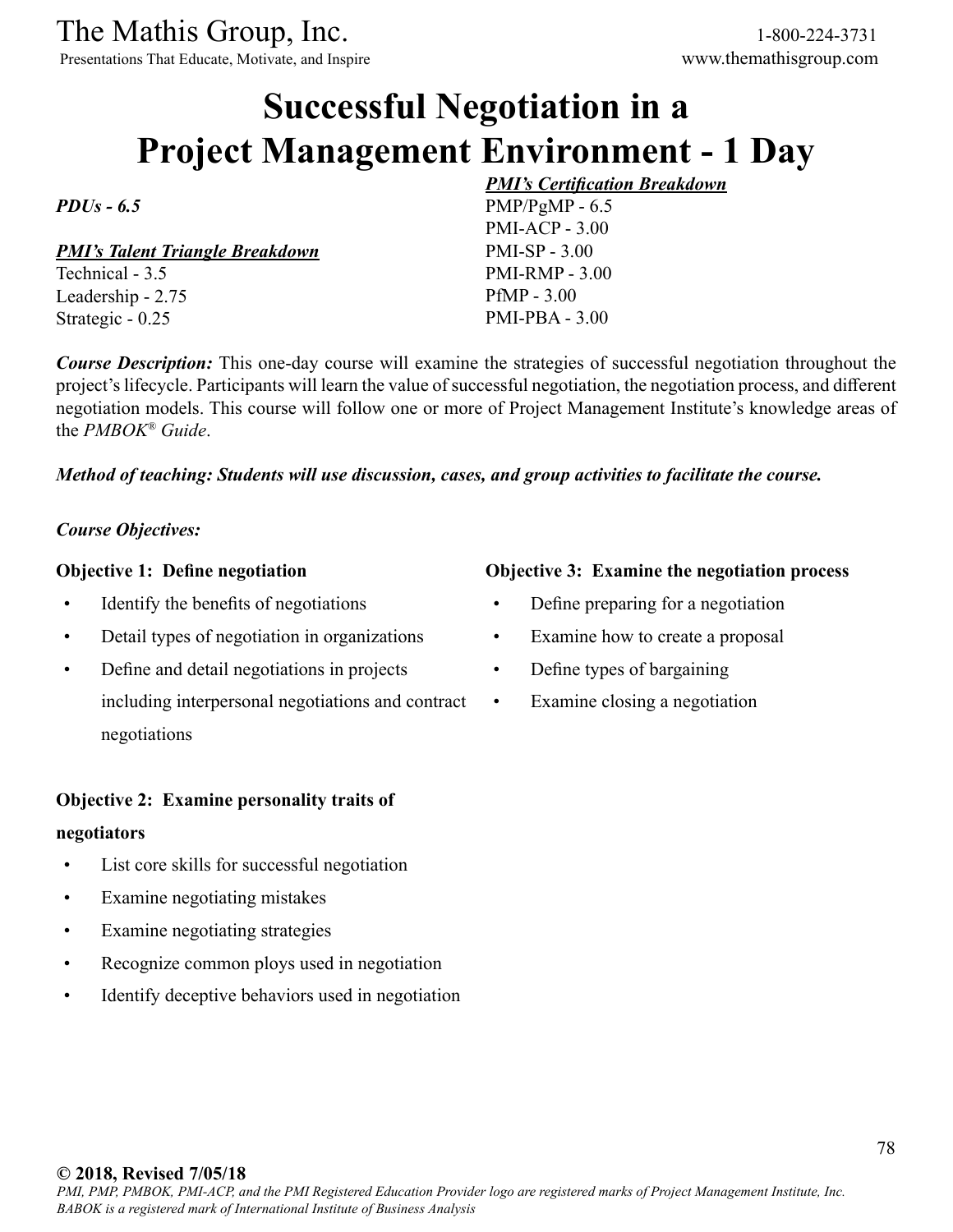Presentations That Educate, Motivate, and Inspire www.themathisgroup.com

# **Successful Negotiation in a Project Management Environment - 2 Day**

*PDUs - 13*

*PMI's Talent Triangle Breakdown*

Technical - 6.75 Leadership - 6.00 Strategic - 0.25

### *PMI's Certification Breakdown*

PMP/PgMP - 13.00 PMI-ACP - 6.25 PMI-SP - 6.25 PMI-RMP - 6.25 PfMP - 6.25 PMI-PBA - 6.25

*Course Description:* This highly interactive two-day course will examine the strategies of successful negotiation throughout the project's life cycle. Participants will learn the value of successful negotiation, the negotiation process, and different negotiation models. This course will include examples in negotiation over scope, deadlines, change, and getting the best price from your vendor. This course will follow one or more of Project Management Institute's knowledge areas of the *PMBOK® Guide*.

#### *Method of teaching: Students will use discussion, cases, and group activities to facilitate the course.*

#### *Course Objectives:*

#### **Objective 1: Define negotiation**

- Identify the benefits of negotiations
- Define and detail negotiating skills for project managers
- Define and detail negotiations in projects including interpersonal negotiations and contract negotiations

#### **Objective 2: Examine the negotiation process**

- List and examine negotiation strategies
- Examine preparation techniques for negotiation
- Discuss how to lead the negotiation process

## **Objective 3: Recognize how to deal with the other party's negative tactics**

- Examine how to align the support of others before, during and after the negotiation
- Identify communication skills needed for successful negotiation
- Analyze win-win negotiations
- Create strategies for controlling conflict in negotiation
- Apply negotiation to resolve conflict

## **Objective 4: Develop how to negotiate with your project team**

- Discover negotiation skills for purchasing
- Examine how to use BAFO to your advantage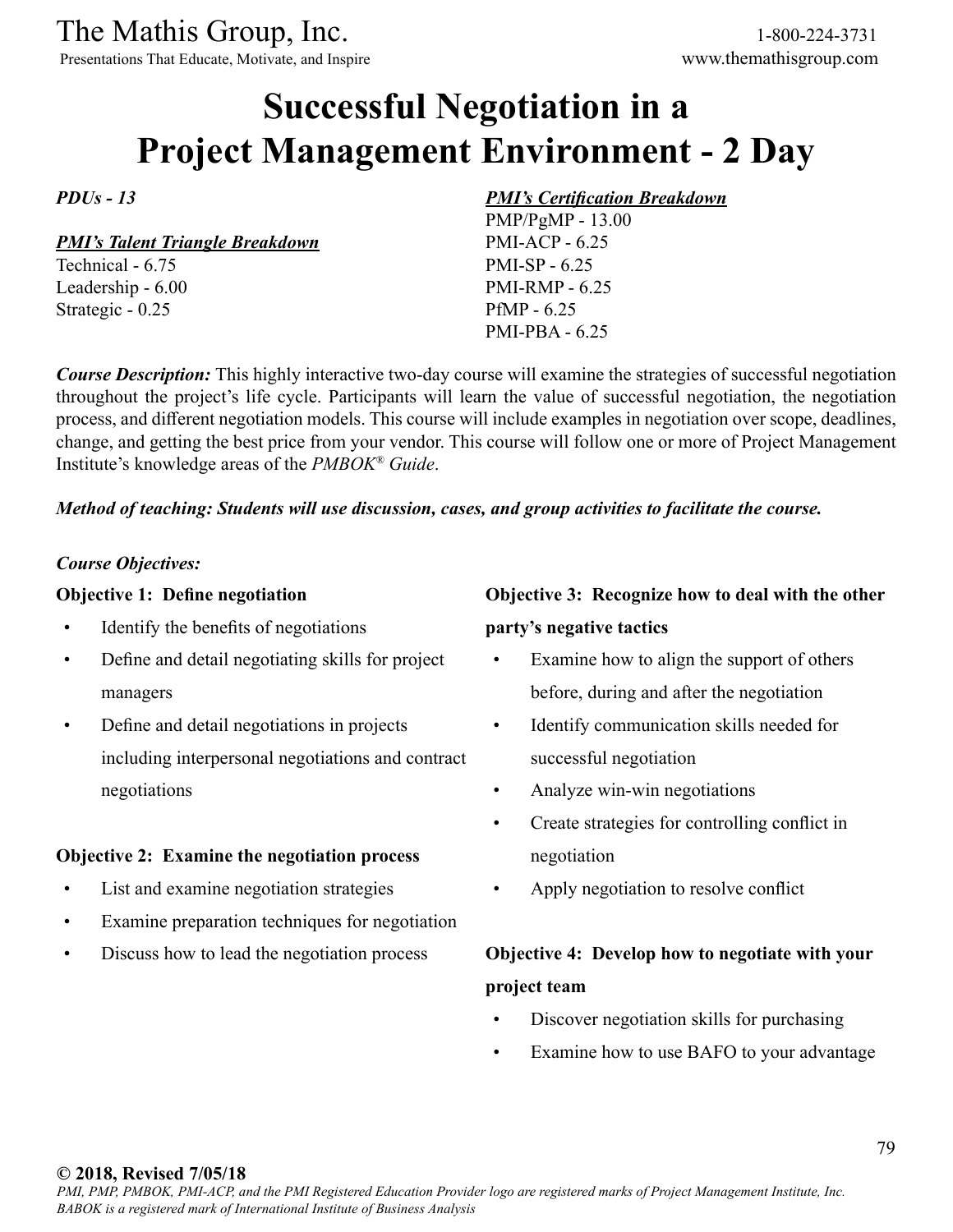Presentations That Educate, Motivate, and Inspire www.themathisgroup.com

# **Use Case Modeling - 2 Day**

*PDUs – 13*

#### *PMI's Talent Triangle Breakdown*

Technical - 13.00

*Course Description:* This hands-on, interactive two-day course will help participants examine the fundamentals of Use Case Modeling and its application for gathering requirements in the project life cycle. This course will present extensive, iterative Use Case Modeling methodology, including identification, development, and implementation. Students will participate in Use Case processes, examine the importance/impact of Use Cases, and gain the skills necessary to utilize Use Case Modeling effectively as a requirements gathering tool.

#### *Method of teaching: Students will use discussion, cases, and group activities to facilitate the course.*

#### *Course Objectives:* **Objective 1: Discuss the importance of gathering**

## **requirements in project management**

- Define what constitutes a quality requirement and what purpose it serves
- Examine guiding principles for gathering quality requirements
- Examine the challenges of effective requirements gathering
- Examine classic mistakes made in gathering requirements
- Examine the difference between functional and non-functional requirements
- Discuss the "black box" mentality of users and its implications on requirements gathering
- Compare/Contrast software development project life cycle models
- Examine the "4+1" view of software architecture
- Compare/Contrast traditional requirements gathering techniques with Use Case Modeling

## **Objective 2: Examine the history and evolution of Use Case Modeling**

- Examine the benefits of Use Case Modeling
- Define who benefits from Use Case Modeling
- List the goals of Use Cases

*PMI's Certification Breakdown*

PMP/PgMP - 13.00

- Define Use Case Diagrams and their purpose
- Compare/Contrast Use Cases, Use Case Diagrams, and scenarios
- Define scenarios and paths as they relate to Use Cases and Use Case Diagrams

*(Continued on next page)*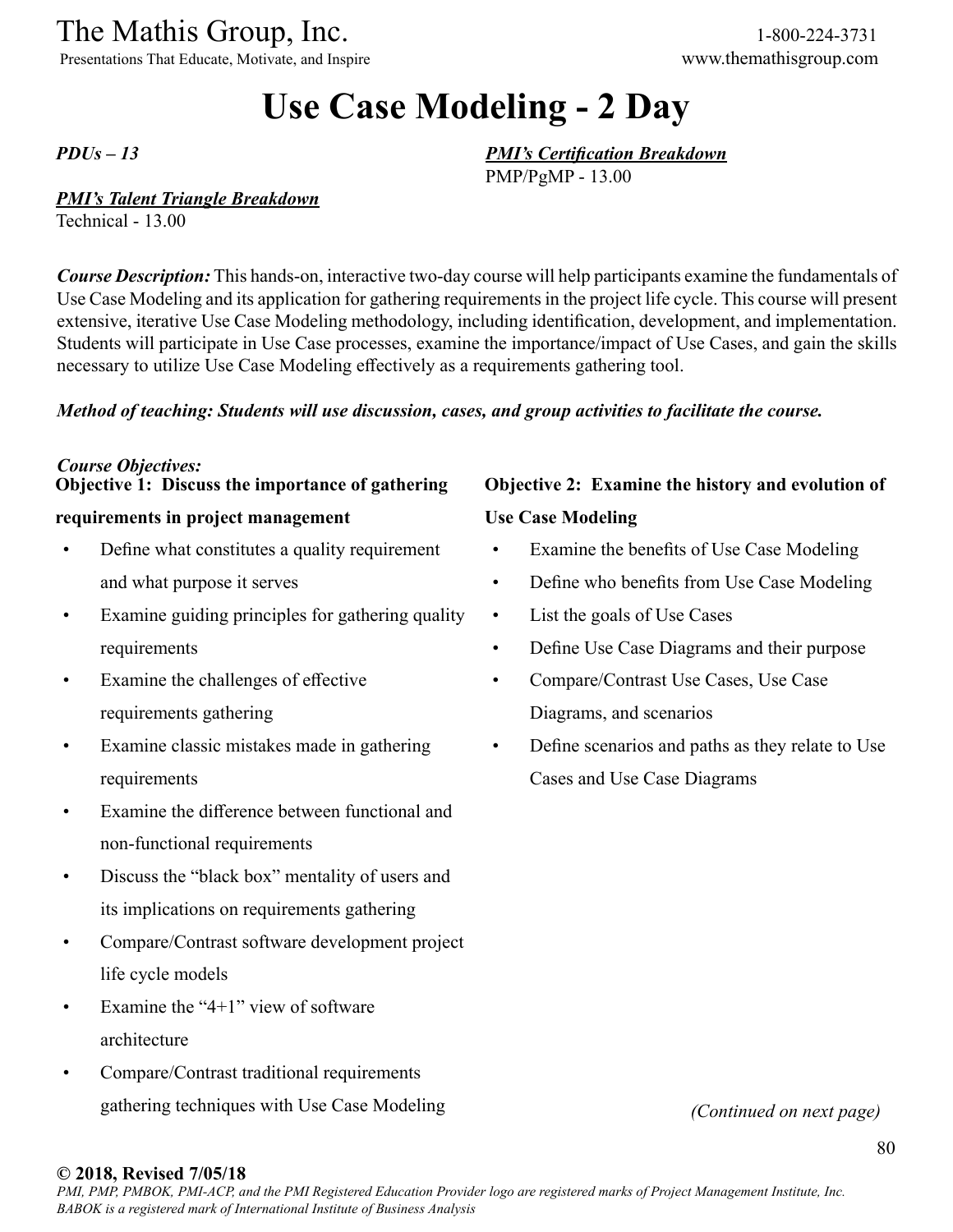Presentations That Educate, Motivate, and Inspire www.themathisgroup.com

**Objective 3: Examine important components needed in gathering requirements including the mission, vision, values, SOW, risk analysis, prototypes, use cases, glossary, constraints, and business rules catalog**

- Examine the Use Case Template and its components
- Define Use Case components including users, basic path, alternative path, exception path, extension points, triggers, assumptions, preconditions, post-conditions, and author

## **Objective 4: Examine how to use a Use Case Modeling Workshop in Use Case development**

- Define the use of iterative and incremental approaches to Use Case Modeling
- Examine three types of iterations in Use Case Modeling (Façade, Filled, & Focused)
- Discuss the objective, steps, tools, and deliverables of the Façade Iteration
- Discuss the objective, steps, tools, and deliverables of the Filled Iteration
- Discuss the objective, steps, tools, and deliverables of the Focused Iteration
- Discuss the purpose of stereotypes (extend and include) in specializing Use Cases
- Define supporting artifacts to Use Cases such as packages, components, and class models
- Examine the benefits to requirements traceability using Use Case Modeling
- Compare/Contrast Use Cases and Test Cases
- Discuss how to manage Use Case influenced projects by requirements rather than tasks
- Examine the application of Use Cases to nonrequirement gathering activities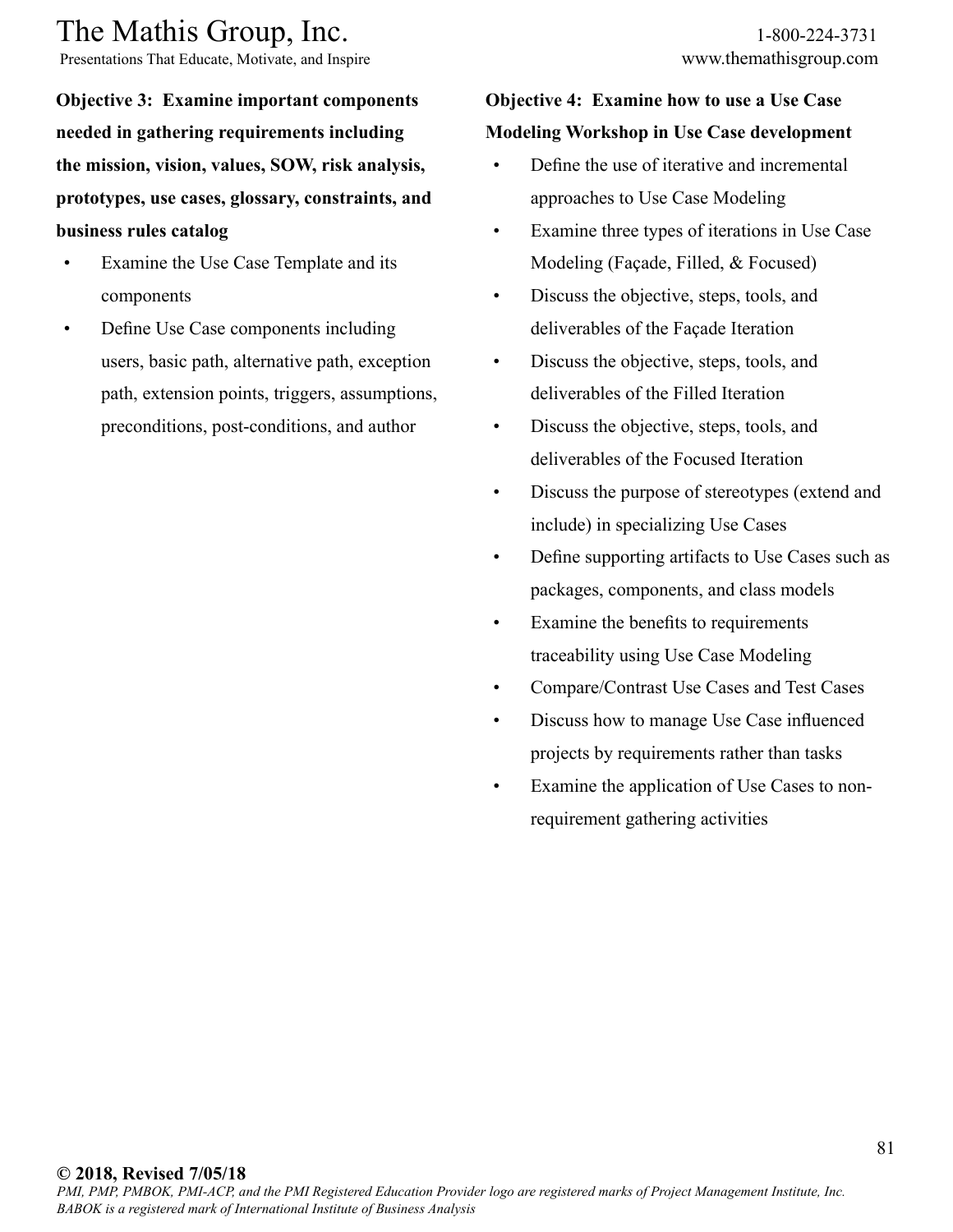Presentations That Educate, Motivate, and Inspire www.themathisgroup.com

# **Vendor Management - 1 Day**

*PDUs – 7.0*

#### *PMI's Talent Triangle Breakdown*

Technical - 4.00 Leadership - 1.00 Strategic - 2.00

#### *PMI's Certification Breakdown*

PMP/PgMP - 7.00 PMI-ACP - 5.00 PMI-SP - 3.00 PMI-RMP - 3.00 PfMP - 3.00 PMI-PBA - 3.00

*Course Description:* This one-day course will give foundational skills to workers who are overseeing contractors. Participants will learn ways to hold contractors accountable to the terms and conditions of the contract. Students will improve knowledge and competencies of staff in vendor management, increase tools in dealing with low performance vendors and remedy the lack of performance, and understand the need to document specific events when a vendor does not comply with contract. Participants will also discover why and how building relationships with a vendor can payoff throughout the management of the contract.

#### *Method of teaching: Lecture, cases, and team discussions.*

#### *Course Objectives:*

#### **Objective 1: Discuss vendor challenges**

- Examine the future of vendor relationships
- Compare purchaser and vendor motivations
- Compare the pros and cons of outsourcing a project to a vendor
- Discuss reasons for vendor relationships
- Examine the real world of culture and language
- Evaluate how vendor management can benefit organizations

#### **Objective 2: Award Contract**

- Vendor orientation
- Vendor management plan
- Vendor measurements or scorecard
- Vendor performance
- Negotiation strategies used by vendors
- Strengths and weaknesses of contract types

#### **Objective 3: Contract management**

- Work plan to fulfill statement of work
- Benchmarks
- Communication
- Status and performance meetings
- Types of audits
- Auditing process
- Difference between internal, external, and third party auditing
- Areas for the auditing examination
- Best practice guide sheet for auditing
- Process designs for auditing the vendor
- Auditing Plan
- Ethical standards and procurement integrity

*(Continued on next page)*

#### **© 2018, Revised 7/05/18**

*PMI, PMP, PMBOK, PMI-ACP, and the PMI Registered Education Provider logo are registered marks of Project Management Institute, Inc. BABOK is a registered mark of International Institute of Business Analysis*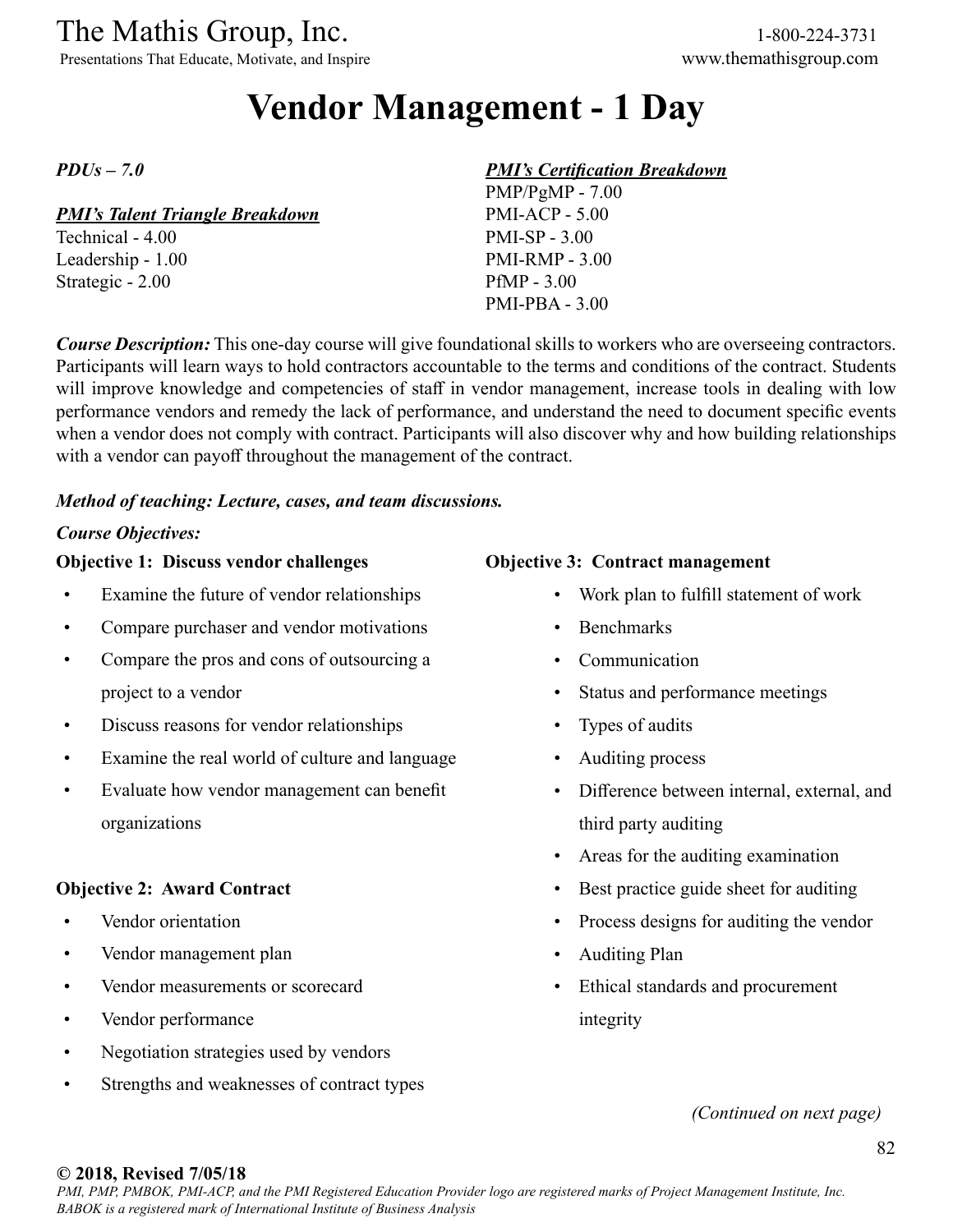Presentations That Educate, Motivate, and Inspire www.themathisgroup.com

- Internal and vendor project manager relationships
- Vendor conflicts and how to resolve them
- Contract modifications
- Contract disputes
- Contract termination for convenience
- Procedures for termination for convenience
- Contract termination for default
- Procedures for termination for default

#### **Objective 4: Contract closure**

- Knowledge transfer
- Vendor/customer handoff
- Contract closeout
- Steps in contract closeout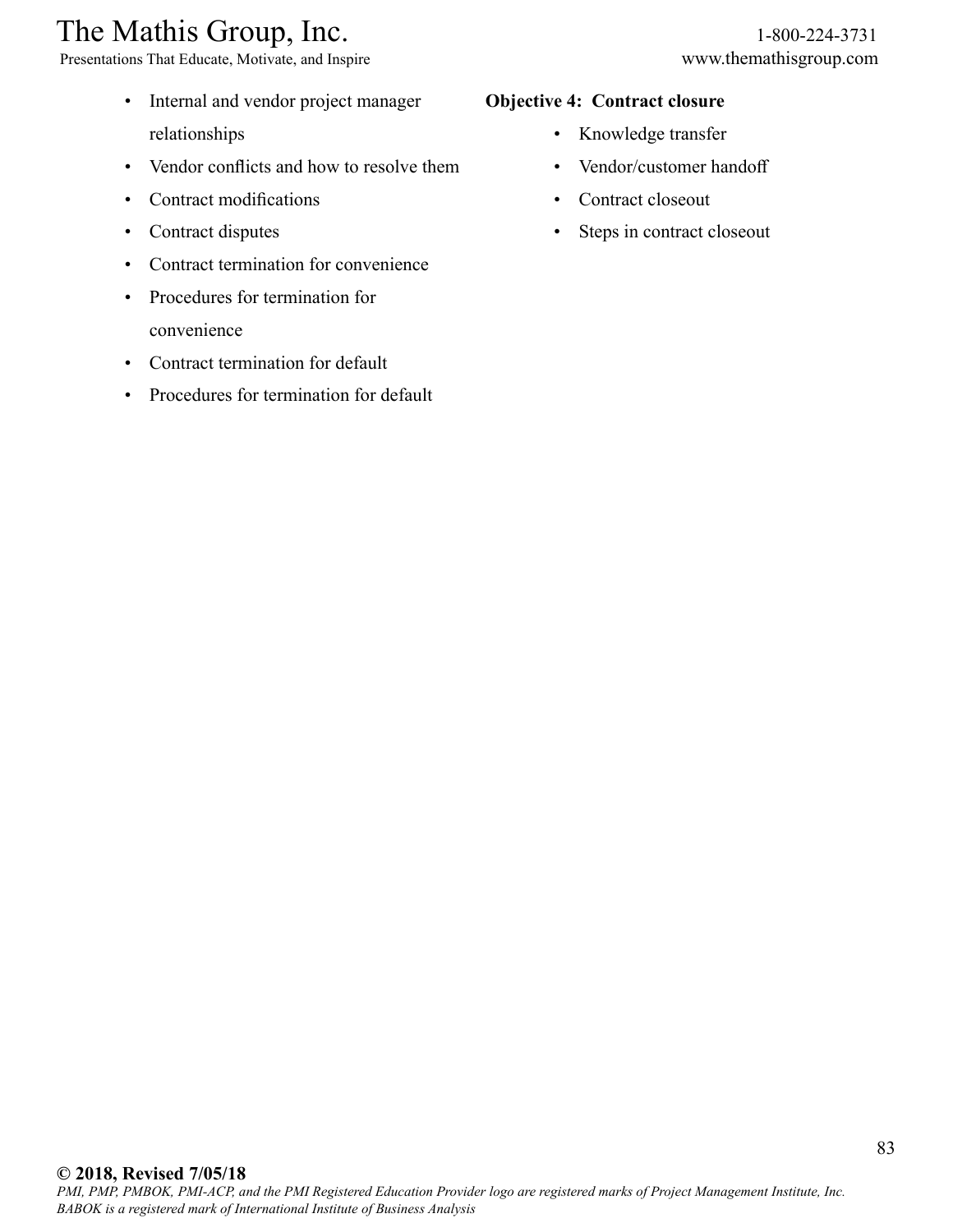Presentations That Educate, Motivate, and Inspire www.themathisgroup.com

# **Vendor Management - 3 Day** *Managing, Monitoring and Controlling Vendor Relationships*

*PDUs – 19.5*

*PMI's Talent Triangle Breakdown*

Technical - 15.75 Leadership - 1.25 Strategic - 2.50

#### *PMI's Certification Breakdown*

PMP/PgMP - 19.50 PMI-ACP - 3.75 PMI-SP - 3.75 PMI-RMP - 4.50 PfMP - 3.75 PMI-PBA - 3.75

*Course Description:* This three-day course will provide detailed instruction in areas such as pre-solicitation, solicitation, and award of a contract. Each participant will develop tools for working with vendors, a clear understanding of vendor motivation, and techniques for making it a win-win relationship. This course will focus on ways to select, monitor, and control vendors, as well as how to make vendors a partner or an extension as stakeholders who deliver the right performance throughout the length of the project. In addition, this course will focus on all aspects of vendor management, such as developing vendor management plans, identifying performance measurements and discussing various contract types and their strengths and weaknesses.

#### *Method of teaching: Lecture, cases, and team discussions.*

#### *Course Objectives:*

#### **Objective 1: Discuss vendor challenges**

- Examine the future of vendor relationships
- Compare purchaser and vendor motivations
- Compare the pros and cons of outsourcing a project to a vendor
- Discuss reasons for vendor relationships
- Examine the real world of culture and language
- Evaluate how vendor management can benefit organizations

## **Objective 2: Examine phases in the acquisition process**

- Explain the duties of the contract officer
- Identify best practices of vendor management
- Discuss reasons and roles for a Vendor Management Office
- Compare the procurement cycle to project management
- Compare organizational and government procurement processes

## **Objective 3: Examine 5 phase process of vendor management**

- **Phase one: Pre-Award Stage**
	- Forecasting future requirements
	- Acquisition planning

*(Continued on next page)*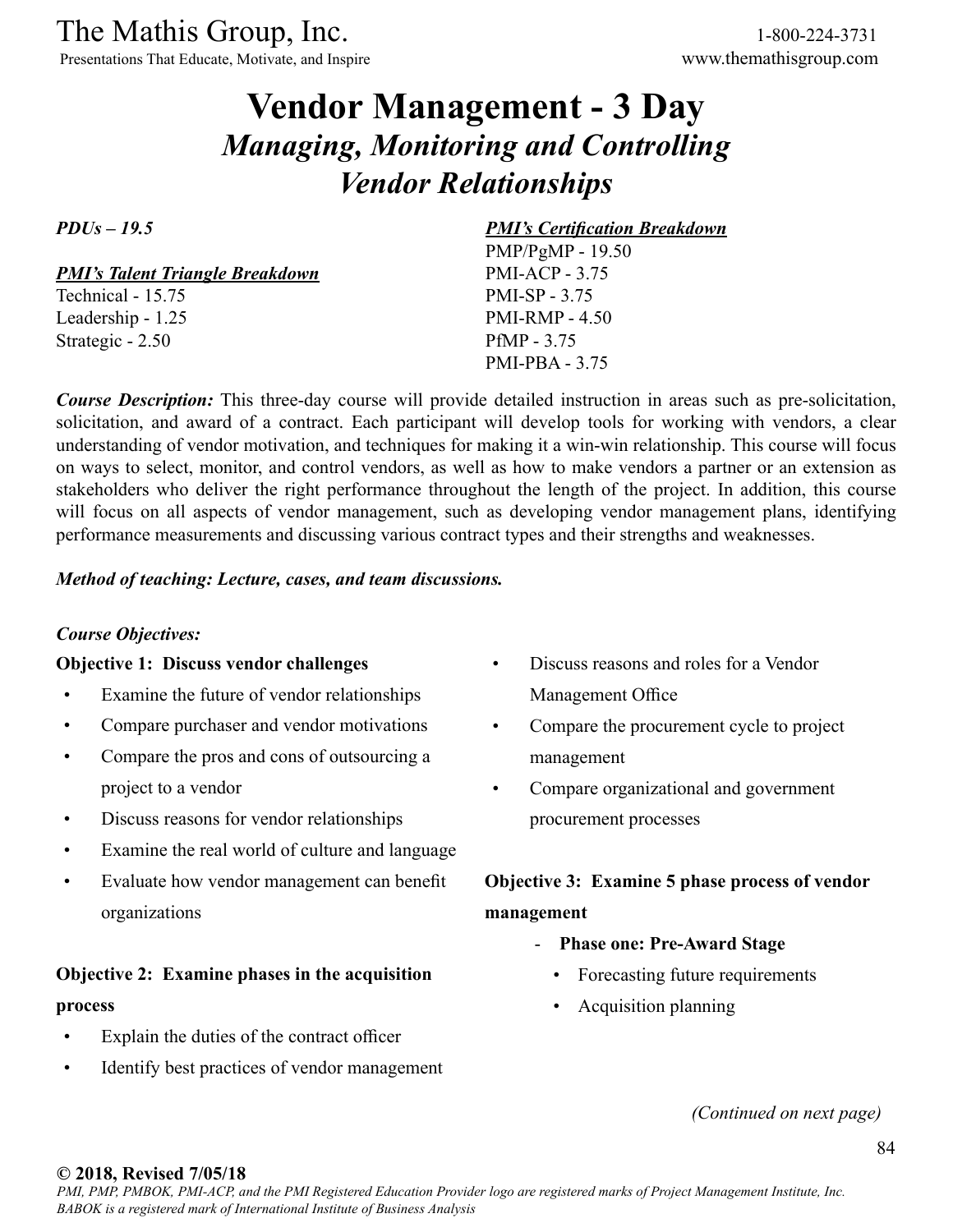Presentations That Educate, Motivate, and Inspire www.themathisgroup.com

- Project scope statements
- Make or buy discussion
- Baseline estimated cost
- Successful steps for creating an effective RFP
- Examine what impacts the RFP process
- Basic parts of the RFP
- Designing a statement of work
- Key elements of a performance work statement
- Methods of contract surveillance
- **Phase two: Source selection**
	- Techniques on setting expectations with vendor
	- Vendor risk
	- Conducting a risk analysis of each vendor
	- Risk sharing
	- Criteria for evaluating the vendors
	- Vendor evaluation process
	- Sealed bidding process
	- Success criteria for evaluating vendors
	- Qualifications for vendor selection

#### - **Phase three: Award Contract**

- Vendor orientation
- Vendor management plan
- Vendor measurements or scorecard
- Vendor performance
- Negotiation strategies used by vendors
- Strengths and weaknesses of contract types

#### - **Phase four: Contract management**

- Work plan to fulfill statement of work
- Benchmarks
- **Communication**
- Status and performance meetings
- Types of audits
- Auditing plan
- Internal and vendor project manager relationships
- Auditing process
- Difference between internal, external and third party auditing
- Areas for the auditing examination
- Vendor conflicts and how to resolve them
- Best practice guide sheet for auditing
- Process designs for auditing the vendor
- Monitoring contractor requests for payment
- Contract modifications
- Contract termination for convenience
- Procedures for termination for convenience
- Contract termination for default
- Procedures for termination for default
- Contract disputes
- Ethical standards and procurement integrity
- **Phase five: Contract closure**
	- Knowledge transfer
	- Vendor/customer handoff
	- Contract closeout
	- Steps in contract closeout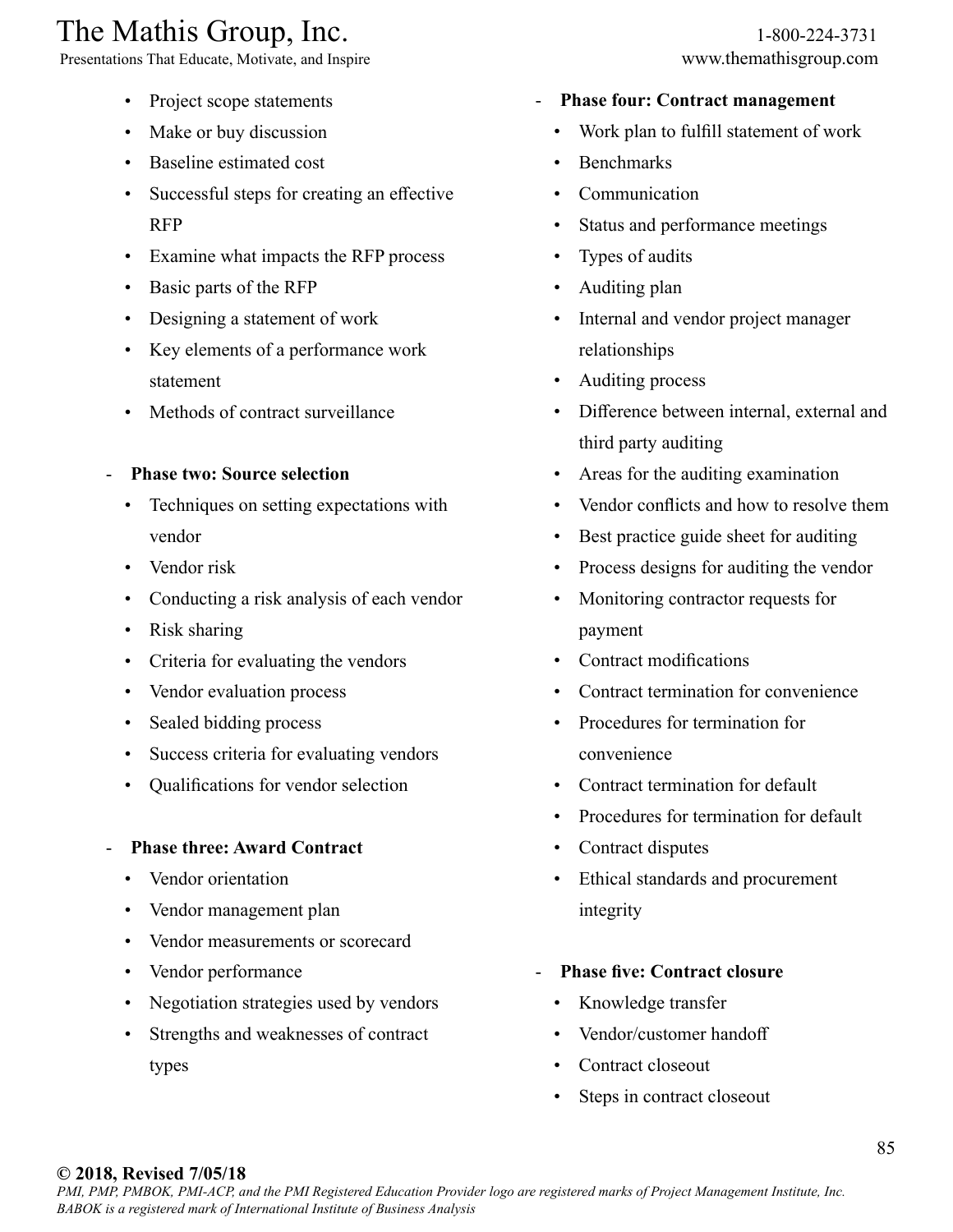# **Project Management 90 Hour Intensive Overview**

# **Overview**

*Course Description:* This intensive 90-hour course will focus on ways employees can run projects faster and more effectively. Participants will learn how to successfully create, monitor, and guide the project's scope and critical path, as well as how to manage multiple projects. Participants will diagnose and prevent problems such as scope creep, time slippage, and team conflicts.

*The 90-hour intensive is broken down into the following three courses. Each course is designed to be taught in four and a half days. Below, each of the three courses wil be broken down, showing an overview, description of each course, and detailed objectives to demonstrate what will be taught.*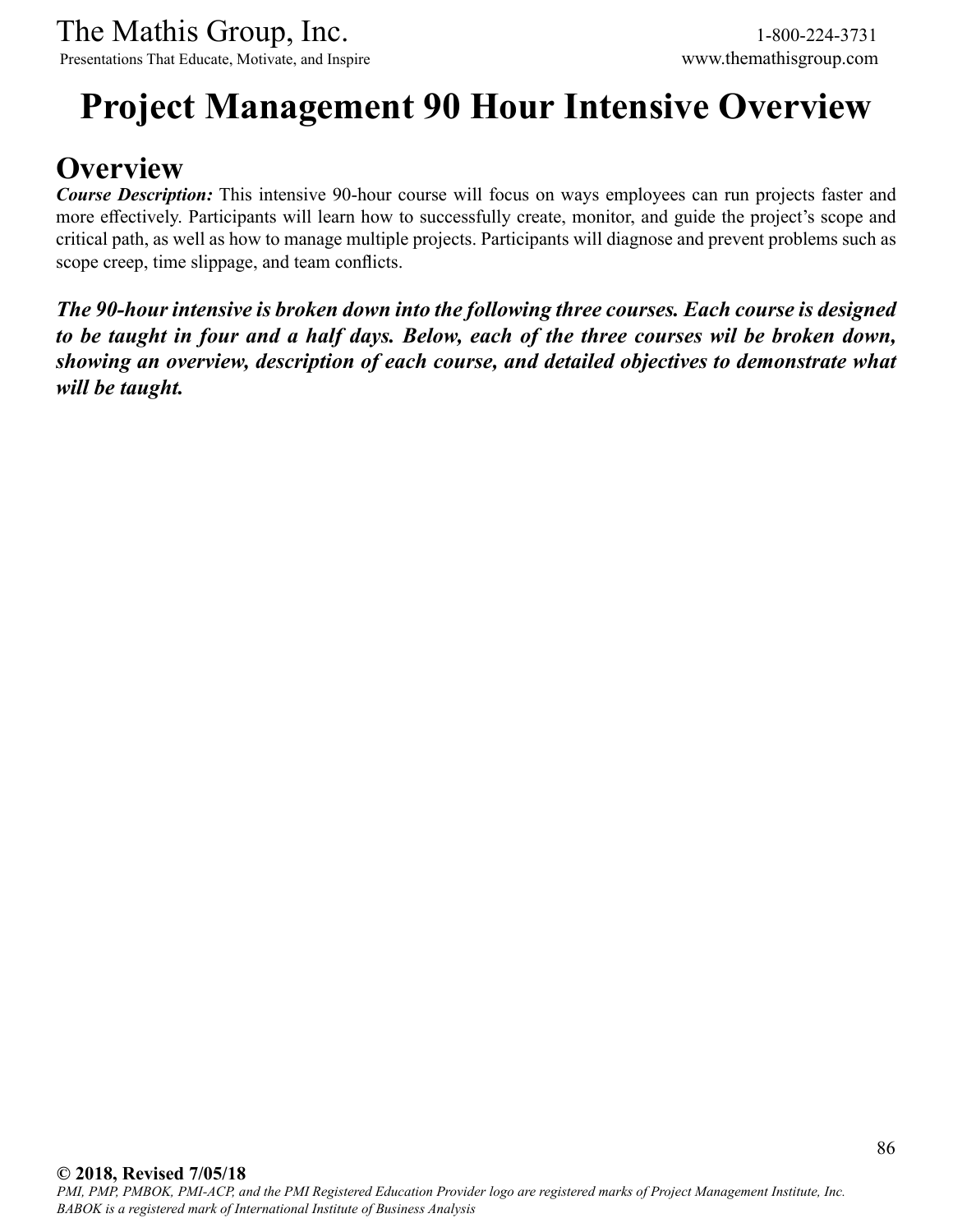Presentations That Educate, Motivate, and Inspire www.themathisgroup.com

# **Project Management I - 4 1/2 Day** *Initiating, Planning, Integration and Staffing*

*PDUs - 30*

*PMI's Talent Triangle Breakdown*

Technical - 19.50 Leadership - 4.00 Strategic - 6.50

#### *PMI's Certification Breakdown*

PMP/PgMP - 30.00 PMI-ACP - 10.50 PMI-SP - 10.50 PMI-RMP - 10.50 PfMP - 10.50 PMI-PBA - 10.50

*Course Description:* Participants will begin their journey into project management concepts, theories, and foundational processes. The focus in this course will be on scheduling, creating a work breakdown structure, and planning for human resource needs. In planning for human resource needs, participants will study behavioral skills that will help motivate, equip, and keep project team members accountable and on task. This is the foundational course specifically designed to align with Project Management Institute's knowledge areas of the *PMBOK® Guide*. Each course will utilize both new content, as well as best practices which will be taught from the Best Practice Manual.

#### *Methods: Students will use discussion, cases, and group activities to facilitate the course.*

*Course Objectives:*

*Initiating and Planning*

**Objective 1: Define the six-step project** 

#### **management process**

- Examine the project's life cycle
- Recognize five ways to give proper leadership within culture
- Design an agenda for the first project team meeting
- Identify the triple constraints of every project
- Define the project drivers
- Demonstrate interviewing techniques that will assist in determining project specifics
- Review constraint red flags to watch
- Show how to set, control, and monitor project scope
- Summarize major areas to brainstorm

## **Objective 2: Classify who to place on your project team**

- Label role descriptions and project responsibilities when you have no position power
- Create a modified code of conduct for running an empowered team

## **Objective 3: Examine forms in scheduling a project and possible scheduling issues**

- Formulate a WBS, work breakdown structure
- Discuss how to track multiple projects
- Evaluate a real time line

*(Continued on next page)*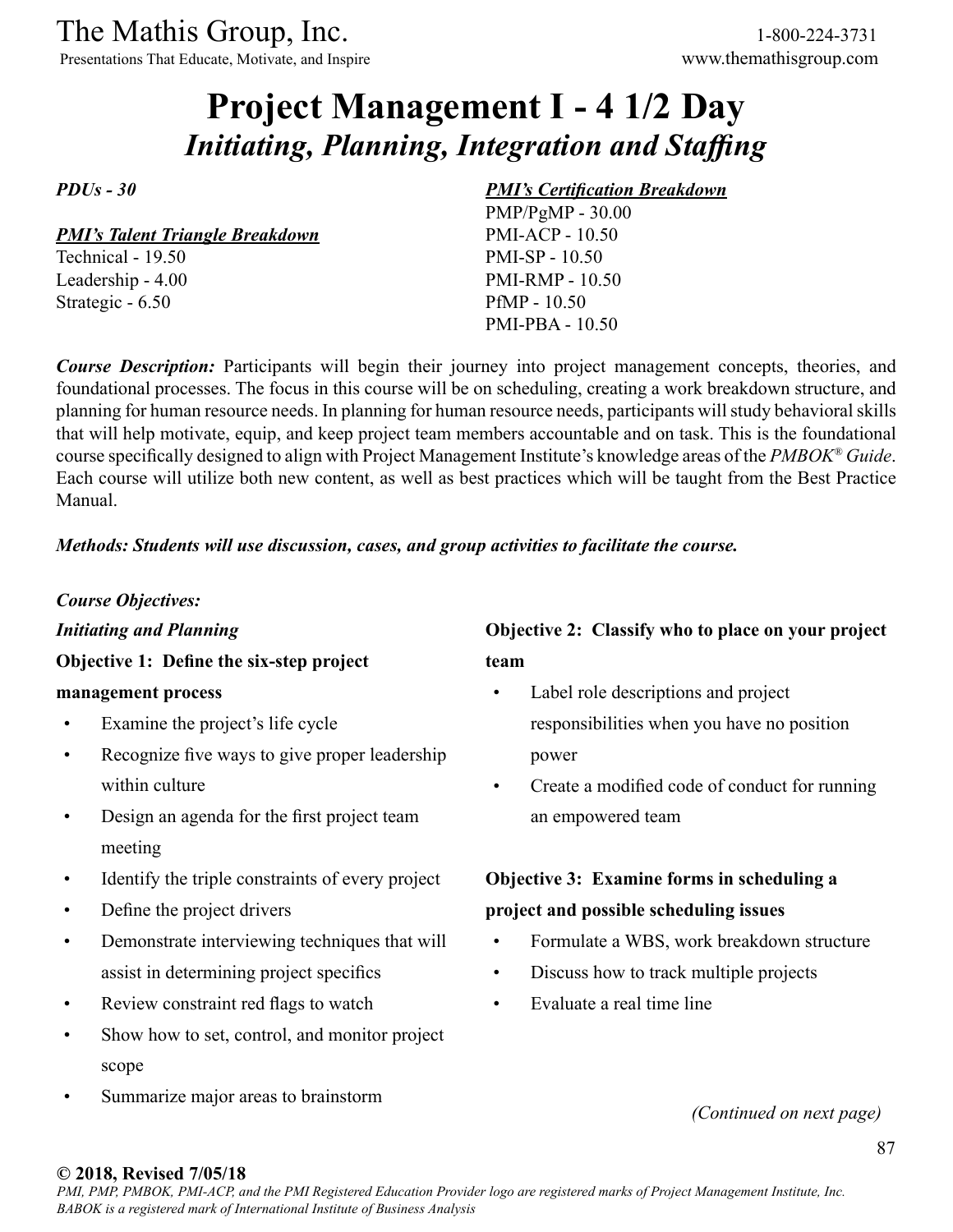Presentations That Educate, Motivate, and Inspire www.themathisgroup.com

- Evaluate why time calculations are wrong
- Examine characteristics of a milestone
- Analyze strengths and weaknesses of a Gantt chart

## **Objective 4: Define the critical path**

- Evaluate the strengths and weaknesses of a critical path
- Examine how to handle delays
- Discuss effects of a late start
- Examine steps in creating a project budget and developing a master budget control process
- Discuss implementation of project plan

### *Communication Module*

## **Objective 5: Analyze the value of project interviews**

- Identify perception
- Examine what impacts project perception
- Discuss how to gain understanding
- Demonstrate what to do when you mess up

### **Objective 6: Analyze communication styles**

- Develop ways to increase understanding
- Compare kinds of project communication
- Describe what communication should be communicated upline
- Examine reasons why communicating upline is extremely difficult

## **Objective 7: Identify questions to ask if**

### **miscommunication is common**

• Predict obstacles of listening during projects

## **Objective 8: Define project management's role in project meetings**

- Describe ingredients of effective project meetings
- Evaluate receiving feedback on performance
- Design responses to negative project feedback
- Compare techniques for disagreeing
- Discuss caution sights that a disagreement is turning into a conflict
- Describe ways to reduce intergroup conflict in project meetings

## **Objective 9: Examine communication requirements**

- Identify communication processes
- Create communication plan for standard project

### *Project Integration Management*

## **Objective 10: Examine the integration process in project management**

Examine integration skills needed by the project manager

## **Objective 11: Define the processes in Project**

#### **Integration Management**

- Examine the process of Develop Project Charter
- Examine the process of Develop Project Management Plan
- Examine the process of Direct & Manage Project Work
- Examine the process of Manage Project Knowledge

*(Continued on next page)*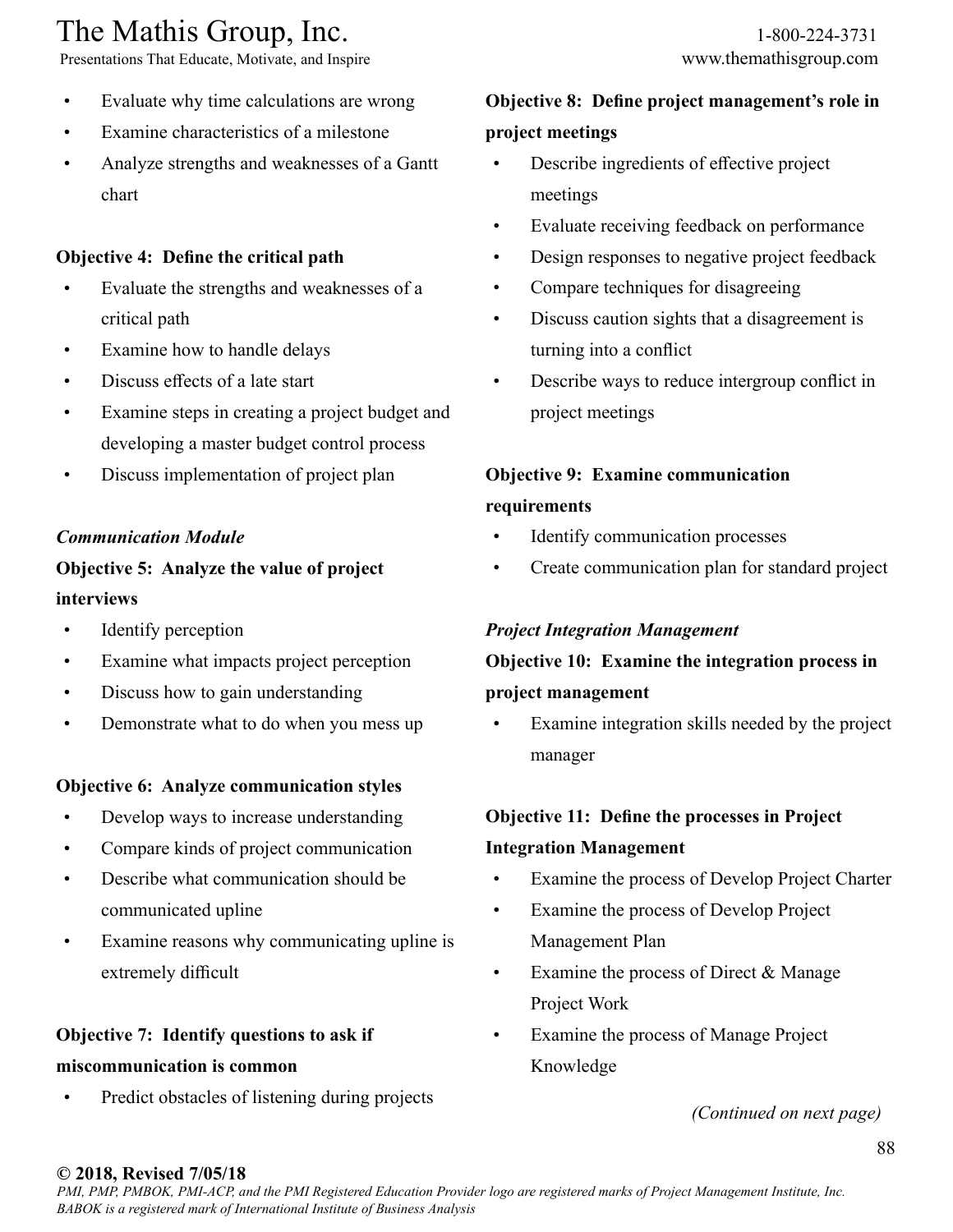Presentations That Educate, Motivate, and Inspire www.themathisgroup.com

- Examine the process of Monitor & Control Project Work
- Examine the process of Perform Integrated Change Control
- Examine the process of Close Project or Phase

## *Project Facilitation Module*

## **Objective 12: Discuss the definition of project facilitation**

- Evaluate benefits of facilitation and how it will help your organization
- Discuss facilitation mess-ups during projects
- Examine the creation and usage of a code of conduct for the session
- Assess core duties which facilitators must do before, during and after a facilitation session
- Discuss best practices for setting meeting objectives and goals

## **Objective 13: Analyze body language and tone of voice which individuals use to communicate**

- Examine ways to clarify body language of others
- Discuss five useful ways for brainstorming during projects
- Analyze the proper usage of questions to engage the audience
- Formulate paraphrasing techniques for clarifying the meaning and message of others
- Compare different ways to use probing, bridging and redirecting skills
- Discuss the positives of having a devil's advocate in project teams
- Examine professional ways to handle the negative participant
- Analyze assertiveness techniques to be used by facilitators
- Formulate a standard preparation plan for starting facilitation
- Examine best ways to be prepared for facilitation sessions
- Discuss best practices for ending a facilitation session

## **Objective 14: Describe the role and functions of a recorder in project teams**

- Discuss best practices for the recorder and creating minutes for determined actions
- Design rules for when using a buddy system during a facilitation session

## **Objective 15: Analyze tactics for handling**

### **resistance in project meetings**

• Evaluate the impact of conflict to the participants

## *Project Schedule Management Module* **Objective 16: Discuss myths and realities of time management**

- Examine excuses for not managing your individual time
- Define roles and responsibilities which demand time
- Examine how to balance your time to create total human wellness in your life

*(Continued on next page)*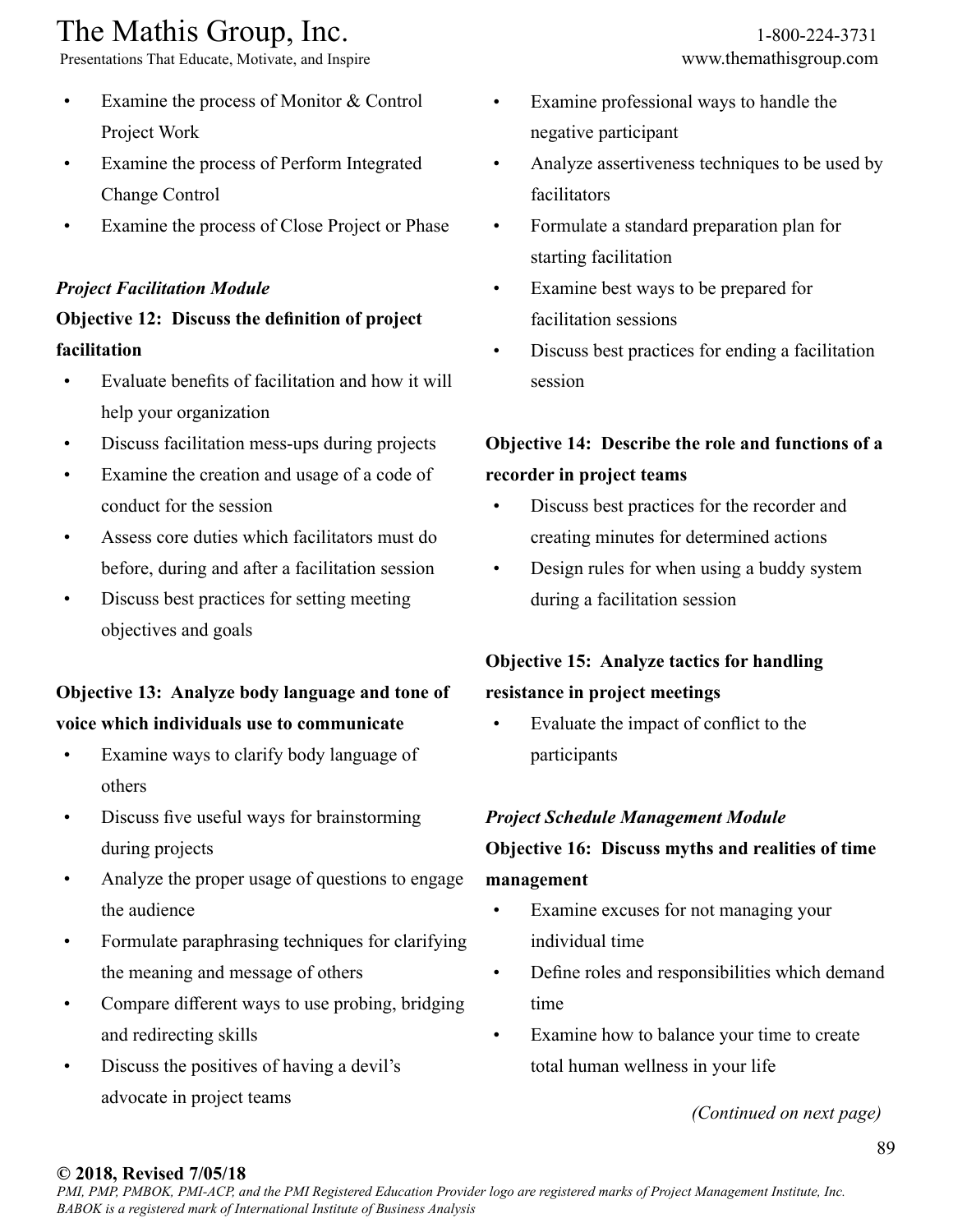Presentations That Educate, Motivate, and Inspire www.themathisgroup.com

## **Objective 17: Review qualities of time**

### **management**

• Define guidelines of time management

## **Objective 18: Describe ways of dealing with deadlines**

- Organize to set proper deadlines
- Create goals to help budget your time
- Evaluate the four D's in managing time more effectively
- List ways to say "No"
- Explain how to set and establish priorities
- Identify ways to plan your work and learn how to plan
- Discuss time tips on interruptions and decisiveness
- Discuss time tips on the telephone and in meetings

## *Managing Team Module*

### **Objective 19: Analyze job responsibilities**

- Discuss a priority checklist
- Assess modern day accountability myths

## **Objective 20: Evaluate how to coach the project**

#### **team toward success**

- Develop workers with new skills
- Identify vision through leadership
- Examine strategies for creating trust
- Define ways to equip and empower
- Discuss values of successful coaching of project teams
- Analyze common coaching mistakes of project teams

### **Objective 21: Contrast different change strategies**

- Classify why project teams block change
- Choose ways to reduce project team resistance
- Evaluate changes which support goals
- Develop core values

## **Objective 22: Describe requirements for being an overcomer on project teams**

- Analyze two types of motivation within a project team
- Examine ways to align motivational techniques to workers
- Analyze the disciplining of project team members and ways for changing behavior
- Identify how to track project team members

## *Project Management I Best Practices*

## **PROJECT MANAGEMENT OVERVIEW INTRODUCTION**

- Project Management Methodology Concept
- What is a Project?
- Roles and Responsibilities
- Planning Process

## **PROJECT INITIATING AND CONCEPT DEVELOPMENT**

- What is Project Management Methodology?
- Project Management is an Iterative Process
- Applicability of the Methodology
- Tailoring of the Methodology to Specific Project and Specific Organizations
- Continual Improvements

*(Continued on next page)*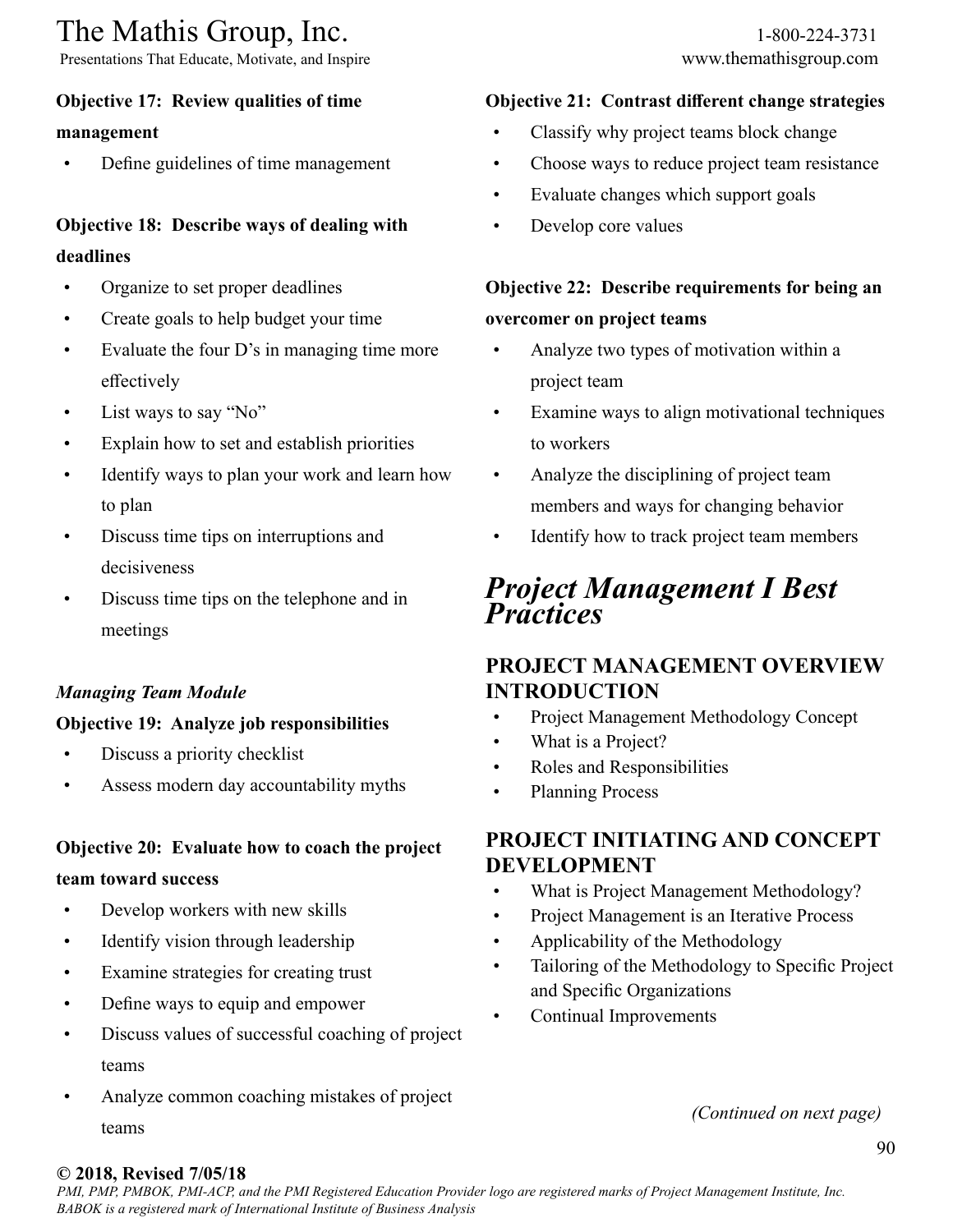Presentations That Educate, Motivate, and Inspire www.themathisgroup.com

## **WHAT IS A PROJECT?**

- What is a Project?
- Temporary Process
- Well-Defined Goals
- Project Constraints
- What is Project Management?

## *ROLES AND RESPONSIBILITIES*

- Roles and Responsibilities
- Who is Part of the Project Team?
- Importance of Stakeholders
- Project Manager
- Project Sponsor
- Steering Committee
- Development Team
- Change Management
- Quality Assurance
- Customer
- Project Review Team Management
- Division of Purchases

## **PLANNING PROCESS**

- The Evolving Plan
- The Planning Process
- Planning in the Initiating Phase
- Planning in the Planning Stage
- Planning in the Project Start-up Stage
- Planning in the Project Execution Stage
- Planning in the Project Close-Out Stage

## **PROJECT INITIATING AND DEFINITION INTRODUCTION**

- The Initiating Phase
- Elements of the Initiating Phase
- Project Management Phases
- Business Case/Project Statement
- Enterprise Projects or Programs
- Business Analysis
- Concept Review
- The Concept Atmosphere
- Problems during the Initiating Phase

## **BUSINESS CASE**

- Elements of the Business Case/Project Statement
- Who Does What
- How Should the Business Case/Project Statement be Developed
- A Plan for Planning
- Time frame for Completion
- Business Case Form
- Alternate Approaches to the Preparation of a Business Case
- Level of Detail
- Recommended Formats for Three Levels of Business Case
	- A. Business Case for a Mini Project
	- B. Business Case for a Medium Sized Project
	- C. Business Case for a Very Large Project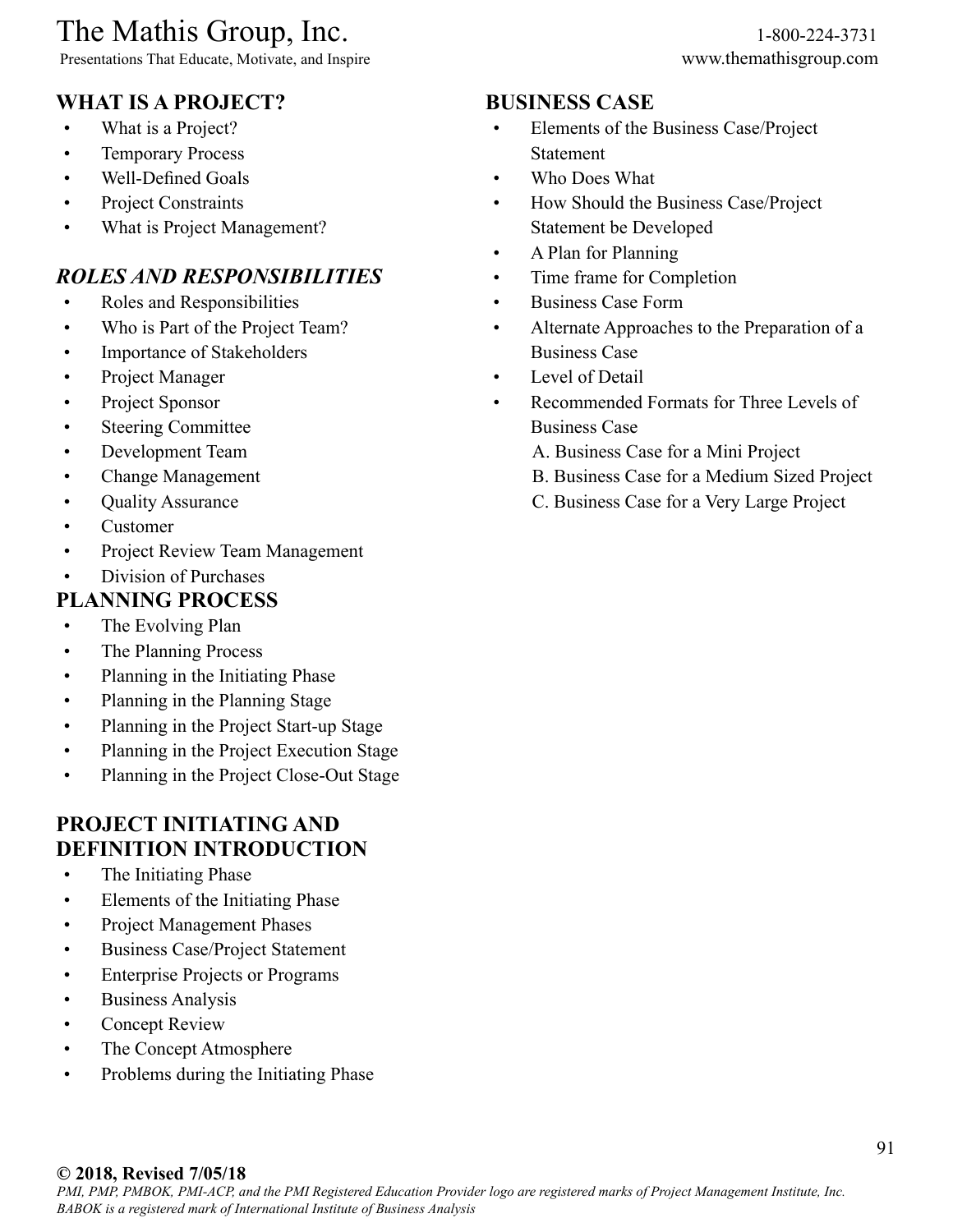The Mathis Group, Inc. 1-800-224-3731<br>
Presentations That Educate, Motivate, and Inspire www.themathisgroup.com

Presentations That Educate, Motivate, and Inspire

# **Project Management II - 4 1/2 Day** *Budgeting, Quality, Change, Risk and Start-up*

*PDUs- 30*

*PMI's Talent Triangle Breakdown*

Technical - 18.00 Leadership - 2.50 Strategic - 9.50

#### *PMI's Certification Breakdown*

PMP/PgMP - 30.00 PMI-ACP - 15.00 PMI-SP - 12.00 PMI-RMP - 17.00 PfMP - 12.00 PMI-PBA - 12.00

*Course Description:* Participants will focus on additional planning of the project while examining issues such as risk, budgeting, and how to maintain quality throughout the project. Specifically, this course will focus on conducting risk analysis, problem solving, handling conflict, and maintaining quality throughout the entire project. In Phase II, when planning the budget, quality and risk are aligned with Project Management Institute's knowledge areas of the *PMBOK® Guide*. Each course will utilize both new content, as well as best practices which will be taught from the Best Practice Manual.

*Methods: Students will use discussion, cases, and group activities.*

#### *Course Objectives:*

*Budgeting, Quality, Change, Risk and Start-up* **Objective 1: Identify quality processes which maintain high quality**

- Review the Deming ideas on quality
- Evaluate ways to calculate cost
- Create a risk identification matrix
- Describe ways reduce risk
- Analyze ideas on maintaining high quality
- Identify change processes and procedures
- Examine change control systems

### *Quality Module*

## **Objective 2: Compare old and new philosophies in project management**

- Define quality for today's projects
- Identify a prevention mentality rather than a reactive one
- Evaluate data that must be analyzed

## **Objective 3: Set guidelines for executing continuous quality through the project**

- Examine continuous process improvement for project processes
- Develop rules for continuous improvement
- Analyze where continuous improvement can help
- Discuss symptoms of quality concerns in past and future projects
- Design a continuous improvement project team's concern
- Judge ways to reduce resistance from organizational culture
- Compare roadblocks to continuous improvement and quality initiative

*(Continued on next page)*

#### **© 2018, Revised 7/05/18**

*PMI, PMP, PMBOK, PMI-ACP, and the PMI Registered Education Provider logo are registered marks of Project Management Institute, Inc. BABOK is a registered mark of International Institute of Business Analysis*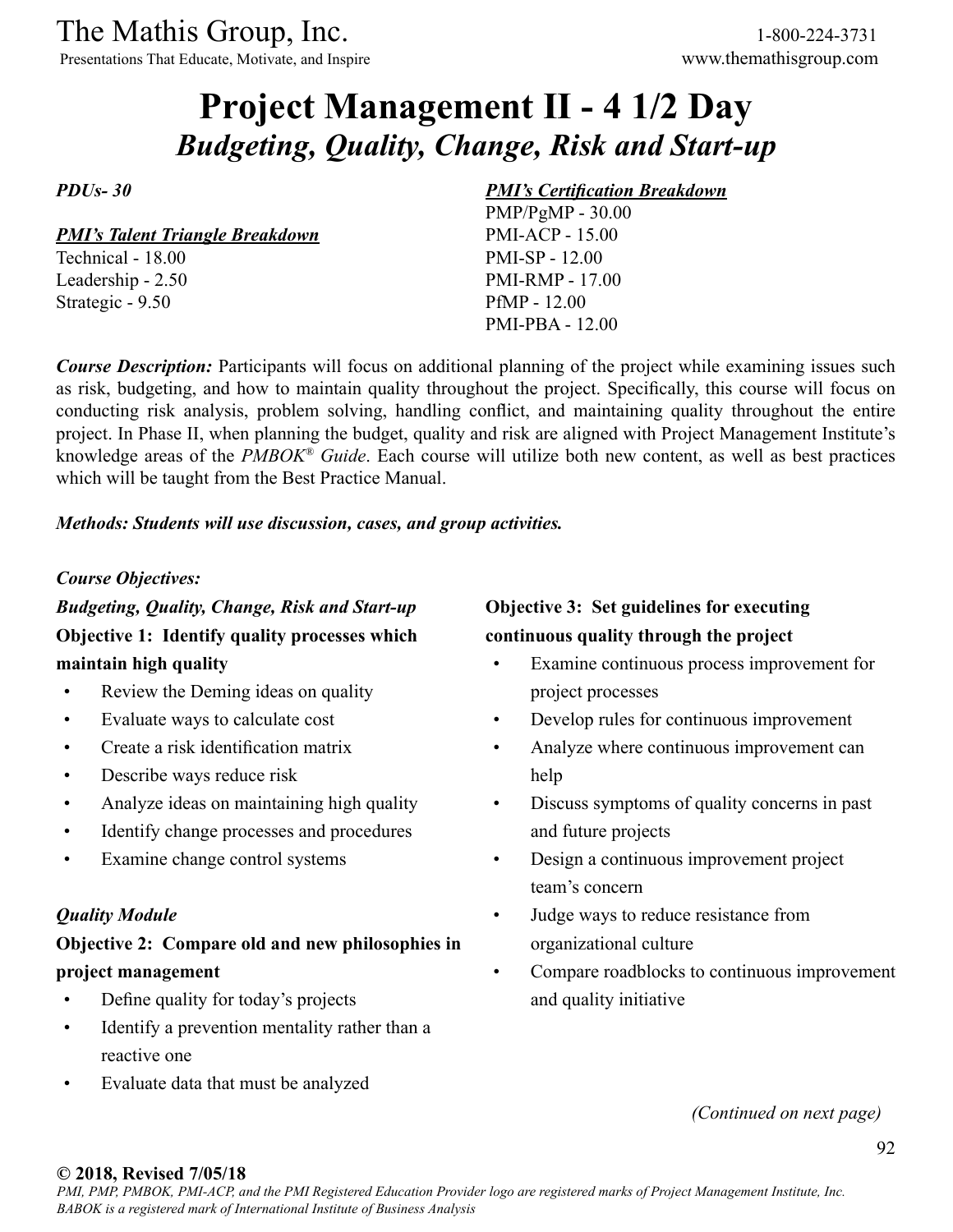Presentations That Educate, Motivate, and Inspire www.themathisgroup.com

## **Objective 4: Predict characteristics to the cost of quality in projects**

- Choose techniques for involving co-workers
- Evaluate Deming's seven deadly diseases
- Identify Juran's six-step approach to quality
- List steps for creating a quality action plan in projects
- Discuss implementation of the quality action plan
- Examine ways of monitoring the quality action plan
- Identify the strengths and weaknesses of Gantt charting
- Discuss the strengths and weaknesses of CPM charting

### *Project Cost Management*

### **Objective 5: Examine budgeting basics**

- Review estimating techniques
- Discuss the pre-estimating process
- Evaluate constraint estimating
- Discuss Expert estimating
- Analyze cost projections
- Detail the problem
- Examine estimating the initial cost
- Discover how to figure ROI on your project
- Define the processes of Plan Cost Management
- Examine the process of Estimate Costs
- Examine the process of Determine Budget
- Examine the process of Control Costs

### *Project Risk Management*

#### **Objective 6: Define risk**

- Examine sources of risk
- Define risk management
- Examine how to conduct risk analysis
- List techniques to confronting risk
- Examine ranking

#### **Objective 7: Discuss performance risk**

- Discuss system risk
- Discuss process risk
- Discuss transferring risk
- Define risk management

## **Objective 8: Define the processes of Project Risk Management**

- Examine the process of Plan Risk Management
- Examine the process of Identify Risks
- Examine the process of Perform Qualitative Risk Analysis
- Examine the process of Perform Quantitative Risk Analysis
- Examine the process of Plan Risk Responses
- Examine the process of Implement Risk Responses
- Examine the process of Control Risks

#### *Problem Solving Module*

## **Objective 9: Classify who should be on the problem solving team**

- Evaluate why participation helps solve the problem faster
- Discuss benefits of problem solving analysis in projects
- Review what influences the problem solving experience in projects
- Define the problem solving processes for successful projects
- Assess the resources needed to fulfill the problem solving plan

*(Continued on next page)*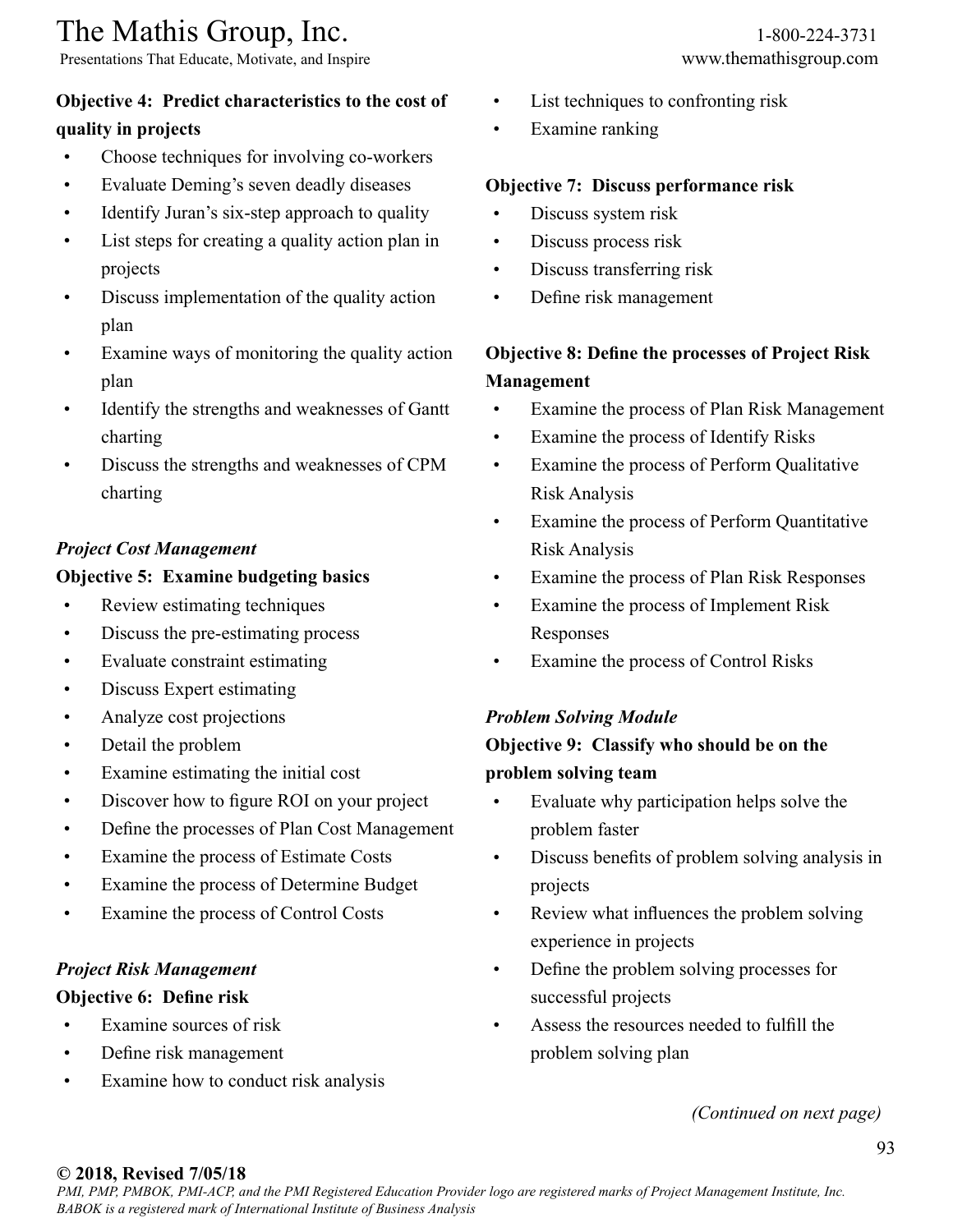Presentations That Educate, Motivate, and Inspire www.themathisgroup.com

## **Objective 10: Examine creative solutions in solving project plans**

- Compare what to do if you inherit a goofy solution
- Perform a SWOT Analysis
- Evaluate the four steps to Force Field Analysis
- Discuss the benefits of Force Field Analysis

## **Objective 11: Define contingency planning and examine the crisis correctly**

- Evaluate how to implement the solution
- Discuss 7 keys to problem solving implementation
- Identify the 7 reasons for implementation failure

### *Change Module*

### **Objective 12: Discuss the definition of change**

- Analyze why people resist change
- Evaluate four types of change
- Examine five roles of change agents
- Explain the drivers of change
- Assess five new focuses from change
- Examine six ways fear hinders change
- Evaluate seven qualities of a paralyzed state
- Evaluate when to create change quickly or gradually
- Formulate a checklist to help determine resistance
- Identify how to deal with setbacks

## **Objective 13: Create a strategy for change**

- Analyze a force field analysis
- Create an action plan

## **Objective 14: Compare change control to change management**

- Discuss what is included in integrated change control
- Explain tools for integrated change control
- Discuss the benefits for written change requests
- Examine schedule changes

### **Objective 15: Examine scope change control**

- Examine cost change control
- Create change management processes
- Create change due to corrective actions
- Create change due to preventative actions

## **Objective 16: Discuss how to monitor and verify changes have been completed**

- Discuss change authorization policies
- Analyze the impact of change
- Define change control board
- Discuss best practices for change control board

# *Project Management II Best Practices*

## **PROJECT MANAGEMENT PLANNING**

- Responsibilities
- **Terminology**

## **PLANNING PROCESS AND PROJECT**

## **PLAN**

- What is Project Planning
- The Planning Process
- Importance of the Project Plan
- Steps in the Planning Process
- Overview of Project Scheduling

#### *(Continued on next page)*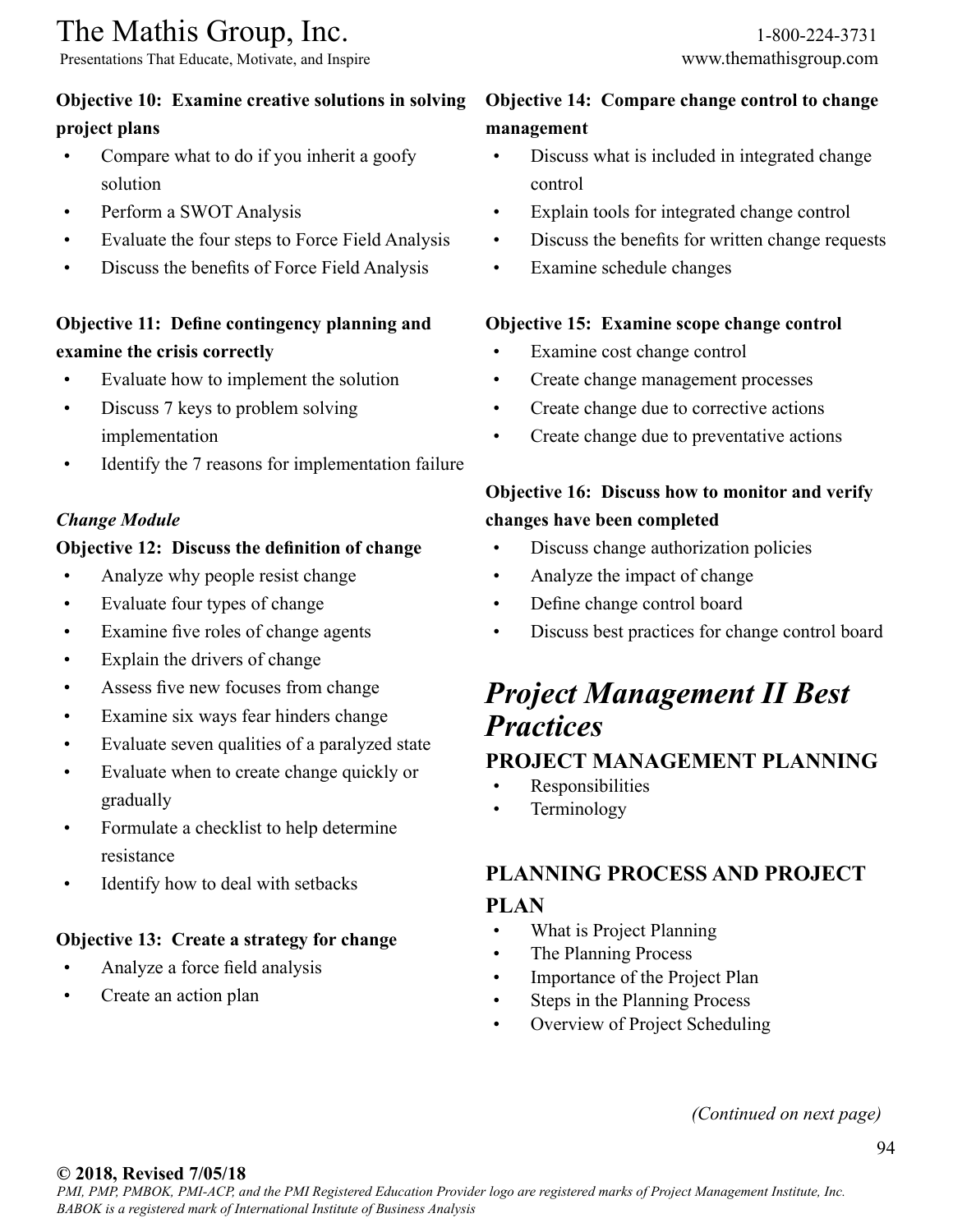Presentations That Educate, Motivate, and Inspire www.themathisgroup.com

# **ACTIVITY DEFINITION AND**

## **SEQUENCING**

- Develop Project Tasks
- Define Task Relationships
- Defining Deliverables
- Development of a Project Schedule
- Define Precise and Measurable Milestones
- Steps to Creating a Project Schedule
- Estimate Task Duration
- Define Priorities
- Define Critical Path
- Document Task Relationship
- Document Assumptions
- Review the Results

## **BUDGETING**

- Overview of Project Budgeting
- Identify Cost Factors
- Project Estimate Summary Worksheet
- Instructions for the Project Estimate Summary Worksheet
- Document Assumptions
- Review the Cost Estimates
- Estimated Cost at Completion Report

## **CHANGE MANAGEMENT**

- Change Management
- Change Management Organization
- Change Management Plan
- Tasks During the Planning Phase
- Relationship to Quality Management
- Authority and Responsibility
- Control Items
- Change Management Procedures
- Storage of Control Items

## **QUALITY PLANNING**

- **Quality Process**
- Creating the Quality Plan
- Responsibility for Quality
- Independence of the Quality Assurance Team
- Checklist
- References

## **REQUIREMENTS DEFINITION**

- Importance of Project Requirements
- When are Requirements Defined?
- Requirements Specifications
- Who Defines Requirements?
- Approvals
- Managing Requirements Changes

## **RESOURCE PLANNING**

- Overview of Resource Planning
- Determining the Size of the Team
- Determining Required Skills
- Identifying Required Non-Labor Assets
- Define Resource Profiles
- Forming the Team
- Support Functions
- Define Assumptions

## **RISK MANAGEMENT PLAN**

- Identify Risks
- Risk Management Process
- Responsibility for Risk Identification
- Risk Management Worksheet Instructions
- Contingency Planning
- Risk Management Worksheet Sample
- Suggested Preventive and Contingency Measures
- Risk Identification Summary (Top Five Risk)

*(Continued on next page)*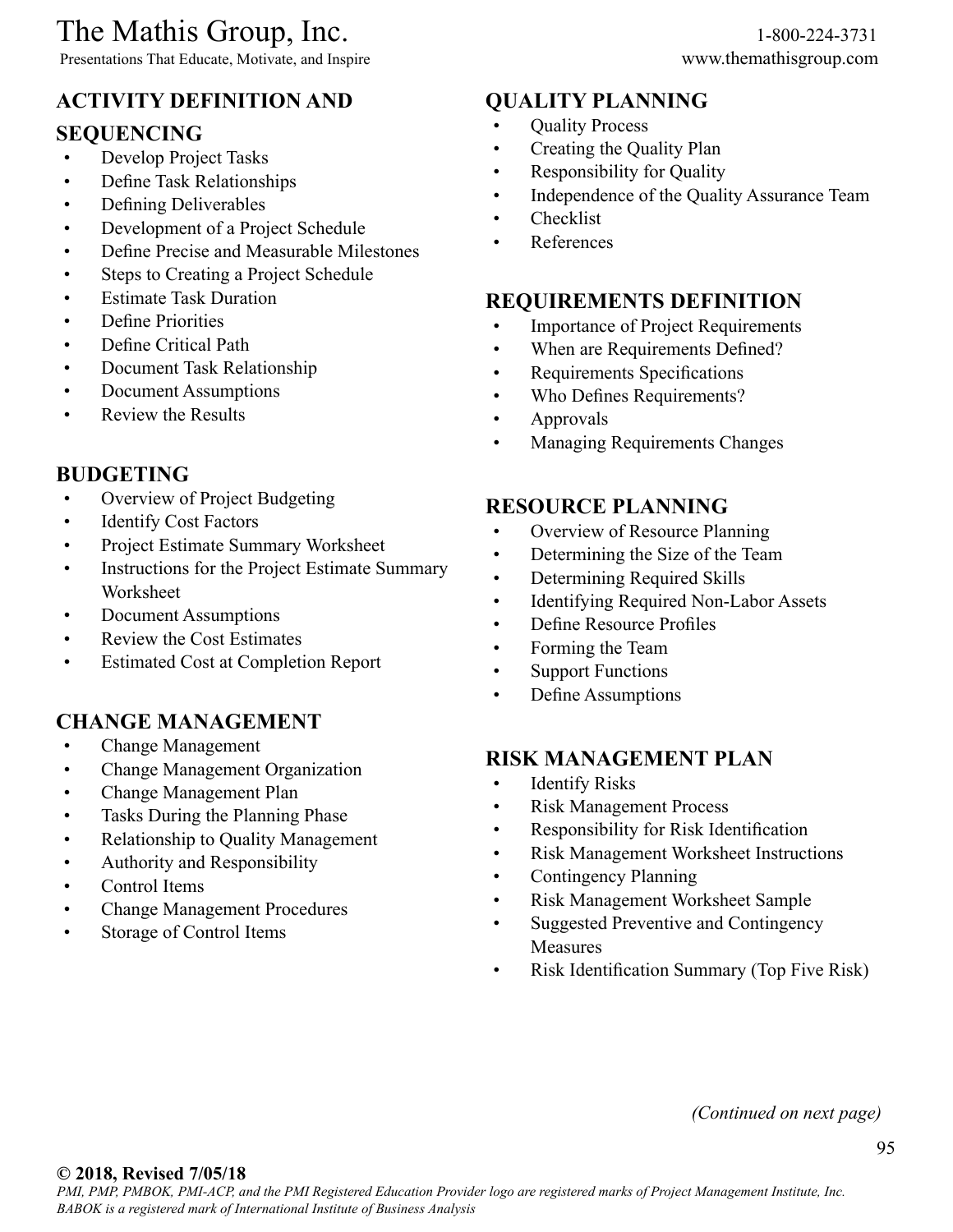Presentations That Educate, Motivate, and Inspire www.themathisgroup.com

## **PROJECT PLAN FORMAT**

- The Project Plan Template
- Plan Approval
- Project Summary
- Project Charter
- Project Trade Off Matrix and Status Summary
- Project Organization
- Activity List / Work Breakdown Structure
- Work Product Identification
- Project Schedule
- Estimated Cost at Completion
- Resource Loading Profiles
- Requirements
- Risk Management Plan
- Change Management Plan
- Quality Plan
- Top Five Issues
- Issue Item Status
- Action Item Status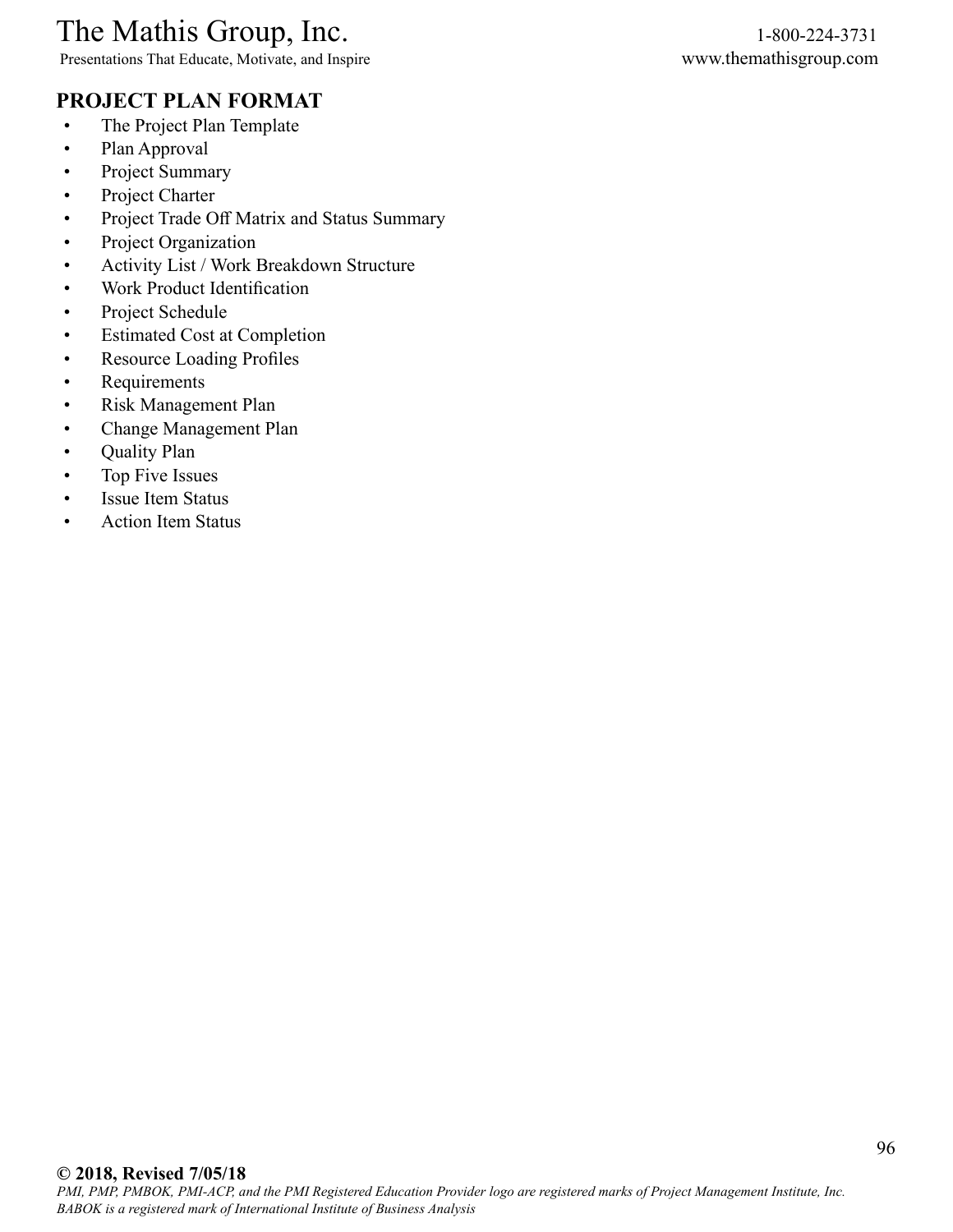Presentations That Educate, Motivate, and Inspire www.themathisgroup.com

# **Project Management III - 4 1/2 Day** *Execution, Monitoring, and Close Down*

*PDUs - 30*

*PMI's Talent Triangle Breakdown*

Technical - 9.25 Leadership - 5.75 Strategic - 15.00

#### *PMI's Certification Breakdown*

PMP/PgMP - 30.00 PMI-ACP - 20.75 PMI-SP - 20.75 PMI-RMP - 20.75 PfMP - 20.75 PMI-PBA - 20.75

*Course Description:* Participants will focus on monitoring and executing the project while moving into the close down phase of the project. Additional focus will be on delivering quality customer service and value, regardless of if the customer is internal or external. Participants will discuss and participate in analysis of measuring the individual performance of team members. This section also focuses on how to properly hand the project off to the customer for effective transition. Phase III is aligned with Project Management Institute's knowledge areas of the *PMBOK® Guide*. Each course will utilize both new content, as well as best practices which will be taught from the Best Practice Manual.

#### *Methods: Students will use discussion, cases, and group activities.*

#### *Course Objectives:*

### **Objective 1: Describe ways to execute and monitor the project process**

- Classify how to manage the project and negotiate various agreements
- Summarize execution dangers to consider
- Design performance methods for tracking and monitoring
- Examine high conflict considerations
- Assess how to procure vendors for a project
- Apply close down checklists and handoff procedures
- Perform a postmortem and lessons learned

## *Execution Module*

### **Objective 2: Discuss the benefits of execution**

- Analyze a project execution methodology
- Identify the seven executing processes
- Assess the influences of managing in execution
- Review the hindrances to project execution
- Analyze escalation processes and policies

#### *Negotiation Module*

#### **Objective 3: Analyze the benefits of negotiations**

- Examine killer mistakes in negotiations
- Evaluate three ways of bargaining
- Discuss the three views of preparation
- Identify techniques for personal preparation
- Assess preparation techniques to counter your opponent

*(Continued on next page)*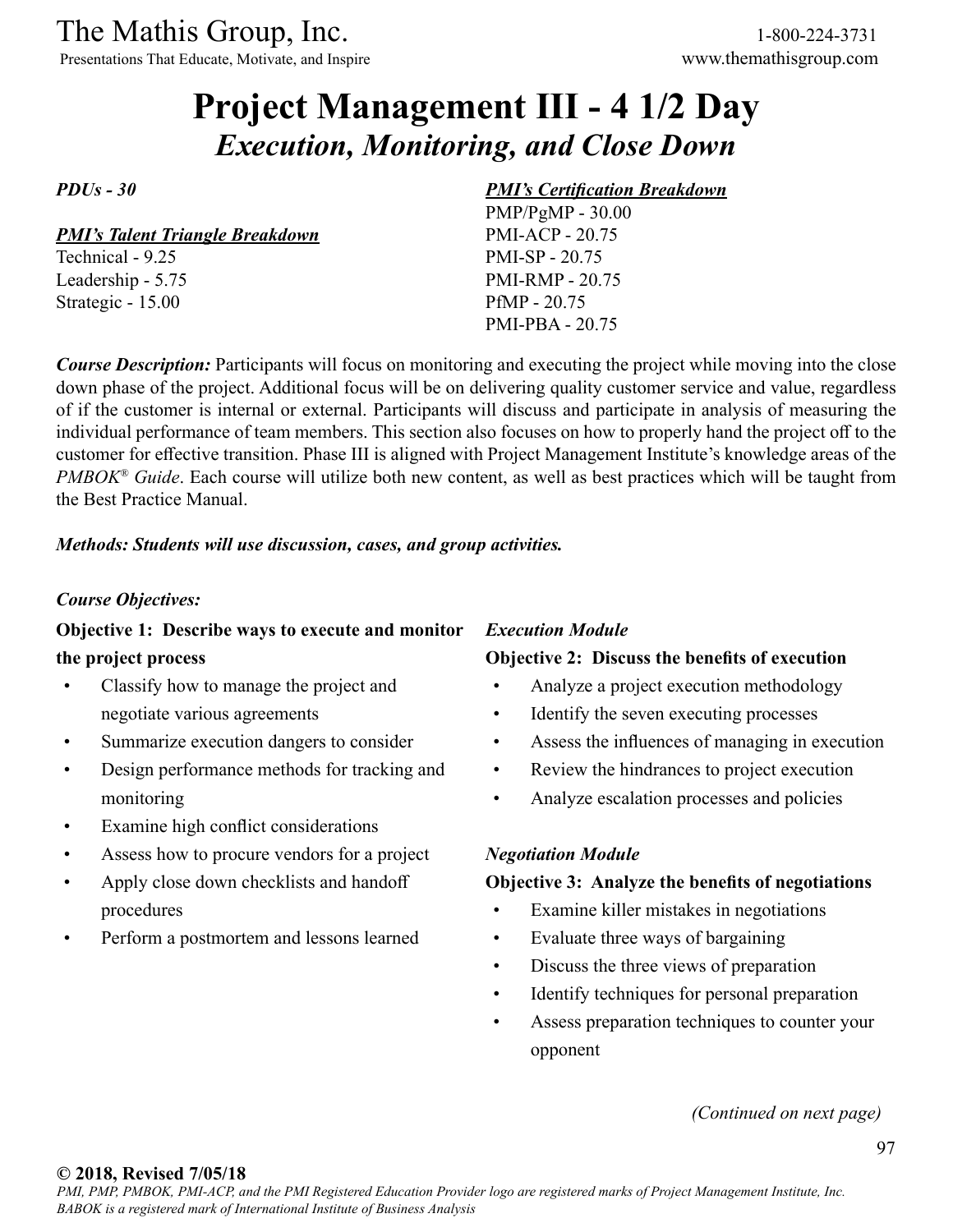Presentations That Educate, Motivate, and Inspire www.themathisgroup.com

## **Objective 4: Design and arrange the first session**

- Review how and why to set parameters in project negotiations
- Classify techniques for handling emotionally charged issues
- Identify standard negotiation funneling practices
- Design questions that benefit your position while working on projects
- Discuss words to use in the questions for greater impact

## **Objective 5: Analyze barriers to overcome during negotiations**

- Identify guidelines for examining the opponent's position
- Evaluate research techniques for checking out the opponent

## **Objective 6: Examine ways to overcome price objections in project resources**

- Discuss the benefits of reinforcing price before negotiations
- Analyze standard negotiation strategies
- Identify techniques to use to follow up after the deal is made

## *Customer Service Module*

## **Objective 7: Compare customer expectations to customer deliverables**

- Define customer service for both internal and external customers in projects
- Evaluate customer expectations for projects
- Examine top customer complaints

## **Objective 8: Identify how to build credibility with customers**

- Assess how to bond with customers
- Choose distinct connections every customer must receive

## **Objective 9: Analyze unspoken signals which distort communication**

Recognize how to put active listening to work

## **Objective 10: Choose ways for handling problem customers**

- Review methods for calming down irate customers
- Discuss feedback systems that work in projects
- Analyze warning signals that customer service is dying
- Identify five ways to improve your customer service in every project

## *Performance Module*

## **Objective 11: Discuss advantages of performance management**

- Identify performance needs
- Identify performance to project directives

## **Objective 12: Classify benchmarking techniques of present performance**

- Discuss training and the performance gap
- Examine questions to ask in determining project performance
- Discuss how to break down project performance into understandable steps

*(Continued on next page)*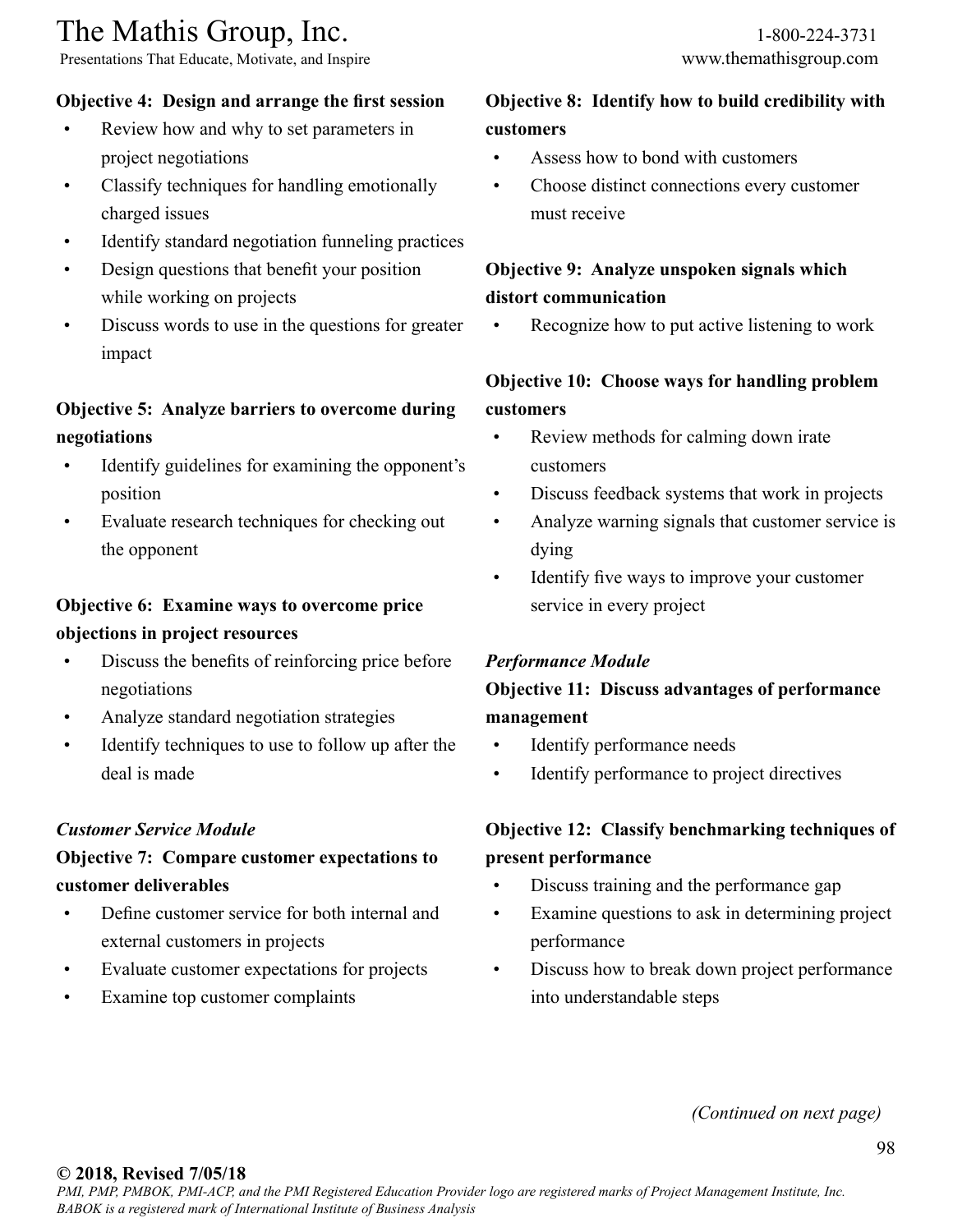Presentations That Educate, Motivate, and Inspire www.themathisgroup.com

### **Objective 13: Review monitoring of project**

#### **performance indicators**

- Show how to link operational goals to project performance
- Analyze mentoring roles in advancing project performance
- Examine the impact of incorporating best practices in project performance
- Evaluate how to create a project performance results matrix
- Develop a project performance development plan to transition team members toward peak performance

### *Conflict Module*

### **Objective 14: Discuss the positive side of conflict**

- Define conflict
- Analyze eight most common times for conflict
- Identify six reasons for conflict among workers
- Develop rules for handling anger
- Create action plans for quick resolution

#### **Objective 15: Analyze hostility and how it surfaces**

- Examine how to handle personal and professional hostility
- Compare levels of group conflict

## **Objective 16: Discuss hedge words people use to distort communication**

• Analyze techniques people use to avoid issues

## **Objective 17: Create a code of conduct for controlling a resolution meeting**

- Compare ways to confront others while helping them save face
- Examine confrontation techniques

## *Procurement Module*

## **Objective 18: Examine contracting process**

• Discuss methods of contracting

### **Objective 19: Compare contracting types**

- Describe evaluating and awarding contracts
- Discuss how to conduct a search for contract source

## **Objective 20: List price and budgeting requirements**

- Examine interpreting changes
- Analyze the termination of contracts
- Discover how to handle appeals, disagreements in a contract
- Examine contract closeout planning

## *Project Management III Best Practices*

## **INTRODUCTION TO EXECUTION**

- What Happens During Project Execution?
- Project Control Process
- Preventing Problems is Better than Fixing Them

### **APPROVAL PROCESS**

- What is the Approval Process?
- Contractor Payments

## **CONFIGURATION MANAGEMENT CHANGE, VERSION AND ISSUE MANAGEMENT**

## • What Happens During Project Execution?

- You Can't Manage What You Don't Control
- The Change Control Form Phase 1 - Requester Information Phase 2 - Initial Review of the Change Request

*<sup>(</sup>Continued on next page)*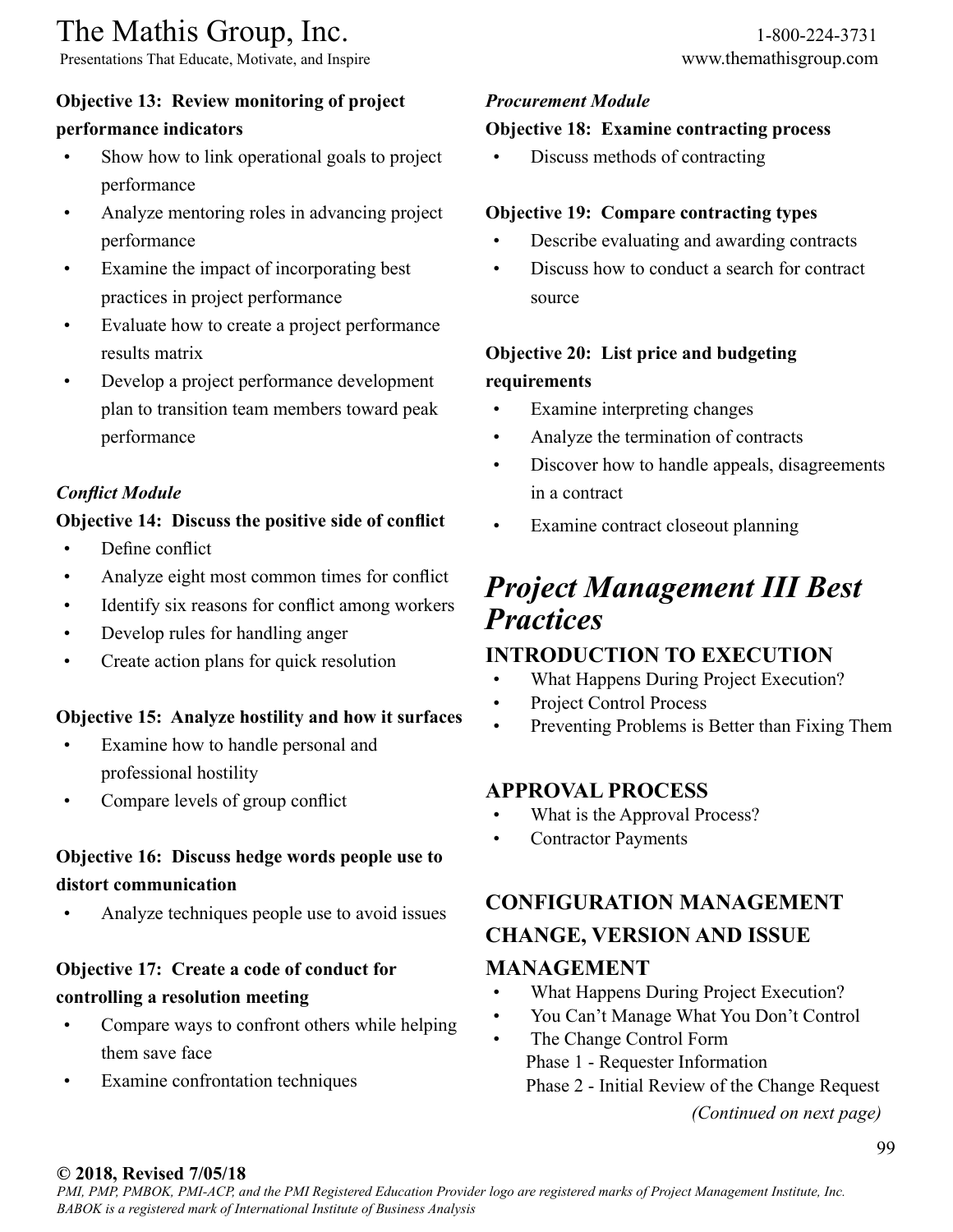Presentations That Educate, Motivate, and Inspire www.themathisgroup.com

Phase 3 - Initial Impact Analysis

Phase 4 - Final Review Results and Change Priority

- What is Issue Management
- The Issue Resolution Form
	- Phase 1 Requester Information
		- Phase 2 Initial Review of the Issues
		- Phase 3: Tracking

Phase 4: Final Review Results and Change Priority

## **CORRECTIVE ACTIONS**

- The Best of Plans Can Go Wrong
- Where Problems Come From
- Fix the Problem with a Recovery Plan

## **PROJECT REVIEWING**

- Review Process
- Informal Review Process
- The Status Review
- Team Meetings
- Executive Meeting
- Link to Change, Issue and Quality Management

## **RISK MONITORING AND MITIGATION**

- Preventing Problems
- What is After Risk Assessment?
- The Evolution of Risk Control
- Risk Monitoring is an Iterative Process
- Risk Manager
- Risk Meetings
- Ongoing Risk Identification
- Focus on Key Risk
- Risk Resolution
- Historical Record

## **TRACKING AND MONITORING**

## **PROJECT PERFORMANCE**

- Introduction to Project Tracking and Monitoring
- The Project Plan as the Road Map
- The Project Plan as the Baseline
- Why Tracking and Monitoring?
- How and What is to be Tracked
- When Should Tracking be Done?
- Activity and Schedule Tracking
- Monitoring
- Planned Versus Actual Costs
- Cost
- Update the Cost Model
- Document Assumptions
- Tracking and Monitoring Costs
- Estimate at Completion (EAC) Summary Report
- Financial Metrics
- Resource Loading Updates
- Steering Committee
- Continued on next page
- Independent Reviews
- Periodic Updates
- Managing External Project Managers

## **PROJECT CLOSE-OUT INTRODUCTION**

• Overview

## **POST-IMPLEMENTATION EVALUATION REPORT AND ARCHIVING**

- What is a Post Implementation Evaluation Report?
- Identifying and Addressing Success
- Who Prepares the Report?
- Collecting Project Data
- Where is the Archive Maintained
- How is the Archived Material Used?

## **RECOGNITION AND CELEBRATION OF**

## **SUCCESS**

- Recognition of Success
- What is Success?
- Conduct a Lessons Learned Session
- Document Lessons Learned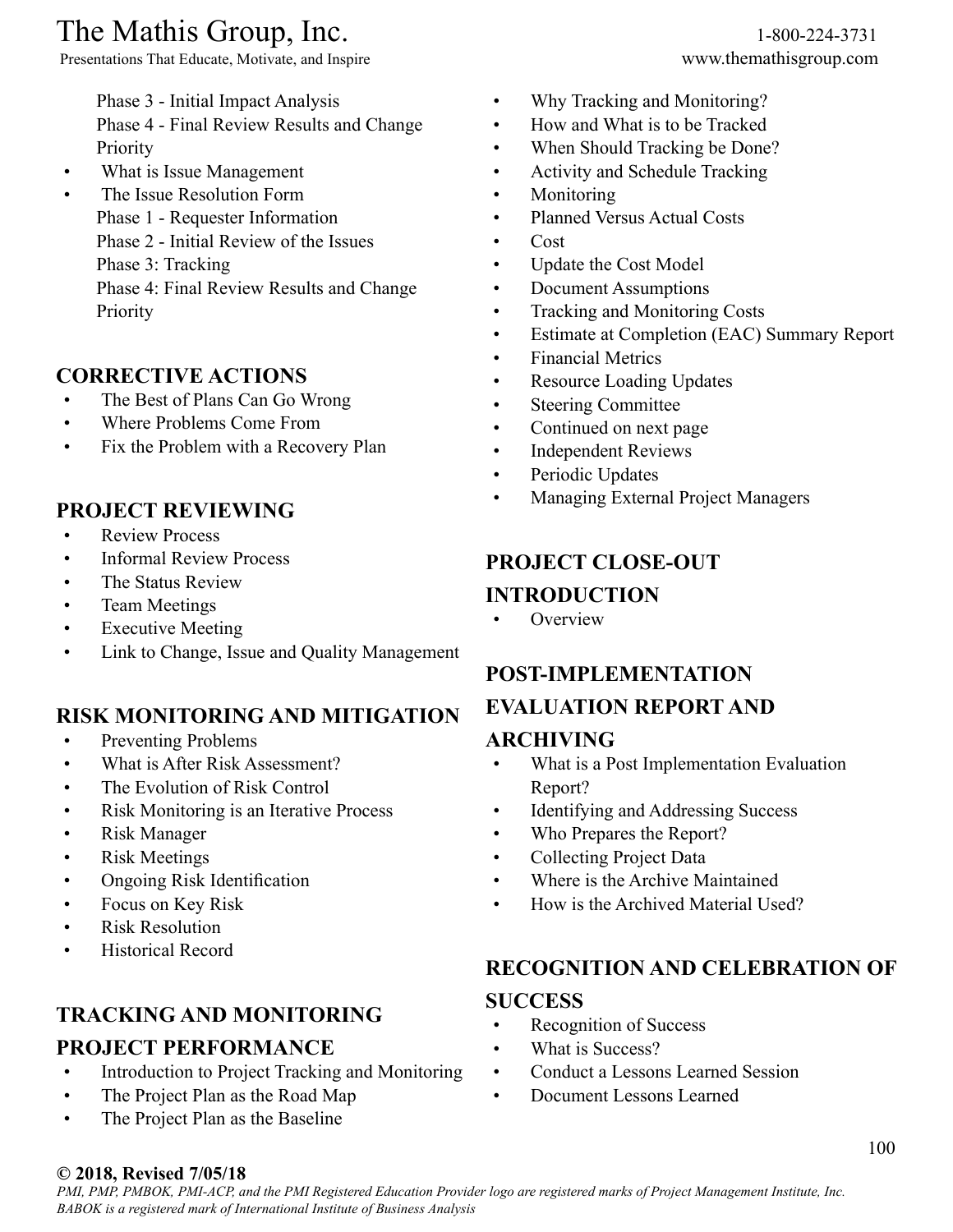Presentations That Educate, Motivate, and Inspire www.themathisgroup.com

# **Project Management 120 Hour Intensive Overview**

## **Overview**

*Course Description:* This intensive 120-hour course will focus on ways employees can run projects faster and more effectively. Participants will learn how to successfully create, monitor, and guide the project's scope and critical path, as well as how to manage multiple projects. Participants will diagnose and prevent problems such as scope creep, time slippage, and team conflicts.

*The 120-hour intensive is broken down into the following four courses. Each course is designed to be taught in four and half days. Below, each of the four courses is broken down, showing an overview, description of each course, and detailed objectives to demonstrate what will be taught.*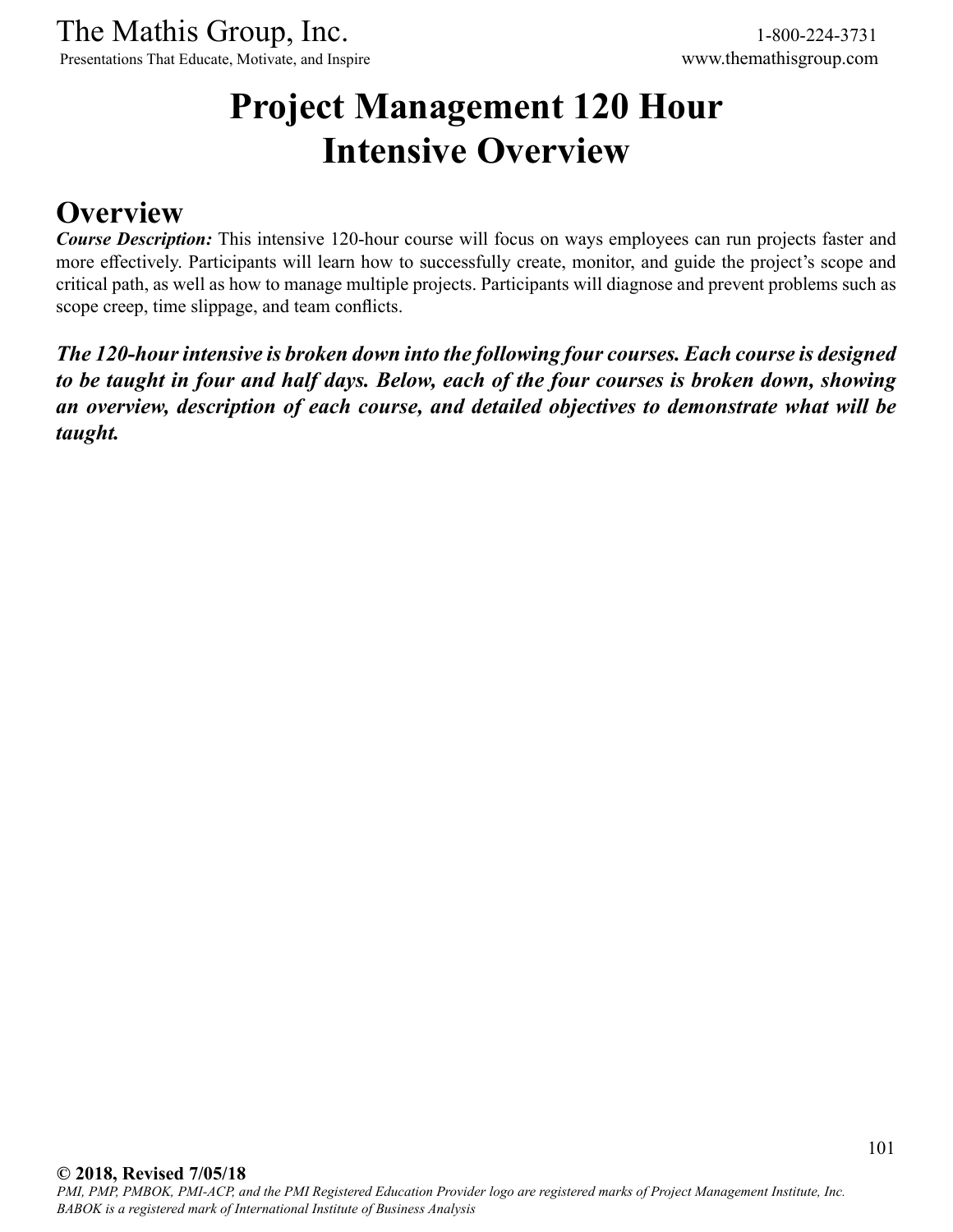Presentations That Educate, Motivate, and Inspire www.themathisgroup.com

# **Project Management I - 4 1/2 Day** *Initiating and Planning*

*PDUs - 30*

*PMI's Talent Triangle Breakdown* Technical - 13.50

Leadership - 12.00 Strategic - 4.50

#### *PMI's Certification Breakdown*

PMP/PgMP - 30.00 PMI-ACP - 16.50 PMI-SP - 17.25 PMI-RMP - 16.50 PfMP - 16.50 PMI-PBA - 16.50

*Course Description:* Participants will begin their journey into project management concepts, theories, and foundational processes. This is the first of four courses specifically designed to align with Project Management Institute's knowledge areas of the *PMBOK® Guide*. Each course will utilize both new content as well as best practices which will be taught from the best practices.

*Method of teaching: Students will use discussion, cases, and group activities to facilitate the course.*

#### *Course Objectives:*

*Initiating and Planning Module*

#### **Objective 1: Define the six step project**

#### **management process**

- Examine the project's life cycle
- Recognize five ways to give proper leadership within culture
- Design an agenda for the first project team meeting
- Identify the triple constraints of every project
- Define the project drivers
- Demonstrate interviewing techniques that will assist in determining project specifics
- Review constraint red flags to watch
- Show how to set, control, and monitor project scope
- Summarize major areas to brainstorm

## **Objective 2: Classify who to place on your project team**

Label role descriptions and project responsibilities when you have no position power

#### *Communication Module*

#### **Objective 3: Analyze the value of project**

#### **interviews**

- Evaluate how to approach people
- Identify perception
- Examine what impacts project perception
- Compare reducing perception differences
- Discuss how to gain understanding
- Demonstrate what to do when you mess up

*(Continued on next page)*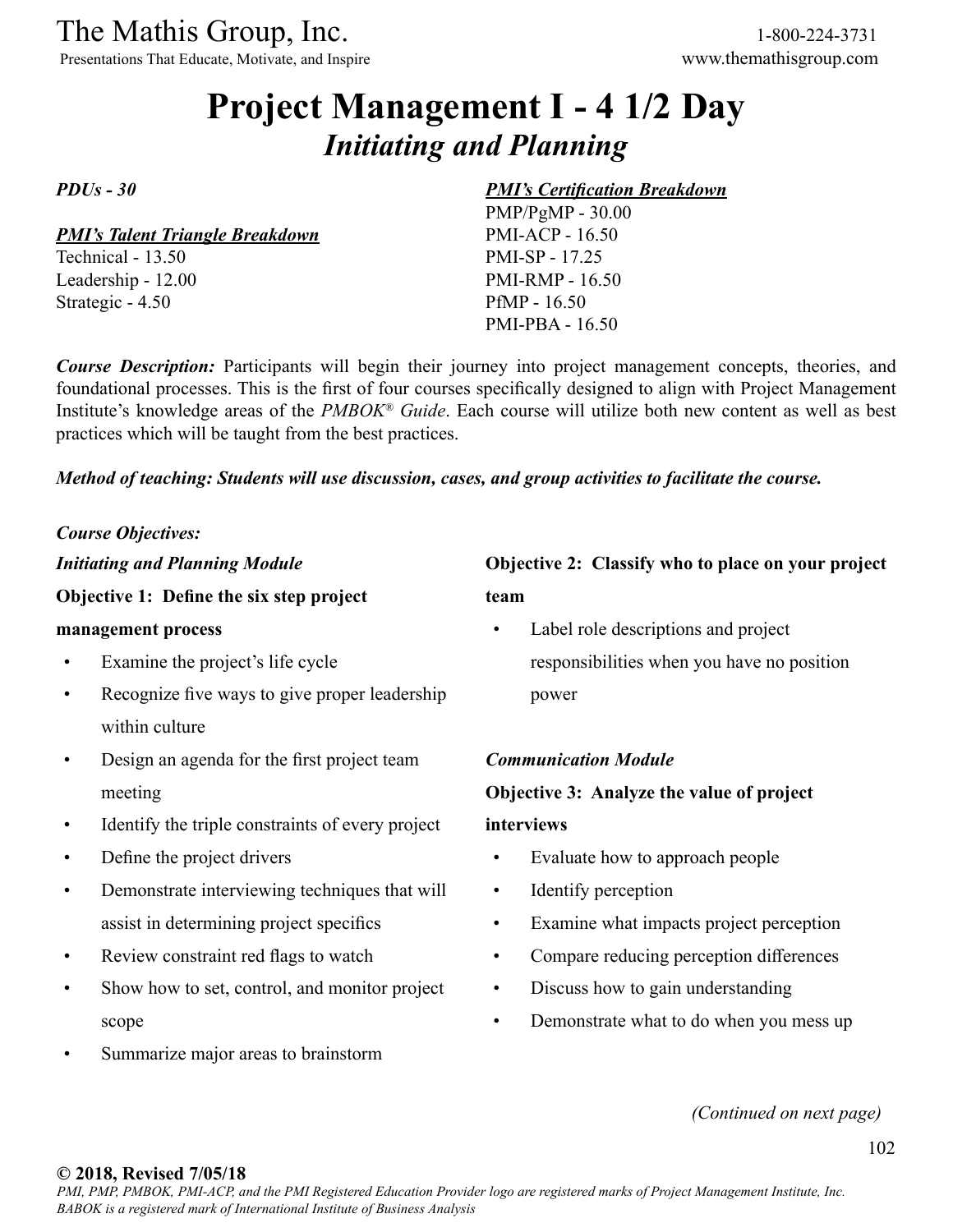Presentations That Educate, Motivate, and Inspire www.themathisgroup.com

## **Objective 4: Analyze communication styles**

- Develop ways to increase understanding
- Compare kinds of project communication
- Describe what communication should be communicated upline
- Examine reasons why communicating upline is extremely difficult

## **Objective 5: Identify questions to ask if miscommunication is common**

- Evaluate verbal softeners
- Detail characteristics of a poor listener
- Predict obstacles of listening during projects

## **Objective 6: Define project management's role in project meetings**

- Describe ingredients of effective project meetings
- Evaluate receiving feedback on performance
- Design responses to negative project feedback
- Compare techniques for disagreeing
- Discuss caution sights that a disagreement is turning into a conflict
- Formulate seven stages of intergroup conflict in project teams
- Describe ways to reduce intergroup conflict in project meetings

## *Project Facilitation Module*

## **Objective 7: Discuss the definition of project facilitation**

- Evaluate benefits of facilitation and how it will help your organization
- Discuss facilitation mess-ups during projects
- Examine the creation and usage of a code of conduct for the session
- Assess core duties which facilitators must do before, during and after a facilitation session
- Discuss best practices for setting meeting objectives and goals

## **Objective 8: Analyze body language and tone of voice which individuals use to communicate**

- Examine ways to clarify body language of others
- Discuss five useful ways for brainstorming during projects
- Analyze the proper usage of questions to engage the audience
- Formulate paraphrasing techniques for clarifying the meaning and message of others
- Compare different ways to use probing, bridging and redirecting skills
- Discuss the positives of having a devils advocate in project teams
- Examine professional ways to handle the negative participant

*(Continued on next page)*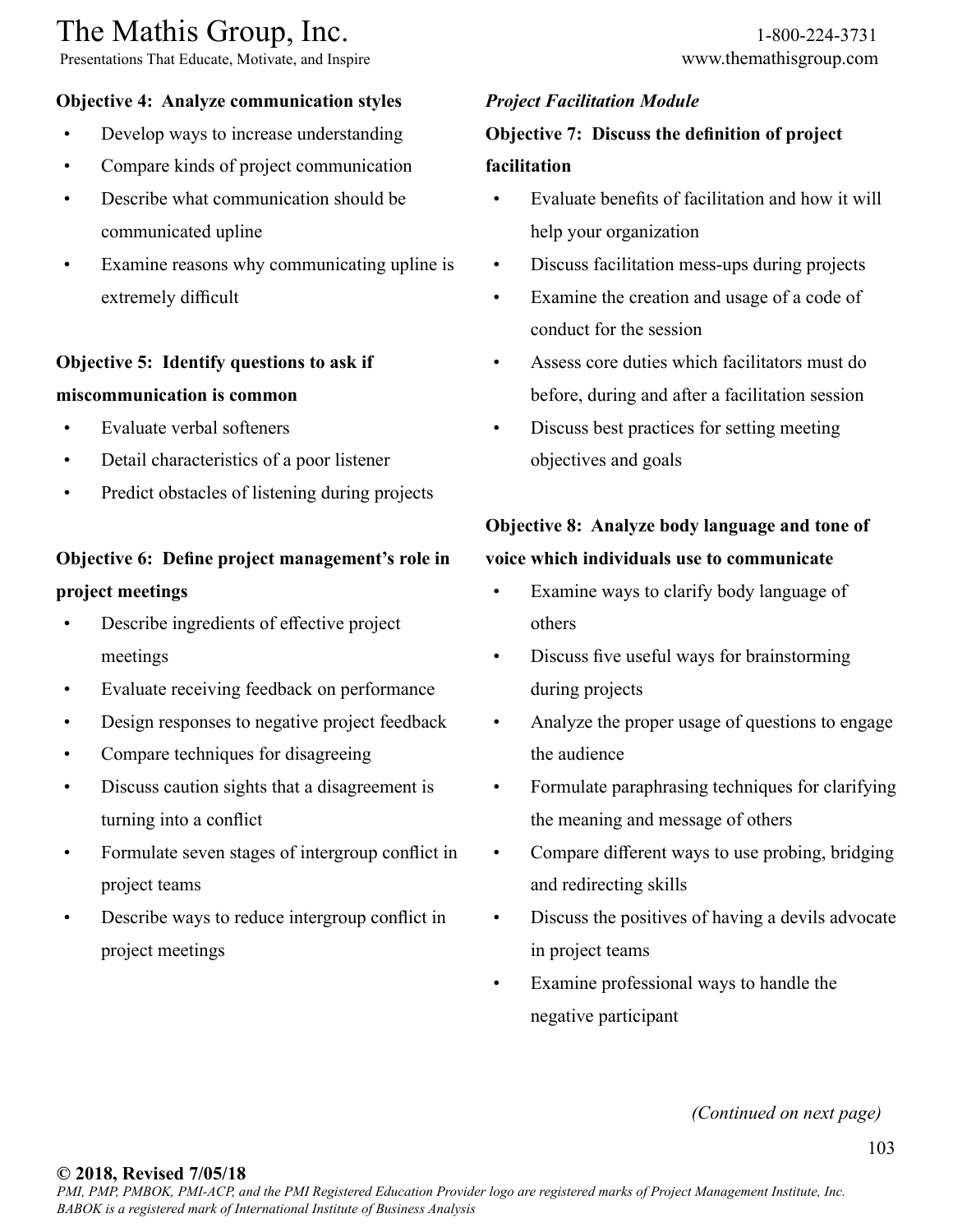Presentations That Educate, Motivate, and Inspire www.themathisgroup.com

- Analyze assertiveness techniques to be used by facilitators
- Formulate a standard preparation plan for starting a facilitation
- Examine best ways to be prepared for facilitation sessions
- Discuss best practices for ending a facilitation session

## **Objective 9: Describe the role and functions of a recorder in project teams**

- Discuss best practices for the recorder and creating minutes for determined actions
- Design rules for when using a buddy system during a facilitation session

## **Objective 10: Analyze tactics for handling resistance in project meetings**

• Evaluate the impact of conflict to the participants

## *Project Team Time Management Module*

## **Objective 11: Discuss myths and realities of time management**

- Examine excuses for not managing your individual time
- Define roles and responsibilities which demand time
- Examine how to balance your time to create total human wellness in your life

## **Objective 12: Review qualities of time management**

• Define guidelines of time management

## **Objective 13: Evaluate causes of procrastination**

- Compare ways to stop procrastination
- Describe ways of dealing with deadlines
- Organize to set proper deadlines
- Create goals to help budget your time
- Evaluate the four D's in managing time more effectively
- List ways to say "No"
- Explain how to set and establish priorities
- Identify ways to plan your work and learn how to plan
- Create ways to handle the paper work
- Discuss time tips on interruptions and decisiveness
- Discuss time tips on the telephone and in meetings
- Formulate time tips on personal habits
- Evaluate how to organize yourself

## *Project Management I Best Practices* **PROJECT MANAGEMENT OVERVIEW INTRODUCTION**

- Project Management Methodology Concept
- What is a Project?
- Roles and Responsibilities
- Planning Process

*(Continued on next page)*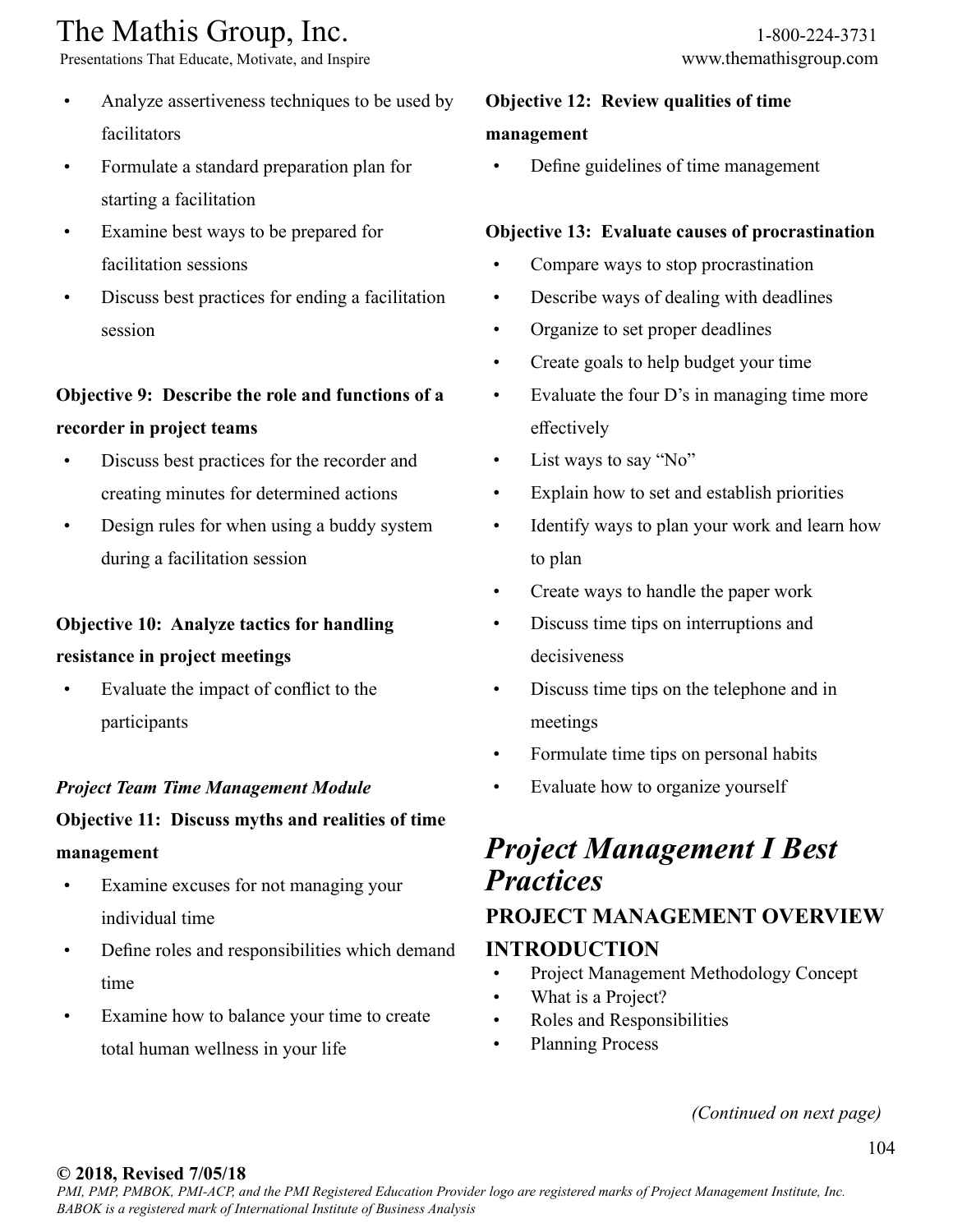Presentations That Educate, Motivate, and Inspire www.themathisgroup.com

## **PROJECT INITIATING AND CONCEPT**

## **DEVELOPMENT**

- What is Project Management Methodology?
- Project Management is an Iterative Process
- The Relationship of Project Management to the System Development Life Cycle (SDLC)
- Applicability of the Methodology
- Tailoring of the Methodology to Specific Project and Specific Organizations
- Continual Improvements

## **WHAT IS A PROJECT?**

- What is a Project?
- Temporary Process
- Well-Defined Goals
- Project Constraints
- What is Project Management?

## **ROLES AND RESPONSIBILITIES**

- Roles and Responsibilities
- Who is Part of the Project Team?
- Importance of Stakeholders
- Project Manager
- Project Sponsor
- Steering Committee
- Development Team
- Configuration Management
- Quality Assurance
- End User
- Project Review Team Management
- Division of Purchases

### **PLANNING PROCESS**

- The Evolving Plan
- The Planning Process
- Planning in the Initiating Phase
- Planning in the Planning Stage
- Planning in the Project Start-up Stage
- Planning in the Project Execution Stage
- Planning in the Project Close-Out Stage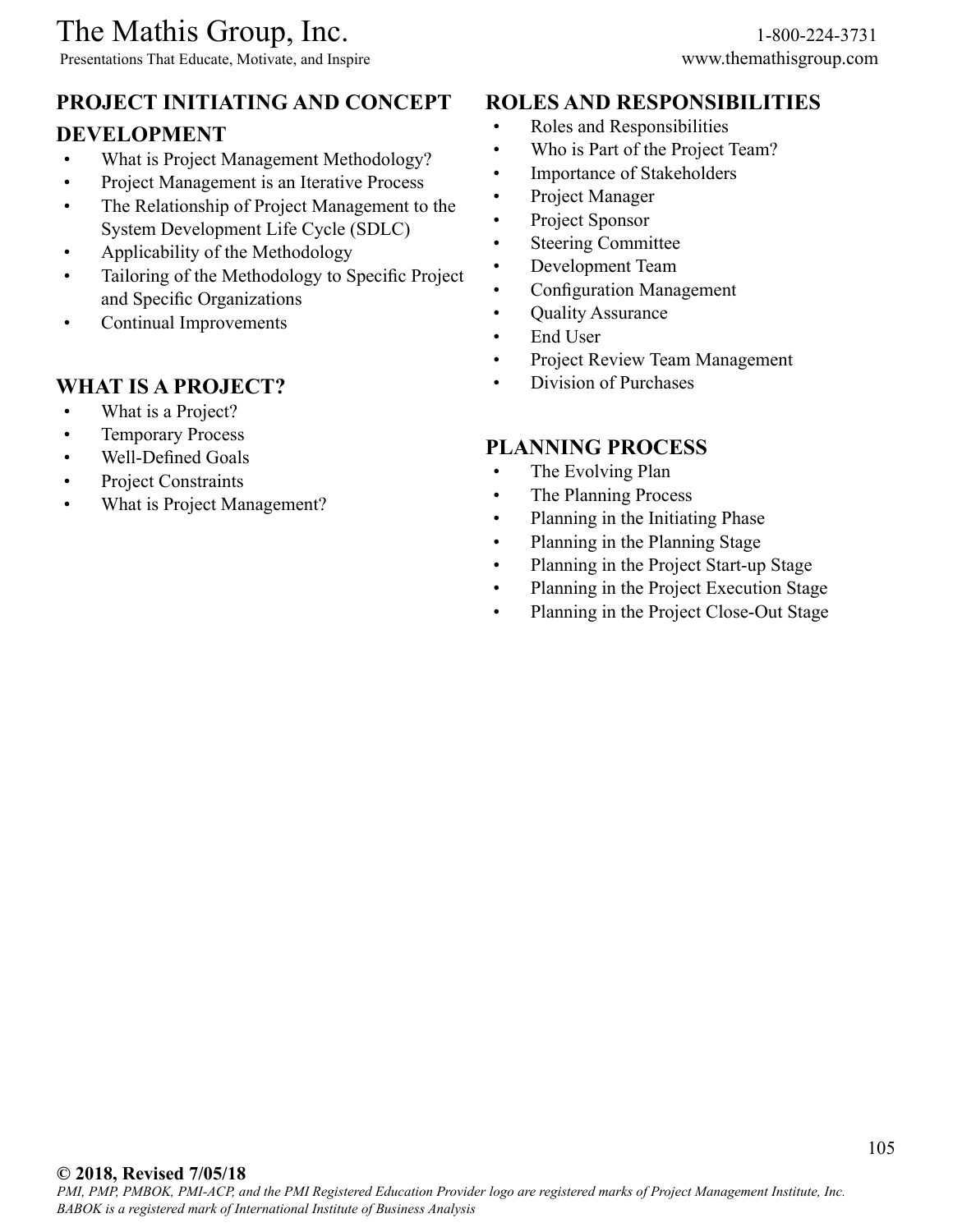Presentations That Educate, Motivate, and Inspire www.themathisgroup.com

# **Project Management II - 4 1/2 Day** *Planning, Staffing, and Project Start Up*

*PDUs - 30*

*PMI's Talent Triangle Breakdown* Technical - 14.00

Leadership - 12.00 Strategic - 4.00

#### *PMI's Certification Breakdown*

PMP/PgMP - 30.00 PMI-ACP - 16.00 PMI-SP - 17.50 PMI-RMP - 16.00 PfMP - 16.00 PMI-PBA - 16.00

*Course Description:* Participants will focus on how to conduct the initiating and planning phase of the project. This course will focus on scheduling, creating a work breakdown structure, and planning for human resource needs. In planning for human resource needs, participants will study behavioral skills that will help motivate, equip, and keep project team members accountable and on task. This section is aligned with Project Management Institute's knowledge areas of the *PMBOK® Guide*. Each course will utilize both new content as well as best practices.

#### *Method of teaching: Students will use discussion, cases, and group activities to facilitate the course.*

*Course Objectives:*

*Planning, Staffing, Project Start Up Module*

## **Objective 1: Manage brainstorming and planning**

#### **meetings**

• Create a modified code of conduct for running an empowered team

## **Objective 2: Examine forms in scheduling a project and possible scheduling issues**

- Formulate a Work Breakdown Structure
- Discover how to track multiple projects
- Evaluate a real time line
- Evaluate why time calculations are wrong
- Examine characteristics of a milestone
- Analyze strengths and weaknesses of a Gantt chart
- Define the critical path
- Evaluate the strengths and weaknesses of a critical path
- Discuss how to handle delays
- Discuss effects of a late start

**Objective 3: Examine steps in creating a project budget and developing a master budget control process**

• Discuss implementation of project plan

*(Continued on next page)*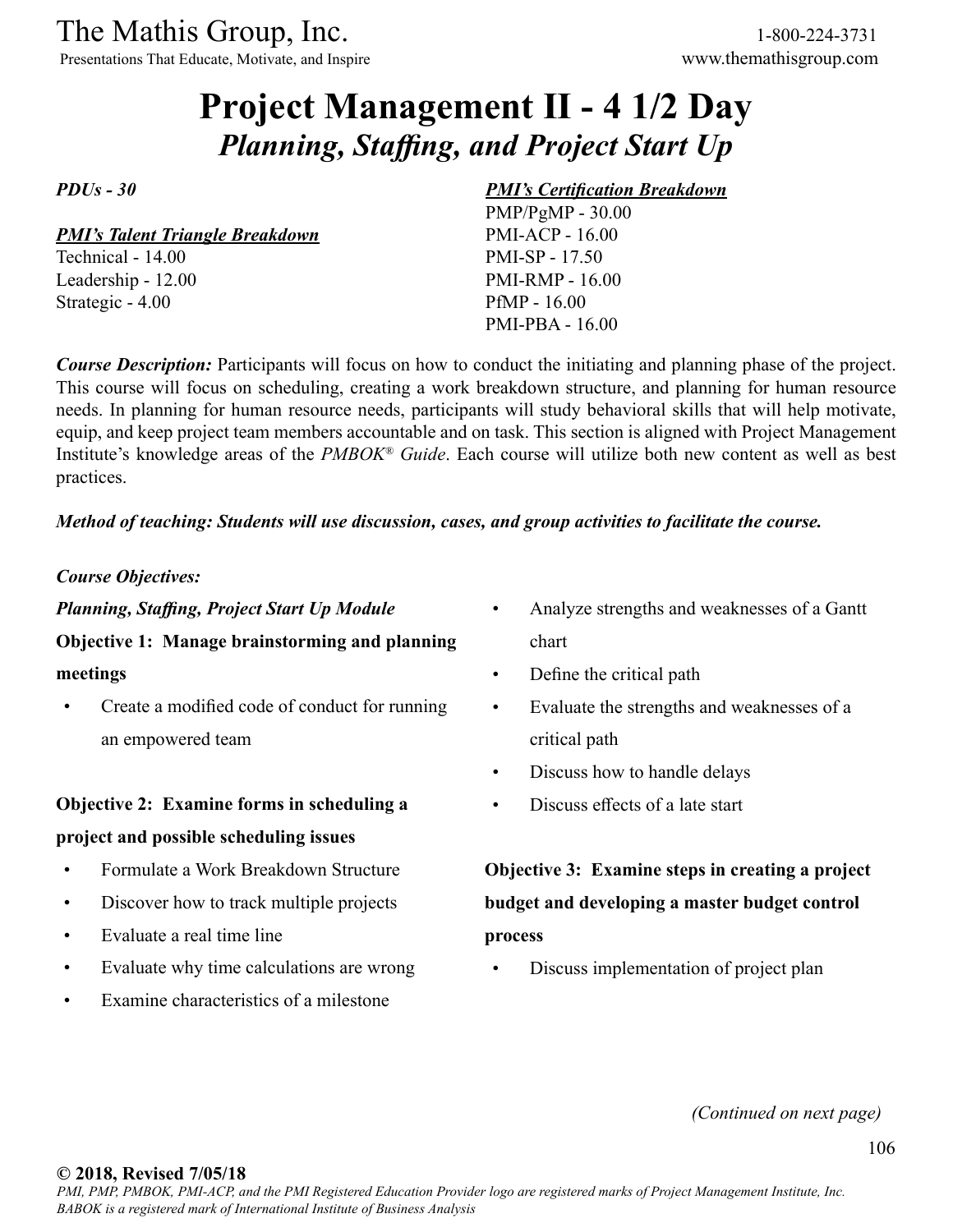Presentations That Educate, Motivate, and Inspire www.themathisgroup.com

## *Managing Team Module*

## **Objective 4: Analyze job responsibilities**

- Discuss a priority checklist
- Assess modern day accountability myths

## **Objective 5: Evaluate how to coach the project**

### **team toward success**

- Develop workers with new skills
- Discuss values of successful coaching of project teams
- Analyze common coaching mistakes of project teams
- Develop a Mission Statement and Vision
- Identify vision through leadership
- Examine why visions fail
- Evaluate where you are going
- Explain tough-minded leadership
- Examine strategies for creating trust
- Define ways to equip and empower

## **Objective 6: Contrast different change strategies**

- Classify why project teams block change
- Choose ways to reduce project team resistance
- Evaluate changes which support goals
- Develop core values

## **Objective 7: Describe requirements for being an**

## **overcomer on project teams**

- Analyze two types of motivation within a project team
- Examine ways to align motivational techniques to workers
- Analyze the disciplining of project team members and ways for changing behavior
- Identify how to track project team members

### *Change Module*

### **Objective 8: Discuss the definition of change**

- Identify proactive and reactive characteristics
- Analyze why people resist change
- Evaluate four types of change
- Examine five roles of change agents
- Explain the drivers of change
- Classify the roadblocks to change
- Predict three areas that impact change on people
- Assess five new focuses from change
- Examine six ways fear hinders change
- Evaluate seven qualities of a paralyzed state
- Identify eight factors that determine a person's viewpoint
- Compare four ways people respond to change
- Evaluate when to create change quickly or gradually
- Formulate a checklist to help determine resistance
- Identify how to deal with setbacks

*(Continued on next page)*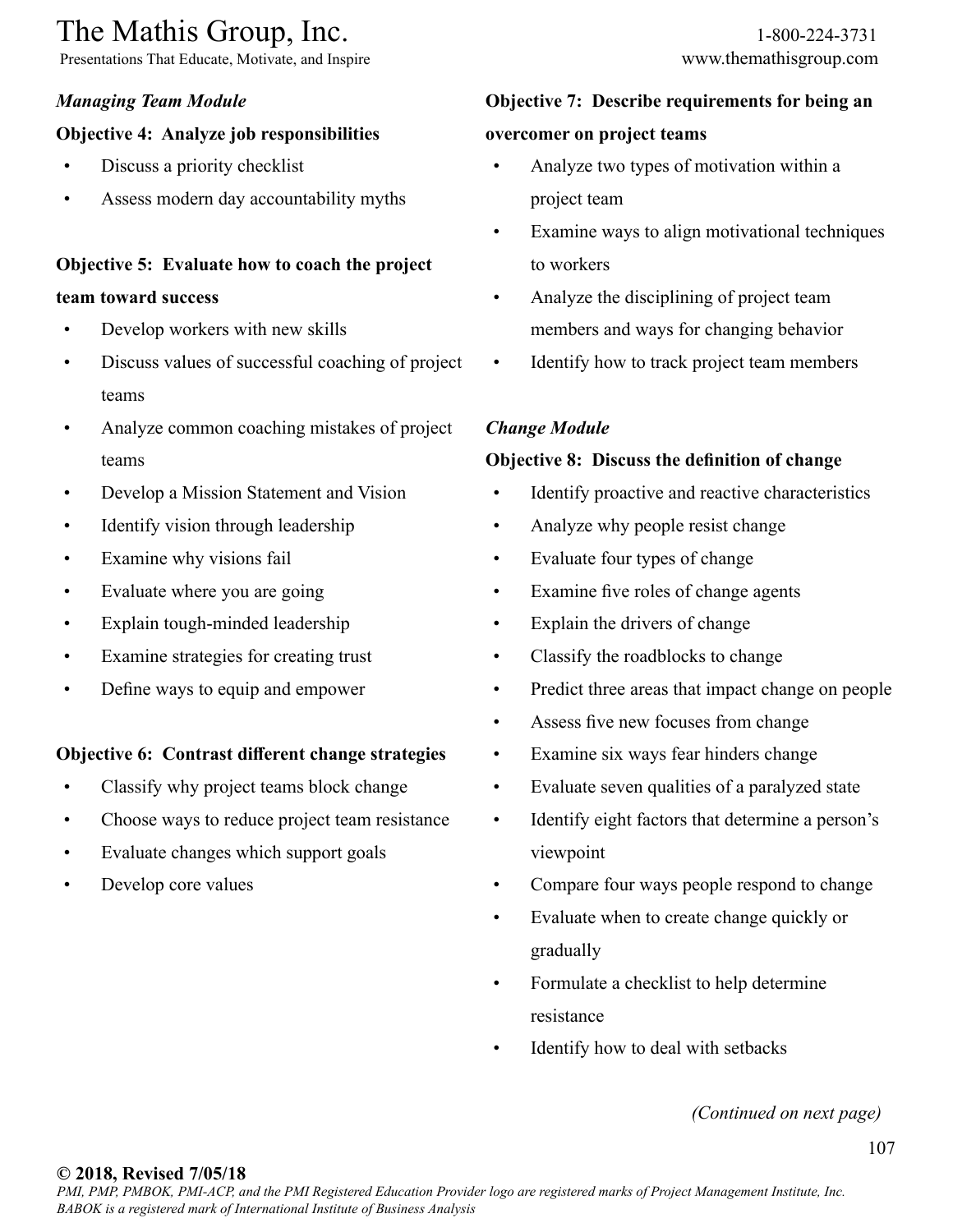Presentations That Educate, Motivate, and Inspire www.themathisgroup.com

## **Objective 9: Create a strategy for change**

- Perform a force field analysis
- Create an action plan

### *Conflict Module*

### **Objective 10: Discuss the positive side of conflict**

- Define conflict
- Analyze eight most common times for conflict
- Identify six reasons for conflict among workers

### **Objective 11: Examine rules for handling anger**

- Choose words to use that help
- Create action plans for quick resolution
- Analyze hostility and how it surfaces
- Examine how to handle personal and professional hostility
- Compare levels of group conflict

### **Objective 12: Review active listening skills**

- Discuss hedge words people use to distort communication
- Analyze techniques people use to avoid issues
- Review seven stages of group conflict

### **Objective 13: Create a code of conduct for**

#### **controlling a resolution meeting**

- Compare ways to confront others while helping them save face
- Examine confrontation techniques
- Review assertiveness techniques
- Apply facilitation skills for allowing everyone to be heard
- Discuss the facilitator's responsibilities
- Create questions to guide others through the process
- Analyze ways to prevent arguing
- Discuss times to make amends

## *Project Management II Best Practices* **PROJECT INITIATING AND**

## **DEFINITION INTRODUCTION**

- The Initiating Phase
- Elements of the Initiating Phase
- Project Management Phases
- Business Case/Project Statement
- Enterprise Projects or Programs
- Business Analysis
- **Concept Review**
- The Concept Atmosphere
- Problems during the Initiating Phase

### **BUSINESS CASE**

- Elements of the Business Case/Project **Statement**
- Who Does What
- How Should the Business Case/Project Statement be Developed
- A Plan for Planning
- Time frame for Completion
- Business Case Form
- Alternate Approaches to the Preparation of a Business Case
- Level of Detail
- Recommended Formats for Three Levels of Business Case
	- A. Business Case for a Mini Project
	- B. Business Case for a Medium Sized Project
	- C. Business Case for a Very Large Project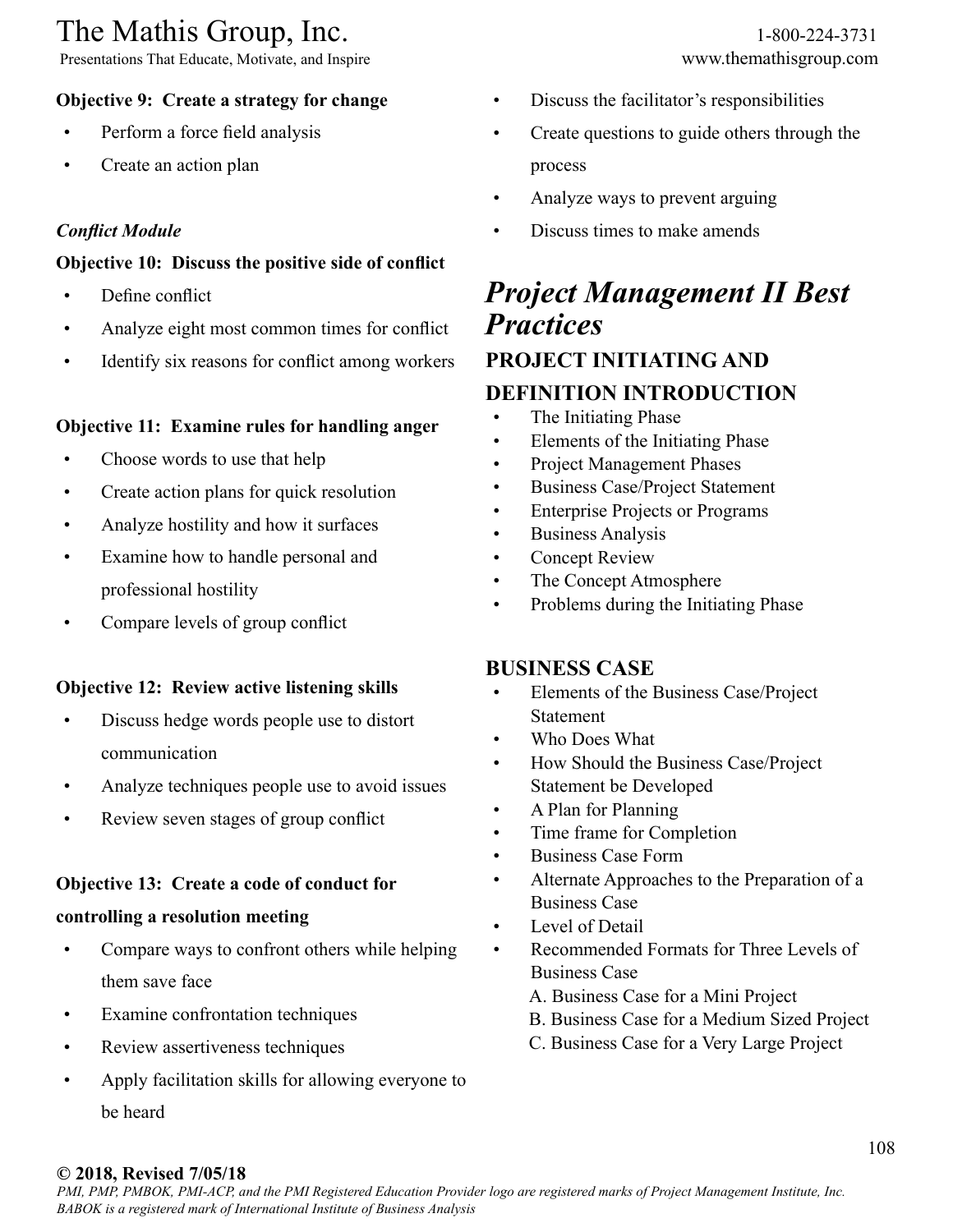Presentations That Educate, Motivate, and Inspire www.themathisgroup.com

# **Project Management III - 4 1/2 Day** *Budgeting, Quality, and Risk*

*PDUs - 30*

*PMI's Talent Triangle Breakdown*

Technical - 19.00 Leadership - 6.00 Strategic - 5.00

### *PMI's Certification Breakdown*

PMP/PgMP - 30.00 PMI-ACP - 11.00 PMI-SP - 11.00 PMI-RMP - 18.75 PfMP - 11.00 PMI-PBA - 11.00

*Course Description:* Participants will focus on additional planning of the project while examining issues such as risk, budgeting, and how to maintain quality throughout the project. Specifically, this course will focus on conducting risk analysis, problem solving, handling conflict, and maintaining quality throughout the entire project. In Phase III, when planning the budget, quality and risk are aligned with Project Management Institute's knowledge areas of the *PMBOK® Guide*. Each course will utilize both new content as well as best practices.

*Method of teaching: Students will use discussion, cases, and group activities to facilitate the course.*

### *Course Objectives: Budgeting, Quality, and Risk*

# **Objective 1: Identify seven things which must be**

### **communicated in every project**

- Review who should be communicated to
- Evaluate the results of poor communication
- Identify a checklist for team meetings
- Analyze signs of poor updates
- Describe ways to communicate bad news

### *Quality Module*

### **Objective 2: Compare old and new philosophies in project management**

- Define quality for today's projects
- Identify a prevention mentality rather than a reactive one
- Evaluate data that must be analyzed

### **Objective 3: Set guidelines for executing**

### **continuous quality through the project**

- Examine continuous process improvement for project processes
- Develop rules for continuous improvement
- Analyze where continuous improvement can help
- Discuss symptoms of quality concerns in past and future projects
- Design a continuous improvement project team's concern
- Judge ways to reduce resistance from organizational culture
- Compare roadblocks to continuous improvement and quality initiative

*(Continued on next page)*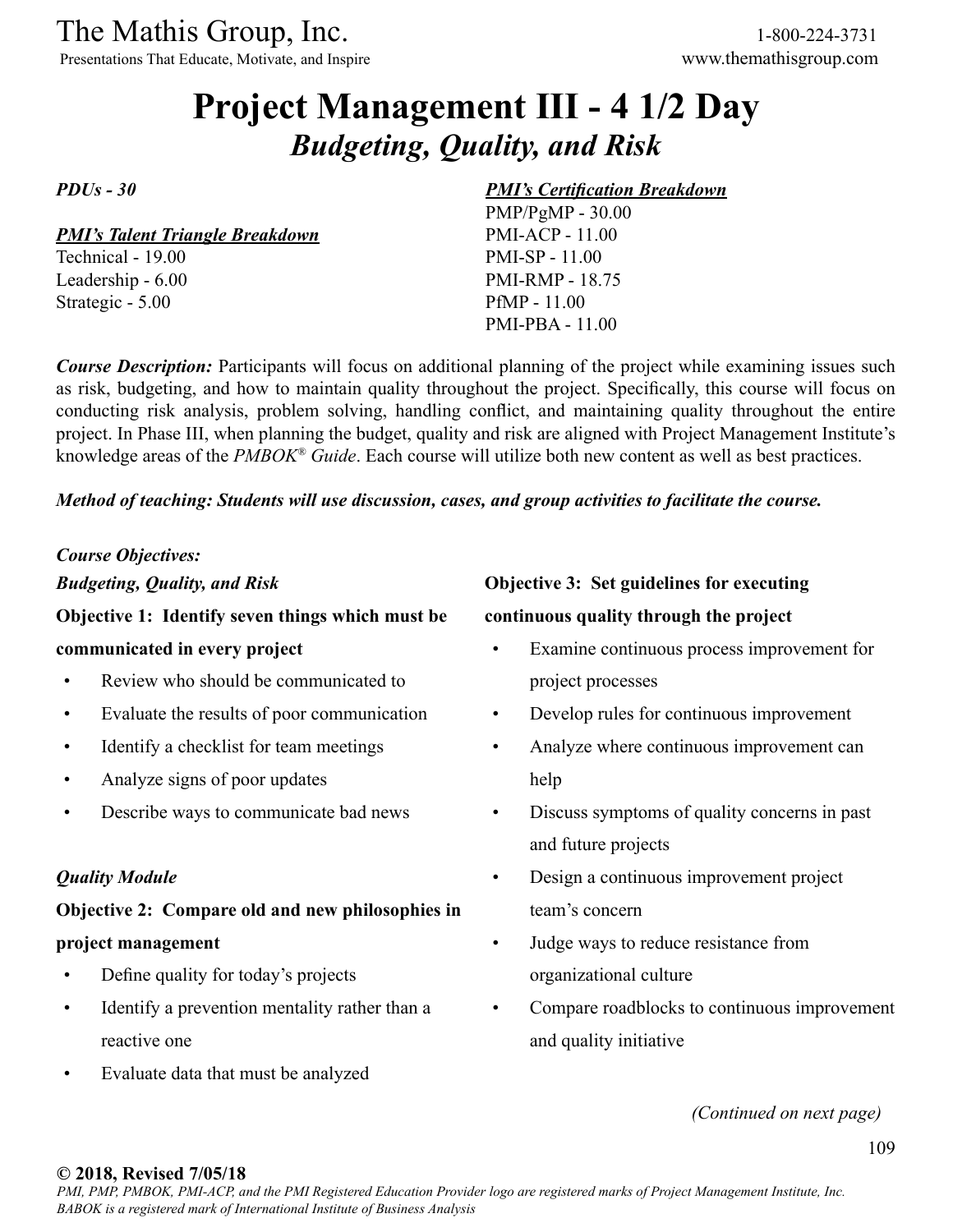Presentations That Educate, Motivate, and Inspire www.themathisgroup.com

# **Objective 4: Predict characteristics to the cost of**

### **quality in projects**

- Choose techniques for involving co-workers
- Evaluate Deming's seven deadly diseases
- Identify Juran's six-step approach to quality
- List steps for creating a quality action plan in projects
- Discuss implementation of the quality action plan
- Examine ways of monitoring the quality action plan
- Identify the strengths and weaknesses of Gantt charts
- Discuss the strengths and weaknesses of CPM charts

### *Problem Solving Module*

## **Objective 5: Classify who should be on the problem solving team**

- Evaluate why participation helps solve the problem faster
- Discuss benefits of problem solving analysis in projects
- Review what influences the problem solving experience in projects
- Define the problem solving processes for successful projects
- Assess the resources needed to fulfill the problem solving plan
- Compare what to do if you inherit a goofy solution
- Perform a SWOT Analysis
- Evaluate the four steps to Force Field Analysis
- Discuss the benefits of Force Field Analysis

# **Objective 7: Define contingency planning and examine the crisis correctly**

- Evaluate how to implement the solution
- Discuss seven keys to problem solving implementation
- Identify the seven reasons for implementation failure

### *Negotiation Module*

### **Objective 8: Analyze the benefits of negotiations**

- Examine killer mistakes in negotiations
- Evaluate three ways of bargaining
- Discuss the three views of preparation
- Identify techniques for personal preparation
- Assess preparation techniques to counter your opponent

### **Objective 9: Design and arrange the first session**

- Review how and why to set parameters in project negotiations
- Classify techniques for handling emotionally charged issues

*(Continued on next page)*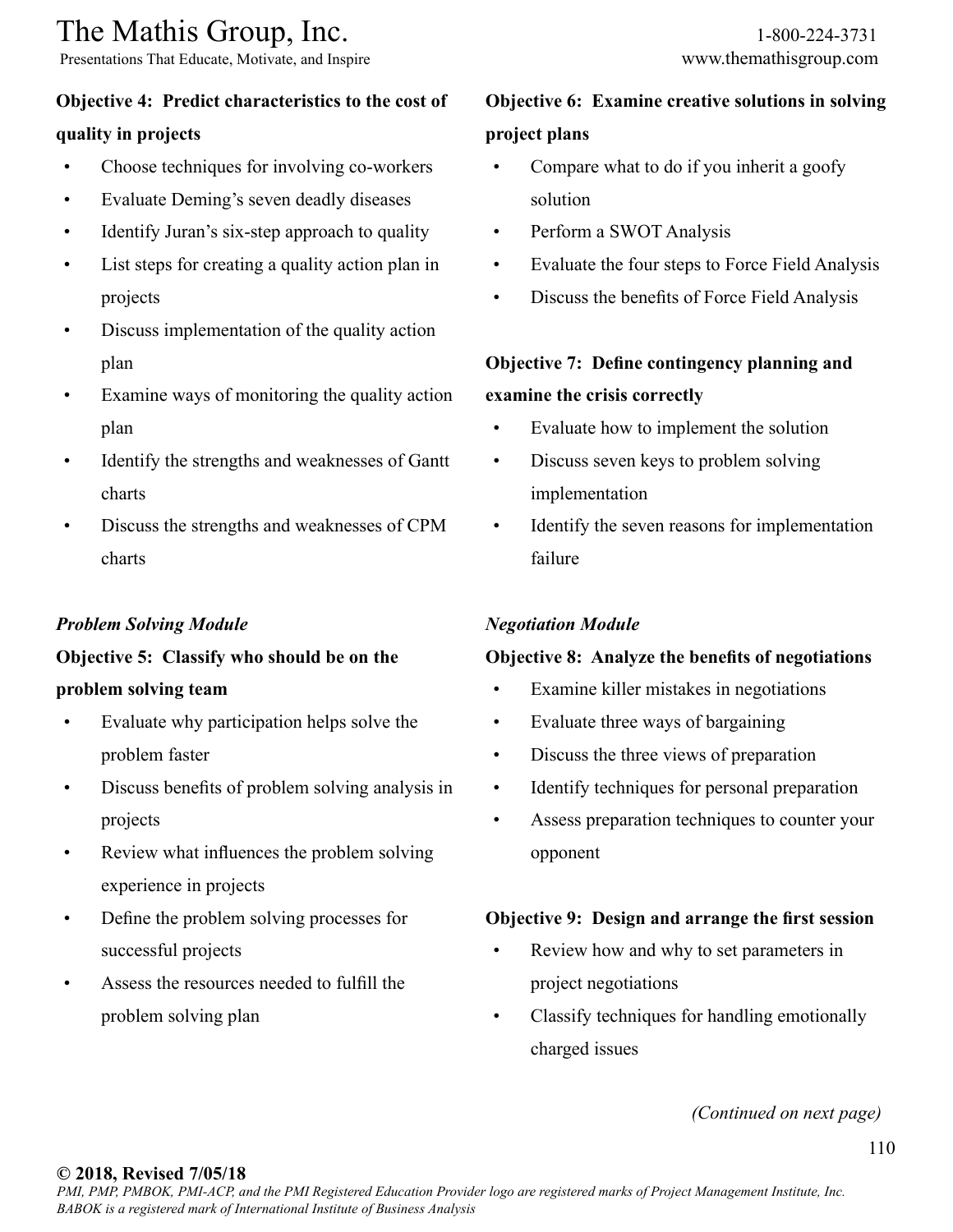Presentations That Educate, Motivate, and Inspire www.themathisgroup.com

- Identify standard negotiation funneling practices
- Design questions that benefit your position while working on projects
- Discuss words to use in the questions for greater impact

# **Objective 10: Analyze barriers to overcome during negotiations**

- Identify guidelines for examining the opponent's position
- Evaluate research techniques for checking out the opponent

### **Objective 11: Examine ways to overcome price**

### **objections in project resources**

- Discuss the benefits of reinforcing price before negotiations
- Analyze standard negotiation strategies
- Identify techniques to use to follow up after the deal is made

# *Project Management III Best Practices*

### **PROJECT MANAGEMENT PLANNING**

- Planning is the Seed for Success
- Responsibilities
- **Terminology**

## **PLANNING PROCESS AND PROJECT**

### **PLAN**

- What is Project Planning
- The Planning Process
- Importance of the Project Plan
- Steps in the Planning Process
- Overview of Project Scheduling

# **ACTIVITY DEFINITION AND**

### **SEQUENCING**

- Develop Project Tasks
- Define Task Relationships
- Defining Deliverables
- Development of a Project Schedule
- Define Precise and Measurable Milestones
- Steps to Creating a Project Schedule
- Estimate Task Duration
- Define Priorities
- Define Critical Path
- Document Task Relationship
- Document Assumptions
- Review the Results

### **BUDGETING**

- Overview of Project Budgeting
- Identify Cost Factors
- Project Estimate Summary Worksheet
- Instructions for the Project Estimate Summary Worksheet
- Document Assumptions
- Review the Cost Estimates
- Estimated Cost at Completion Report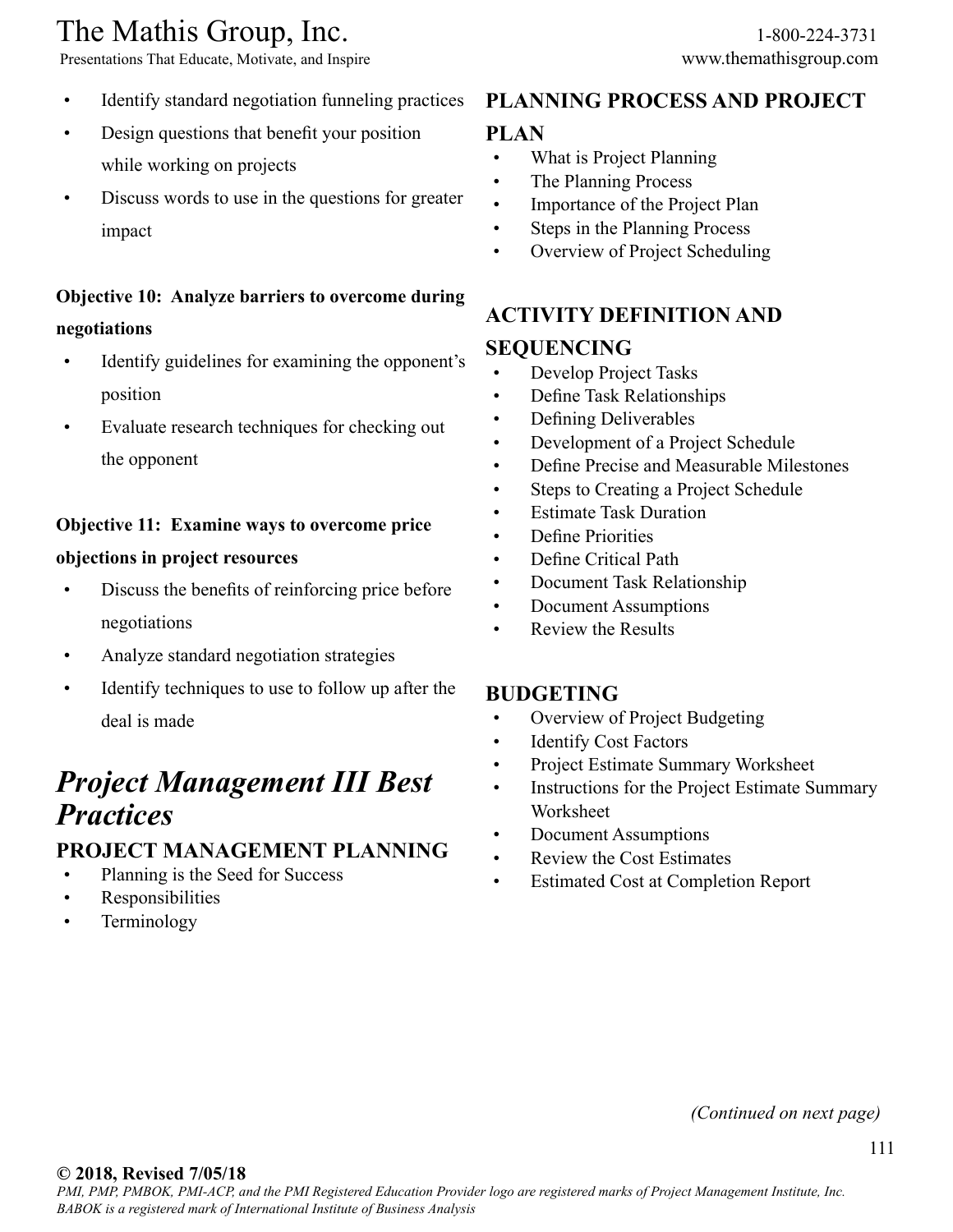Presentations That Educate, Motivate, and Inspire www.themathisgroup.com

### **CONFIGURATION MANAGEMENT**

- Configuration Management
- Configuration Management Organization
- Configuration Management Plan
- Tasks During the Planning Phase
- Relationship to Quality Management
- Authority and Responsibility
- Control Items
- Configuration Management Procedures
- Storage of Control Items
- Configuration Management Goes Beyond Development

### **QUALITY PLANNING**

- Quality Process
- Creating the Quality Plan
- Responsibility for Quality
- Independence of the Quality Assurance Team
- Checklist
- References

### **REQUIREMENTS DEFINITION**

- Importance of Project Requirements
- When are Requirements Defined?
- Requirements Specifications
- Who Defines Requirements?
- Requirements Traceability
- Approvals
- Managing Requirements Changes
- References

### **RESOURCE PLANNING**

- Overview of Resource Planning
- Determining the Size of the Team
- Determining Required Skills
- Identifying Required Non-Labor Assets
- Define Resource Profiles
- Forming the Team
- Support Functions
- Define Assumptions

### **RISK MANAGEMENT PLAN**

- Identify Risks
- Risk Management Process
- Responsibility for Risk Identification
- Risk Management Worksheet Instructions
- Contingency Planning
- Risk Management Worksheet Sample
- Suggested Preventive and Contingency Measures
- Risk Identification Summary (Top Five Risk)

### **PROJECT PLAN FORMAT**

- The Project Plan Template
- Plan Approval
- Project Summary
- Project Charter
- Project Trade Off Matrix and Status Summary
- Project Organization
- Activity List / Work Breakdown Structure
- Work Product Identification
- Project Schedule
- Estimated Cost at Completion
- Resource Loading Profiles
- Requirements
- Risk Management Plan
- Configuration Management Plan
- Quality Plan
- Top Five Issues
- Issue Item Status
- Action Item Status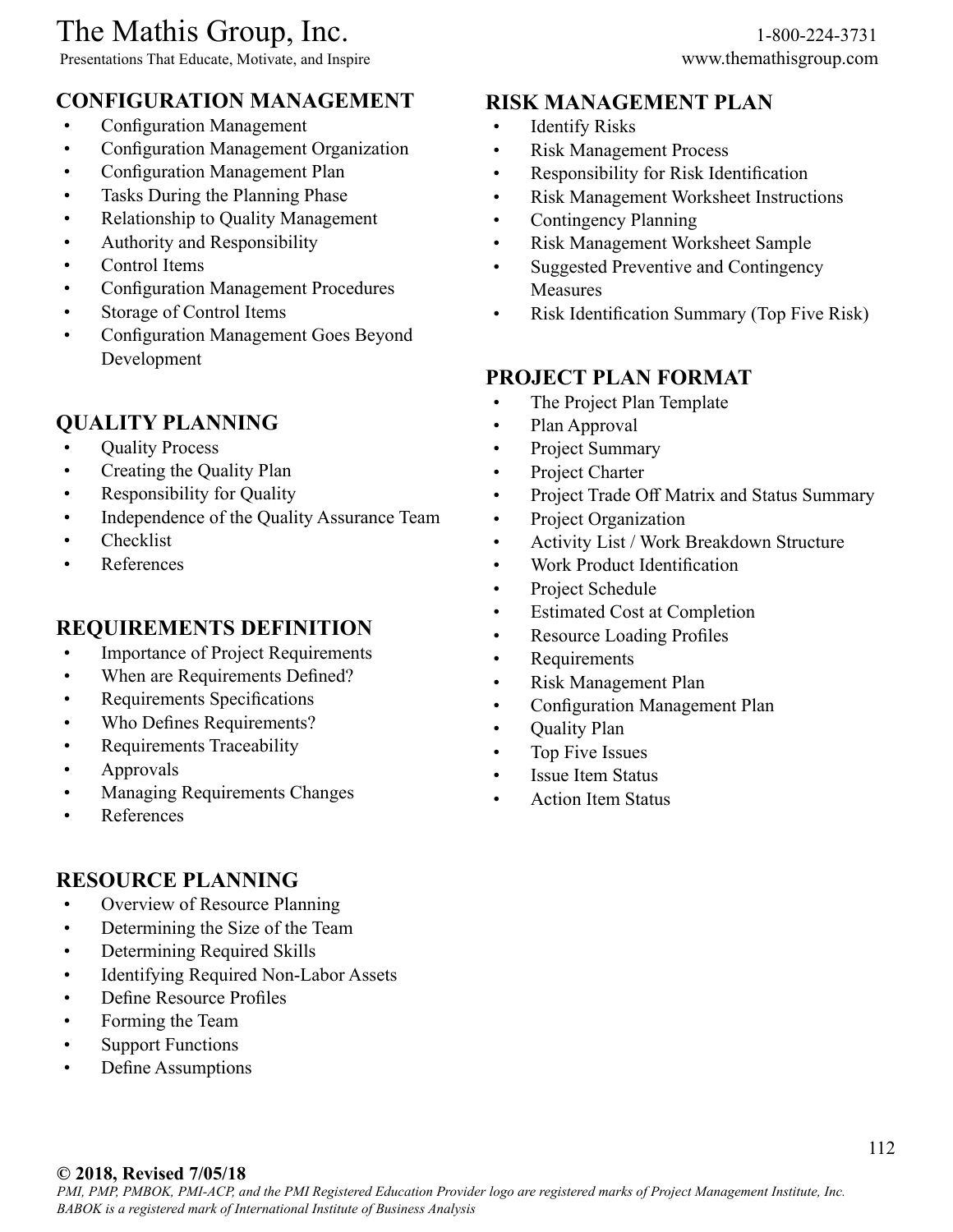Presentations That Educate, Motivate, and Inspire www.themathisgroup.com

# **Project Management IV - 4 1/2 Day** *Project Execution, Monitoring, and Close Down*

*PDUs - 30*

*PMI's Talent Triangle Breakdown*

Technical - 13.50 Leadership - 12.50 Strategic - 4.00

### *PMI's Certification Breakdown*

PMP/PgMP - 30.00 PMI-ACP - 16.50 PMI-SP - 16.50 PMI-RMP - 18.50 PfMP - 16.50 PMI-PBA - 16.50

*Course Description:* Participants will focus on monitoring and executing the project while moving into the close down phase of the project. Additional focus will be on problem solving and delivering quality customer service and value, regardless of if the customer is internal or external. Participants will discuss and participate in analysis of measuring the individual performance of team members. This section also focuses on how to properly hand the project off to the customer for an effective transition. Phase IV is aligned with Project Management Institute's knowledge areas of the *PMBOK® Guide*. Each course will utilize both new content as well as best practices.

### *Method of teaching: Students will use discussion, cases, and group activities to facilitate the course.*

### *Course Objectives:*

### **Objective 1: Describe ways to communicate bad**

#### **news**

• Classify how to manage the project through influence rather than power

#### **Objective 2: Summarize danger signals to watch**

- Assess how to crash a project
- Apply close down checklists and handoff procedures
- Identify phase out of the project
- Perform a postmortem
- Review current hindrances facing organizations

#### *Customer Service Module*

**Objective 3: Analyze why every project should be concerned about customer service**

- Compare customer expectations to customer deliverables
- Define customer service for both internal and external customers in projects
- Evaluate customer expectations for projects
- Examine top customer complaints

*(Continued on next page)*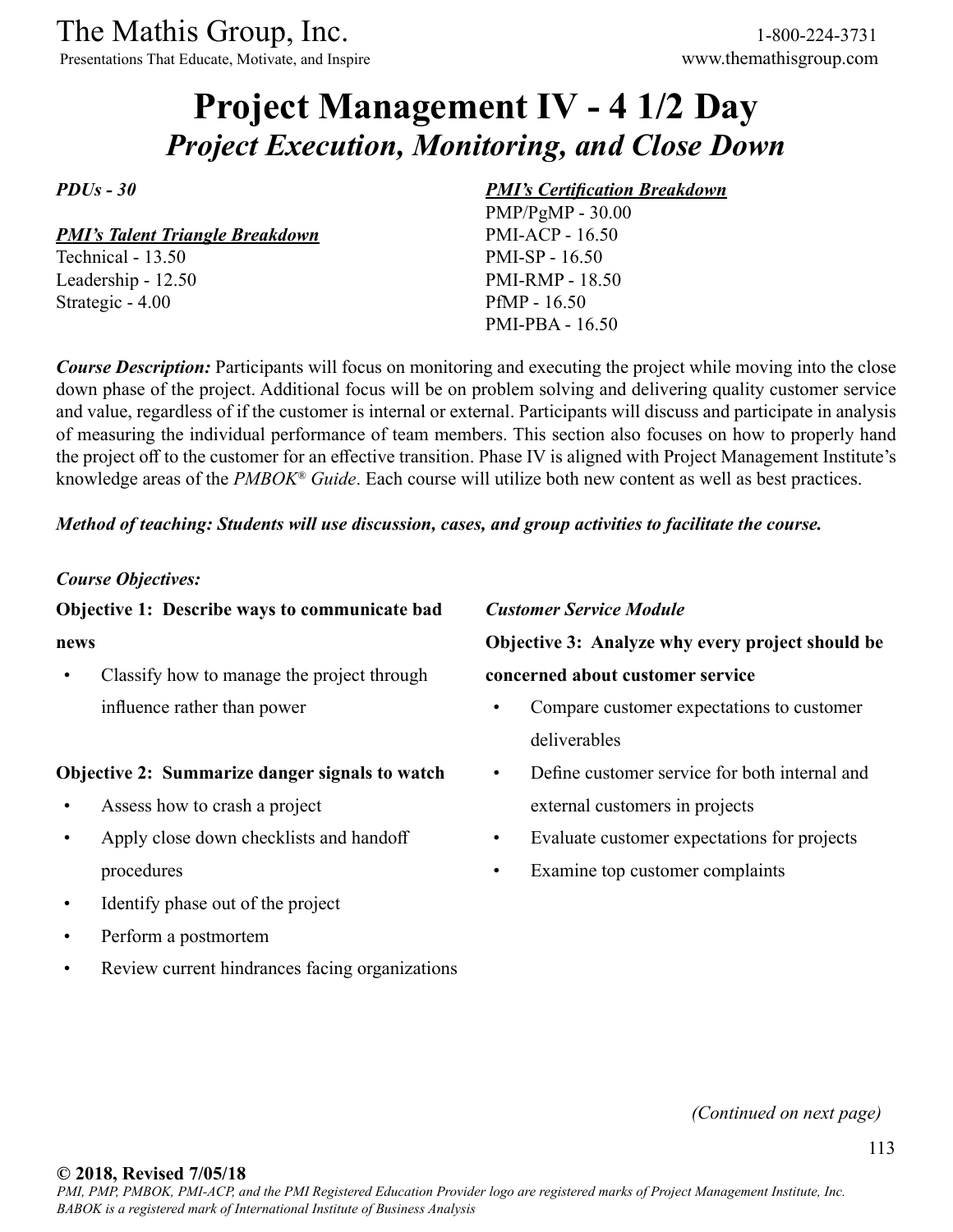Presentations That Educate, Motivate, and Inspire www.themathisgroup.com

### **Objective 4: Identify how to build credibility with**

#### **customers**

- Assess how to bond with customers
- Identify ways of persuading customers to provide more information
- Choose distinct connections every customer must receive

# **Objective 5: Rate human factors which mislead communication**

- Analyze unspoken signals which distort communication
- Recognize how to put active listening to work
- Evaluate ways for handling problem customers
- Review methods for calming down irate customers
- Identify special care to the elderly or chronically ill
- Discuss feedback systems that work in projects
- Label warning signals that customer service is dying
- Identify five ways to improve your customer service in every project

### *Performance Module*

# **Objective 6: Discuss advantages of performance management**

- Identify performance needs
- Identify performance to project directives
- Analyze ways to communicate performance expectations in every project

# **Objective 7: Define ways of discovering the performance gap**

- Classify benchmarking techniques of present performance
- Discuss training and the performance gap
- Examine questions to ask in determining project performance
- Discuss how to break down project performance into understandable steps
- Define how to map the performance map

# **Objective 8: Review monitoring of project**

### **performance indicators**

- Show how to link operational goals to project performance
- Analyze mentoring roles in advancing project performance
- Examine the impact of incorporating best practices in project performance
- Evaluate how to create a project performance results matrix
- Develop a project performance development plan to transition team members toward peak performance

### *Procurement Module*

### **Objective 9: Examine contracting process**

• Discuss methods of contracting

*(Continued on next page)*

### **© 2018, Revised 7/05/18**

*PMI, PMP, PMBOK, PMI-ACP, and the PMI Registered Education Provider logo are registered marks of Project Management Institute, Inc. BABOK is a registered mark of International Institute of Business Analysis*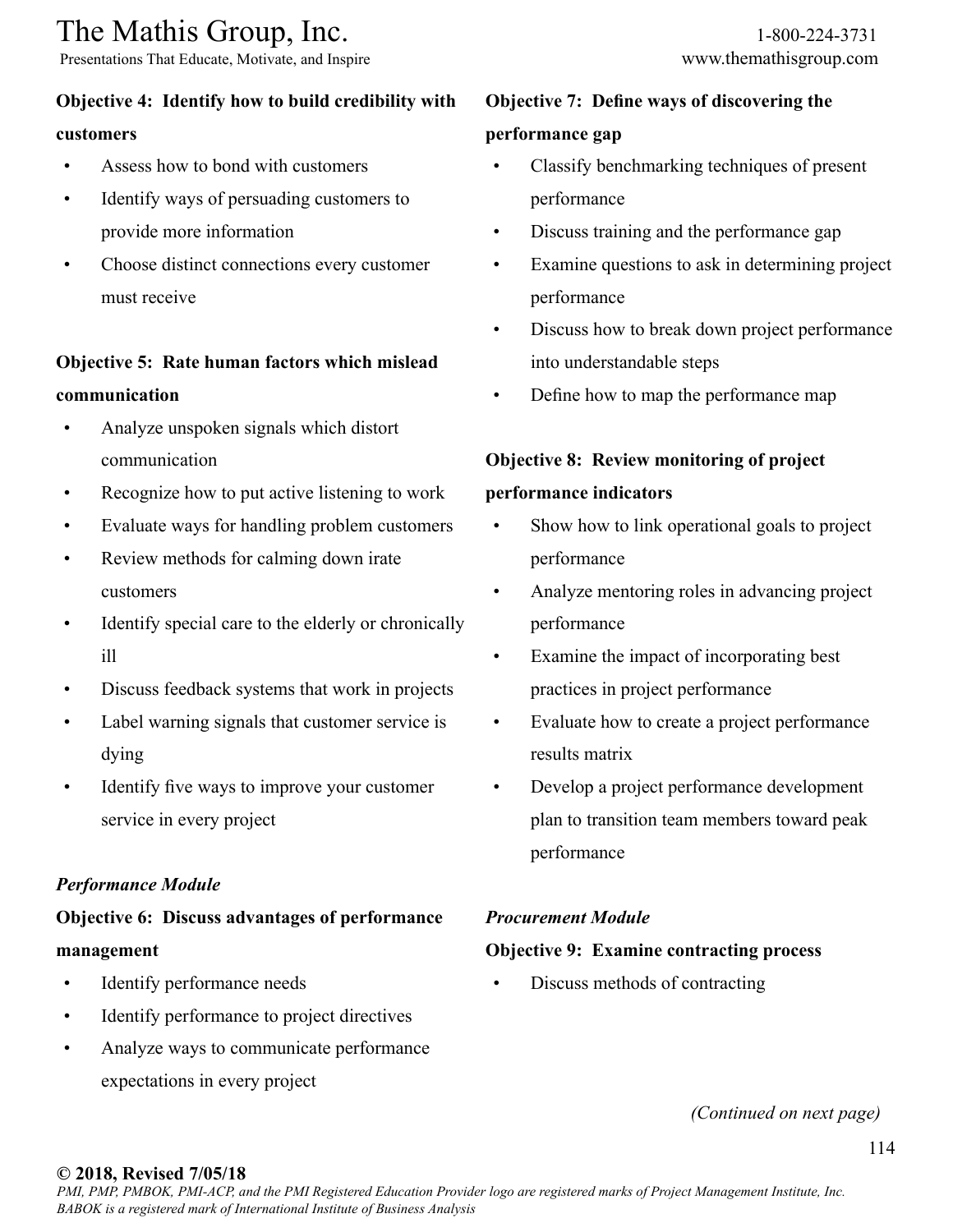Presentations That Educate, Motivate, and Inspire www.themathisgroup.com

- Describe evaluating and awarding contracts
- Discuss how to conduct a search for contract source

### **Objective 11: List price and budgeting**

### **requirements**

- Examine interpreting changes
- Analyze termination of contracts
- Discover how to handling appeals, disagreements in contract
- Examine contract closeout planning

# *Project Management IV Best Practices*

# **INTRODUCTION TO EXECUTION**

- What Happens During Project Execution?
- Project Control Process
- Preventing Problems is Better than Fixing Them

# **APPROVAL PROCESS**

- What is the Approval Process?
- Contractor Payments

# **CONFIGURATION MANAGEMENT**

# **CHANGE, VERSION AND ISSUE**

# **MANAGEMENT**

- What Happens During Project Execution?
- You Can't Manage What You Don't Control
- The Change Control Form Phase 1 - Requester Information Phase 2 - Initial Review of the Change Request Phase 3: Initial Impact Analysis Phase 4: Final Review Results and Change **Priority**
- What is Issue Management
- The Issue Resolution Form Phase 1 - Requester Information Phase 2 - Initial Review of the Issues Phase 3: Tracking Phase 4: Final Review Results and Change **Priority**

# **CORRECTIVE ACTIONS**

- The Best of Plans Can Go Wrong
- Where Problems Come From
- Fix the Problem with a Recovery Plan

# **PROJECT REVIEWING**

- **Review Process**
- Informal Review Process
- The Status Review
- Team Meetings
- Executive Meeting
- Link to Change, Issue, and Quality Management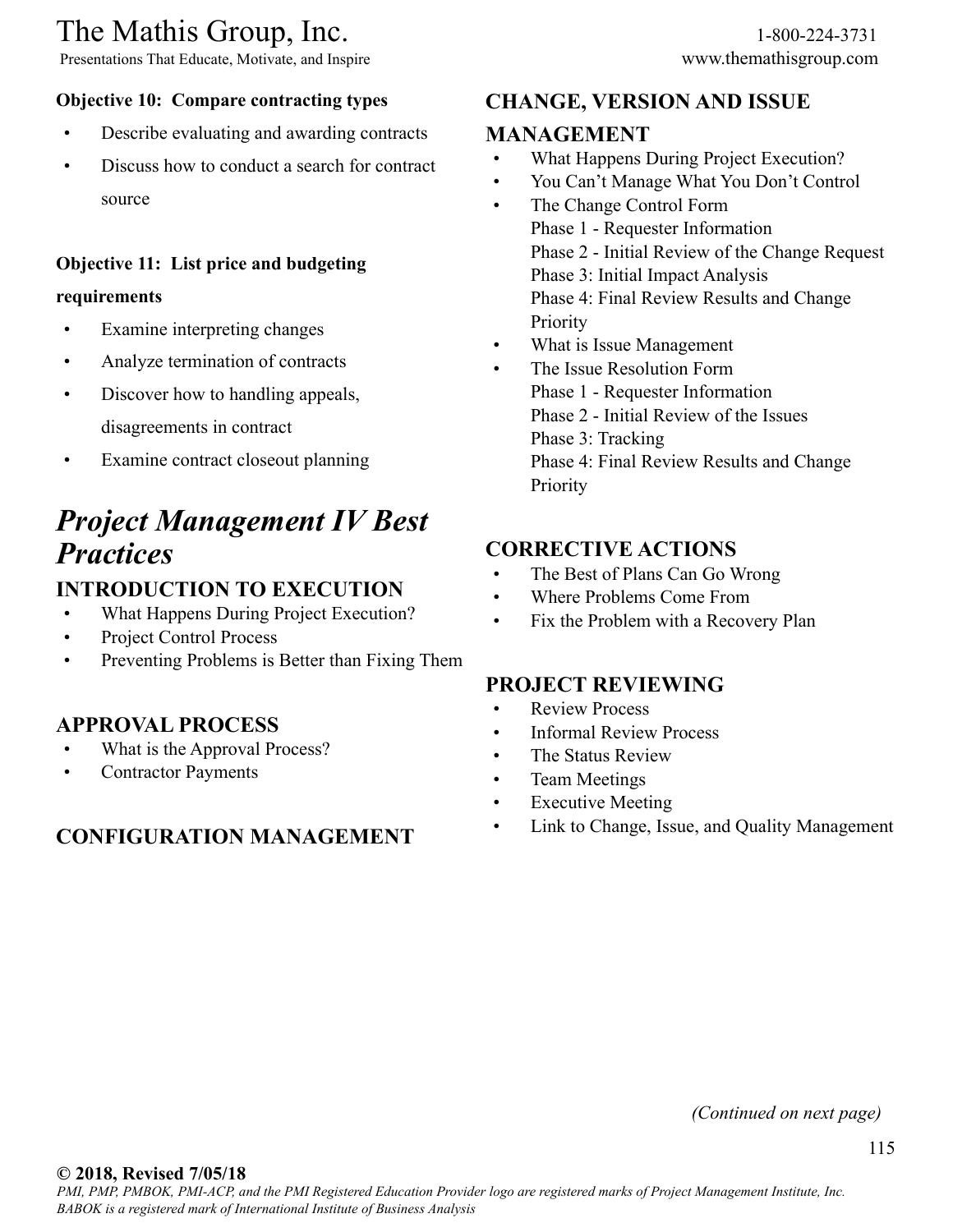Presentations That Educate, Motivate, and Inspire www.themathisgroup.com

# **RISK MONITORING AND MITIGATION**

- Preventing Problems
- What is After Risk Assessment?
- The Evolution of Risk Control
- Risk Monitoring is an Iterative Process
- Risk Manager
- Risk Meetings
- Ongoing Risk Identification
- Focus on Key Risk
- **Risk Resolution**
- Historical Record

# **TRACKING AND MONITORING**

# **PROJECT PERFORMANCE**

- Introduction to Project Tracking and Monitoring
- The Project Plan as the Road Map
- The Project Plan as the Baseline
- Why Tracking and Monitoring?
- How and What is to be Tracked
- When Should Tracking be Done?
- Activity and Schedule Tracking
- Monitoring
- Planned Versus Actual Costs
- Cost Determination
- Update the Cost Model
- Document Assumptions
- Tracking and Monitoring Costs
- Estimate at Completion (EAC) Summary Report
- Financial Metrics
- Resource Loading Updates
- Steering Committee
- Independent Reviews
- Periodic Updates
- Managing External Project Managers

# **PROJECT CLOSE-OUT INTRODUCTION**

**Overview** 

# **POST IMPLEMENTATION**

### **EVALUATION REPORT AND**

### **ARCHIVING**

- What is a Post Implementation Evaluation Report?
- Identifying and Addressing Success
- Who Prepares the Report?
- Collecting Project Data
- Where is the Archive Maintained
- How is the Archived Material Used?

# **RECOGNITION AND CELEBRATION OF**

### **SUCCESS**

- Recognition of Success
- What is Success?
- Conduct a Lessons Learned Session
- Document Lessons Learned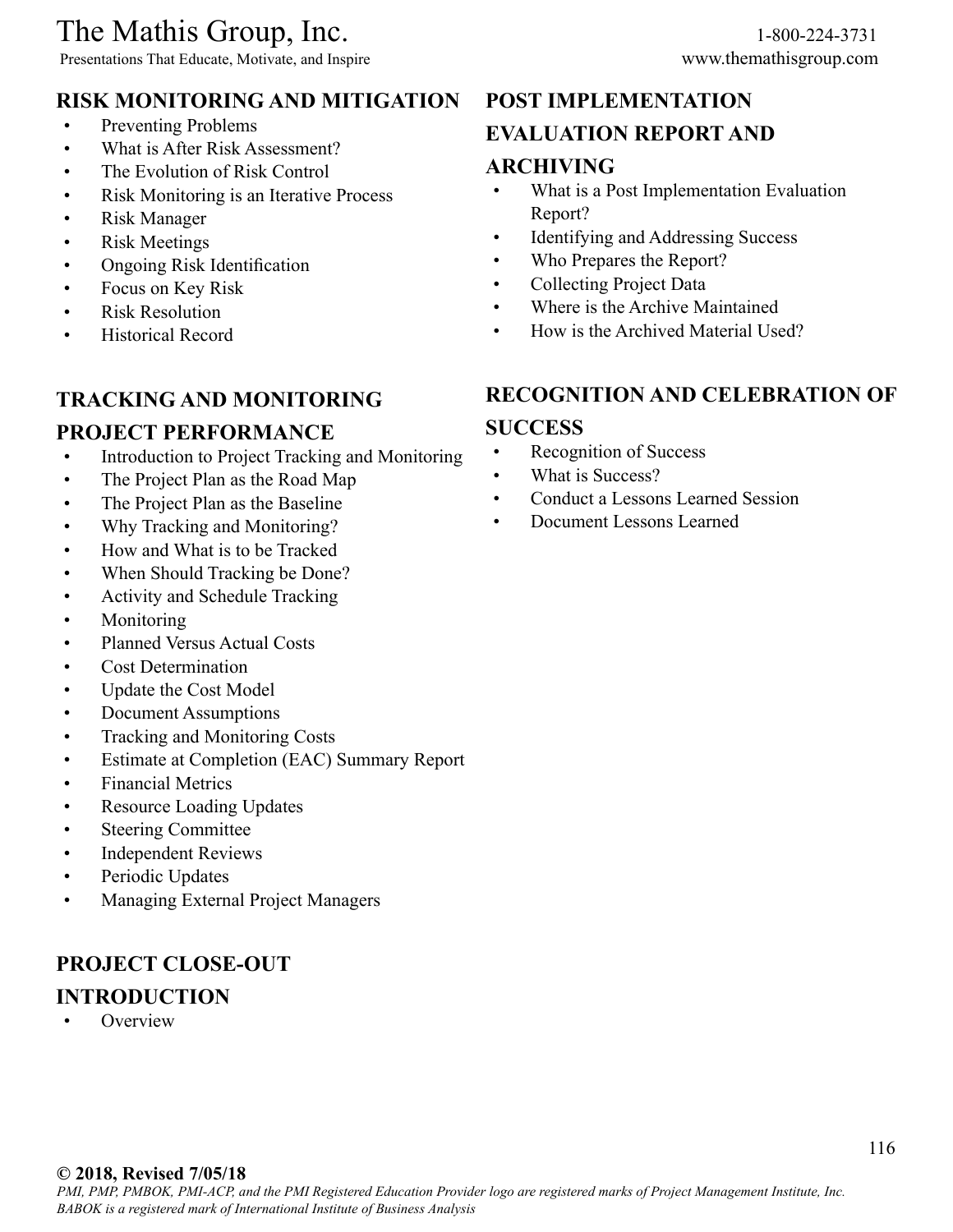Presentations That Educate, Motivate, and Inspire www.themathisgroup.com

# **Online Course Descriptions PMP® Exam Prep Boot Camp**

*PDUs - 35* 

#### *PMI's Talent Triangle Breakdown*

Technical - 30.25 Leadership - 3.75 Strategic - 1.00

### *PMI's Certification Breakdown*

PMP/PgMP - 35.00 PMI-ACP - 4.75 PMI-SP - 4.75 PMI-RMP - 6.75 PfMP - 5.00 PMI-PBA - 4.75

*Course Description:* This Boot Camp prepares each participant with all the core competencies to pass the PMP<sup>®</sup> the first time. We teach you the terms, processes and skills to pass the course with minimal post course study. Also, learn methodologies for taking national tests. This course will follow Project Management Institute's knowledge areas of *A Guide to the Project Management Body of Knowledge (PMBOK® Guide)*.

*Method of teaching:* Students will learn tips, techniques and processes through webinars, which can be accessed 24/7 and completed at their own pace. Remember, though, that you must complete the course within 90 days.

*The Mathis Group PMP® Exam Guarantee:* In the unlikely event you do not pass the PMP® exam the first time, you will be able to review the course for 30 days and retake the exam. If you do not pass the PMP<sup>®</sup> the second time, you will have an additional 30 days to review the course and take the exam. If you do not pass the exam after the third attempt, The Mathis Group will refund the \$499 cost of the course.

#### *Conditions:*

- 1. The student must complete all course activities, tests, and activities provided.
- 2. If additional attempts are necessary, the student is responsible for contacting The Mathis Group to be reactivated in the course.
- 3. All three attempts must be within 120 days of the initial PMP® Exam Prep Boot Camp purchase date.
- 4. If the three attempts go beyond the original 120 days, there will be a \$100.00 reactivation fee to reopen the course.

*PMP<sup>®</sup> Exam Prep Course Content:* The course content focuses on *PMBOK<sup>®</sup> Guide - 6<sup>th</sup> Edition.* 

| Initiating<br>Executing<br>$\frac{1}{2}$                                                                                                                                                                                                                                                                                                                                                 | <b>Examine the process groups:</b><br>Planning<br>Monitoring and Controlling                                                                                                                               | • Professional and Social Responsibility<br>• Test-taking strategies and techniques<br>• Project Management definitions, process charts, and<br>formulas<br>• Practice exams, scenarios, and activities |
|------------------------------------------------------------------------------------------------------------------------------------------------------------------------------------------------------------------------------------------------------------------------------------------------------------------------------------------------------------------------------------------|------------------------------------------------------------------------------------------------------------------------------------------------------------------------------------------------------------|---------------------------------------------------------------------------------------------------------------------------------------------------------------------------------------------------------|
| <b>Examine the knowledge areas:</b><br><b>Project Integration Management</b><br>Project Scope Management<br>Project Schedule Management<br>Project Cost Management<br><b>Project Quality Management</b><br>Project Resource Management<br><b>Project Communications Management</b><br>Project Risk Management<br><b>Project Procurement Management</b><br>Project Stakeholder Management | <b>What You Receive Online</b><br>The Mathis Group's course workbook<br>Videos of content presentations<br>Relevant activities<br>Process charts<br>Vocabulary tests<br>$60+$ Free online simulation tests |                                                                                                                                                                                                         |
|                                                                                                                                                                                                                                                                                                                                                                                          | <b>Recommended Material</b><br>$PMBOK^{\otimes} Guide - 6th Edition$<br>$PMP^{\otimes}$ Study Guide 9 <sup>th</sup> Edition by Kim Heldman                                                                 |                                                                                                                                                                                                         |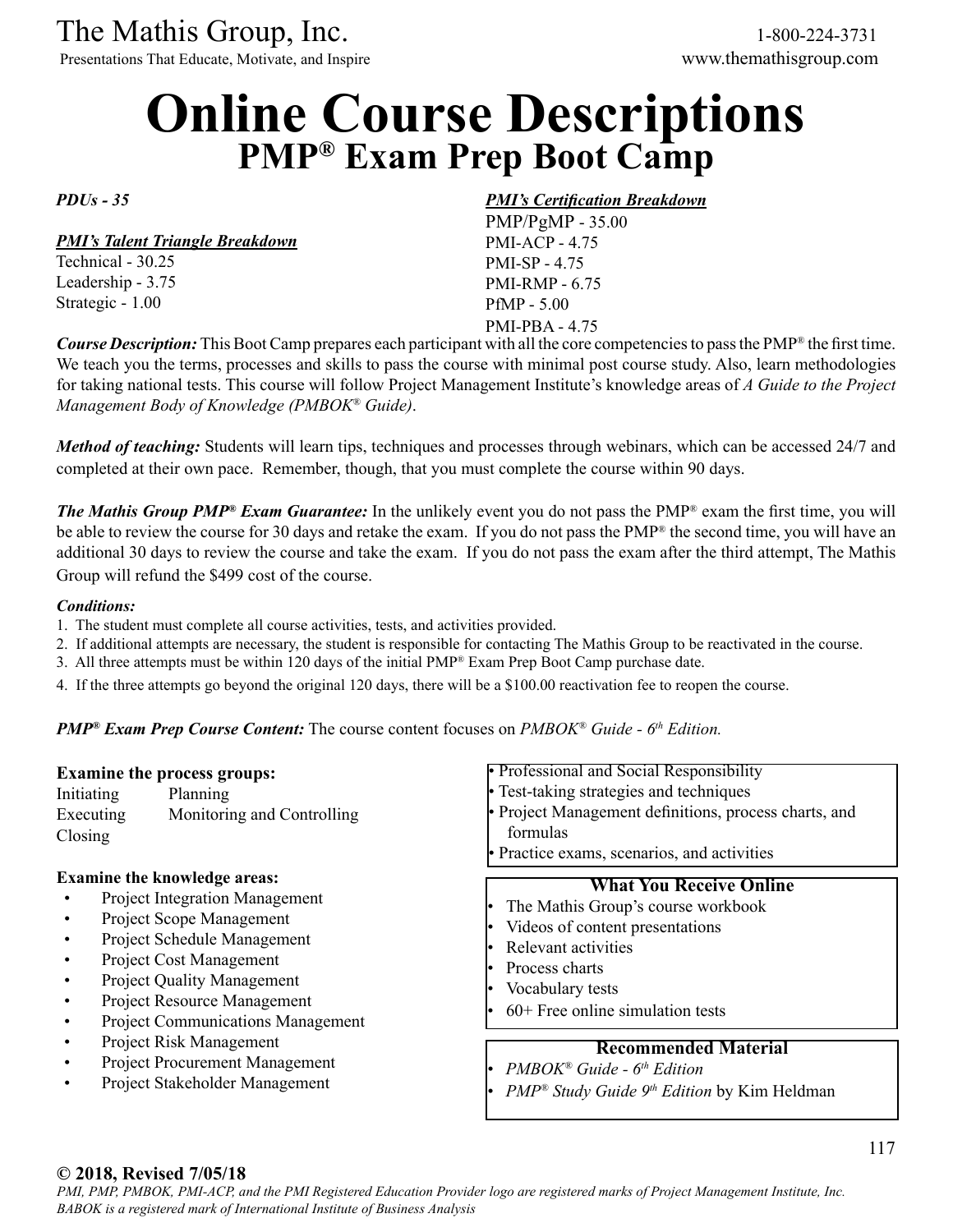Presentations That Educate, Motivate, and Inspire www.themathisgroup.com

# **PMI-ACP® Exam Prep Boot Camp**

*PDUs - 21* 

### *PMI's Talent Triangle Breakdown*

Technical - 15.75 Leadership - 5.25

### *PMI's Certification Breakdown*

PMP/PgMP - 21.00 PMI-ACP - 21.00 PMI-SP - 6.00 PMI-RMP - 6.25 PfMP - 5.50 PMI-PBA - 5.25

*Course Description:* This boot camp prepares each participant with all the core competencies to pass the PMI-ACP<sup>®</sup> the first time. We teach you the terms, processes and skills to pass the course with minimal post course study. In addition, this course is based upon the PMI®-recommended reference materials on Agile, Scrum, XP, Lean, and other Agile approaches.

*Method of teaching:* Students will learn tips, techniques and processes through webinars, which can be accessed 24/7 and completed at their own pace. Remember, though, that you must complete the course within 90 days.

*The Mathis Group PMP® Exam Guarantee:* In the unlikely event you do not pass the PMI-ACP® exam the first time, you will be able to review the course for 30 days and retake the exam. If you do not pass the PMI-ACP® the second time, you will have an additional 30 days to review the course and take the exam. If you do not pass the exam after the third attempt, The Mathis Group will refund the \$399 cost of the course.

#### *Conditions:*

- 1. The student must complete all course activities, tests, and activities provided.
- 2. If additional attempts are necessary, the student is responsible for contacting The Mathis Group to be reactivated in the course.
- 3. All three attempts must be within 120 days of the initial PMI-ACP® Exam Prep Boot Camp purchase date.
- 4. If the three attempts go beyond the original 120 days, there will be a \$100.00 reactivation fee to reopen the course.

*PMI-ACP® Exam Prep Course Content:* The course content focuses on *PMI-ACP® Exam Prep 2nd Edition* by Mike Griffiths

#### **Examine Agile Tools, Skills and Domains:**

- The Tools and Techniques and Knowledge and Skills areas to pass the exam
- The Tasks of Agile Principles and Mindset
- The Tasks of Value-driven Delivery
- The Tasks of Stakeholder Engagement
- The Tasks of Team Performance
- The Tasks of Adaptive Planning
- The Tasks of Problem Detection and Resolution
- The Tasks of Continuous Improvement

#### **What You Receive Online**

- The Mathis Group's course workbook
- Videos of content presentations
- Relevant activities
- **Memory Charts**
- Vocabulary tests
- Hundreds of practice test questions

*(Continued on next page)*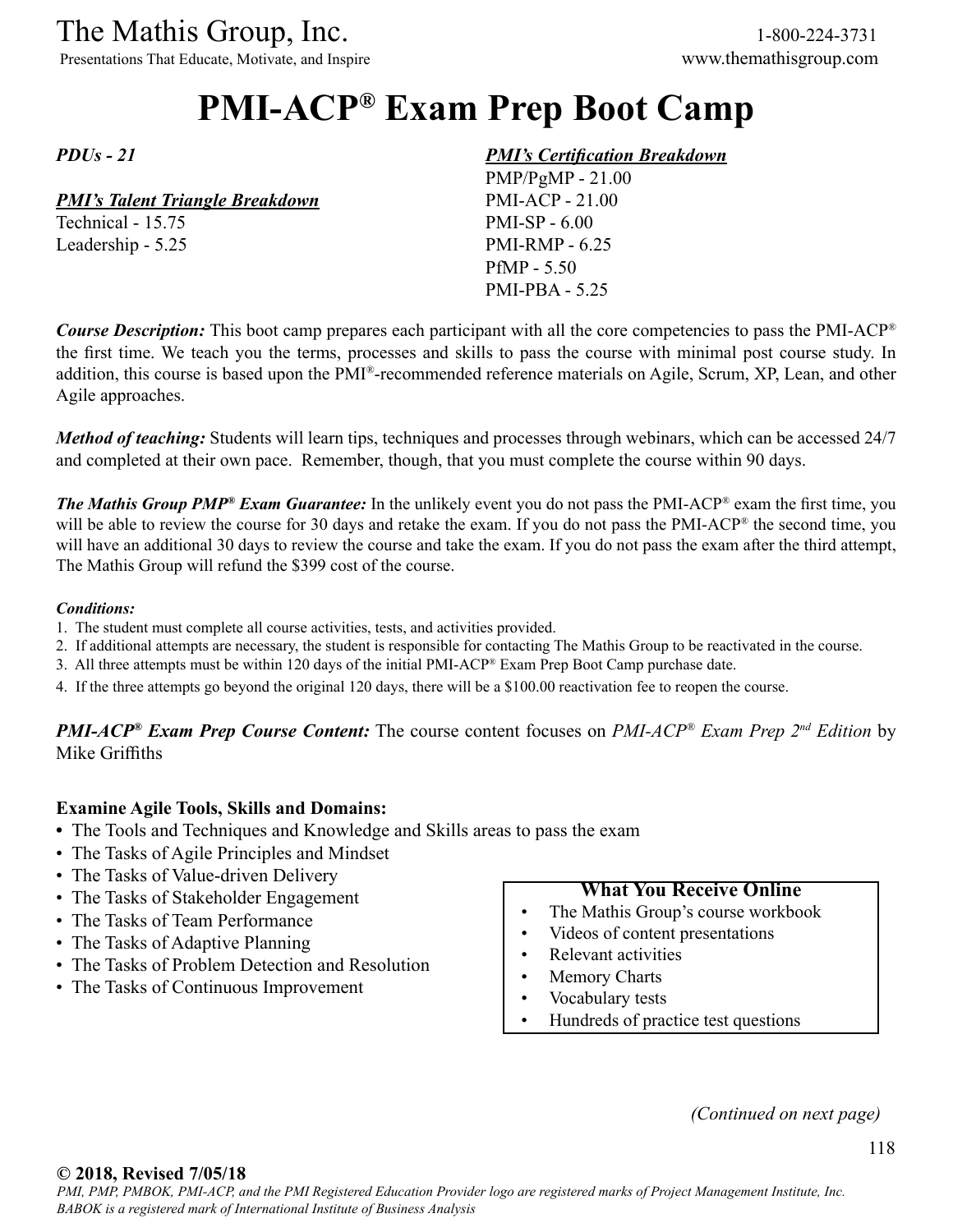Presentations That Educate, Motivate, and Inspire www.themathisgroup.com

### **Examine Agile Methodologies and Processes:**

- The foundation of Agile, the Agile Manifesto and Principles
- Scrum roles, meetings, tools, techniques and artifacts
- XP (eXtreme Programming) roles and practices
- Comparing Scrum and XP roles and practices
- Lean development practices in Agile Project Management
- Agile estimation techniques
- Agile team dynamics, soft skills, negotiation, and coaching
- How Epics and User Stories are created
- Communications techniques: daily stand-ups, information radiators, team spaces and osmotic communications
- Agile metrics, including velocity, escaped defects
- Comparing adaptive planning and traditional project management
- Value-driven delivery
- Product backlog grooming
- Problem detection and resolution
- Retrospectives
- Value Stream analysis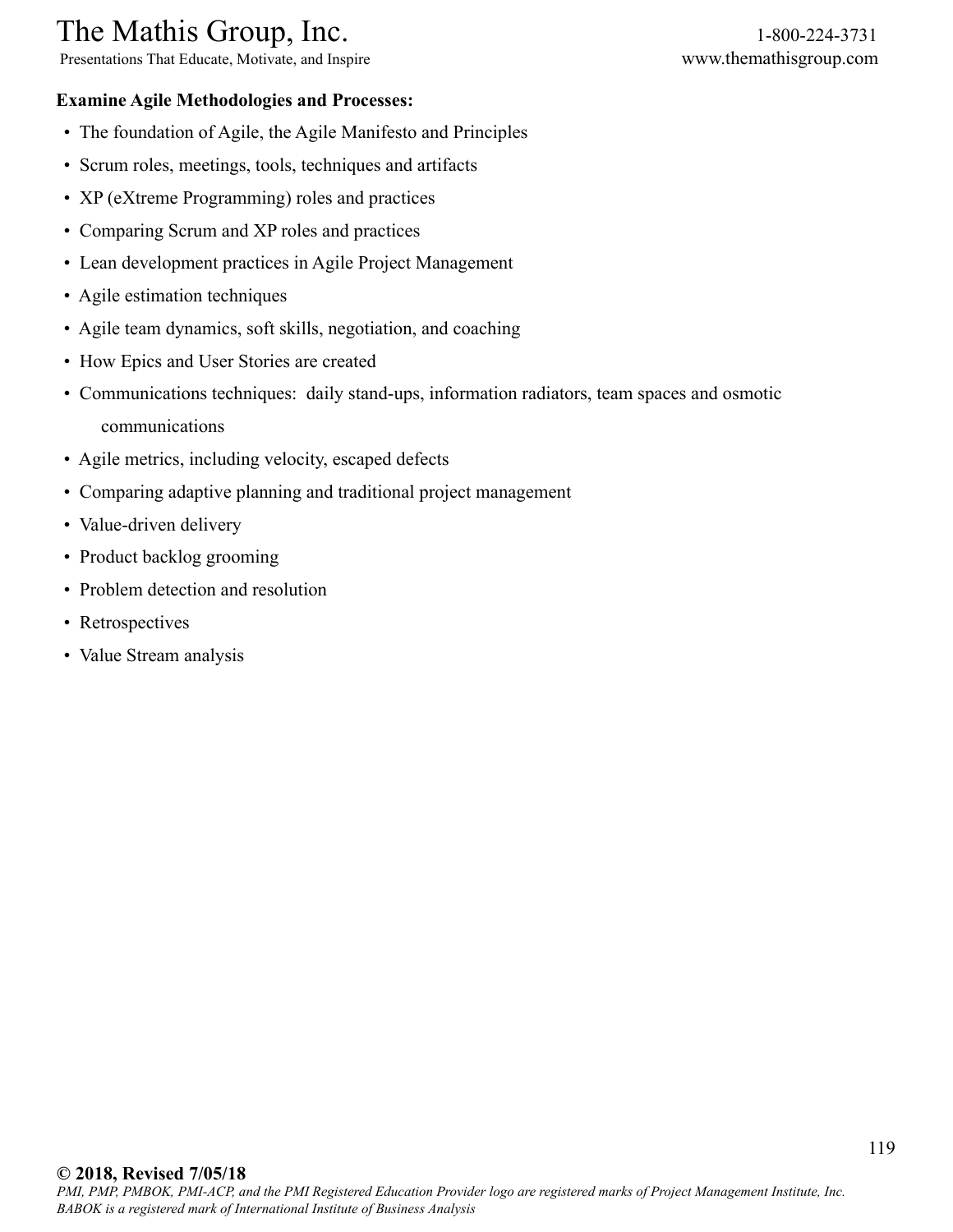Presentations That Educate, Motivate, and Inspire www.themathisgroup.com

# **Agile Project Management** *Succeeding in a Project Filled With Uncertainty and Change*

*PDUs - 13*

*PMI's Talent Triangle Breakdown* Technical - 12.50

Leadership - 0.50

### *PMI's Certification Breakdown*

PMP/PgMP - 13.00 PMI-ACP - 13.00 PMI-SP - 2.00 PMI-RMP - 1.75 PfMP - 1.00 PMI-PBA - 1.00

*Course Description:* Agile Project Management officially began in 2001 and has become a popular project management approach. This course will examine the focus of energizing, empowering, and enabling project teams to provide customer value in a strong Agile framework. Participants will examine the value and process to actively involve the customer in delivering features and functionality throughout the duration of the project. This course will explore actions which reinforce the ability to respond to a changing project environment while focusing on delivering high customer value in every project.

*Method of teaching:* Students will learn tips, techniques and processes through webinars, which can be accessed 24/7 and completed at their own pace. Remember, though, that you must complete the course within 60 days.

### *Course Objectives:*

### **Objective 1: Define Agile Project Management and**

#### **the Agile manifesto**

- Compare why traditional projects struggle and fail
- Discuss criteria on when to use the Agile methodology
- Discuss when and how to use the hybrid approach to utilize traditional Project Management and Agile Project Management
- Identify the success factors of Agile Project Management
- Identify the principles of Agile Project Management
- Compare predictive planning and adaptive planning
- Discuss the rights and roles of the Agile business case

# **Objective 2: Define user stories, story mapping, Kanban boards, and burn down charts**

- Examine the usage of product vision box and product backlog
- Discuss the characteristics of a time box

*(Continued on next page)*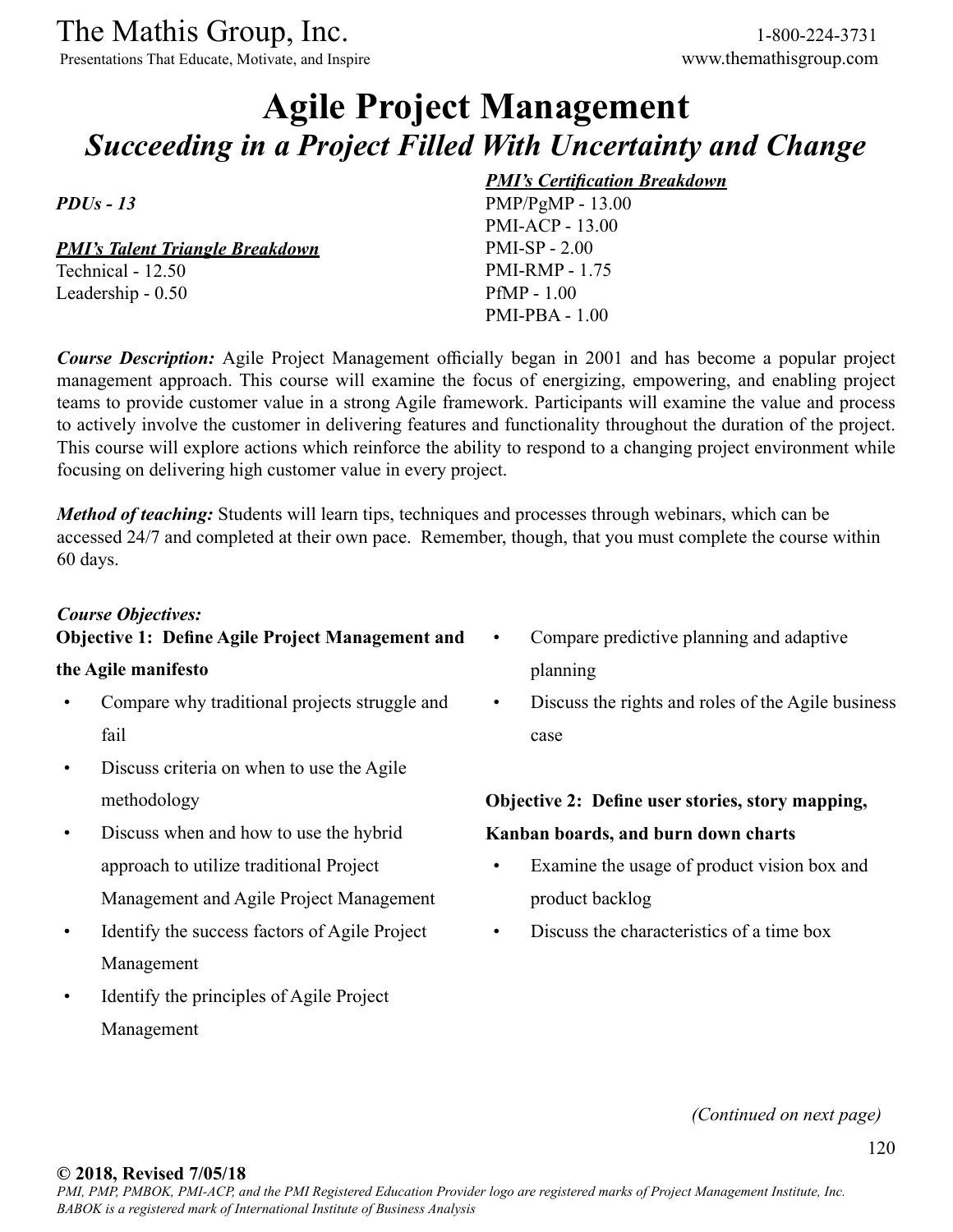Presentations That Educate, Motivate, and Inspire www.themathisgroup.com

### **Objective 3: Review how to use daily stand up meetings successfully**

- Examine the role and core skills of the project manager in Agile Project Management
- Examine the role of the culture to support the project team in Agile Project Management
- Examine the engaging role of the customer in Agile Project Management
- Discuss customer value in Agile Project Management

### **Objective 4: Examine strategies of Agile Project**

### **Management**

- Examine Agile modeling
- Discuss the characteristics of the cone of uncertainty
- Describe value stream in Agile Project Management

# **Objective 5: Discuss the positives of co-location,**

### **information radiators and team space**

- Analyze the planning processes of initiating, iteration, control, and closeout
- Analyze estimating in Agile Project Management such as size, iteration, and releases
- Analyze scheduling in Agile Project Management
- Analyze tracking and communication in Agile Project Management
- Analyze risk and changes in Agile Project Management
- Examine types of contracts that work best with the Agile framework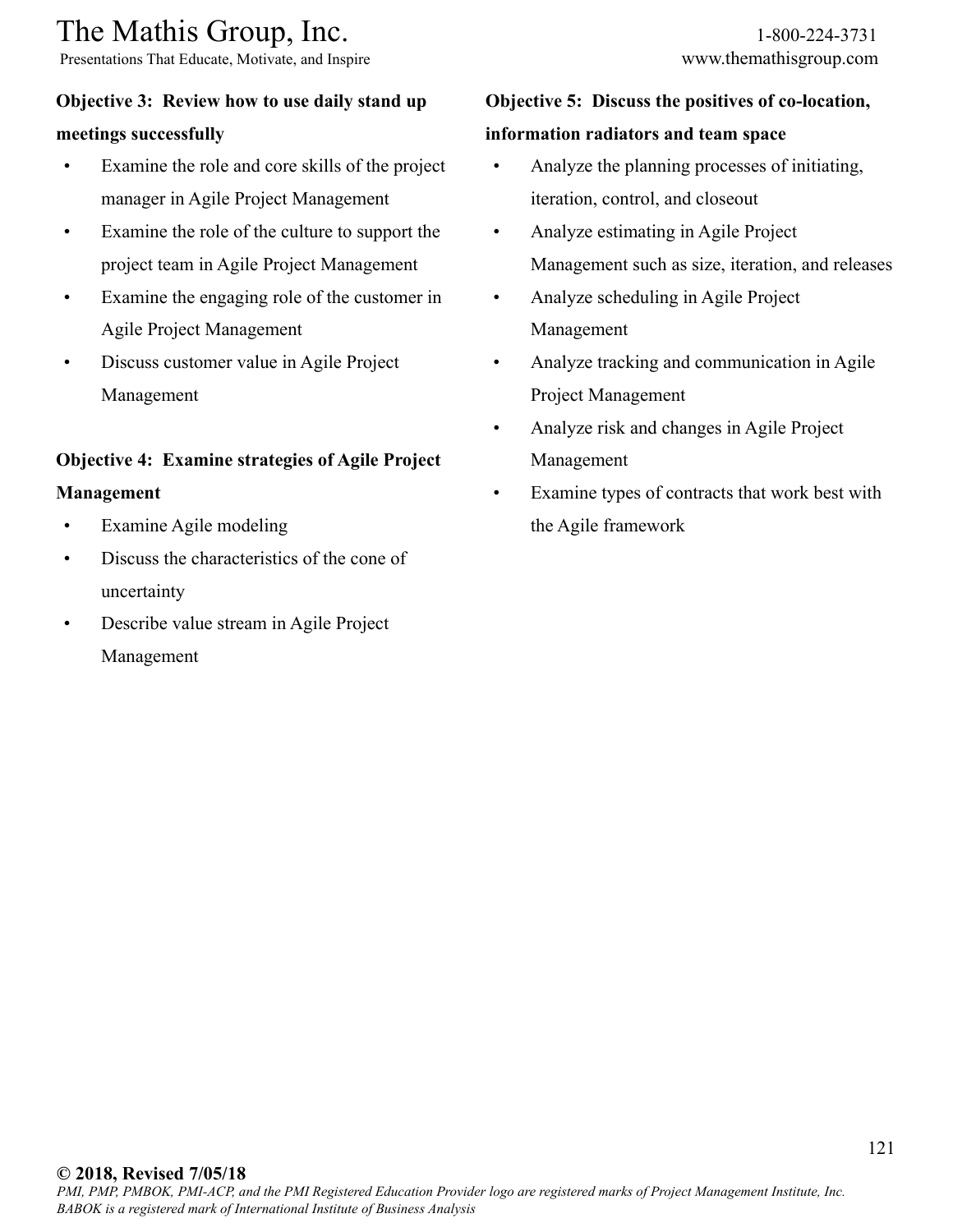Presentations That Educate, Motivate, and Inspire www.themathisgroup.com

# **Business Analysis Fundamentals**

*PDUs - 14*

#### *PMI's Talent Triangle Breakdown*

Technical - 14.00

*Course Description: Business Analysis Fundamentals* is a course which will provide foundational skills in business analysis. Students will learn the basic roles of stakeholders and how to gather real requirements from each stakeholder; allow requirements gathering to influence the business case; and use communication techniques to strengthen stakeholder relationships throughout the entire project process. The course content was developed using *A Guide to Business Analysis Body of Knowledge (BABOK®)*, *3rd edition (IIBA)*, *Business Analysis for Practitioners (PMI)*, and other top Business Analysis resources.

*Method of teaching:* Students will learn tips, techniques and processes through webinars, which can be accessed 24/7 and completed at their own pace. Remember, though, that you must complete the course within 60 days.

### *Course Objectives:*

### **Objective 1: Review an overview of business**

#### **analysis**

- Discuss the history of business analysis
- Show the Business Analysis Overview Process
- List *BABOK®'s* knowledge areas
- Define key terms used in business analysis
- Examine the Business Analysis approach
- Define the business analyst role
- Define business analyst competencies
- Examine the Business Analysis tiers

### **Objective 2: Create a Business Analysis Plan**

• Examine the Business Analysis Planning Process

### **Objective 3: Identify stakeholders and their roles**

- List requirements interview questions
- Define active listening

#### **Objective 4: Analyze the Requirements**

- Examine requirements elicitation
- Explain the Feasibility Study

*PMI's Certification Breakdown*

PMP/PgMP - 14.00 PMI-PBA - 14.00

• Examine product and project scope

#### **Objective 5: Uncover and Analyze Needs**

- Compare Needs and Requirements
- Design a Root Cause Analysis
- Create the Business Case
- Manage and Enforce the Scope
- Define the Scope

#### **Objective 6: Define and Manage Requirements**

- Compare Functional and Supplemental requirements
- Examine types of requirements

*(Continued on next page)*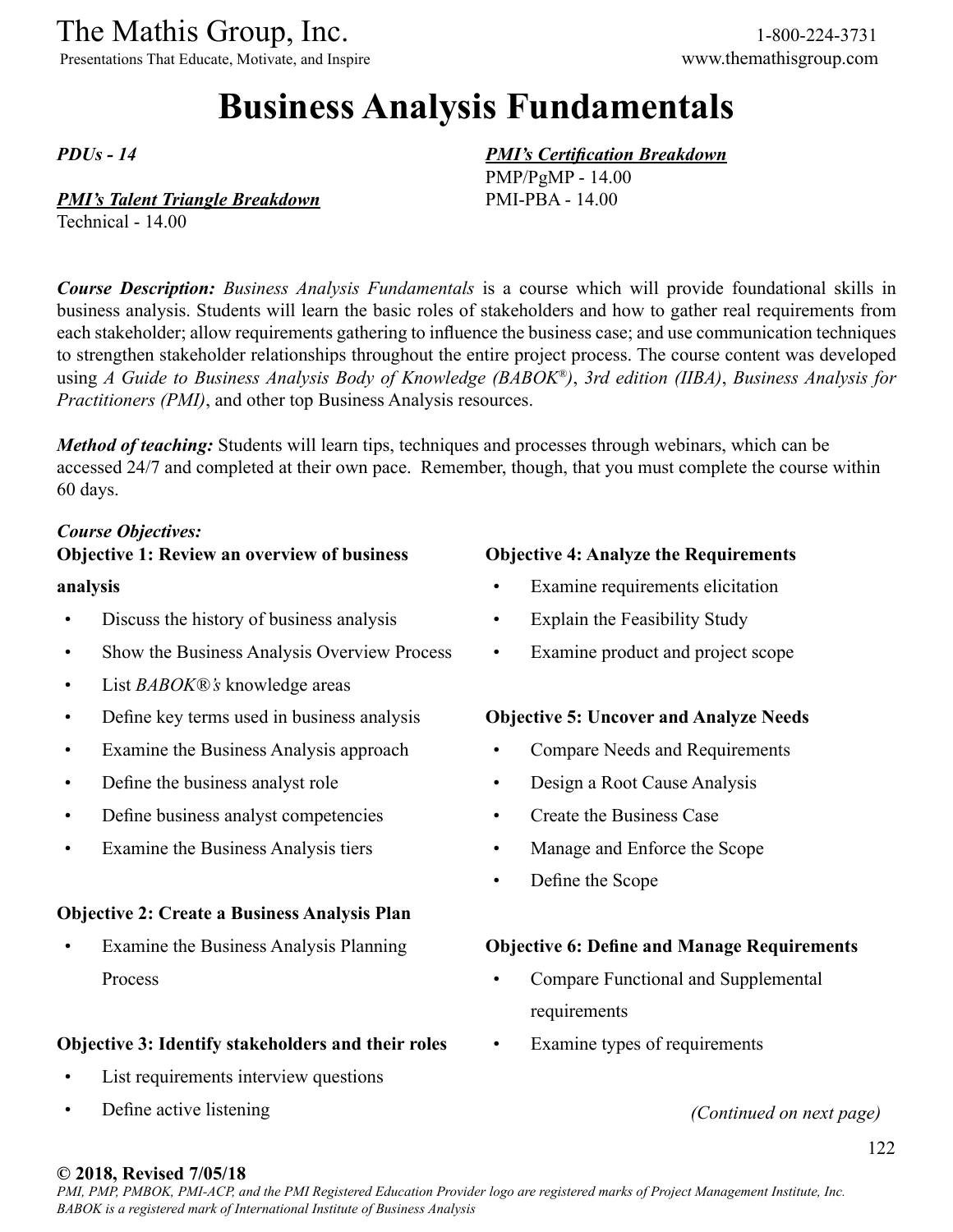Presentations That Educate, Motivate, and Inspire www.themathisgroup.com

- Define and detail requirements management
- Review guidelines for writing requirements

### **Objective 7: Examine Project Life Cycle Models**

• Define and model approaches including waterfall, vee, agile, rad, legacy, prototype, evolutionary, and spiral

### **Objective 8: Create Tools to Use**

- Examine the Zachman Framework for Understanding Organizations
- Summarize Business Drivers

### **Objective 9: Choose the Right Analysis Techniques**

- Analyze models for requirement analysis
- Discuss estimation techniques

### **Objective 10: Validate and Verify Solutions**

- Define and detail solution assessment and validation
- Discuss validation techniques
- Discover techniques for managing requirements traceability

### **Objective 11: Moving from Planning to**

### **Implementation**

- Prepare requirements package
- Examine transitioning

# **Objective 12: Examine Communication in Business**

### **Analysis**

- Discover the Business Analyst's role
- Examine Business Analysis in an Agile methodology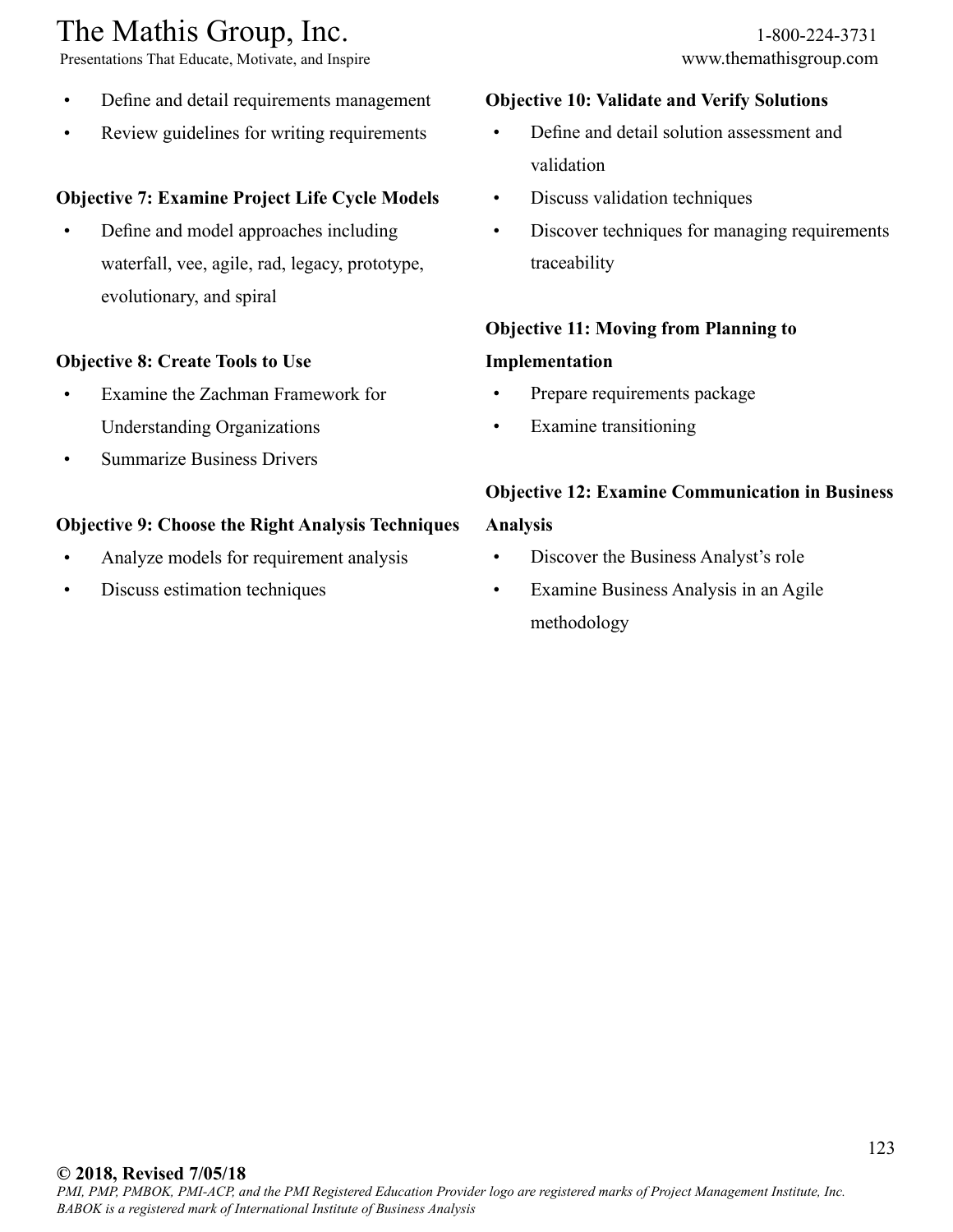Presentations That Educate, Motivate, and Inspire www.themathisgroup.com

# **Creating a Successful Project Business Case**

*PDUs – 13*

### *PMI's Talent Triangle Breakdown*

Technical - 12.75 Strategic - 0.25

### *PMI's Certification Breakdown*

PMP/PgMP - 13.00 PMI-ACP - 0.25 PMI-SP - 0.25 PMI-RMP - 0.25 PfMP - 0.25 PMI-PBA - 0.25

*Course Description:* This online course will focus on the business case. Students will learn what a business case is, what it includes, why it is necessary for successful project management, and how to develop one for every project. Students will also learn how to conduct a business case review to ensure the project's success. This course will follow one or more of Project Management Institute's knowledge areas of the *PMBOK® Guide*.

*Method of teaching:* Students will learn tips, techniques and processes through webinars, which can be accessed 24/7 and completed at their own pace. Remember, though, that you must complete the course within 60 days.

### *Course Objectives:*

### **Objective 1: Define business case**

- Identify purpose of a business case
- Define and detail project charter
- Examine the relationship between organizational strategy and the business case
- Define content areas of a business case

### **Objective 2: Discuss areas of document objectives,**

#### **reasons, benefits and benefits realization**

- Discuss areas of timescale, costs and investment appraisal
- Define and detail sensitivity analysis
- Define estimating concepts and detail four models of estimating
- Define and detail project data collection
- Examine hard and soft data
- Examine strategies for converting data to monetary values
- Detail five steps to converting data to monetary values
- Define and detail return on investment (ROI)
- Define and detail benefit/cost ratio, payback period, net present value, internal rate of return

# **Objective 3: Examine the building/creation of a business case**

- Examine methods of developing a business case
- Examine different formats for a business case
- Examine business case templates

*(Continued on next page)*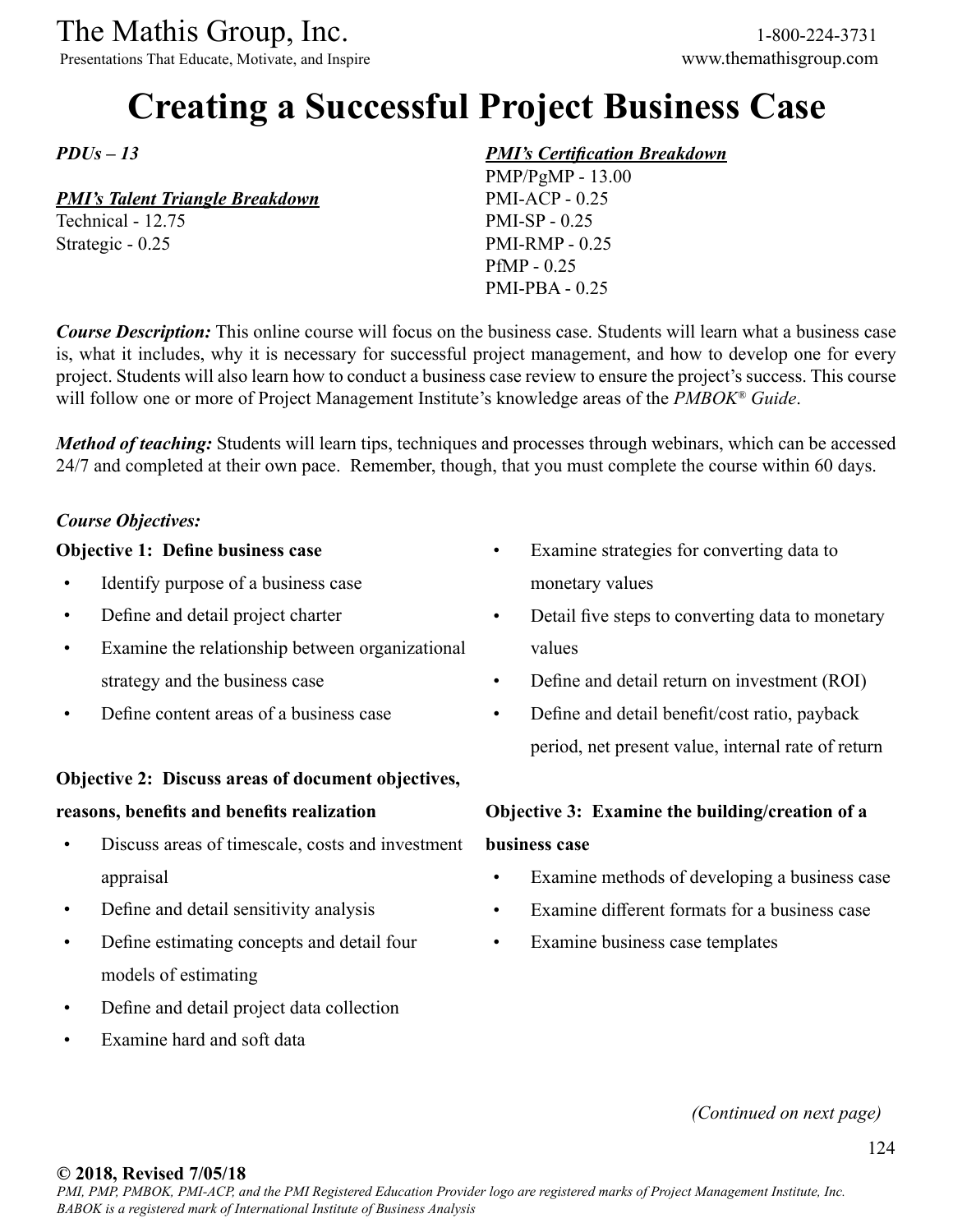Presentations That Educate, Motivate, and Inspire www.themathisgroup.com

### **Objective 4: Define business case review**

- Examine questions to ask during a business case review
- Define inputs and outputs from a business case review
- Examine options after a business case review

### **Objective 5: Identify levels of responsibility with a**

#### **business case**

• Analyze a business case example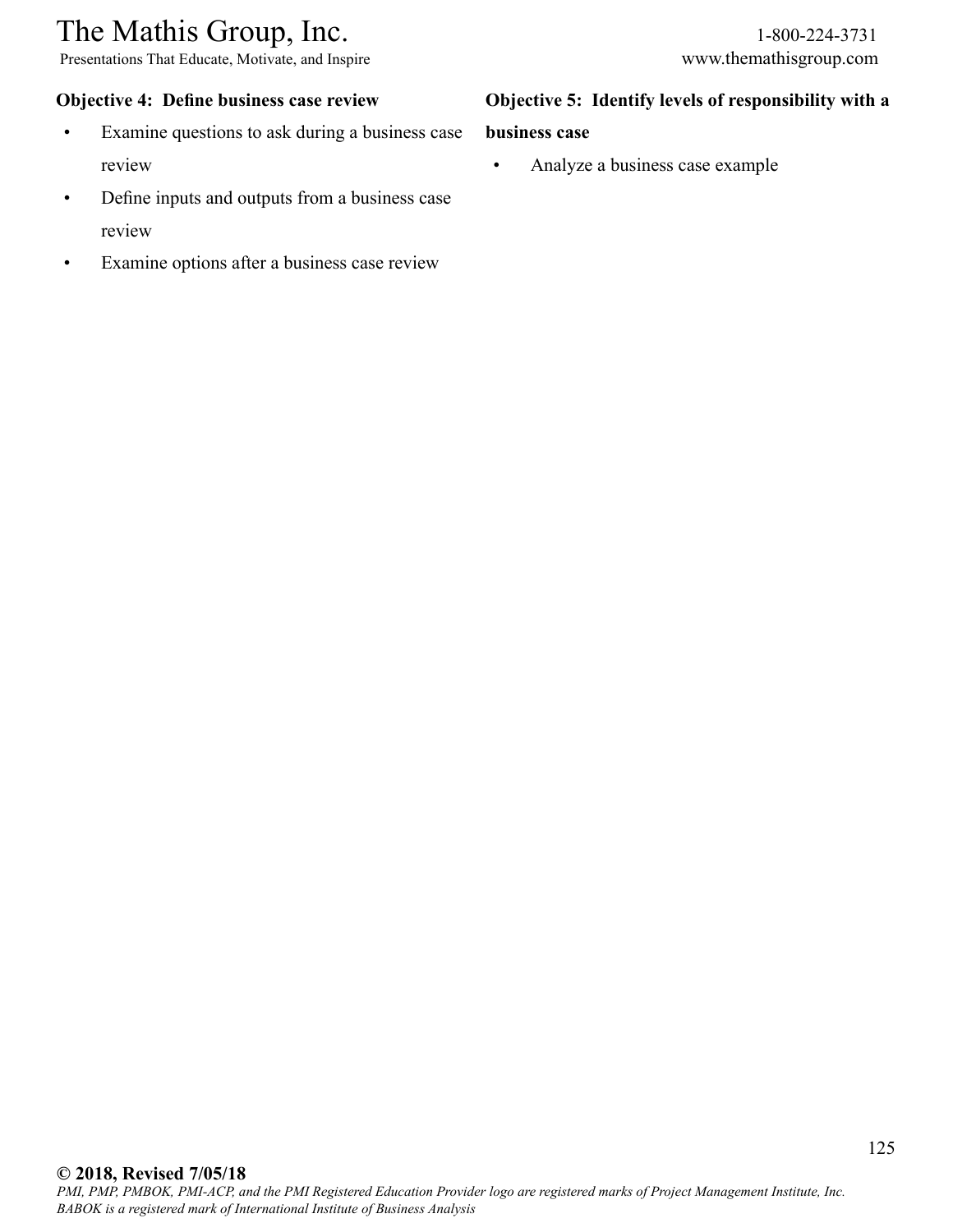Presentations That Educate, Motivate, and Inspire

# **Dealing with Conflict and Negativity in a Project Management Environment**

*PDUs - 14*

*PMI's Talent Triangle Breakdown* Leadership - 14.00

### *PMI's Certification Breakdown*

PMP/PgMP - 14.00 PMI-ACP - 14.00 PMI-SP - 14.00 PMI-RMP - 14.00 PfMP - 14.00 PMI-PBA - 14.00

*Course Description:* This course will focus on ways to reduce professional or personal conflict and negativity. Students will gain insight into ways to acquire control of volatile situations and prevent anger from escalating. They will learn how to turn negative situations around in the workplace. They will receive clear steps of action for getting to the root of the conflict. Students will examine why negative situations ripple into every area of the organization. They will discover ways to facilitate bad situations, techniques for gaining consensus, and simple confrontation techniques that reduce stress will all be examined. They will create approaches which will turn a negative situation into an optimistic workforce.

*Method of teaching:* Students will learn tips, techniques and processes through webinars, which can be accessed 24/7 and completed at their own pace. Remember, though, that you must complete the course within 60 days.

### *Course Objectives:*

### **Objective 1: Define conflict**

- Discuss the positive side of conflict
- Analyze eight most common times for conflict
- Identify six reasons for conflict among workers

### **Objective 2: Examine rules for handling anger**

- Choose words to use that help
- Create action plans for quick resolution
- Analyze hostility and how it surfaces
- Examine how to handle personal and professional hostility
- Compare levels of group conflict
- Examine seven stages of group conflict

### **Objective 3: Review active listening skills**

- Discuss hedge words people use to distort communication
- Analyze techniques people use to avoid issues

### **Objective 4: Create a code of conduct for**

### **controlling a resolution meeting**

- Compare ways to confront others while helping them save face
- Examine confrontation techniques
- Review assertiveness techniques
- Apply facilitation skills for allowing everyone to be heard

*(Continued on next page)*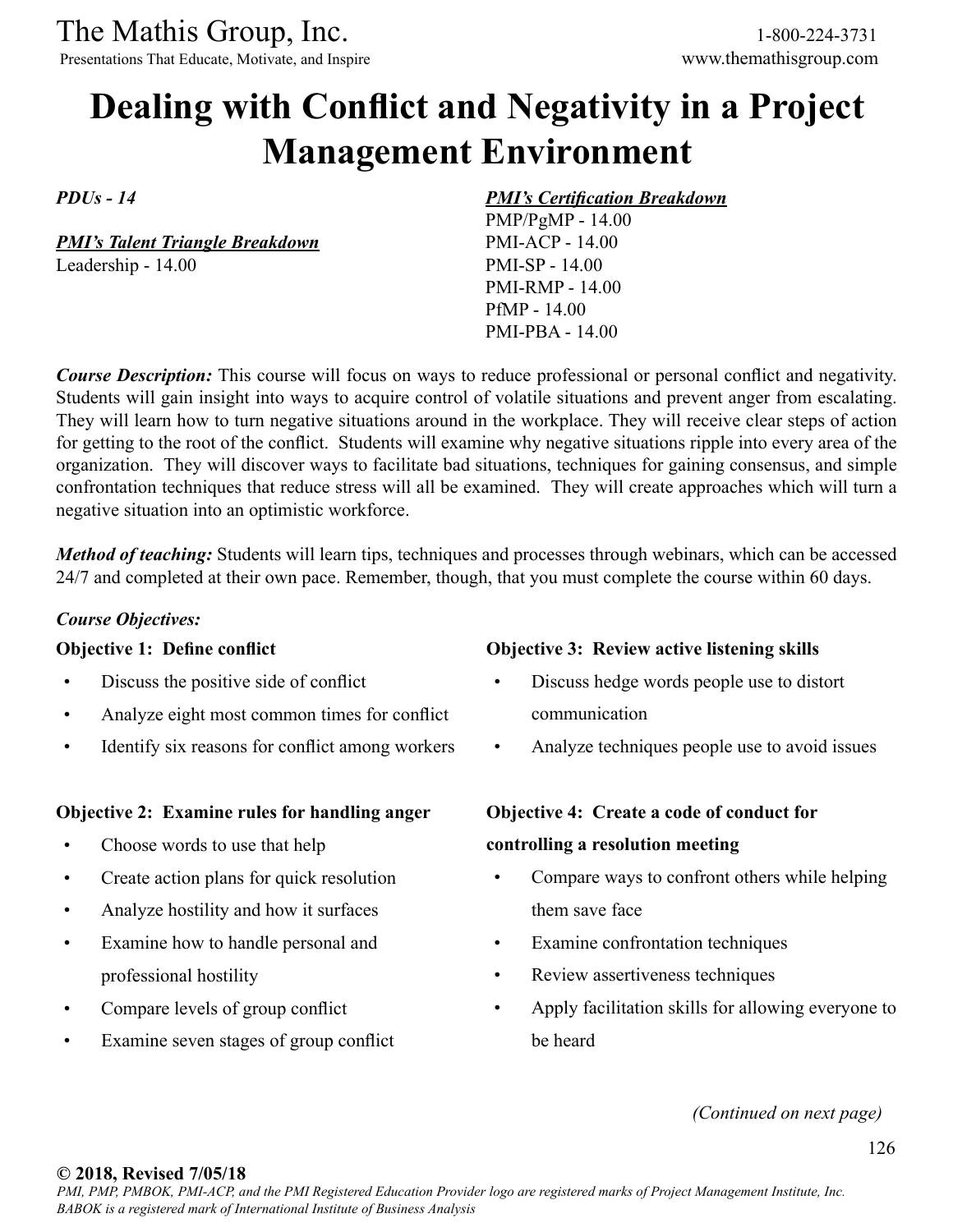Presentations That Educate, Motivate, and Inspire www.themathisgroup.com

- Discuss the facilitator's responsibilities
- Create questions to guide others through the process
- Analyze ways to prevent arguing
- Discuss times to make amends

### **Objective 5: Examine definition of negativity**

- Analyze the cost of negativity in U.S. organizations
- Evaluate the challenges of the modern workplace
- Formulate a five step approach in examining negativity
- Review the CIA way negativity grows
- Discuss situational, habitual, and chronic negativity
- Discuss the effect of someone else's negativity on you
- Create stair steps toward negativity
- Assess results of negativity
- Compare ways in dealing with the negaholics
- Develop rules for confronting negativity
- Analyze how to break the victim complex
- Define ways to impact negative culture
- Discuss how to fight personal negativity

### **Objective 6: Evaluate the inner/personal dialog**

- Identify the family influence
- Assess ways for rebuilding trust
- Create an action plan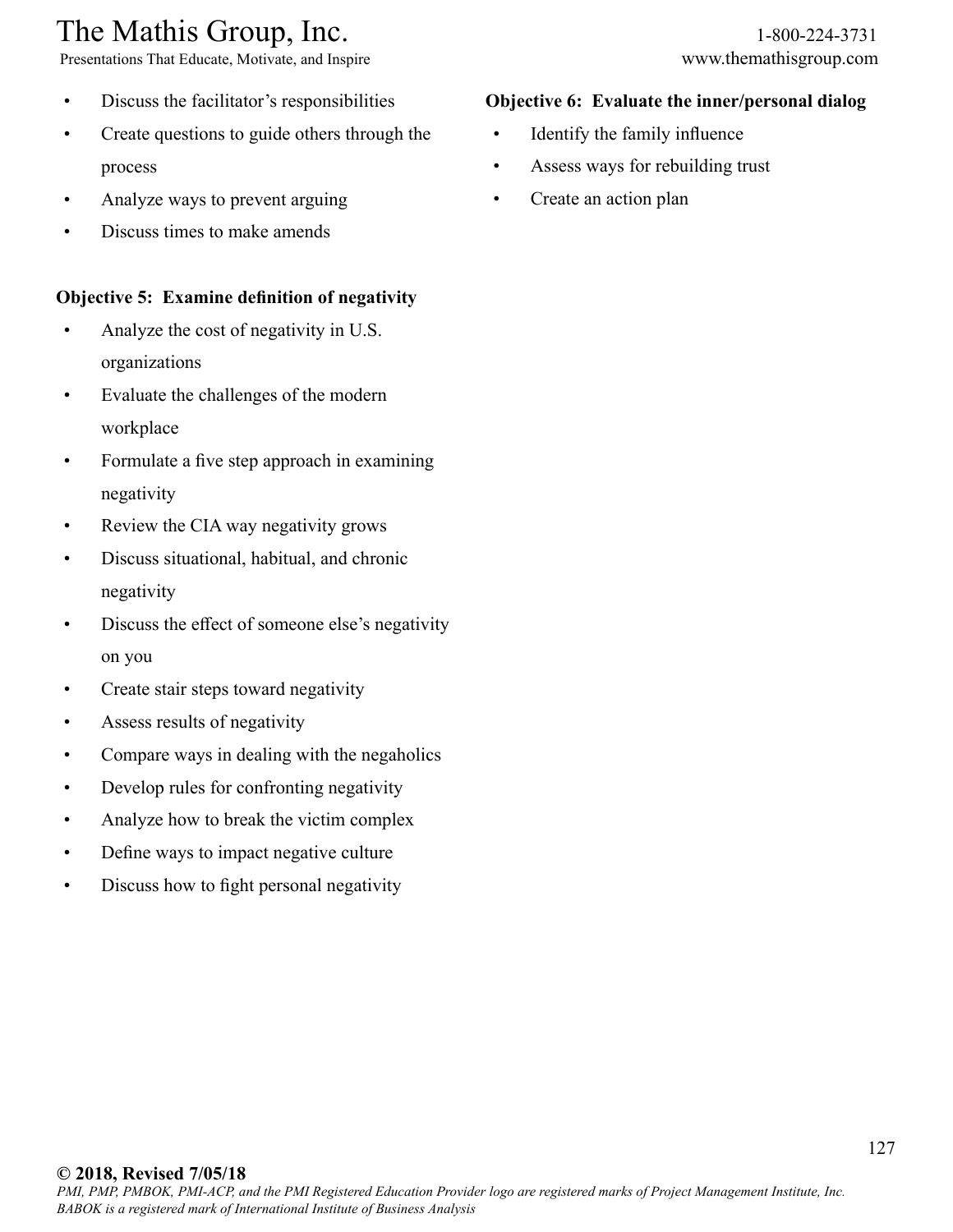Presentations That Educate, Motivate, and Inspire www.themathisgroup.com

# **Project Communications Management**

*PDUs - 13*

### *PMI's Talent Triangle Breakdown*

Technical - 11.00 Leadership - 2.00

### *PMI's Certification Breakdown*

PMP/PgMP - 13.00 PMI-ACP - 2.00 PMI-SP - 2.00 PMI-RMP - 2.00 PfMP - 2.00 PMI-PBA - 2.00

*Course Description:* This course will focus on ways to use project communication and communication theories as a way to influence others within and outside of the project team. Participants will learn how to focus on framing the data and information in a correct manner as well as proper usage of words and language for influencing project stakeholders. This course will follow one or more of Project Management Institute's knowledge areas of the *PMBOK® Guide*.

*Method of teaching:* Students will learn tips, techniques and processes through webinars, which can be accessed 24/7 and completed at their own pace. Remember, though, that you must complete the course within 60 days.

### *Course Objectives:*

### **Objective 1: Analyze the value of project interviews**

- Evaluate how to approach people
- Identify perception
- Examine what impacts project perception
- Compare reducing perception differences

### **Objective 2: Discuss how to gain understanding**

- Demonstrate what to do when you mess up
- Analyze communication styles
- Develop ways to increase understanding
- Compare kinds of project communication
- Describe what communication should be communicated upline
- Examine reasons why communicating upline is extremely difficult
- Identify questions to ask if miscommunication is common
- Evaluate verbal softeners
- Detail characteristics of a poor listener
- Predict obstacles of listening during projects

### **Objective 3: Define project management's role in project meetings**

- Describe ingredients of effective project meetings
- Evaluate receiving feedback on performance
- Design responses to negative project feedback

### **Objective 4: Examine techniques for disagreeing**

• Discuss caution signs that a disagreement is turning into a conflict

### **Objective 5: Define the processes in project communication management**

- Detail the process of Plan Communications Management
- Detail the process of Manage Communications
- Detail the process of Monitor Communications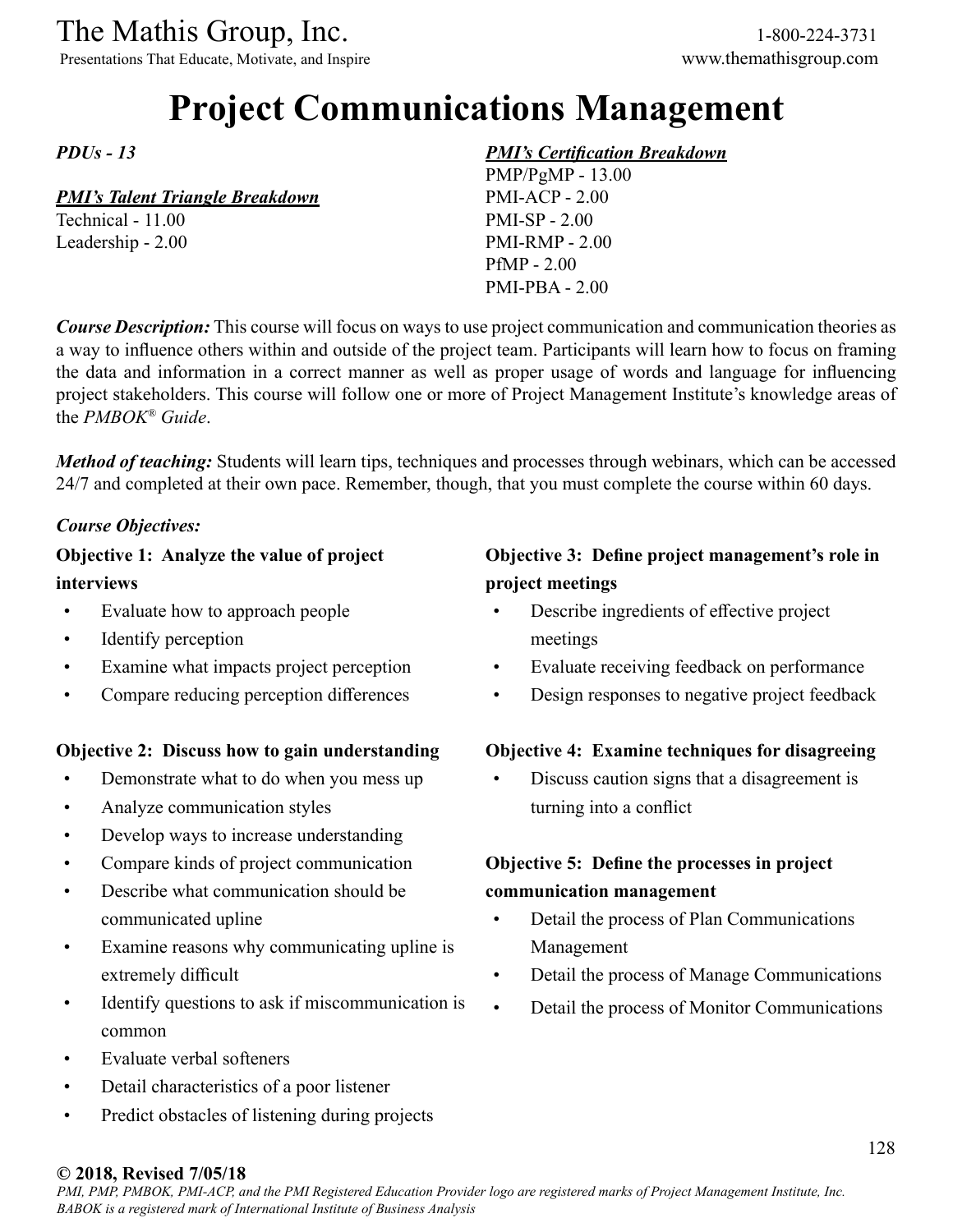Presentations That Educate, Motivate, and Inspire www.themathisgroup.com

# **Project Cost Management**

*PDUs – 6.5*

#### *PMI's Talent Triangle Breakdown*

Technical - 6.50

*Course Description:* This course will focus on basic cost management theories and techniques. Students will learn how to give value to the customer beyond cost. There will also be a discussion of ways to get the project back on track and how to adjust budgeting issues during over expenditures. This course will follow one or more of Project Management Institute's knowledge areas of the *PMBOK® Guide*.

*Method of teaching:* Students will learn tips, techniques and processes through webinars, which can be accessed 24/7 and completed at their own pace. Remember, though, that you must complete the course within 60 days.

### *Course Objectives:*

### **Objective 1: Examine budgeting basics**

- Review estimating techniques
	- Past history **Technology**
	- Effort Pilot program
	- Hours **Training**
	- Resources - Roll out
	- Contingency - Building/facility
	- Rework **Maintenance**
	- Labor - Follow-up
- Discuss the pre-estimating process
- Evaluate constraint estimating
- Examine team design
- Discuss expert estimating
- Analyze cost projections
- Assess creative steps to estimating
- Detail the problem

#### **Objective 2: Examine estimating the initial cost**

- List constraints which impact cost
- Compare cost control systems
- Discuss cost estimate basics
- Review types of estimates

*PMI's Certification Breakdown*

PMP/PgMP - 6.50

- Discover how to figure the ROI on your project
- Discover how to allocate costs

#### **Objective 3: Discuss how to handle emergencies**

- Evaluate unplanned work
- Examine scope creep
- Examine scope change
- Identify what to do when the estimate is too high
- Examine how to get the project back on budget

## **Objective 4: Define the processes of project cost management**

- Examine the process of Plan Cost Management
- Examine the process of Estimate Costs
- Examine the process of Determine Budget
- Examine the process of Control Costs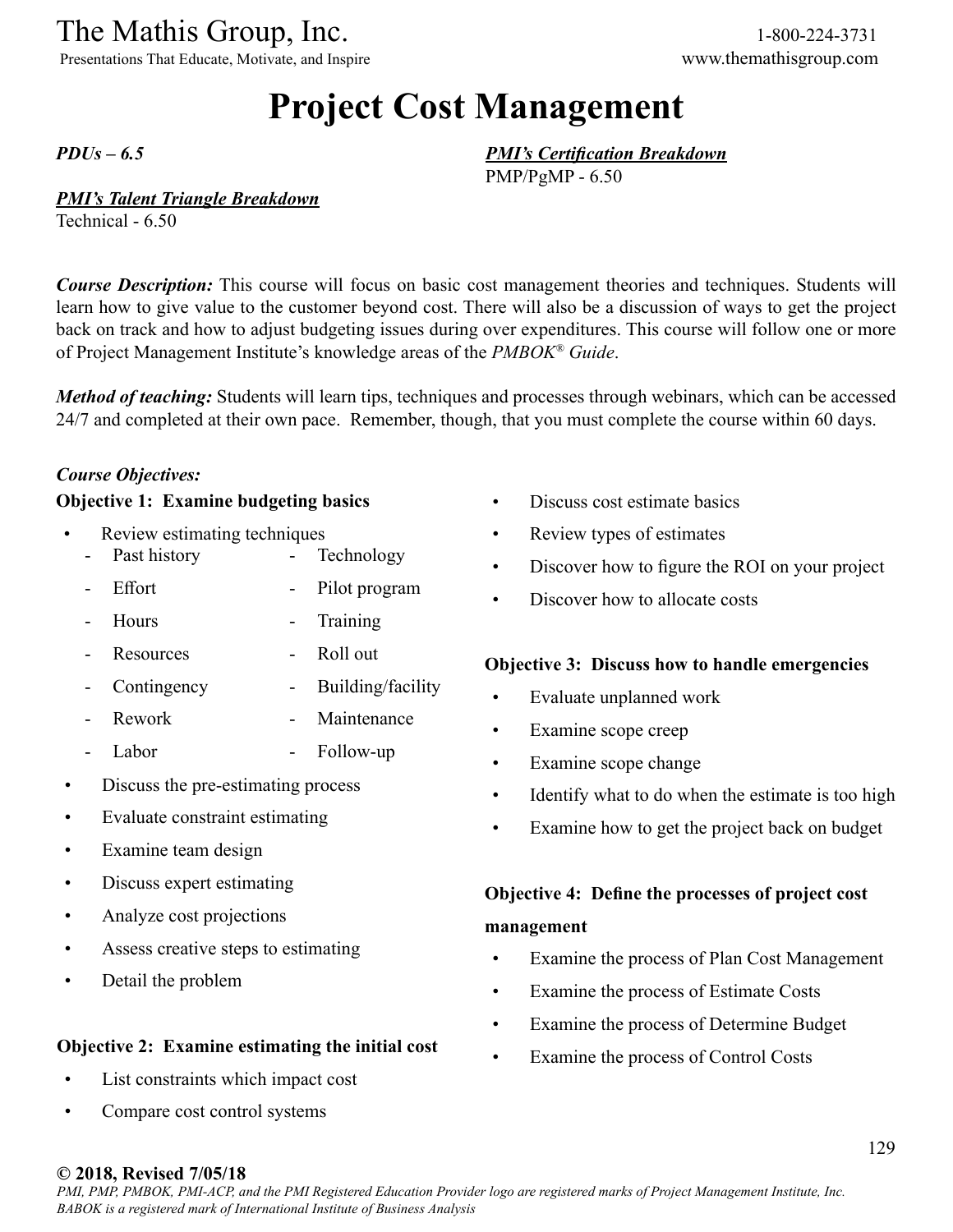Presentations That Educate, Motivate, and Inspire www.themathisgroup.com

# **Project Management Fundamentals**

*PDUs - 6.5*

### *PMI's Talent Triangle Breakdown*

Technical - 5.50 Leadership - 1.00

### *PMI's Certification Breakdown*

PMP/PgMP - 6.50 PMI-ACP - 1.00 PMI-SP - 1.00 PMI-RMP - 1.00 PfMP - 1.00 PMI-PBA - 1.00

*Course Description:* This course will focus on ways employees can run projects faster and more effectively. This course will recommends a six-phase process, as well as numerous preventative actions to efficiently speed up a project. Participants will learn how to successfully create, monitor, and guide the project's scope and critical path, as well as how to manage multiple projects. Participants will diagnose and prevent problems such as scope creep, time slippage, and team conflicts. This course will follow the Project Management Institute's knowledge areas of the *PMBOK® Guide*.

*Method of teaching:* Students will learn tips, techniques and processes through webinars, which can be accessed 24/7 and completed at their own pace. Remember, though, that you must complete the course within 60 days.

### *Course Objectives:*

### **Objective 1: Define the six step project**

#### **management process**

- Examine the project's life cycle
- Identify the triple constraints of every project
- Define the project drivers

### **Objective 2: Discuss five ways to give proper**

### **leadership within culture**

- Design an agenda for the first project team meeting
- Summarize major areas to brainstorm
- Manage brainstorming and planning meetings

### **Objective 3: Demonstrate interviewing techniques that will assist in determining project specifics**

- 
- Review constraint red flags to watch
- Show how to set, control and monitor project scope

### **Objective 4: Classify who to place on your project**

**team**

- Create a modified code of conduct for running an empowered team
- Label role descriptions and project responsibilities when you have no position power

*(Continued on next page)*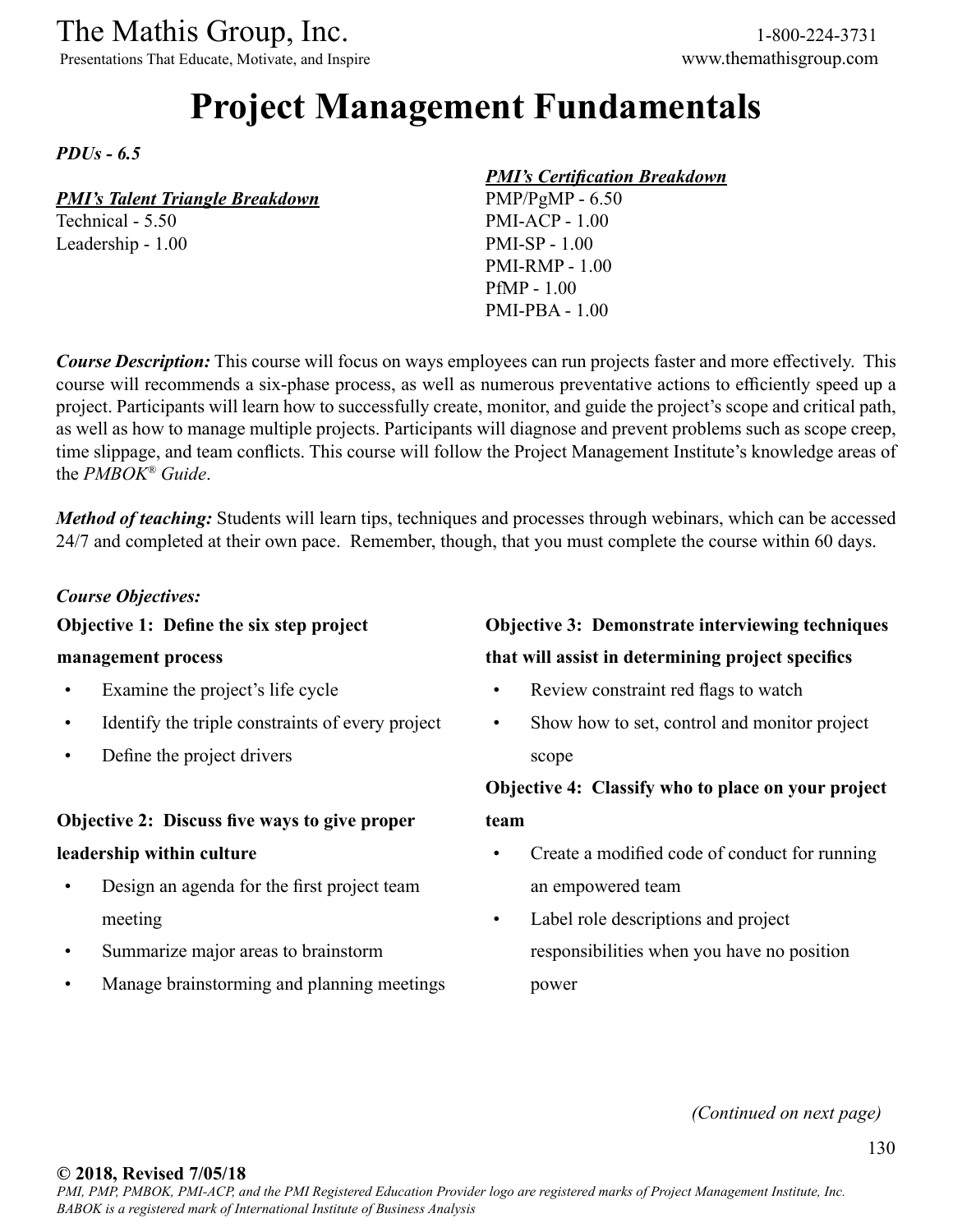# The Mathis Group, Inc. 1-800-224-3731<br>
Presentations That Educate, Motivate, and Inspire www.themathisgroup.com

Presentations That Educate, Motivate, and Inspire

### **Objective 5: Examine forms in scheduling a**

### **project and possible scheduling issues**

- Formulate a Work Breakdown Structure
- Discover how to track multiple projects
- Evaluate a real time line
- Evaluate why time calculations are wrong
- Examine characteristics of a milestone
- Analyze strengths and weaknesses of a Gantt chart

### **Objective 6: Define the critical path**

- Evaluate the strengths and weaknesses of a critical path
- Discuss how to handle delays
- Assess how to crash a project

**Objective 7: Examine steps in creating a project budget and developing a master budget control process**

• Discuss implementation of project plan

# **Objective 8: Identify seven things which must be communicated in every project**

• Apply close down checklists and handoff procedures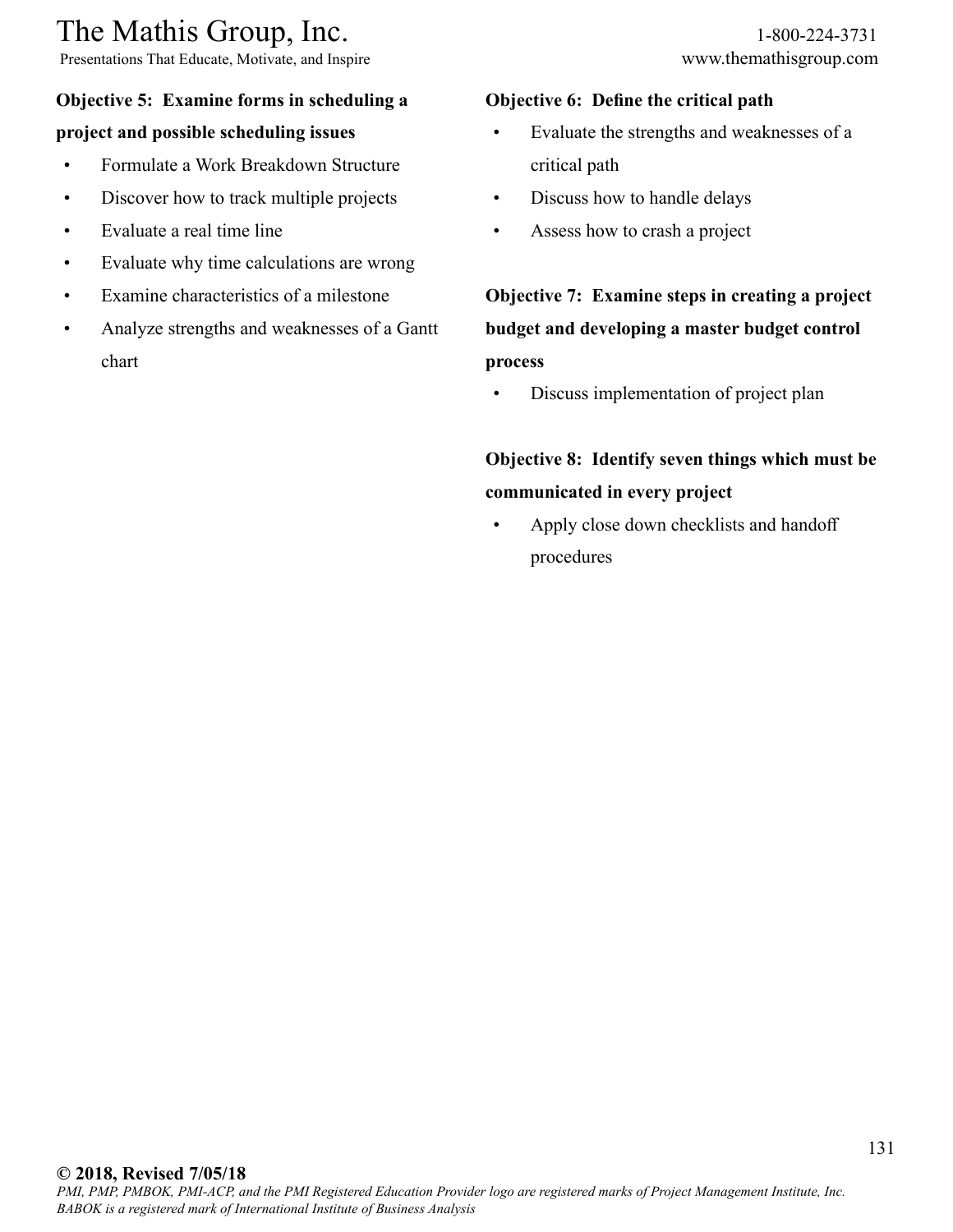Presentations That Educate, Motivate, and Inspire www.themathisgroup.com

# **Project Monitoring, Evaluation, and Oversight**

*PDUs - 13*

### *PMI's Talent Triangle Breakdown*

Technical - 12.00 Leadership - 0.75 Strategic - 0.25

### *PMI's Certification Breakdown*

PMP/PgMP - 13.00 PMI-ACP - 1.00 PMI-SP - 1.00 PMI-RMP - 1.00 PfMP - 1.00 PMI-PBA - 1.00

*Course Description:* This course will examine how to establish processes and evaluation techniques for auditing project solutions. Students will learn data collection techniques and how to convert soft data to monetary values which can be measured and evaluated. Students will discover various audits and how to measure project components such as performance, resources, planning, customer relationships, and vendor-contractor relationships. This course will also focus on establishing process improvements in the maintaining of oversight procedures. Students will be able to apply widely accepted standards and preferred evaluation and oversight principles, as well as provide means to compile, analyze, and optimize project performance. We will explore ways to deliver feedback and make recommendations to the appropriate individuals in the organization. This course will follow one or more of Project Management Institute's knowledge areas of the *PMBOK® Guide*.

*Method of teaching:* Students will learn tips, techniques and processes through webinars, which can be accessed 24/7 and completed at their own pace. Remember, though, that you must complete the course within 60 days.

### *Course Objectives:*

# **Objective 1: Define project oversight and why it is**

### **needed in organizations**

- Develop evaluation processes and procedures
- Compare the difference between research and evaluation
- Evaluate current hindrances facing organizations when conducting oversight
- Analyze various ways of setting standards and measurements for projects
- Examine project metrics and requirements
- Define internal stakeholders for oversight and evaluation
- Discuss benchmarking techniques
- Define the what, why and how of evaluation
- Develop methods to evaluate projects you did not create
- Discuss models of successful evaluation
- Classify key success factors

# **Objective 2: Examine data collection methods, formats and data analysis**

- Evaluate ways to measure skills and knowledge
- Analyze how to calculate and interpret ROI
- Identify application and implementation costs
- Discuss forecasting methods
- Design evaluation templates and tools to conduct audits

*(Continued on next page)*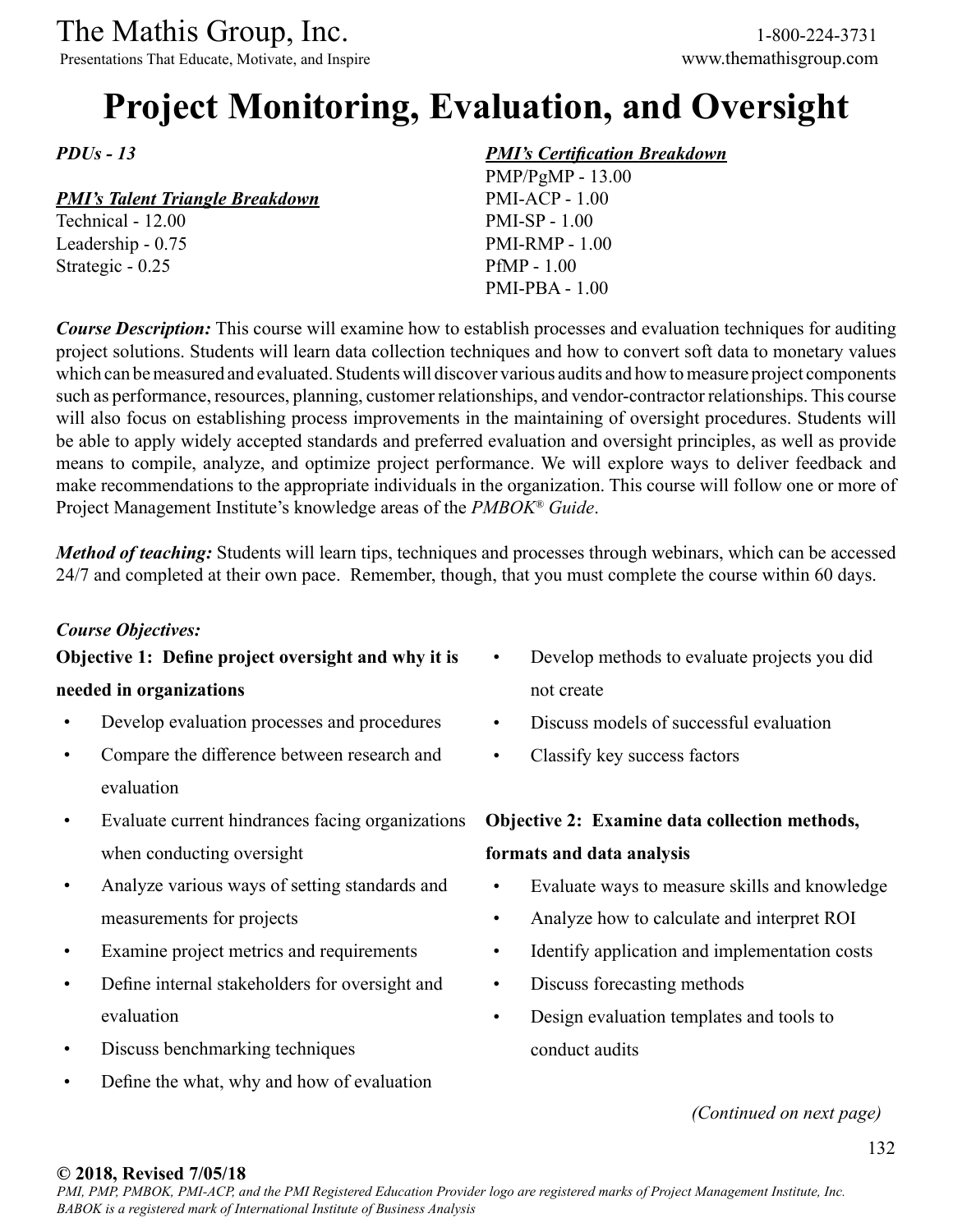Presentations That Educate, Motivate, and Inspire www.themathisgroup.com

### **Objective 3: Examine project planning audit**

- Examine project performance audit
- Examine project resource audit
- Compare technology audits
- Examine customer acceptance audit
- Discuss vendor-contractor audits
- Create evaluation reports that impact the organization in a positive way

# **Objective 4: Discuss methods for making recommendations which encourage rather than disrespect**

- Evaluate recording techniques for making recommendations
- Discuss recovery assessment processes
- Examine recovery indicators
- Examine a project recovery plan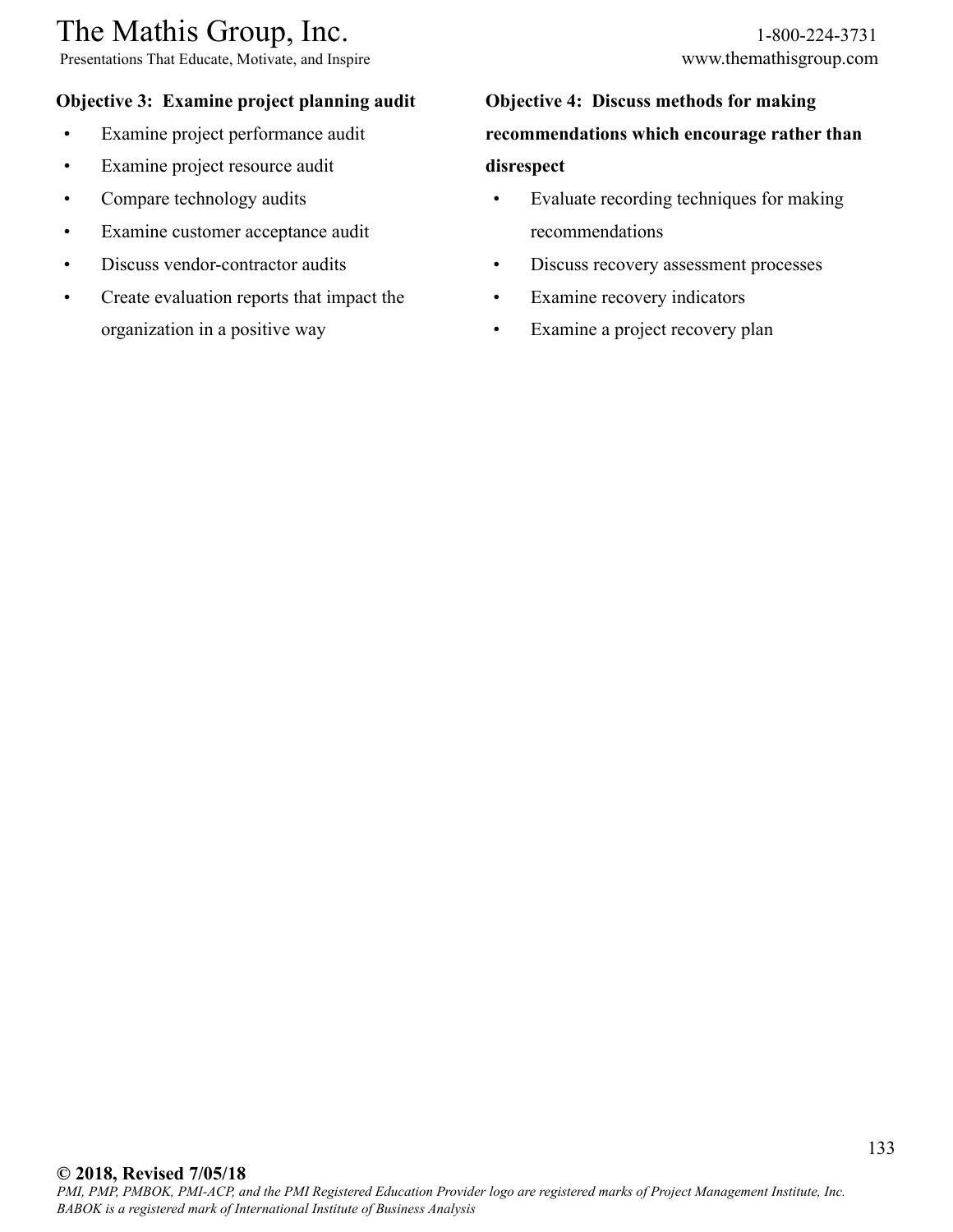Presentations That Educate, Motivate, and Inspire www.themathisgroup.com

# **Project Planning and Program Control Processes - Part 1**

*PDUs - 25*

*PMI's Talent Triangle Breakdown*

Technical - 19.00 Leadership - 6.00 *PMI's Certification Breakdown*

PMP/PgMP - 25.00 PMI-ACP - 6.00 PMI-SP - 9.00 PMI-RMP - 6.00 PfMP - 6.00 PMI-PBA - 6.00

*Course Description:* This course will present the fundamentals of the technologies to manage projects. New and innovative principles of project planning and program control will be taught using practical application scenarios. This course will begin at an introductory level and work up through the disciplines and processes used to build proper project models. The Mathis Group is excited to enter into a partnering relationship for this course with Dennis Busch, founder of Project Management Technologies, Inc.

*Method of teaching:* Students will learn tips, techniques and processes through webinars, which can be accessed 24/7 and completed at their own pace. Remember, though, that you must complete the course within 60 days.

### *Course Objectives:*

#### **Objective 1: Introduction**

- List workshop objectives
- Define managing processes
- Discover where the value of planning is
- Explain Return on Investment (ROI)
- Evaluate the project management legacy

### **Objective 2: The Skills of a Project Manager**

- Define the two essential skills of a project manager
- Analyze interpersonal skills
- Analyze mechanical skills

#### **Objective 3: To Plan or Not to Plan**

- Review the important aspects of why planning is essential in the successful management of projects
- Identify the characteristics of problems
- Compare proactive versus reactive management
- Recognize the problem resolution methodology and its relationship to PM

#### **Objective 4: What is a Project?**

- Explain characteristics of a project and how it differs from other forms of endeavors
- Identify the three dimensions of project objectives

*(Continued on next page)*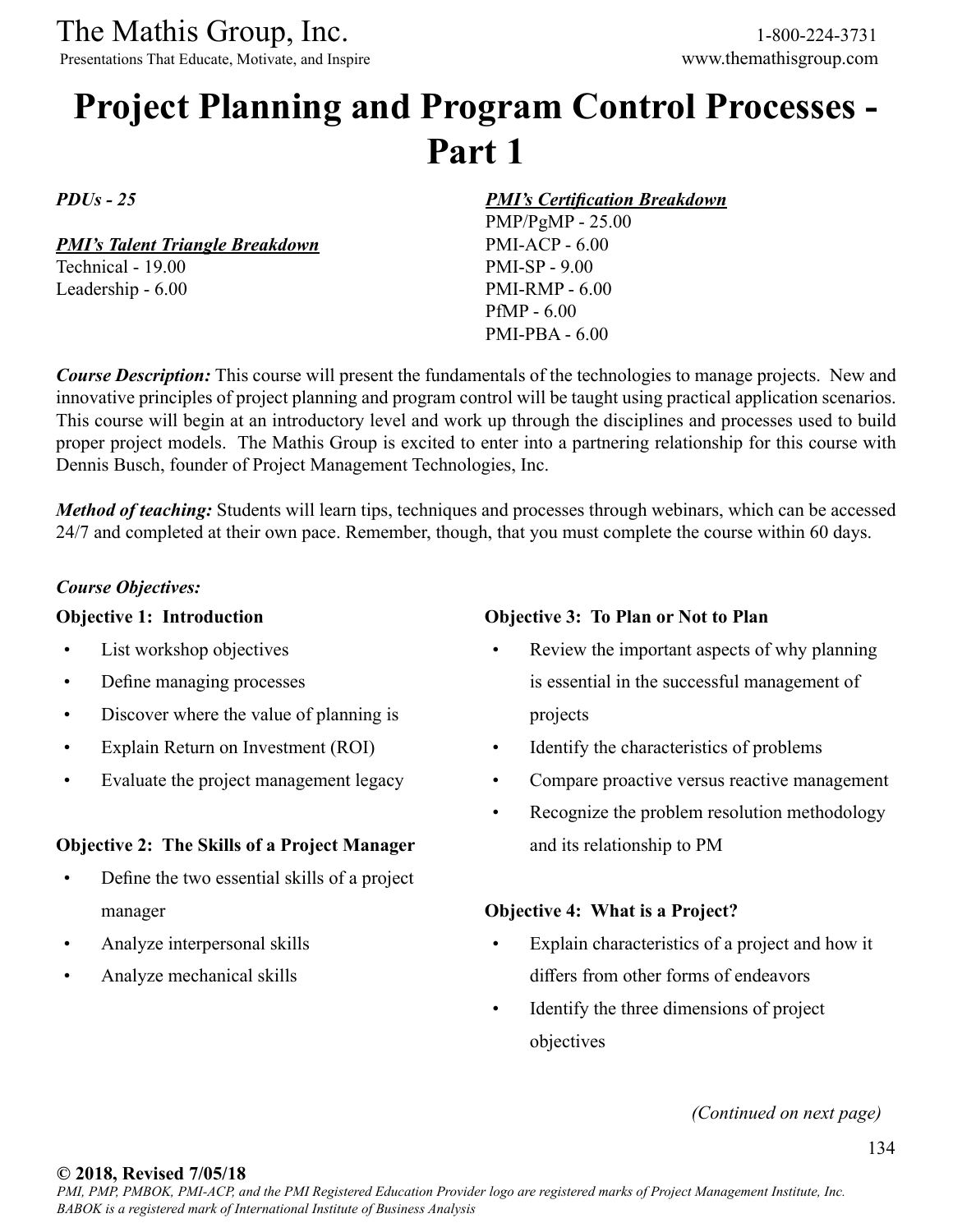Presentations That Educate, Motivate, and Inspire www.themathisgroup.com

- Discover the "Key Drivers" of a project
- Define the "4 Project Management Steps"
- Compare top-down versus bottom-up planning philosophy
- Classify the right combination of factors
- Examine why the typical parameters used to measure a project are not the right parameters to manage it

### **Objective 5: Defining Project Purpose**

- Construct the project's technical, cost, and schedule objectives in the beginning
- Identify the Project Management Mechanisms
- Develop the project charter
- Compare sources of objectives
- Assemble needs assessment
- Show how to measure/validate accomplishments
- Define constraints, exclusions, and assumptions
- Summarize deliverables to objectives
- Discover milestones

### **Objective 6: Defining Project Workscope**

- Define Workscope
- Identify and define detail work effort
- Discuss principles of 'Work Decomposition'
- Analyze the Work Breakdown Structure
- Classify the organizational structures (OBS) and the importance of integrating the work and organizational structures

### **Objective 7: Detail Planning**

- Define Bottom-up planning
- Examine how to properly define project activities
- Assess how to properly define and the use of project events/milestones

### **Objective 8: Interaction Analysis**

- Compare methodologies of interaction analysis
- Discuss Timelining
- Discuss what is project modeling: how does it work, when should it be used, what are its limitations
- Identify model elements
- Develop activities, relationships, and events
- Summarize project models: series of paths, right-to-left and left-to-right planning, relativistic tool, appropriate level of detail to base model

### **Objective 9: Time Analysis or CPM**

- Define project calendars
- Review CPM
- Define the backward pass process
- Analyze total float
- Examine events and milestones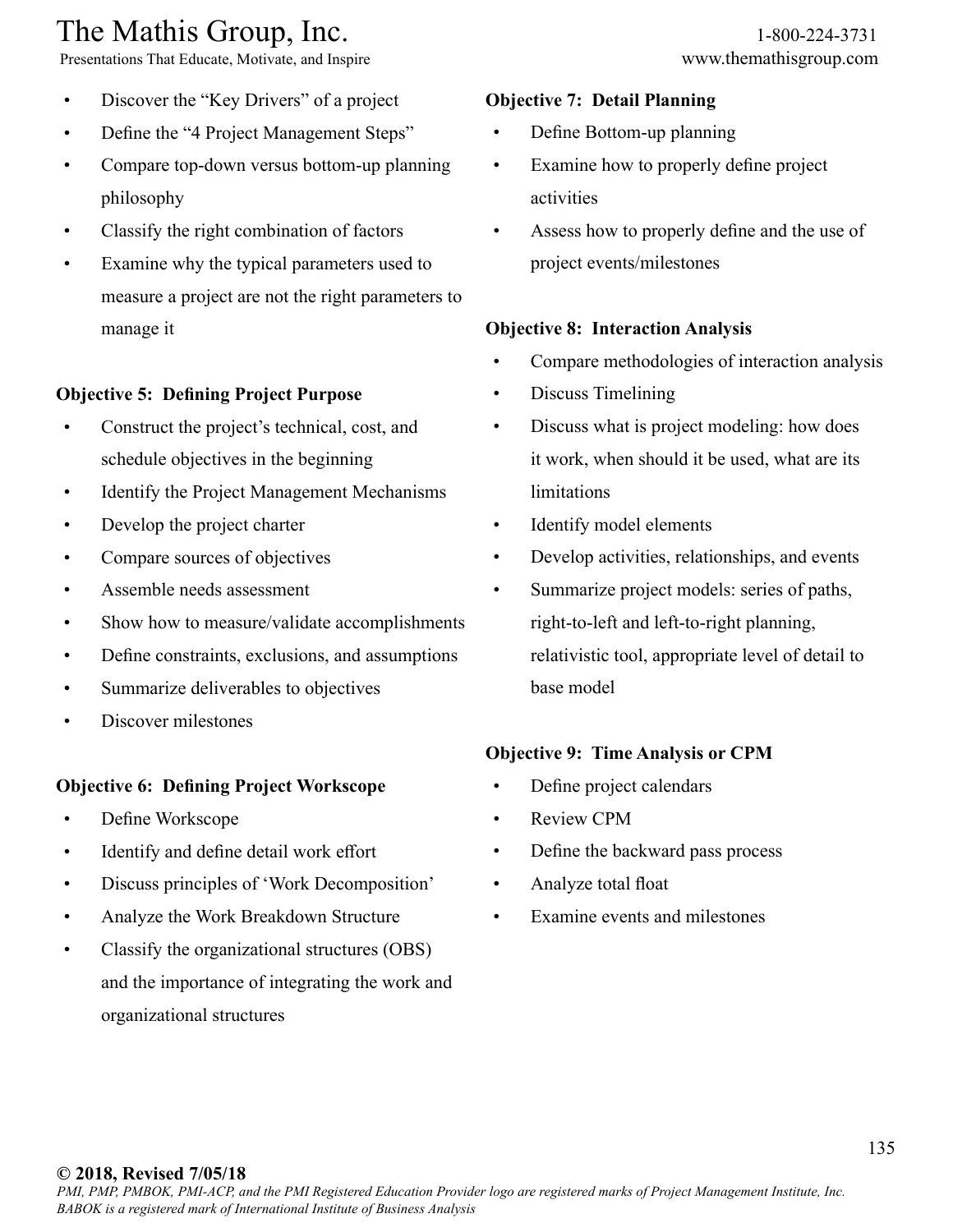The Mathis Group, Inc. 1-800-224-3731<br>
Presentations That Educate, Motivate, and Inspire www.themathisgroup.com

Presentations That Educate, Motivate, and Inspire

# **Project Planning and Program Control Processes - Part 2**

*PDUs - 25*

*PMI's Talent Triangle Breakdown* Technical - 25.00

*PMI's Certification Breakdown*

PMP/PgMP - 25.00 PMI-RMP - 3.00

*Course Description:* This course will build on the fundamental principles taught in *Project Planning & Program Control Processes Part 1*. It will include new and innovative principles of project planning and program control taught using practical application problems. It will cover essential areas of resource planning, schedule reconciliation, and how to status and manage a project through program control methodology. The Mathis Group is excited to enter into a partnering relationship for this course with Dennis Busch, founder of Project Management Technologies, Inc.

*Method of teaching:* Students will learn tips, techniques and processes through webinars, which can be accessed 24/7 and completed at their own pace. Remember, though, that you must complete the course within 60 days.

### *Course Objectives:*

### **Objective 1: Resource Planning**

- Define what resources are
- Examine the Total Resource Management Problem
- Identify the resource acquisition cycle and its impact
- Compare the Project Level Management Problem and the Resource Modeling process
- Recognize resource pools and their effective availability
- Define resource requirements for each activity
- Develop activity schedule, aggregate resource requirements, availability versus cumulative requirement analysis, and problem identification and quantification
- Discover problem resolution strategies
- Analyze the role of the computer in resource planning, along with its myths and misconceptions
- Describe the budget excuse and why it is invalid
- Summarize an integrated resource system

### **Objective 2: Establish Project Baselines**

- Recall the three baselines: technical, schedule, and cost
- Identify the Schedule Reconciliation process
- Design effective schedule and budget options
- Examine the Principals of Path Dynamics
- Appraise consequences of any action

*(Continued on next page)*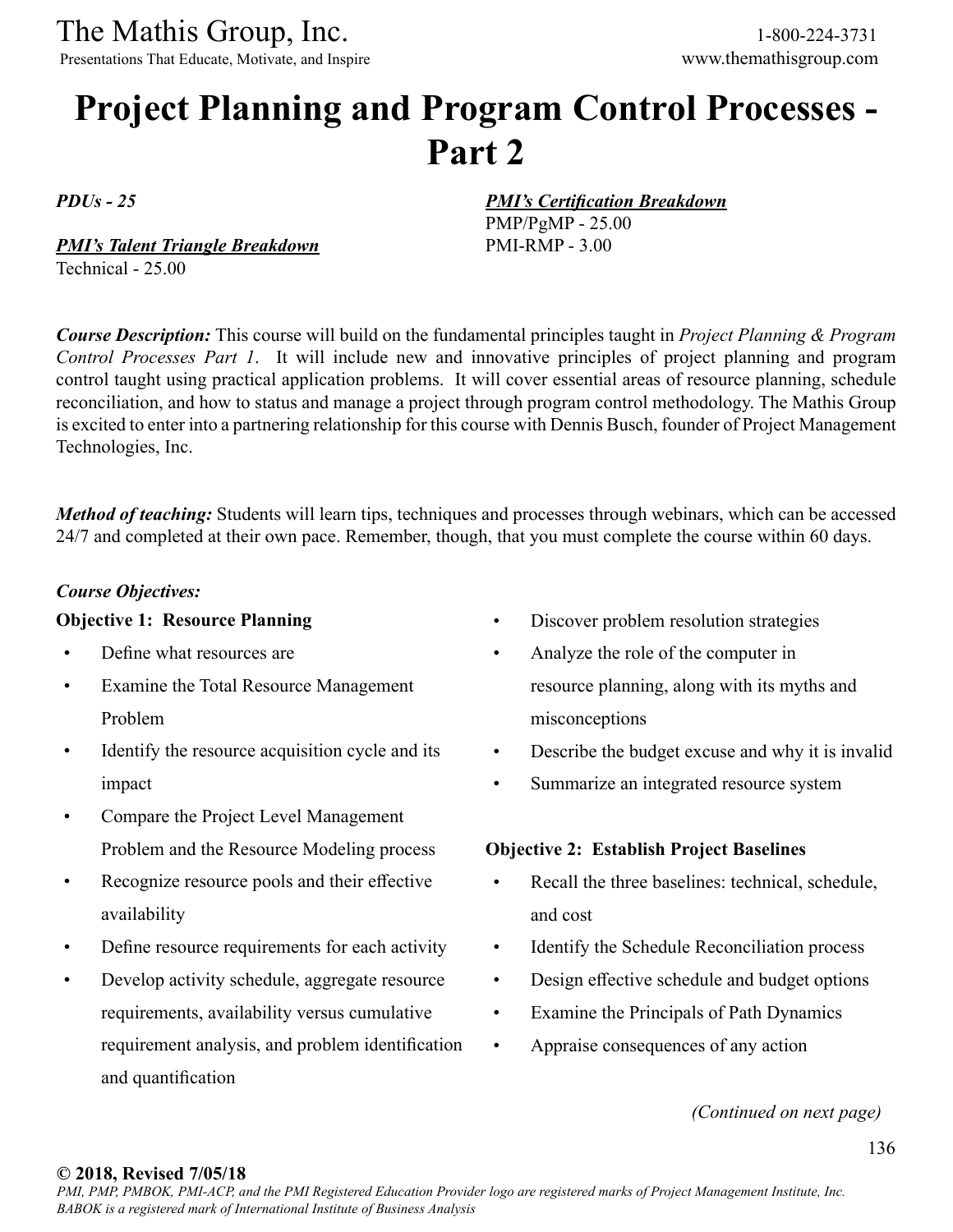Presentations That Educate, Motivate, and Inspire www.themathisgroup.com

- Discuss modeling tools
- Evaluate how to determine, establish, and manage the baselines

### **Objective 3: Performance Measurements and**

### **Management**

- Analyze Workscope Change Management
- Examine technical, cost, and schedule performance measurements
- Create actual and projected dates
- Compare activity status, event/milestone status, and model status
- Compose impact analysis through schedule rippling, resource impacts, & effects to total float
- Contrast potential versus real impacts
- Identify path dynamics and management strategies/actions
- Review the impediments of large databases
- Discover the practical level of project modeling
- Discuss the tiers of management and the distribution of management responsibilities
- Show the need for supportive working level detail planning and management, as well as executive support and involvement

### **Objective 4: Reports**

- Examine Management Information the right product for each specific purpose
- Contrast graphic versus tabular reporting
- Evaluate software utilities (filtering and sorting)
- Discuss coding to exploit data capabilities
- Describe the purpose of various products
- Identify how to use Project Model Diagrams for problem analysis
- List how to report schedule and resource problems

### **Objective 5: Risk & Opportunity Management**

- Define Risk Management
- Compare qualitative and quantitative analysis
- Examine the basics of CPM, 'What-if' analysis, PERT process, and the value of 3-time estimates, and Monte Carlo Simulations
- Label risk resolution and opportunity instigation strategies

### **Objective 6: Summary/Conclusions**

- Identify project modeling fallacies
- Discuss the planning 'Cop-outs'
- Examine the proper expectation of Project Management software
- Review planning and scheduling terminology, essential processes and practical methodology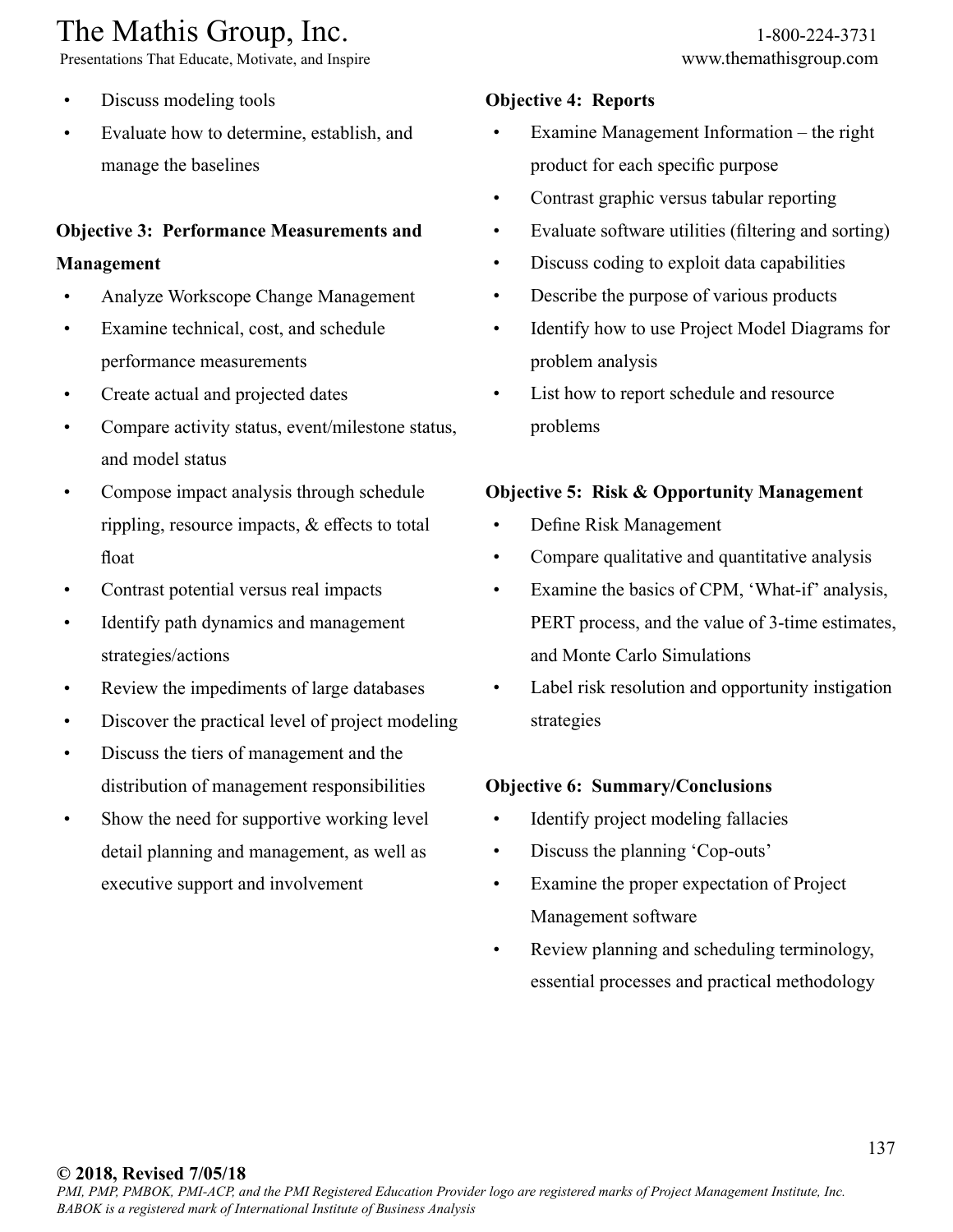Presentations That Educate, Motivate, and Inspire www.themathisgroup.com

# **Project Quality Assurance, Monitoring and Auditing**

*PDUs - 13*

*PMI's Certification Breakdown*

PMP/PgMP - 13.00

#### *PMI's Talent Triangle Breakdown*

Technical - 13.00

*Course Description:* In this course, participants will focus on issues such as how to maintain quality by using audits and evaluations for monitoring purposes. Quality theories taught by Drs. Deming and Juran will be included as foundations for implementing new quality initiatives. In addition, several types of project audits will be explored as a means of controlling the project with more efficiency. This course will follow one or more of Project Management Institute's knowledge areas of the *PMBOK® Guide*.

*Method of teaching:* Students will learn tips, techniques and processes through webinars, which can be accessed 24/7 and completed at their own pace. Remember, though, that you must complete the course within 60 days.

### *Course Objectives:*

### **Objective 1: Examine continuous process**

### **improvement for project processes**

- Discuss five key checkpoints for quality management
- Analyze the mainline quality and monitoring processes
- Analyze the specific actions to improve quality
- Discuss quantitative measurements
- Examine the six general types of cost

### **Objective 2: Analyze the tools for quality control**

- Evaluate Deming's 14 points to maintaining quality
- Identify Juran's 10 symptoms to quality problems
- Define the three major processes of project quality management
- Examine the process of quality assurance
- List the nine C's of quality
- Evaluate the four steps to Force Field Analysis
- Discuss seven keys to problem solving implementation

### **Objective 3: Examine benefits of project auditing**

- Analyze project performance audit
- Examine customer acceptance audit
- Discuss methods for making recommendations
- Compare recording techniques for making recommendations
- Develop project audit performance points

### **Objective 4: Discuss recovery assessment process and model**

- Examine recovery indicators
- Examine a project recovery plan
- Discuss recovery lessons learned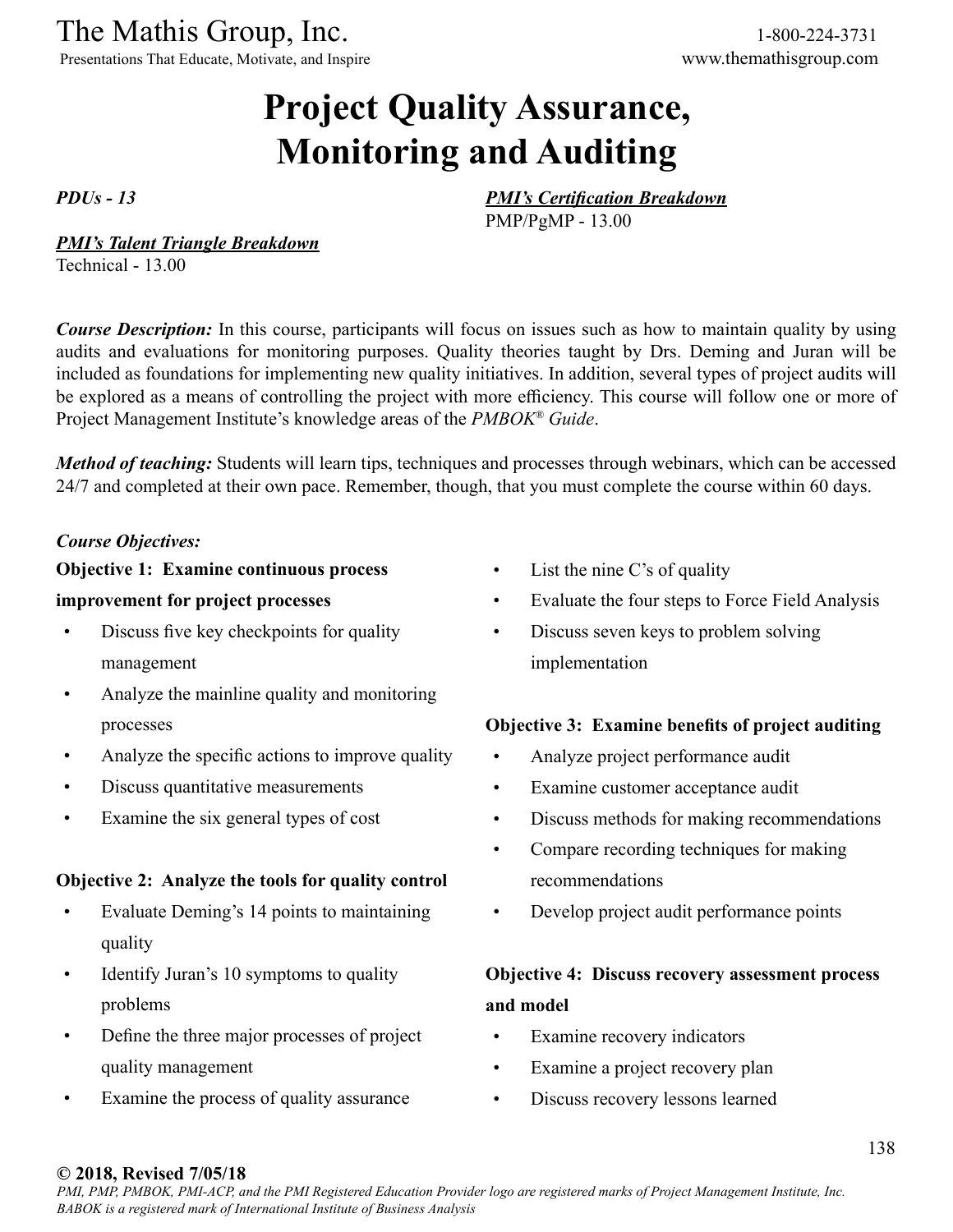Presentations That Educate, Motivate, and Inspire www.themathisgroup.com

# **Project Risk Management**

*PDUs - 13*

### *PMI's Talent Triangle Breakdown*

Technical - 12.75 Strategic - 0.25

### *PMI's Certification Breakdown*

PMP/PgMP - 13.00 PMI-ACP - 0.25 PMI-SP - 0.25 PMI-RMP - 13.00 PfMP - 0.25 PMI-PBA - 0.25

*Course Description:* This course will teach participants how to examine and measure objectives within cost, schedule, and cultural issues. Risk for this program is examined as defining the probability of the project. This course will examine risk identification, risk communication, and risk planning. This course will follow one or more of Project Management Institute's knowledge areas of the *PMBOK® Guide*.

*Method of teaching:* Students will learn tips, techniques and processes through webinars, which can be accessed 24/7 and completed at their own pace. Remember, though, that you must complete the course within 60 days.

### *Course Objectives:*

#### **Objective 1: Define risk**

- Examine sources of risk
- Define risk management
- Analyze signals of risk
- Describe risk trade-off

#### **Objective 2: Evaluate how to confront attitudes on**

#### **risk**

- List techniques for confronting risk
- Examine how to conduct risk analysis
- Examine ranking
- Discuss scenario
- Examine statistical process control
- Describe risk turmoil
- Discuss performance risk
- Discuss system risk
- Discuss process risk

**Objective 3: Examine how to managing risk plans**

• Develop how to facilitate a brainstorming

- Discuss transferring risk
- Examine monitoring risk

• Examine data gathering

• Review interviewing

session

• Explain how to evaluate plans

#### **Objective 4: Develop risk teams**

Create a special response team

### *(Continued on next page)*

*PMI, PMP, PMBOK, PMI-ACP, and the PMI Registered Education Provider logo are registered marks of Project Management Institute, Inc. BABOK is a registered mark of International Institute of Business Analysis*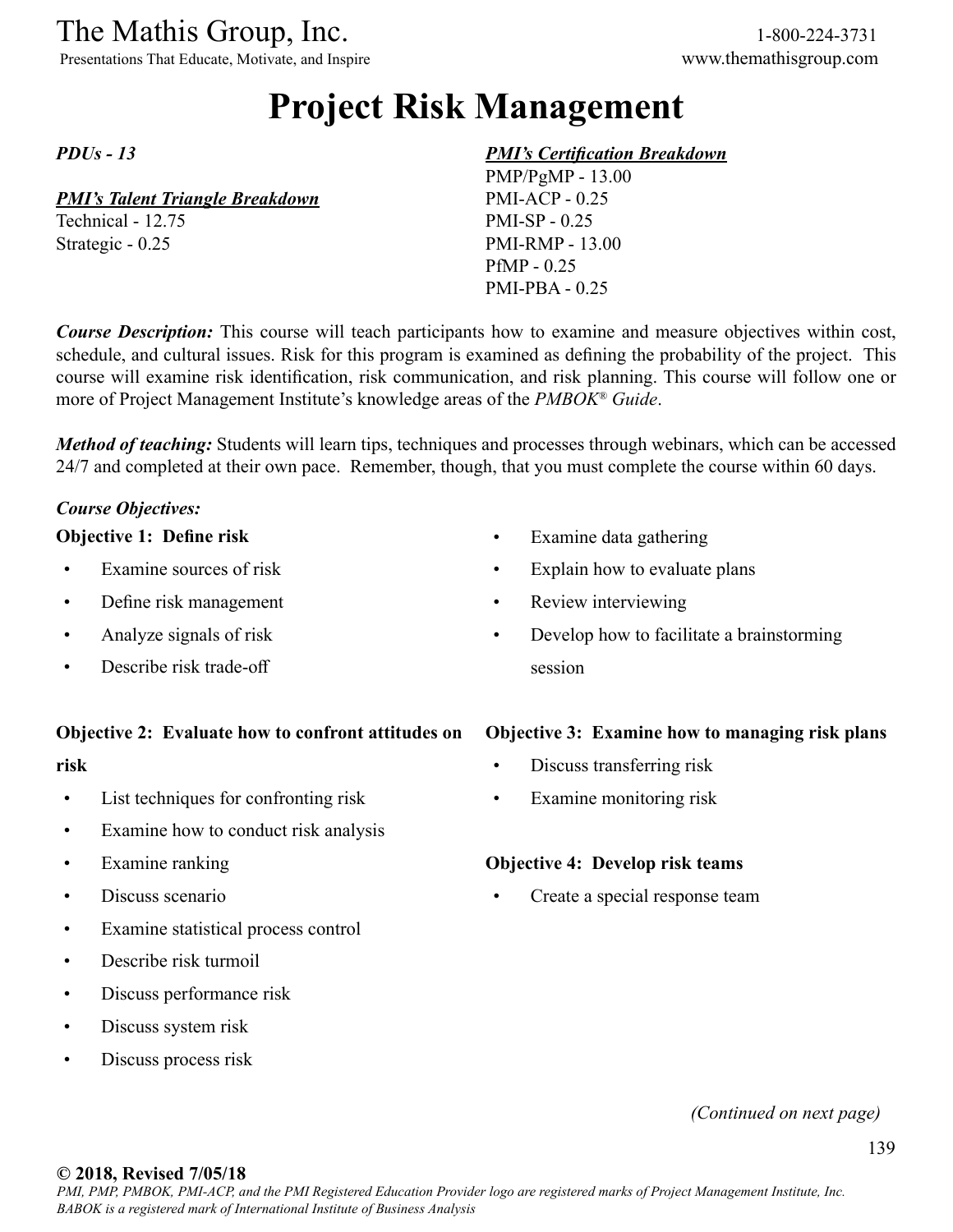Presentations That Educate, Motivate, and Inspire www.themathisgroup.com

### **Objective 5: Define the processes of risk**

### **management**

- Examine the process of Plan Risk Management
- Examine the process of Identify Risks
- Examine the process of Perform Qualitative Risk Analysis
- Examine the process of Perform Quantitative Risk Analysis
- Examine the process of Plan Risk Responses
- Examine the process of Implement Risk Responses
- Examine the process of Monitor Risks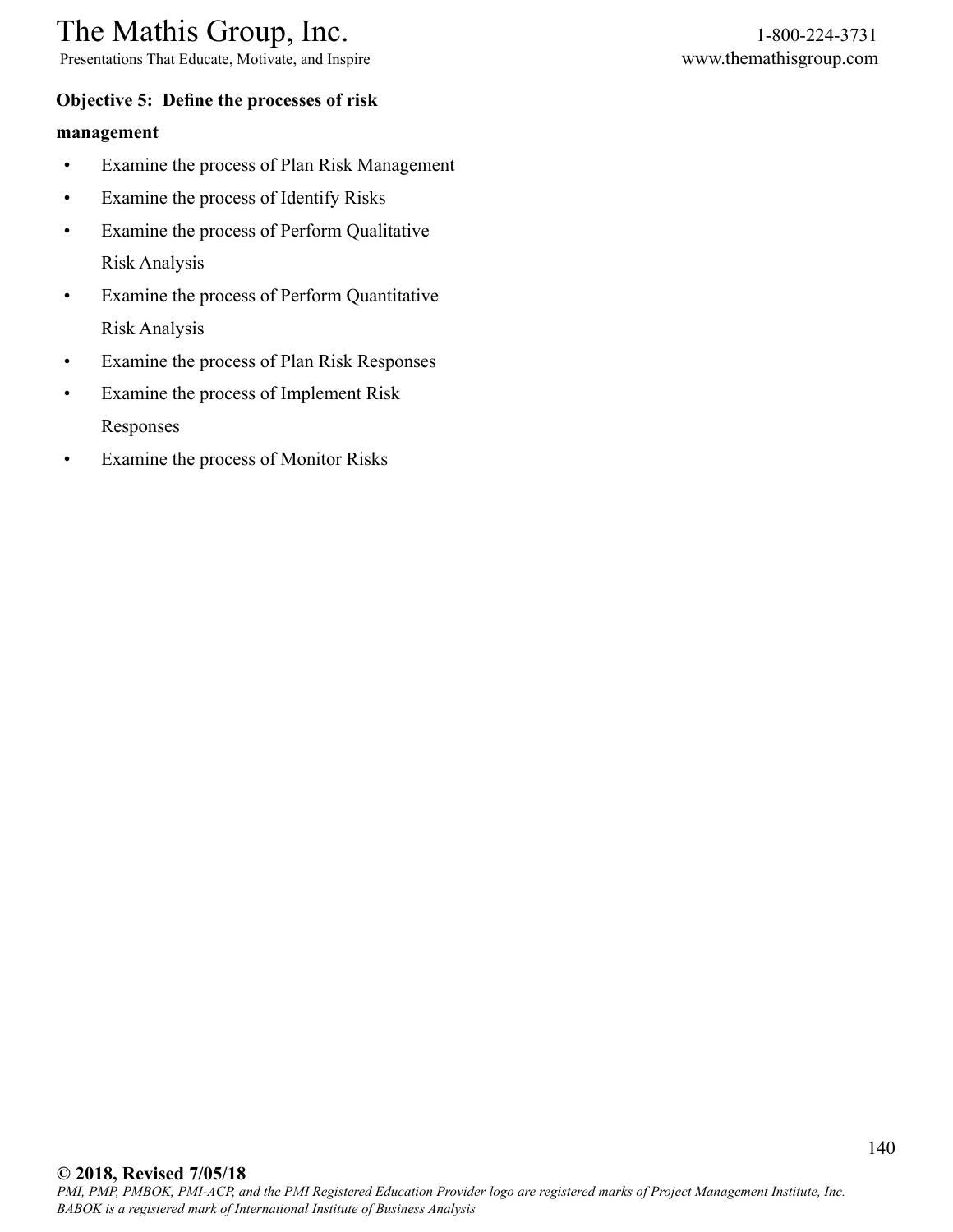Presentations That Educate, Motivate, and Inspire www.themathisgroup.com

# **Successful Negotiation in a Project Management Environment**

*PDUs - 13*

*PMI's Talent Triangle Breakdown*

Technical - 6.75 Leadership - 6.00 Strategic - 0.25

### *PMI's Certification Breakdown*

PMP/PgMP - 13.00 PMI-ACP - 6.25 PMI-SP - 6.25 PMI-RMP - 6.25 PfMP - 6.25 PMI-PBA - 6.25

*Course Description:* This course will examine the strategies of successful negotiation throughout the project's life cycle. Participants will learn the value of successful negotiation, the negotiation process, and different negotiation models. This course will include examples in negotiation over scope, deadlines, change, and getting the best price from your vendor. This course will follow one or more of Project Management Institute's knowledge areas of the *PMBOK® Guide*.

*Method of teaching:* Students will learn tips, techniques and processes through webinars, which can be accessed 24/7 and completed at their own pace. Remember, though, that you must complete the course within 60 days.

### *Course Objectives:*

### **Objective 1: Define negotiation**

- Identify the benefits of negotiations
- Define and detail negotiating skills for project managers
- Define and detail negotiations in projects including interpersonal negotiations and contract negotiations

#### **Objective 2: Examine the negotiation process**

- List and examine negotiation strategies
- Examine preparation techniques for negotiation
- Discuss how to lead the negotiation process

### **Objective 3: Recognize how to deal with the other**

#### **party's negative tactics**

- Examine how to align the support of others before, during and after the negotiation
- Identify communication skills needed for successful negotiation
- Analyze win-win negotiations
- Create strategies for controlling conflict in negotiation
- Apply negotiating to resolve conflict

### **Objective 4: Develop how to negotiate with your project team**

- Discover negotiation skills for purchasing
- Examine how to use BAFO to your advantage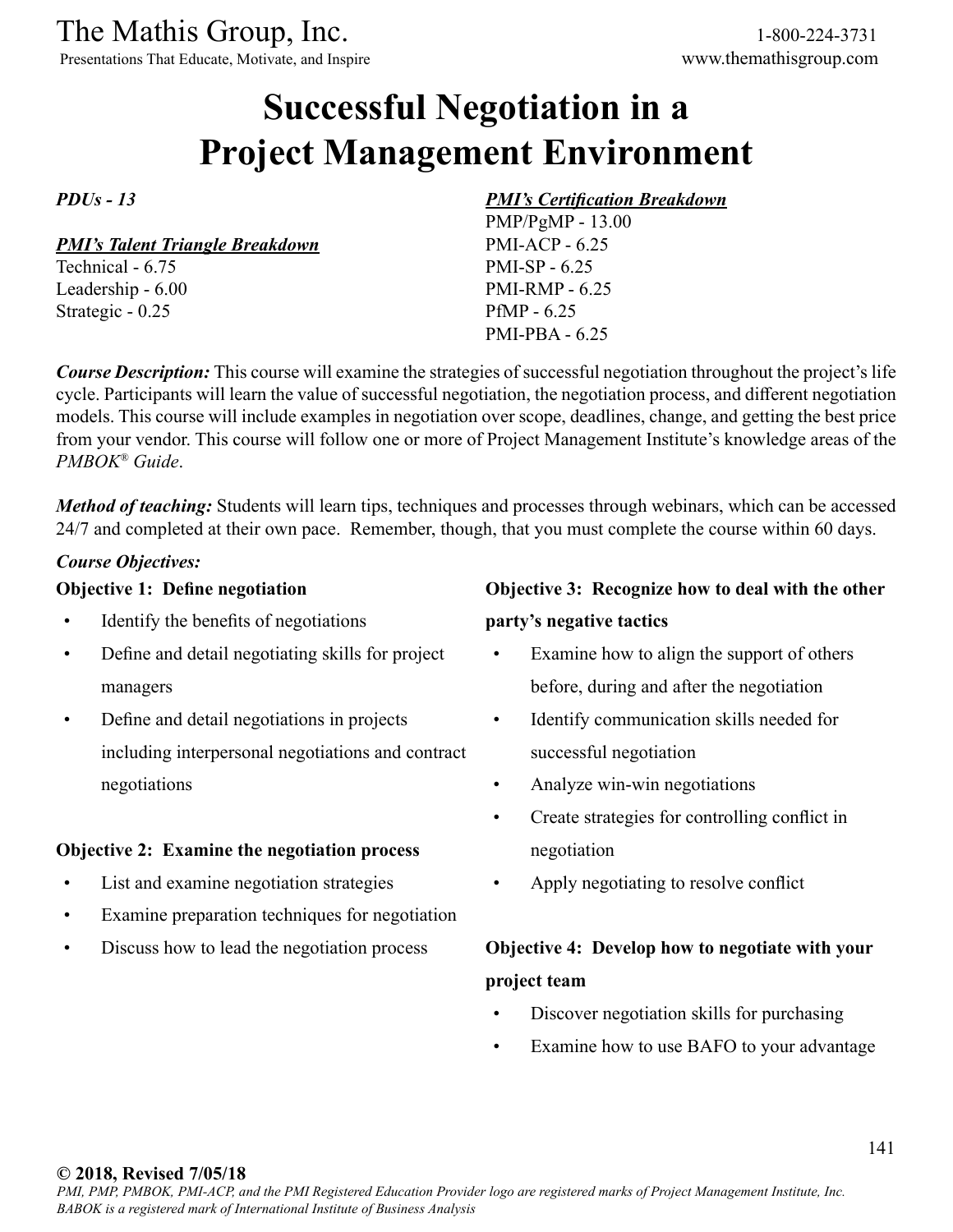Presentations That Educate, Motivate, and Inspire www.themathisgroup.com

# **Vendor Management** *Managing, Monitoring and Controlling Vendor Relationships*

*PDUs - 19.5*

*PMI's Talent Triangle Breakdown*

Technical - 15.75 Leadership - 1.25 Strategic - 2.50

*PMI's Certification Breakdown* PMP/PgMP - 19.50

PMI-ACP - 3.75 PMI-SP - 3.75 PMI-RMP - 4.50 PfMP - 3.75 PMI-PBA - 3.75

*Course Description:* This course will provide detailed instruction in areas such as pre-solicitation, solicitation, and award of a contract. Each participant will develop tools for working with vendors, a clear understanding of vendor motivation, and techniques for making it a win-win relationship. This course will focus on ways to select, monitor, and control vendors, as well as how to make vendors a partner or an extension as stakeholders who deliver the right performance throughout the length of the project. In addition, this course will focus on all aspects of vendor management, such as developing vendor management plans, identifying performance measurements and discussing various contract types and their strengths and weaknesses.

*Method of teaching:* Students will learn tips, techniques and processes through webinars, which can be accessed 24/7 and completed at their own pace. Remember, though, that you must complete the course within 60 days.

### *Course Objectives:*

#### **Objective 1: Discuss vendor challenges**

- Examine the future of vendor relationships
- Compare purchaser and vendor motivations
- Compare the pros and cons of outsourcing a project to a vendor
- Discuss reasons for vendor relationships
- Examine the real world of culture and language
- Evaluate how vendor management can benefit organizations

### **Objective 2: Examine phases in the acquisition process**

- Explain the duties of the contract officer
- Identify best practices of vendor management
- Discuss reasons and roles for a Vendor Management Office
- Compare the procurement cycle to project management
- Compare organizational and government procurement processes

*(Continued on next page)*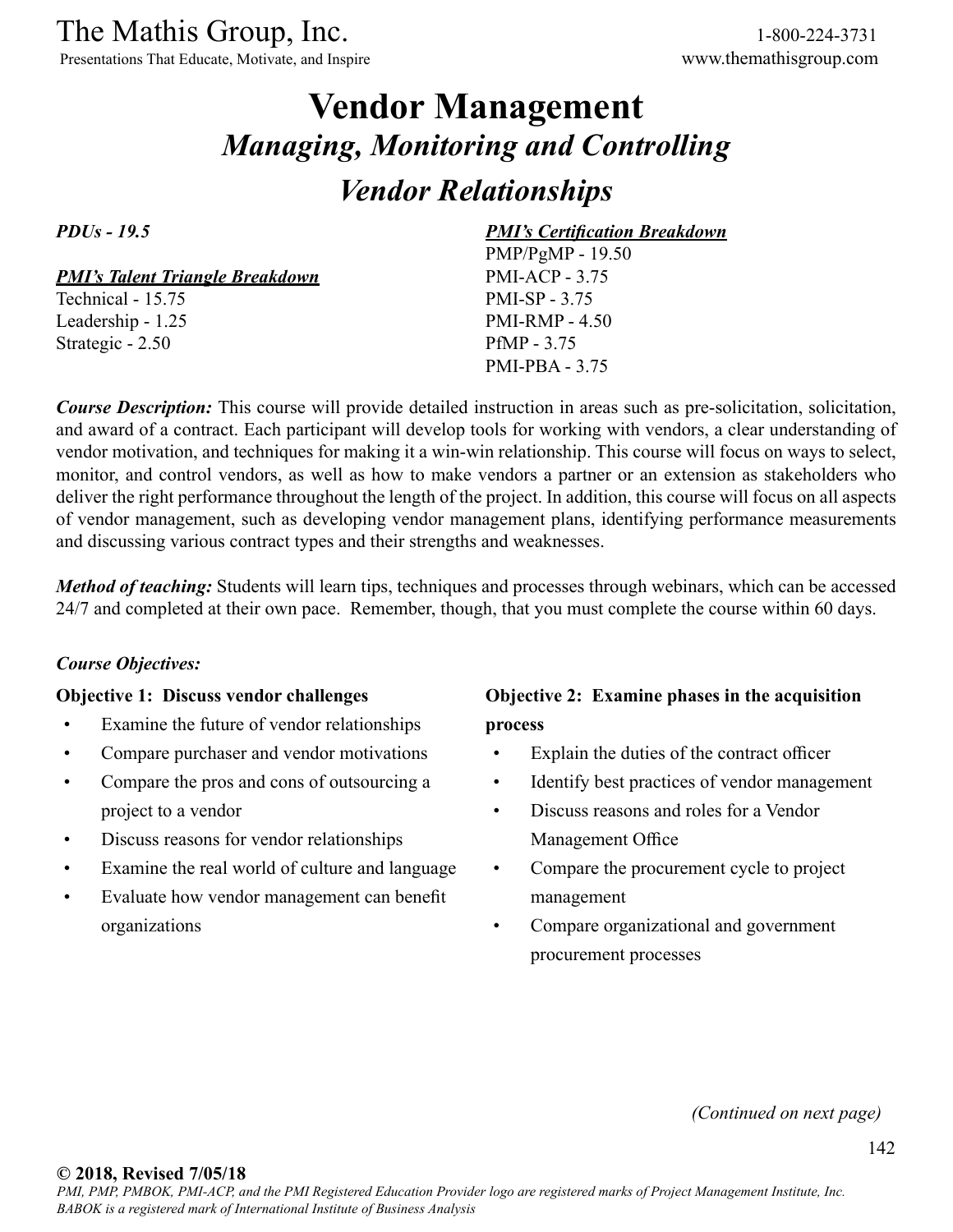Presentations That Educate, Motivate, and Inspire www.themathisgroup.com

### **Objective 3: Examine the 5 phase process of**

### **vendor management**

- **Phase one: Pre-Award Stage**
	- Forecasting future requirements
	- Acquisition planning
	- Project scope statements
	- Make or buy discussion
	- Baseline estimated cost
	- Successful steps for creating an effective RFP
	- Examine what impacts the RFP process
	- Basic parts of the RFP
	- Designing a statement of work
	- Key elements of a performance work statement
	- Methods of contract surveillance
- **Phase two: Source selection**
	- Techniques on setting expectations
	- Vendor risk
	- Conducting a risk analysis of each vendor
	- Risk sharing
	- Criteria for evaluating the vendors
	- Vendor evaluation process
	- Sealed bidding process
	- Success criteria for evaluating vendors
	- Qualifications for vendor selection

### - **Phase three: Award Contract**

- Vendor orientation
- Vendor management plan
- Vendor measurements or scorecard
- Vendor performance
- Negotiation strategies used by vendors
- Strengths and weaknesses of contract types

### - **Phase four: Contract management**

- Work plan to fulfill statement of work
- Benchmarks
- Communication
- Status and performance meetings
- Types of audits
- Auditing plan
- Internal and vendor project manager relationships
- Auditing process
- Difference between internal, external and third party auditing
- Areas for the auditing examination
- Vendor conflicts and how to resolve them
- Best practice guide sheet for auditing
- Process designs for auditing the vendor
- Monitoring contractor requests for payment
- Contract modifications
- Contract termination for convenience
- Procedures for termination for convenience
- Contract termination for default
- Procedures for termination for default
- Contract disputes
- Ethical standards and procurement integrity

### - **Phase five: Contract closure**

- Knowledge transfer
- Vendor/customer handoff
- Contract closeout
- Steps in contract closeout